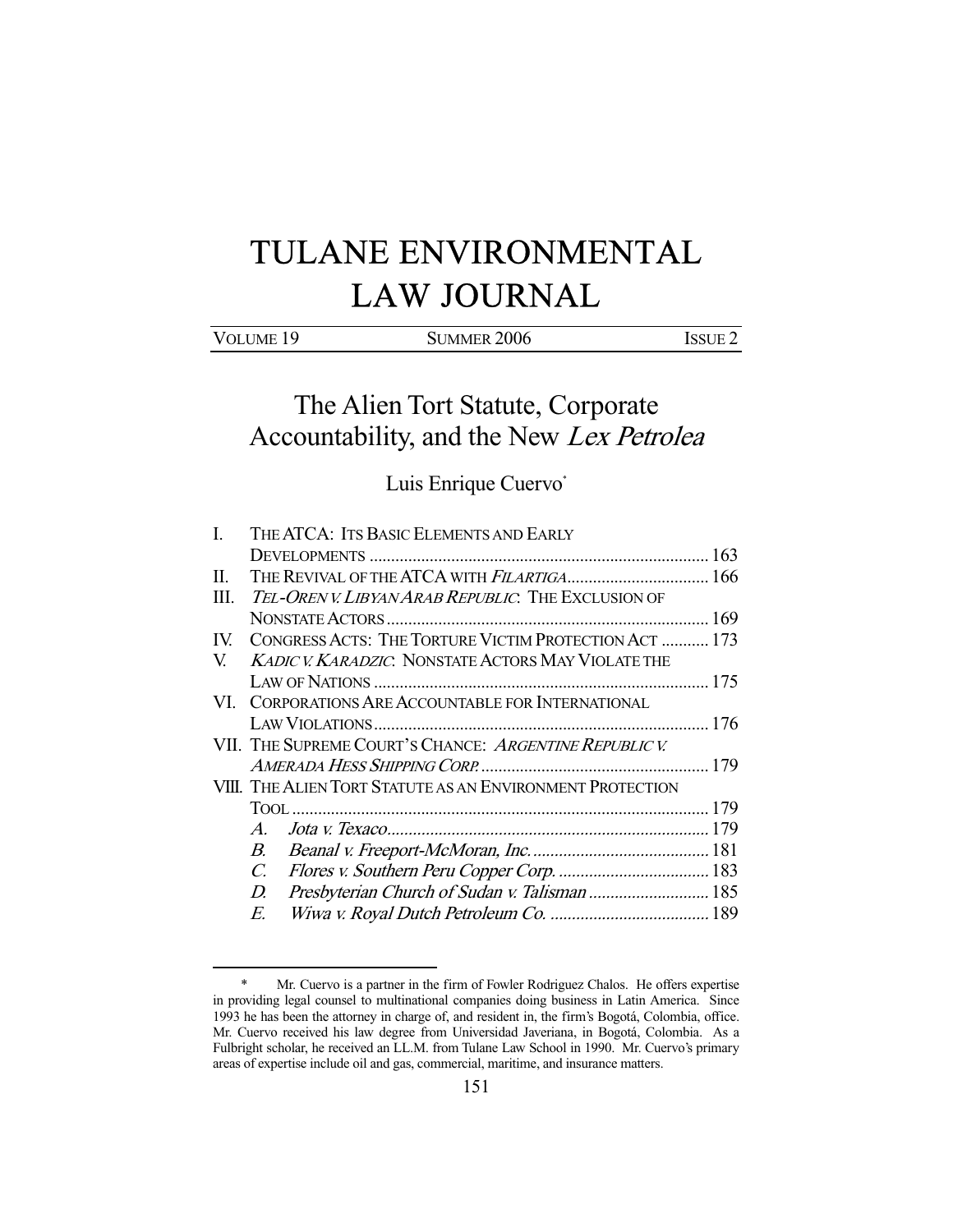| IX. |                       | <b>SOME OF THE DEFENSES AGAINST ALIEN TORT STATUTE</b>  |      |
|-----|-----------------------|---------------------------------------------------------|------|
|     |                       |                                                         |      |
|     | $\mathcal{A}_{\cdot}$ |                                                         |      |
|     | $B_{\cdot}$           |                                                         |      |
|     | $\mathcal{C}$ .       |                                                         |      |
|     | D.                    |                                                         |      |
| X.  |                       | ARE U.S. COURTS REQUIRED TO INTERPRET AND APPLY         |      |
|     |                       | INTERNATIONAL LAW OR THE LAW OF NATIONS?  195           |      |
| XI. |                       |                                                         |      |
|     | $\mathcal{A}_{\cdot}$ |                                                         |      |
|     | $B_{\cdot}$           | U.N. Framework Convention on Climate Change             |      |
|     |                       |                                                         |      |
|     | $\overline{C}$        |                                                         | .202 |
|     | D.                    |                                                         |      |
|     | E.                    |                                                         |      |
|     | F.                    |                                                         |      |
|     | G.                    | Growing Global Concern for Corporate Accountability 207 |      |
|     | Н.                    |                                                         |      |
|     | I                     |                                                         |      |
|     |                       |                                                         |      |
|     |                       |                                                         |      |

We must never forget that the record on which we judge these defendants today is the record on which history will judge us tomorrow. To pass these defendants a poisoned chalice is to put it to our own lips as well.<sup>1</sup>

The President never authorized nor condoned torture.<sup>2</sup>

 The idea of a globalized world suggests that traditional notions of sovereignty and jurisdiction must change.<sup>3</sup> American corporations must

3. Kofi Annan has stated:

<sup>1.</sup> Thomas B. Wilner, Law Free Zone, WALL ST. J., May 13, 2004, at A12 (quoting Jackson Robert, Chief U.S. Prosecutor at Nuremberg).

 <sup>2.</sup> This was not a statement by a minister from a rogue state, it was a remark by U.S. National Security Advisor Condoleezza Rice. Interview by Juan Williams of Condoleezza Rice, U.S. National Security Adviser, on National Public Radio, June 18, 2004, available at http://www.npr.org/templates/story/story.php?storyId=1963759 (last visited Feb. 27, 2006).

The United Nations' achievements in the area of human rights over the last 50 years are rooted in the universal acceptance of those rights enumerated in the Universal Declaration and in the growing abhorrence of practices for which there can be no excuse, in any culture, under any circumstance. Emerging slowly, but I believe surely, is an international norm against the violent repression of any group or people that must and will take precedence over concerns of state sovereignty. Even though we are an organization of Member States, the rights and ideals of the United Nations exists to protect are those of peoples. No government has the right to hide behind national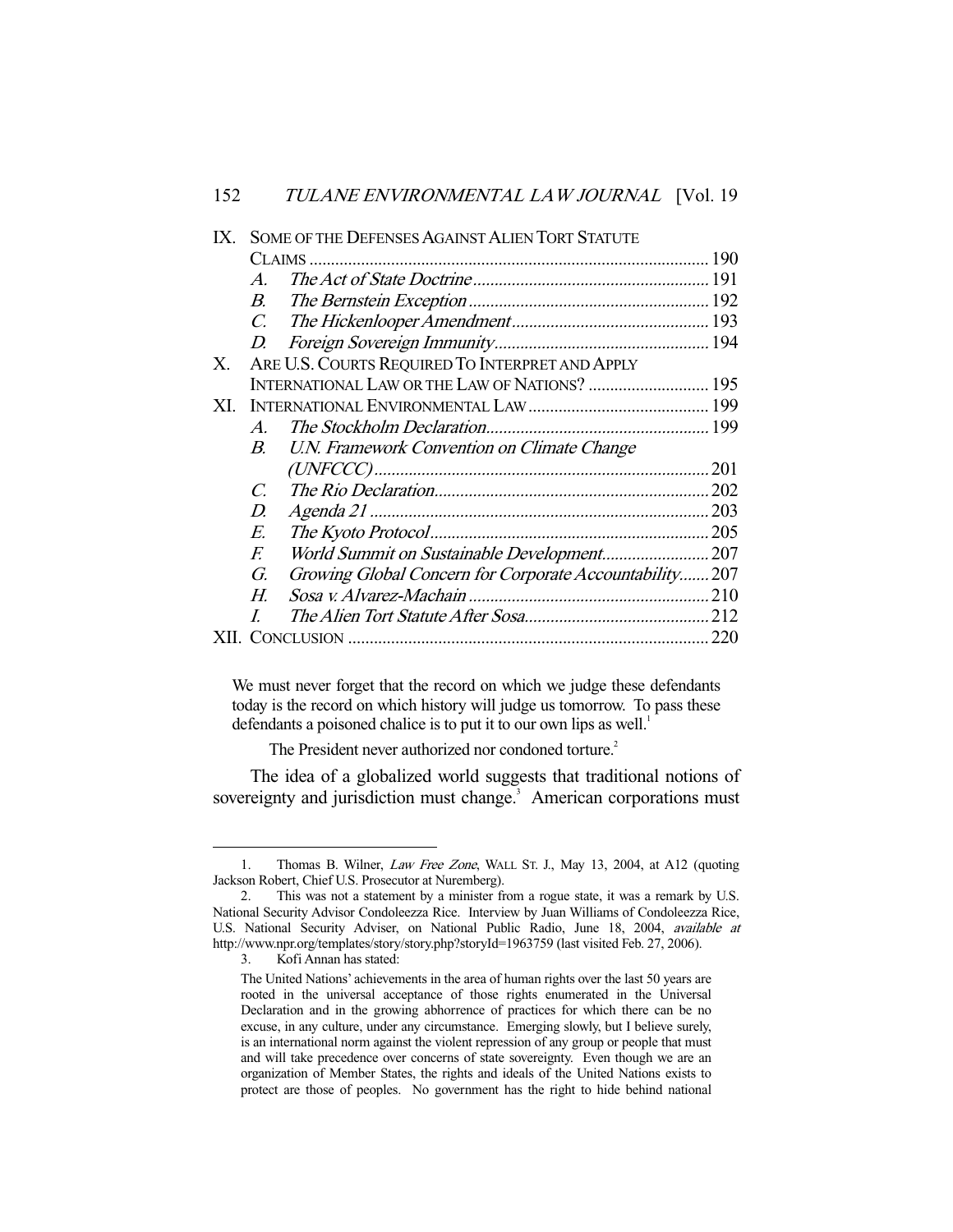constantly adjust to compete with Chinese,<sup>4</sup> European, Japanese and Indian corporations<sup>5</sup> that do business internationally.<sup>6</sup> Home-based solutions to problems arising in foreign countries may be inadequate or counterproductive. In addition to speaking the host country's language, understanding its culture and problems is critical to achieving practical solutions. Multinational corporations play an important role in conducting U.S. foreign policy.<sup>7</sup> The role of multinational oil and gas companies was acknowledged in 1974 by the Departments of State, Defense, and Interior in a position paper presented to the National Security Council:

Since oil is "the principal source of wealth and income in the Middle Eastern countries in which the deposits exist," the "economic and political existence" of these countries "depends upon the rate and terms on which oil is produced." Since the rate and terms in question are to a large extent under the control of the oil companies operating in the area, the "American

 4. "China's economy this year has consistently outpaced expectations." Jason Dean, China's 9.5% Growth Beat Forecasts, WALL ST. J., July 21, 2005, at A9 ("The April-June period's 9.5% expansion in gross domestic product from the year earlier period beat an average forecast of a 9.3% increase.").

5.

According to a confidential memorandum I.B.M. is cutting 13,000 jobs in the United States and in Europe and creating 14,000 jobs in India. From 2000 to 2015, an estimated three million American jobs will have been outsourced. . . . I am here because the country of my ancestors didn't understand the changing world; it couldn't change its technology and its philosophy and its notions of social mobility fast enough to fight off the European colonists, who won not so much with the might of advanced weaponry as with the clear logical philosophy of the Enlightenment. Their systems of thinking conquered our own.

Suketu Mehta, A Passage from India, N.Y.TIMES, July 12, 2005, at A23.

6. See Amy Myers Jaffe, Wasted Energy, N.Y.TIMES, July 27, 2005, at A25.

[T]here is real reason for American concern about China's suddenly voracious oil thirst. Right now that thirst translates into a willingness to overbid for assets like Unocal. But to what strategies might China turn if Western competitors prevent it from acquiring choice assets? Already, China has secured some very attractive oil acreage in countries with which the United States has had troubled relations—notably Iran, Sudan and, more recently, Venezuela. . . . From economic ties, political and military relationships often follow, and these pose even more fundamental risks to American security. China has begun expanding its light arms trade in many of the countries that supply it with oil.

Id.

The role of multinational corporations in conducting U.S. foreign policy has been acknowledged since the 1973 oil crisis. The U.S. government actively supported oil and gas multinational companies securing foreign sources of oil.

sovereignty in order to violate the human rights or fundamental freedoms of its peoples.

Kofi A. Annan, *Human Rights and Intervention in the 21st Century*, HUM. DEV. REP. 2000, at 31, available at http://hdr.undp.org/reports/global/2001/en/pdf/hdr\_2000\_ch2.pdf.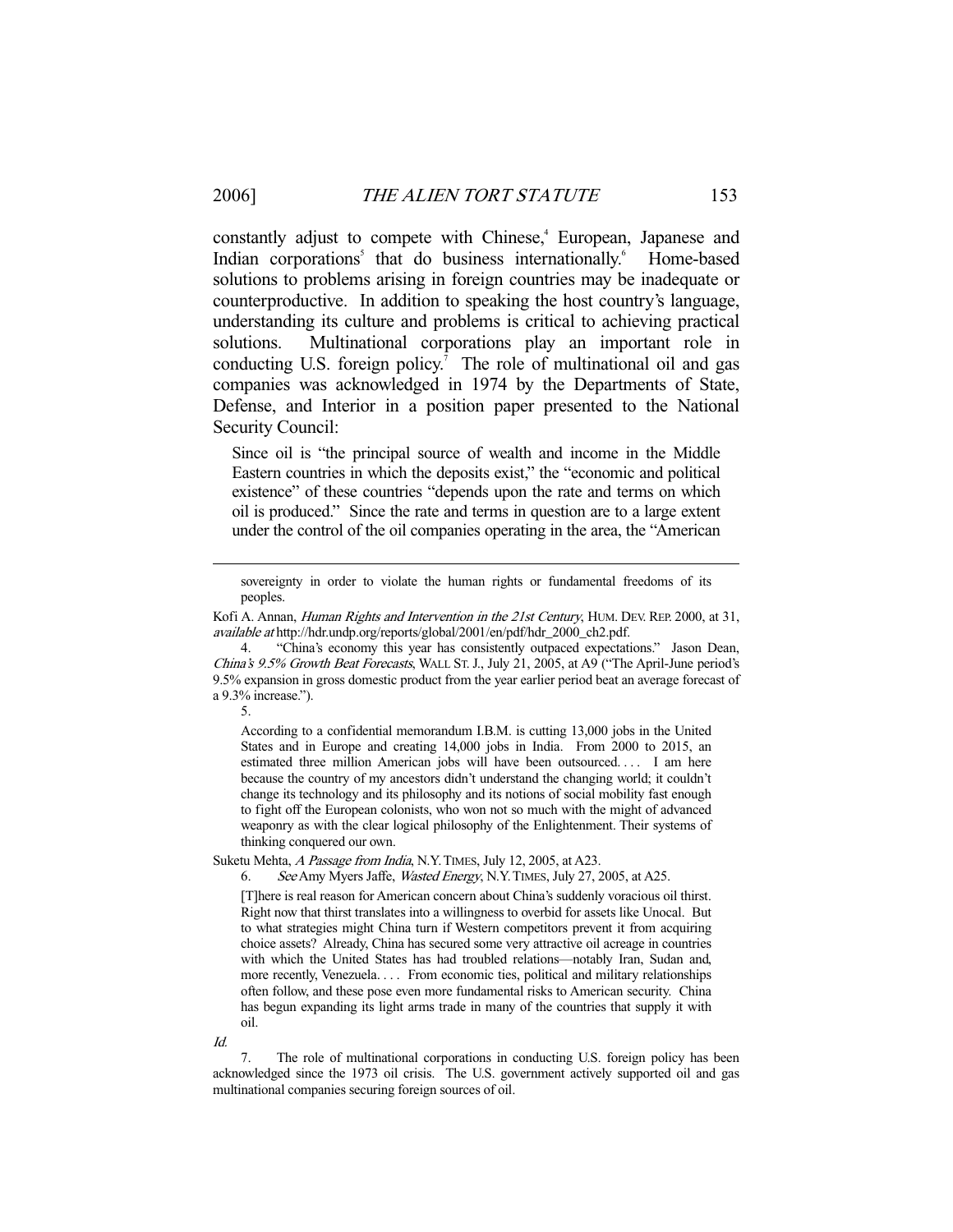oil operations are, for all practical purposes, instruments of our foreign policy toward these countries."<sup>8</sup>

 Initially, only corporations at the level of the Seven Sisters assumed of this role.<sup>9</sup> Today, however, many smaller petroleum companies and service providers do business on a worldwide scale and are active players in a contemporary understanding of international law. Notwithstanding the above, companies often become active in countries as a result of indirect effects of financial transactions, instead of as a desired consequence of a previously conceived policy to conduct their business abroad.

 If the United States and its corporations seek to maintain world leadership, they must realize that they should no longer do business abroad without an adequate understanding of international law and a clear in-house foreign policy strategy.<sup>10</sup> Not doing so may cost billions and expose the companies to the risk of litigation abroad and before U.S. federal courts. Ultimately, from a local rule of law perspective, corporations should no longer disregard the law of nations since international law is already part of the federal common law.<sup>11</sup>

 <sup>8.</sup> See U.S. SENATE, SUBCOMM. ON MULTINATIONAL CORPS., MULTINATIONAL OIL CORPORATIONS AND U.S. FOREIGN POLICY—REPORT TOGETHER WITH INDIVIDUAL VIEWS, Jan. 2, 1975, available at http://www.mtholyoke.edu/acad/intrel/oill1.htm (last visited Feb. 27, 2006). According to the report, in 1943 the "U.S. Government was faced with the question of how much control it should exercise over a private company whose operations it considered vital to the American national defense." Id. For that purpose the Roosevelt government proposed in 1943 the creation of the Petroleum Reserves Corporation. Id.

 <sup>9.</sup> The Seven Sisters are also referred to as the "majors" and include Exxon (originally the Standard Oil Company of New Jersey), Royal Dutch Shell, Mobil (Standard Oil of New York), Chevron (Standard Oil of California), British Petroleum-Amoco (Standard Oil of Indiana), and Gulf Oil. With the mergers which created Exxon Mobil and Chevron Texaco, they have been reduced to five.

 <sup>10.</sup> American oil and gas companies doing business abroad must have a foreign policy, for the following reasons (among others): (1) Control of adequate foreign oil and gas sources is a matter of U.S. national security interest, (2) the companies' assets abroad are likely to become the targets of attacks against U.S. policy, (3) the U.S. economy is dependant on foreign sources of oil, (4) since 1944 the "State Department . . . consider[s] international oil as a part of foreign policy," and (5) American corporations doing business abroad frequently become the best lobbyists for the interests of the host country. See SUBCOMM. ON MULTINATIONAL CORPS., supra note 8; U.S. Corporations Our New Foreign Policy Allies, TIMES OF INDIA, Sept. 7, 1997, available at http://www.swaminomics.org/articles (last visited Feb. 27, 2006) ("By attracting American investors, India has obtained not just dollars but powerful foreign policy allies. Lobbying by corporate America was the major reason for India's huge triumph on human rights in the US Congress last Thursday, a victory that makes Pakistan green with envy.").

<sup>11.</sup> See In re Estate of Marcos Human Rights Litig., 978 F.2d 493, 502 (9th Cir. 1992); The Paquete Habana, 175 U.S. 677, 700 (1900); United States v. Smith, 18 U.S. (5 Wheat.) 153, 160-61 (1820).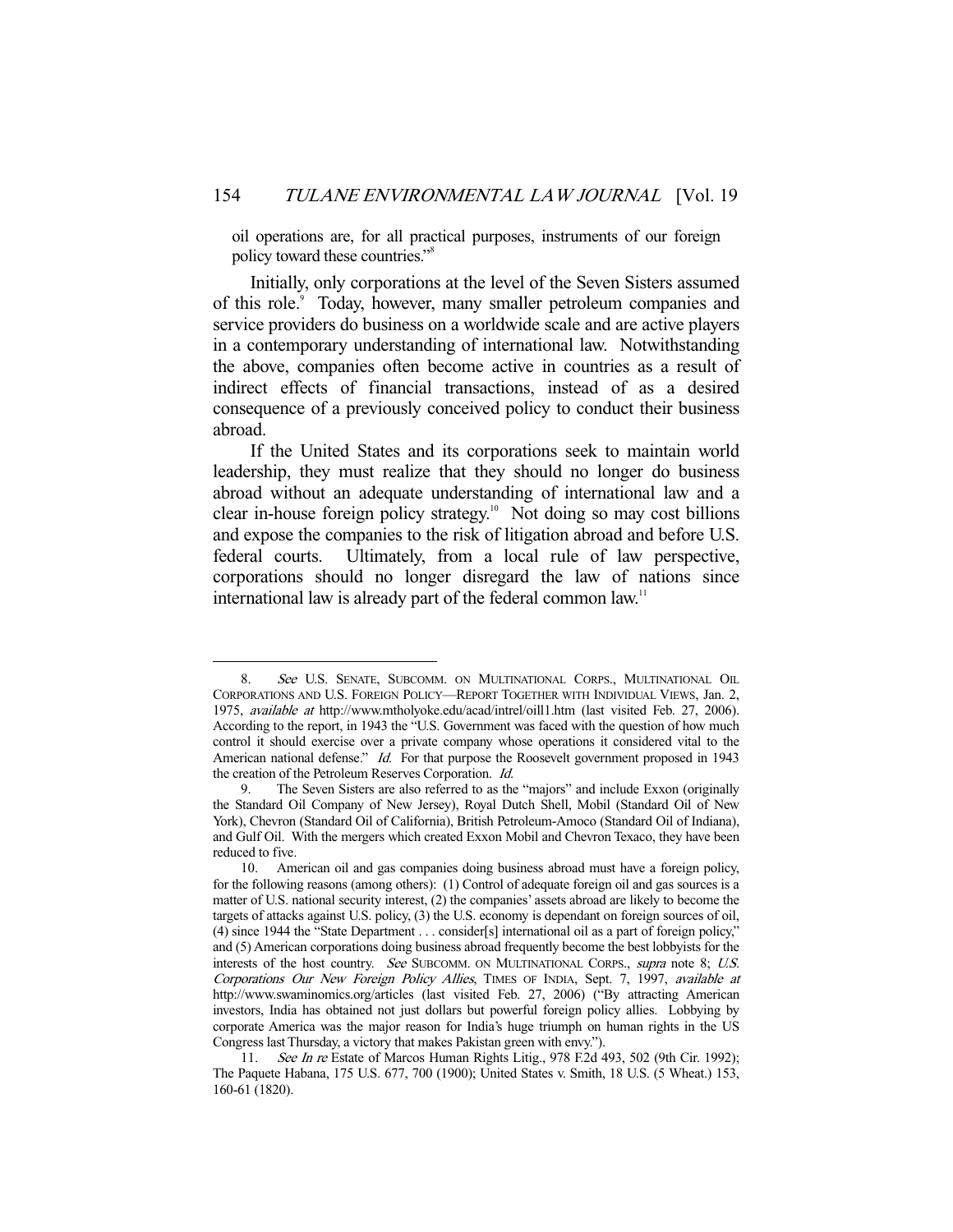U.S. corporations doing business abroad may be substantially affected by the way the Executive conducts foreign policy.<sup>12</sup> The Executive's decisions may open or close markets.<sup>13</sup> In conjunction, executive and corporate foreign policy is susceptible to the familiar distinction between one based on pure interests and one in which Wilsonian moral character applies.<sup>14</sup> Thus, there is a choice: when acting on the global market U.S. corporations may behave as modern "pirates" or as responsible world citizens.<sup>15</sup>

 International law may be perceived as a useful tool for advancing foreign policy or as an obstacle to the interests of the empire. At one time, the enforcement of international law was the measure of determining whether a nation was a true member of the international

 <sup>12.</sup> Consider the potential adverse effects of retaliating against doctrines such as preemption. The Executive's policy regarding international law may be used against the interests of private corporations in transnational litigation scenarios.

 <sup>13.</sup> Consider the differences between Iraq, Lybia, and Cuba where sanctions and the opportunity to do business in those countries depends entirely on U.S. foreign policy. In 1986 the United States imposed economic sanctions against Libya consisting in a total ban on direct import and export trade. See U.S. DEP'T OF STATE, BACKGROUND NOTE ON LIBYA, available at http://www.state.gov/r/pa/ei/bgn/5425.htm (last visited Feb. 27, 2006).

On April 23, 2004, the United States eased its economic sanctions against Libya, with a written statement from the White House Press Secretary stating, "U.S. companies will be able to buy or invest in Libyan oil and products. U.S. commercial banks and other financial service providers will be able to participate in and support these transactions." On the same day, Libya's state-owned National Oil Corporation (NOC) announced its first shipment of oil to the United States in over 20 years. On June 28, 2004, the United States and Libya formally resumed diplomatic relations, severed since May 1981. Finally, on September 20, 2004, President Bush signed Executive Order 12543, lifting most remaining U.S. sanctions against Libya and paving the way for U.S. oil companies to try to secure contracts or revive previous contracts for tapping Libya's oil reserves. The Order also revoked any restrictions on importation of oil products refined in Libya, and unblocked certain formerly blocked assets.

ENERGY INFO. ADMIN., LIBYA COUNTRY ANALYSIS BRIEF, available at http://www.eia.doe. gov/emeu/cabs/libya.html (last visited Feb. 27, 2006).

 <sup>14.</sup> Morton Kaplan reminds us that in the eighteenth and nineteenth century, nations acted either in terms of "interest" or "sentiment." Morton Kaplan, International Law and the International System, in GREAT ISSUES OF INTERNATIONAL POLITICS 9, 9 (Morton Kaplan ed., 1970). See Gideon Rose, Get Real, N.Y. TIMES, Aug. 18, 2005, at A23, for a comparison between foreign policy pragmatists and fantasists. According to Rose, "[i]n practice, the Bush administration has recently begun to pursue interest rather than ideals and conciliation rather than confrontation . . . all three pillars of the supposedly revolutionary Bush doctrine—pre-emption, regime change, and clear division between those 'with us' and 'against us'—came crashing down." Id.

 <sup>15.</sup> The subsidiary of a multinational company in a foreign country may provide the host country's population with its only contact with a different culture and economic model. A U.S. corporation may extend the benefits of democracy and capitalism by promoting values such as transparency, competition and fair dealing. Corporate behavior abroad may also advance ideas of imperialism, colonialism, double standards and war.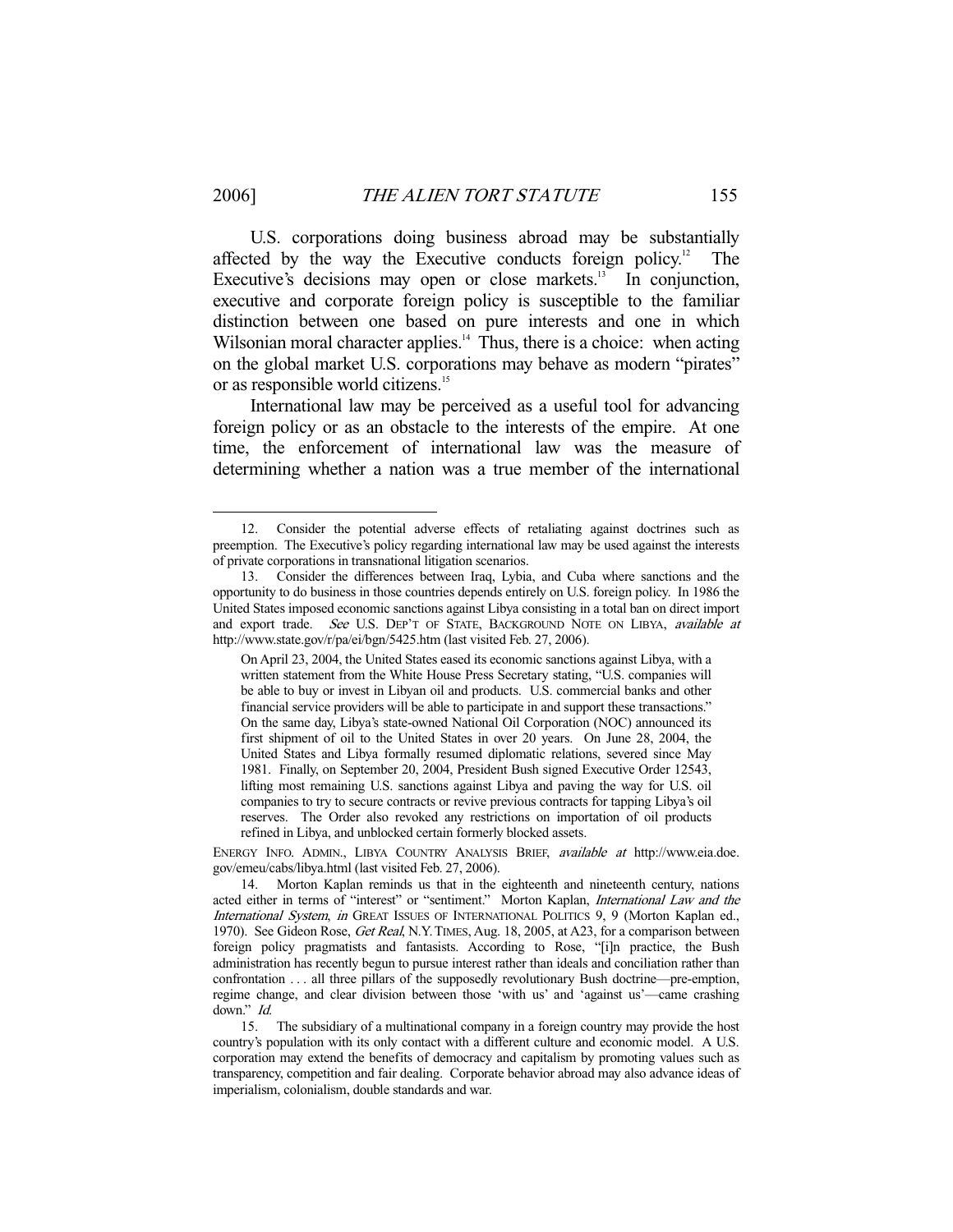community of nations, and distinguished "civilized" from "uncivilized" peoples. The U.S. occupation of Iraq and its preemption doctrine, detentions at Guantanamo of individuals captured as civilians in Afghanistan, U.S. disregard for the International Criminal Court and the Kyoto Protocol, $<sup>16</sup>$  and the role of many U.S. multinational corporations</sup> doing business overseas may challenge the relevancy and validity of international law. Such challenges can come at a price.

 Free trade agreements extend the application of U.S. laws and regulations extraterritorially.<sup>17</sup> Thus, if we suggest that those standards apply when U.S. corporations seek new business, it would be inconsistent to deny the applicability of international provisions whenever they may affect the investor's interest.

 The governments of the United States, the United Kingdom, the Netherlands, and Norway have recognized the influence of companies in the extractive and energy sectors in the promotion and protection of human rights.<sup>18</sup> Awareness of the corporate long term impacts on the

 <sup>16.</sup> Climate change was a major issue at the Gleneagles, Scotland, G8 summit conducted between the 6th and the 8th of July 2005. The Group of Eight (G8) members (the United Kingdom, France, Russia, the United States, Germany, Italy, Japan, and Canada) issued the socalled "Gleneagles Communiqué" in which they acknowledged that climate change is a "serious and long term challenge that has the potential to affect every part of the globe" and which requires urgent attention. GLENEAGLES COMMUNIQUÉ, CLIMATE, CHANGE, ENERGY AND SUSTAINABLE DEVELOPMENT (2005), available at http://www.fco.gov.uk/Files/kfile/PostG8\_ Gleneagles\_Communique.pdf (last visited Feb. 27, 2006). Representatives from Brazil, China, India, South Africa, and Mexico were also present at the G8 summit. Id. The communiqué signed by the G8 members recognized that the "increased need and use of energy from fossil fuels ... contributes in large part ... to greenhouse gases associated with the warming of our Earth's surface." Id. It also acknowledged that not all G8 members had ratified the Kyoto Protocol, but those who had welcomed its entry into force and pledged to make it a success. Id. British Prime Minister Tony Blair recognized the limitations of a climate change treaty that would not include the United States, China cmo and India. G8 Gleneagles 2005, British Prime Minister Tony Blair Reflects on Significant Progress of G8 Summit, available at http://www.g8. gov.uk/servlet/Front?pagename=OpenMarket/Xcelerate/ShowPage&c=Page&cid=107899590 3270&aid=1119520262754 (last visited Feb. 27, 2006).

 <sup>17. &</sup>quot;Many democrats including Rep. Richard Gephardt and Sen. John Kerry, have demanded that foreign nations expand their labor protections and environmental standards as preconditions to free trade agreements." George L. Priest, Supreme Wisdom, WALL ST. J., June 18, 2004, at A10. NAFTA, the Chilean Free Trade Agreement, discussions with Australia, and the Central American Free Trade Agreement (CAFTA) are all examples of U.S. regulations extended beyond U.S. borders.

<sup>18.</sup> See U.S. DEP'T OF STATE, BUREAU OF DEMOCRACY, HUMAN RIGHTS & LABOR, VOLUNTARY PRINCIPLES ON SECURITY AND HUMAN RIGHTS (2000), available at http://www. state.gov/g/drl/rls/2931.htm (last visited Feb. 27, 2006).

Emphasizing the importance of safeguarding the integrity of company personnel and property, Companies recognize a commitment to act in a manner consistent with the laws of countries within which they are present, to be mindful of the highest applicable international standards, and to promote the observance of applicable international law enforcement principles (e.g., the UN Code of Conduct for Law Enforcement Officials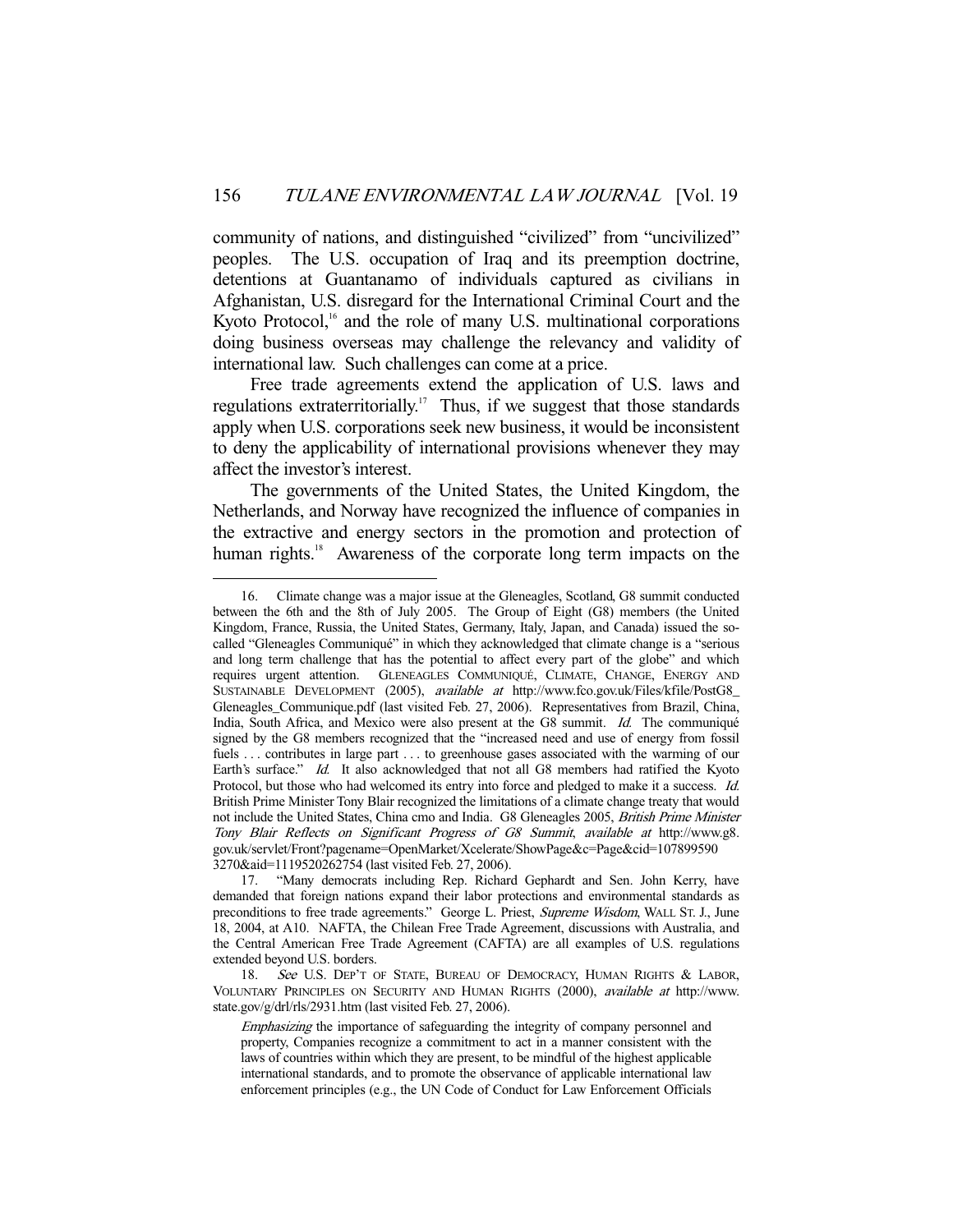environment, human rights, and the international community as a whole lead to the promotion of corporate responsibility.<sup>19</sup> The tendency is to go beyond the financial performance of a corporation and analyze its impact on economic development.<sup>20</sup>

 Energy demand and supply are global issues central to the western economic system.<sup>21</sup> Control of limited energy sources, nuclear energy use, the environmental impacts of extractive industries, and combating poverty<sup>22</sup> are some global issues<sup>23</sup> that extend beyond the interests and

19. See BUS. FOR SOC. RESPONSIBILITY, available at http://www.bsr.org/ (last visited Feb. 27, 2006). The mission of Business for Social Responsibility (BSR) is to "create a just and sustainable world by working with companies to promote more responsible business practices, innovation and collaboration." Id. BSR's members include Chevron, Shell, Coca-Cola, Exxon-Mobil, Nike, and the McDonald's Corporation. Id.

 20. Historically, corporate performance has been measured through a financial analysis or cash valuation; however, "[t]here is an increasing recognition among business and policy makers that the economic impact of corporate activity on poor and disadvantaged communities, domestically and internationally, has important social and environmental outcomes. In the face of civil society's discontent over the boundaries of corporate responsibility, debate is growing over how business should measure, manage and report on their economic performance." Accountability & Business for Social Responsibility, BUSINESS AND ECONOMIC DEVELOPMENT: THE IMPACT OF CORPORATE RESPONSIBILITY STANDARDS AND PRACTICES (June 2003), available at http://www.economicfootprint.org/fileadmin/business-economic-dev\_2004.pdf (last visited Feb. 27, 2006). The economic performance includes activities beyond the boundaries of an organization such as social and environmental impacts and the outcome for stakeholders (anyone affected or that affects the corporation) at large. Id.

21. See GLENEAGLES COMMUNIQUÉ, supra note 16. "(1)(b) Global energy demands are expected to grow by 60% over the next 25 years. . . (c) Secure, reliable and affordable energy sources are fundamental to economic stability and development. Rising energy demand poses a challenge to energy security given increased reliance on global energy markets." Id. at 2. The Communiqué reminds that reliable and affordable energy supplies are essential for economic growth. Id. at 4.

 22. "The new century opened with an unprecedented declaration of solidarity and determination to rid the world of poverty. In 2000 the U.N. Millennium Declaration, adopted at the largest-ever gathering of heads of state, committed countries—rich and poor—to do all they can to eradicate poverty, promote human dignity and equality and achieve peace, democracy and environmental sustainability." HUM. DEV. REP. 2003, MILLENIUM DEVELOPMENT GOALS: A COMPACT AMONG NATIONS TO END HUMAN POVERTY, available at http://hdr.undp.org/reports/ global/2003 (last visited Feb. 27, 2006).

 23. The United Nations General Assembly Resolution, dated September 8, 2000, and known as the United Nations Millennium Declaration, outlined the values considered essential to international relations in the twenty first century as follows: freedom, equality, tolerance, respect for nature, shared responsibility. United Nations Millenium Declaration, G.A. Res. 55.2, 8th plen. Sess., U.N. Doc. A/55/22 (Sept. 8, 2000), available at http://www.un.org/millennium/ declaration/ares552e.pdf (last visited Feb. 27, 2006). Paradoxically, the means to translate these values into actions required the following specific actions that have been eroded after 9/11: to

and the UN Basic Principles on the Use of Force and Firearms by Law Enforcement Officials), particularly with regard to the use of force[.]

Id. (emphasis in original). Some of the participating companies include: Amerada Hess Corporation, Anglo American, BHP Billiton, BP, Chevron Texaco, ConocoPhillips, ExxonMobil, Freeport McMoran, Norsk Hydro,Occidental, Shell, Statoil, and Rio Tinto.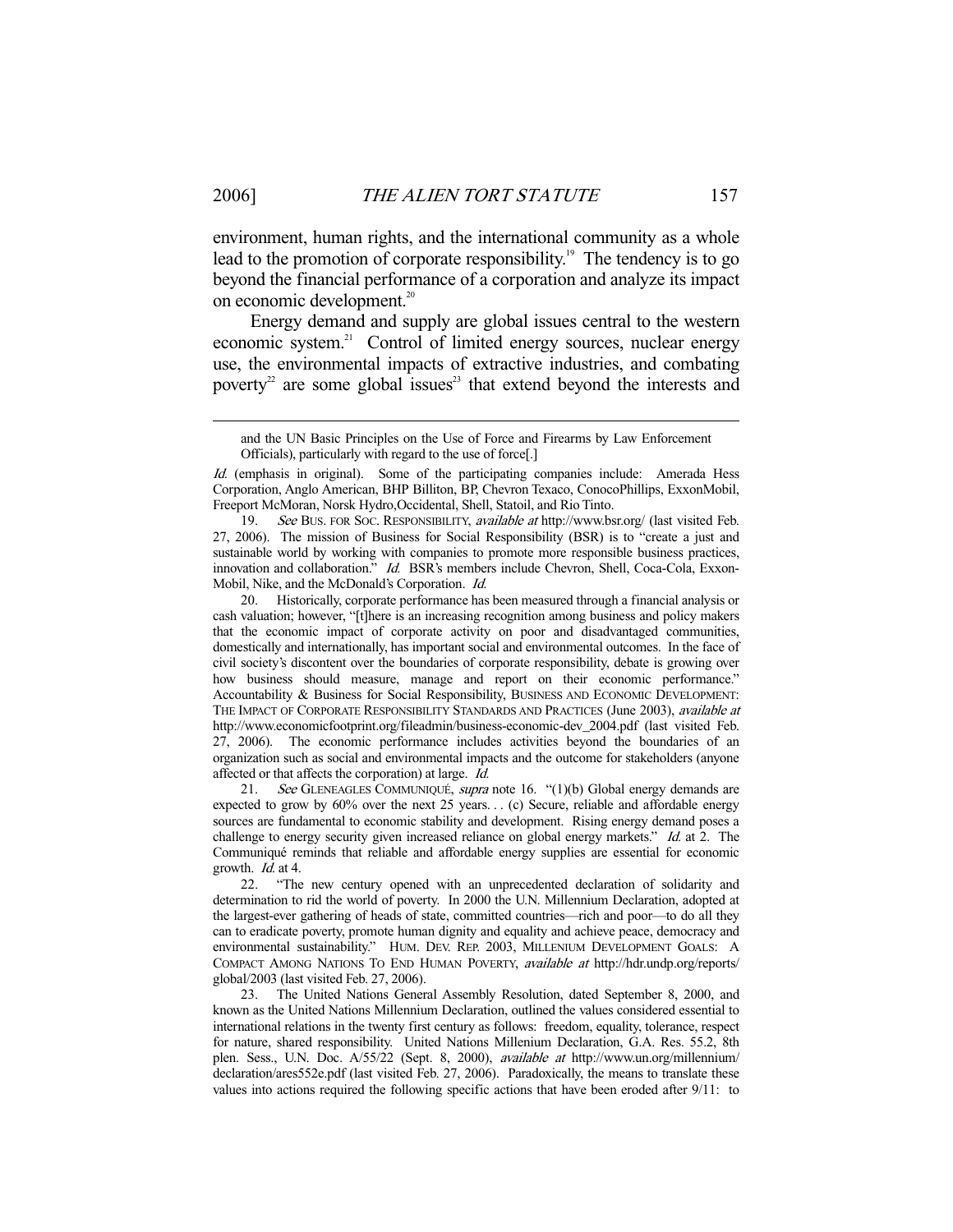jurisdiction of a single state.<sup>24</sup> The extraordinary economic power of many multinational corporations,<sup>25</sup> and the fact that many perform functions once reserved to the state, confirms both their international influence and the need to implement accountability mechanisms.<sup>26</sup> Through their actions, multinational corporations may be feeding the doom of globalization and even fueling war.<sup>27</sup> Some governments use corporations to perform actions that would not be legitimate otherwise.<sup>28</sup>

Universal Declaration of Human Rights, G.A. Res. 217A III, art. 2 (Dec. 10, 1948), available at http://www.un.org/Overview/rights.html.

 24. The following objectives were mentioned by the signatories of the Gleneagles Communiqué: "reducing greenhouse gas emissions, improving the global environment, enhancing energy security, cutting air pollution [and] reduce[ing] poverty." GLENEAGLES COMMUNIQUÉ, supra note 16, at 2.

 25. The Assistant Secretary of State stated in December 2000, when announcing the Voluntary Principles on Security and Human Rights:

America's private sector plays a key role in boosting prosperity, not only here in the United States, but world wide. Just in intra-company trade, our companies that operate internationally accounted for 32% of America's total exports in 1998. Collectively, U.S. overseas affiliates employ more than 8 million workers. If we were to combine all U.S. affiliates, the resulting entity would rank between Spain and South Korea as an economic producer.

ANTHONY WAYNE, U.S. DEP'T OF STATE, ANNOUNCEMENT OF VOLUNTARY PRINCIPLES ON SECURITY AND HUMAN RIGHTS (2000), *available at* www.state.gov/www/policy\_remarks/ 2000/001220\_wayne\_principles.html (last visited Feb. 27, 2005).

26. In the same statement, Assistant Secretary Wayne noted:

It is thus not surprising that we are committed to advancing America's international economic engagement consistent with the principles of good governance. These principles are vital to our own economic security here at home and are the only sustainable way for United States companies to engage abroad. It is, after all, a fact of business life that companies want to do business in places where the rule of law prevails, where contracts and laws are enforced, where customs agents work honestly and expeditiously, where the judiciary is fair and effective, and where human rights are respected. . . . Therefore, it is good not only for American business, but also for the global investment climate that American firms be the best corporate citizens possible.

Id.

-

 27. Niall Ferguson compares the pre-1914 international order which he calls the first age of globalization with current affairs:

strengthen the respect for the rule of law in international as in national affairs, to make the United Nations more effective in maintaining peace and security, and implementing the Rome Statute of the International Criminal Court. Id. The very notion of human rights as enshrined in the Universal Declaration of Human Rights confirms its global character and nature. Id. Article 2 of the declaration provides:

Everyone is entitled to all the rights and freedoms set forth in this Declaration, without distinction of any kind, such as race, color, sex, language, religion, political or other opinion, national or social origin, property, birth or other status. Furthermore, no distinction shall be made on the basis of the political, jurisdictional or international status of the country or territory to which a person belongs, whether it be independent, trust, non-self-governing, or under any other limitation of sovereignty.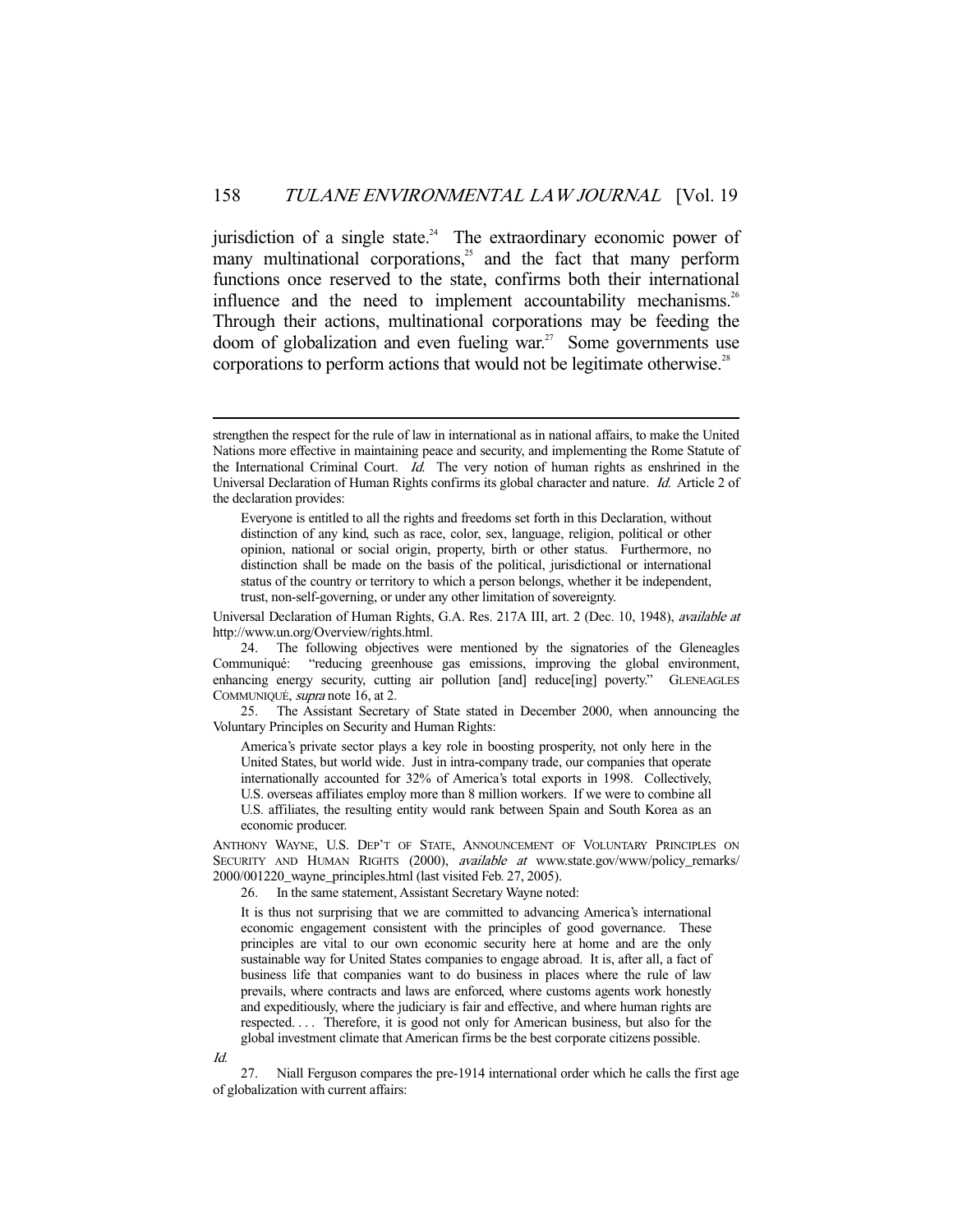-

 The foreign policy of a multinational corporation should dictate and influence the entire scope of its decisions including, but not limited to: the countries in which it will invest, the type of bidding processes in which it agrees to participate, the model contracts it favors, its relations with the host government, its aid policies, its mechanisms of dispute resolution, and its commitment toward the development of the host country. The choice becomes one between a policy based either on selfinterest or moral values. Multinational corporations that profit from a concession contract or other form of resource exploitation-granting agreement may adopt a pure interest-based foreign policy designed to aid the government in power and discourage change, regardless of the nature of the regime. $29$ 

The last age of globalization resembled the current one in numerous ways. It was characterized by relatively free trade, limited restrictions on migration, and hardly any regulation of capital flows. Inflation was low. A wave of technological innovation was revolutionizing the communications and energy sectors . . . . The U.S. economy was the biggest in the world . . . . China was opening up . . . . [H]owever five factors can be seen to have precipitated the global explosion of 1914-1918[:] . . . imperial overstretch . . . [g]reat power rivalry . . . an unstable alliance system, . . . rogue regimes sponsoring terror, . . . [and] the rise of a revolutionary terrorist organization hostile to capitalism.

Niall Ferguson, *Sinking Globalization*, 84 FOREIGN AFF. 2, 66-69 (2005). Ferguson quotes Bin Laden as follows:

[T]hose who say that al Qaeda has won against the administration in the White House or that the administration has lost in this war have not been precise, because when one scrutinizes the results, one cannot say that al Qaeda is the sole factor in achieving those spectacular gains. Rather, the policy of the White House that demands the opening of war fronts to keep busy their various corporations—whether they be working in the field of arms or oil or reconstruction—has helped al Qaeda to achieve these enormous results.

Id. at 76; see also P.W. Singer, Outsourcing War, 84 FOREIGN AFF. 2, 119 (2005) ("Private companies are becoming significant players in conflicts around the world, supplying not merely the goods but also the services of war.").

 28. For example, "[t]he increased use of private contractors by the U.S. government in Colombia is one illustration of this trend: by hiring [private military firms], the Bush administration has circumvented congressional limits on the size and scope of the U.S. military's involvement in Colombia's civil war." See Singer, supra note 27, at 126.

 29. The company's policy would correspond to an interested alignment where the company would be indifferent to the nature of the host regime, its values, and the internal social conditions as long as the company profits from its investment. The company's main objective is to preserve what it has rather than becoming instrumental to change. By doing so, it may become unpopular in the host country, where the people may identify the multinational investor as corrupt, inefficient, and sustaining the status quo. The multinational corporation could be regarded as a barrier to the aspirations and hopes of the people. A company that would pursue a foreign policy based on values or morals could build international support in addition to winning popular support. International support is critical in cases of expropriations arising from regime change and may be perceived as a positive influence on the development of the host country, possibly reducing many investment-related risks. References to some of the differences between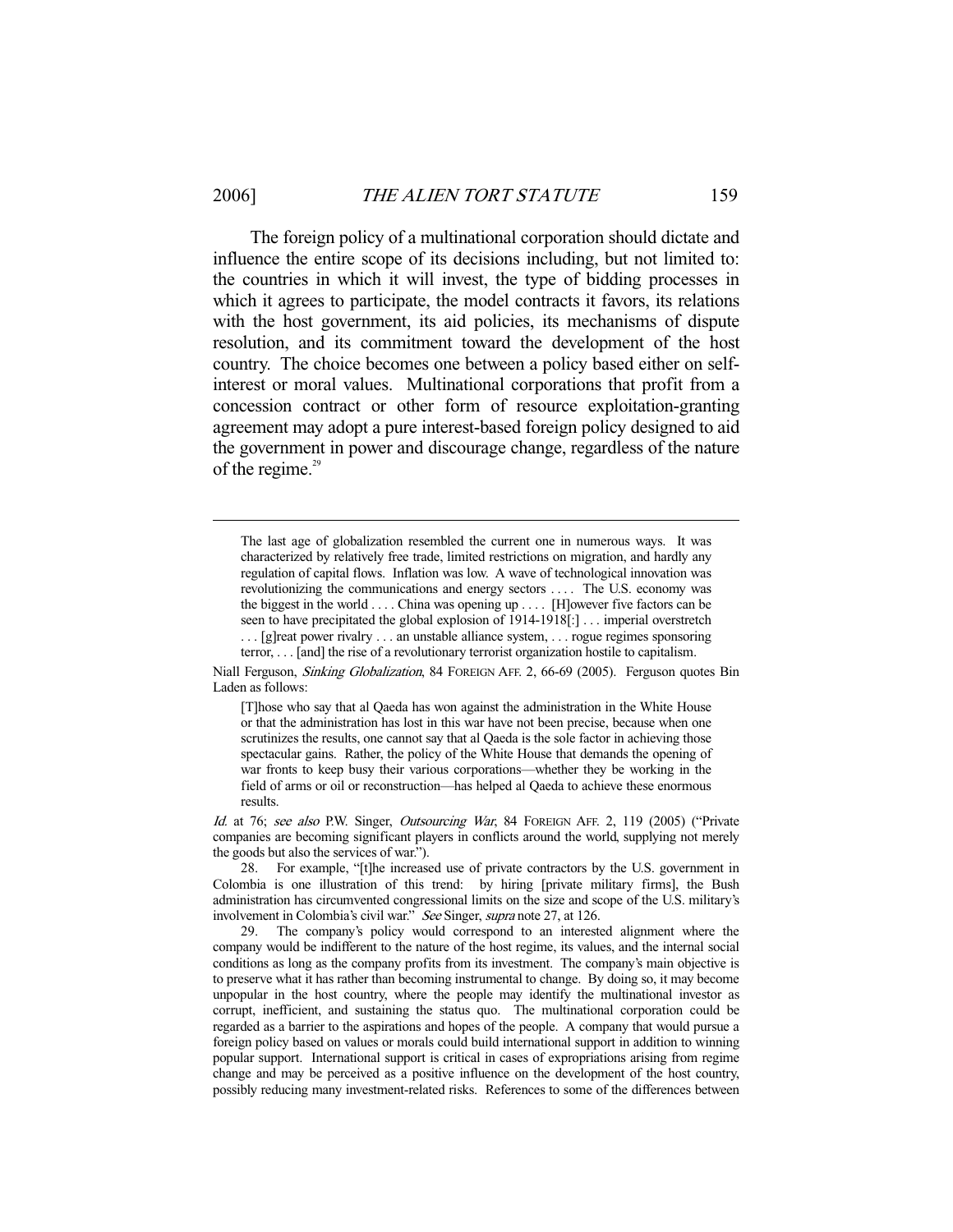Use of its military power may have enabled the United States to change the world's perception of its vulnerability after  $9/11$ <sup>30</sup> However, pure force has again shown its limitations,<sup>31</sup> and international law with a consistent, adequate foreign policy may be necessary. Further, when adjudicating Alien Tort Claims Act (ATCA) disputes, U.S. courts are required to interpret and apply international law. In doing so, U.S. courts have consistently held that international law is a part of U.S. law.<sup>32</sup>

 ATCA claims raise multiple interesting issues, including inter alia, whether local courts should act as courts of universal jurisdiction,<sup>33</sup> and

-

CHRISTOPHER SCHEER, ROBERT SCHEER & LAKSHMI CHAUDRY,THE FIVE BIGGEST LIES BUSH TOLD US ABOUT IRAQ 28-29 (2003).

 31. "We have shown the ability to defeat a fifth rate power like Afghanistan and a third rate power like Iraq." Albert R. Hunt, *The Man Who Stayed Too Long*, WALL ST. J., May 13, 2004, at A13; see Grenville Byford, The Wrong War, 81 FOREIGN AFF. 4, 34 (2002) (maintaining that wars against common nouns (poverty, crime, drugs) have been less successful than wars against proper nouns (Germany)).

32. See In re Estate of Ferdinand E. Marcos Human Rights Litig., 978 F.2d 493, 502 (9th Cir. 1992). A court applying the alien tort statute must determine "whether there is an applicable norm of international law, whether it is recognized by the United States, what its status is, and whether it has been violated." Id.

33. The notion of a universal jurisdiction is defined as follows in the *Restatement (Third)* of Foreign Relations Law:

A state has jurisdiction to define and prescribe punishment for certain offenses recognized by the community of nations as of universal concern, such as piracy, slave trade, attacks on or hijacking of aircraft, genocide, war crimes, and perhaps certain acts of terrorism, even where none of the bases of jurisdiction indicated in § 402 is present.

RESTATEMENT (THIRD) OF FOREIGN RELATIONS LAW § 404 (1987). "A state may exercise jurisdiction through its courts to enforce its criminal laws that punish universal crimes or other non-territorial offenses within the state's jurisdiction to prescribe." *Id.* § 423.

a foreign policy based on interests as opposed to one based on values may be found in Kaplan, supra note 14, at 197-98.

 <sup>30.</sup> The consequences of September 11 are as yet undetermined. However, much more than the tragedy itself, the U.S. reaction will cause lasting consequences. John Brady Kiesling wrote on February 27, 2003:

The September 11 tragedy left us stronger than before, rallying around us a vast international coalition to cooperate for the first time in a systematic way against the threat of terrorism. But rather than take credit for those successes and build on them, this administration has chosen to make terrorism a domestic political tool, enlisting a scattered and largely defeated Al Qaeda as its bureaucratic ally. We spread disproportionate terror and confusion in the public mind, arbitrarily linking the unrelated problems of terrorism and Iraq. The result, and perhaps the motive, is to justify a vast mis-allocation of shrinking public wealth to the military and to weaken the safeguards that protect American citizens from the heavy hand of government. September 11 did not do as much damage to the fabric of American society as we seem determined to do ourselves .... We are straining beyond its limits an international system we built with such toil and treasure, a web of laws, treaties, organizations, and shared values that sets limits on our foes far more effectively than it ever constrained America's ability to defend its interests.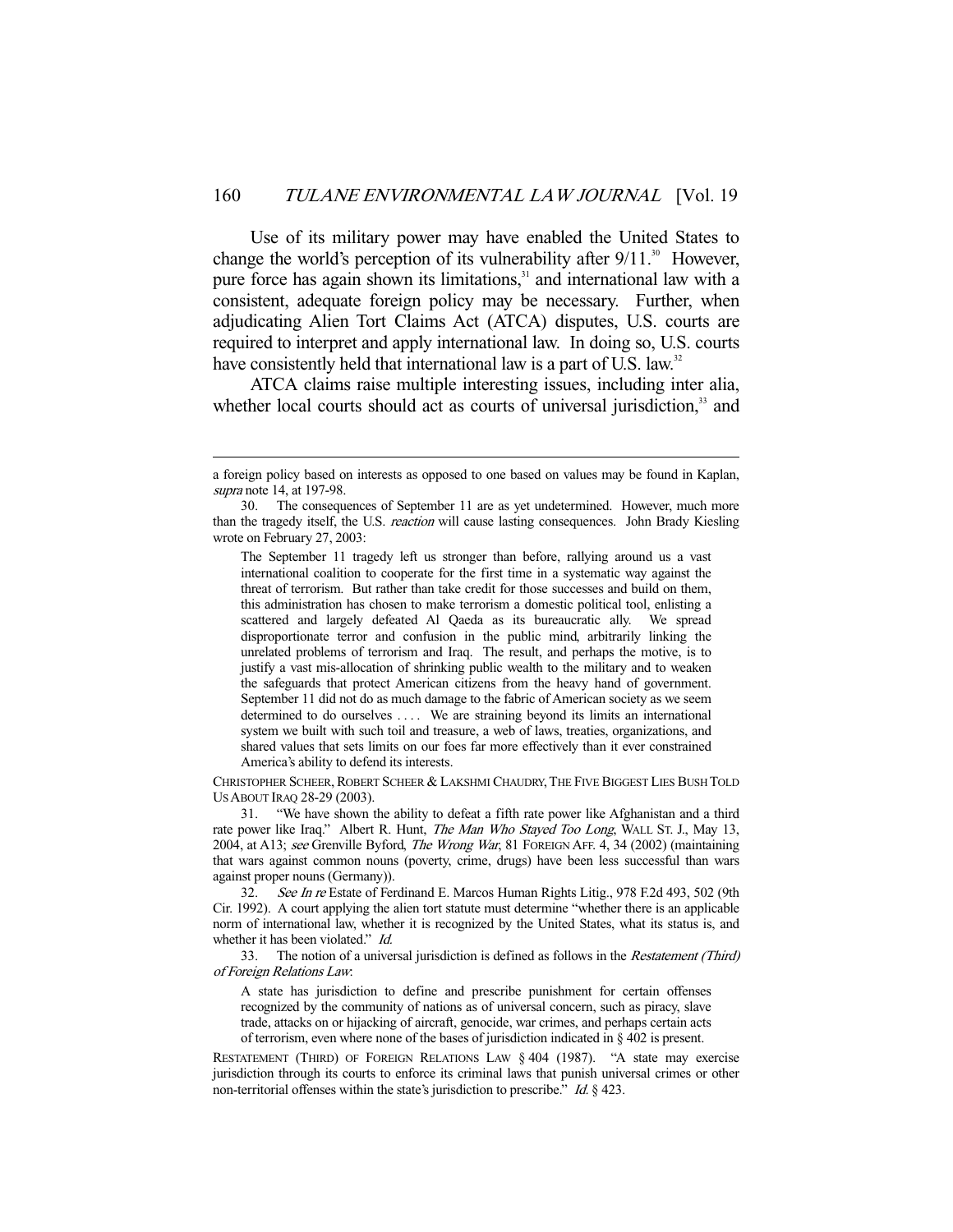whether they should enforce  $jus$  cogens<sup>34</sup> provisions and rules of customary international law. Justice Powell suggested that

[u]ntil international tribunals command a wider constituency, the courts of various countries afford the best means for the development of a respected body of international law. There is less hope for progress in this long neglected area if the resolution of [these types of] disputes . . . is relegated to political rather than judicial processes.<sup>35</sup>

 More than ten years after the Cold War, constant challenges affect a potential Pax Americana. Today, for the President of the United States and his deputy secretary of defense, the priority of "world security" has become defeating "forces of evil"<sup>36</sup> as if in Gotham City.<sup>37</sup> When uncertain as to whether world security challenges are real, fabricated, or ballooned from desks in Washington D.C., effective checks and balances seem to be required more than ever. In such a scenario, the U.S. federal courts' reminder that "under current law terrorist attacks [do not] amount to law of nations violations" may be troublesome.<sup>38</sup>

 International law comes in handy for multinational corporations doing business abroad when they seek to "internationalize" their agreements with foreign local governments or instrumentalities thereof. Corporations often appeal to international arbitration, the sanctity of contract, performance in good faith, stabilization clauses, and references to internationally accepted standards in an effort to limit some of the foreign investment related risks such as local litigation and the risk of expropriation. When doing so, international corporations maintain that the law of nations, as opposed to a foreign local law, governs their contractual relationship and corporate conduct.

 The current U.S. administration's ties with the oil industry are substantial and not a secret. $39$  Thus, the administration's foreign policy

 <sup>34.</sup> A jus cogens norm is defined by the Vienna Convention on the Law of Treaties as a preemptory norm accepted and recognized by the international community of states as a whole as a norm from which no derogation is permitted and which can be modified only by a subsequent norm of general international law having the same character. Vienna Convention on the Law of Treaties, art. 53, May 23, 1969, 1155 U.N.T.S. 332, 8 I.L.M. 679. An analysis of jus cogens and its comparison with a norm of customary international law is found in Siderman de Blake v. Republic of Argentina, 965 F.2d 699, 714-17 (9th Cir. 1992).

 <sup>35.</sup> First Nat'l City Bank v. Banco Nacional de Cuba, 406 U.S. 759, 775 (1972).

 <sup>36.</sup> George W. Bush has referred repeatedly to an "Axis of Evil."

<sup>37.</sup> See Paul Wolfowitz, The Road Map for a Sovereign Iraq, WALL ST. J., June 9, 2004, at A12 ("Nothing is more important to world security than defeating the forces of evil by nurturing the seeds of freedom—especially in Afghanistan and Iraq. Our enemies understand that these are now the central battlegrounds in the war on terrorism.").

 <sup>38.</sup> See Tel-Oren v. Libyan Arab Republic, 726 F.2d 774, 795 (D.C. Cir. 1984).

 <sup>39.</sup> Some of the highest positions in the current administration are held by individuals with strong ties to the oil and gas and energy industry: Vice President (Dick Cheney: CEO of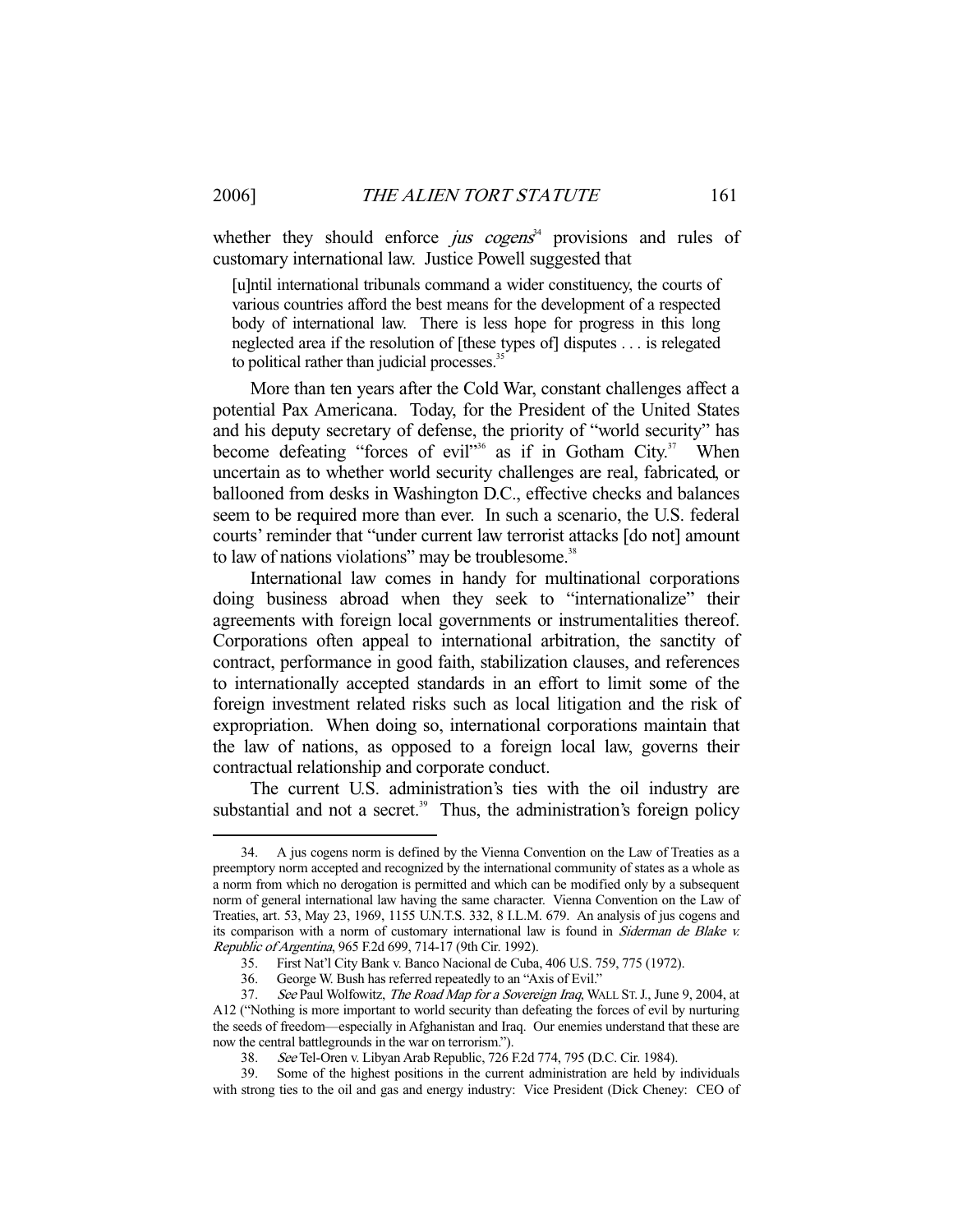and the interests of corporations may be difficult to differentiate. The doctrine of preemption has seriously questioned the existence and validity of international law. Such foreign policy could be held against the interests of many multinational companies seeking to enforce international law provisions. U.S. courts applying and enforcing the ATCA could strengthen the notion of international law by allowing certain differences to be solved through a juridical process. However, courts have sided with current foreign policy concerns. Only the future will tell whether such an approach is adverse to the interests of foreign corporations abroad.

 Many multinational corporations, not subject to traditional notions of international law, play stronger roles in today's world than most "nation-states." Today, more than ever, U.S. foreign policy is conducted not only through government appointed diplomats but through U.S. corporations, which frequently have strong influence over local governments, policies, and legislation.<sup>40</sup> Thus, multinational corporations are reshaping the notions of international law and the effectiveness of the rule of law globally. Such power decreases the capability and willingness of local courts to adjudicate disputes affecting the interests of key foreign investors, who are often critical to the interests of the local government.<sup>41</sup>

 The contemporary interpretation of the ATCA has allowed foreign plaintiffs to seek justice before U.S. courts. Now the question arises as to whether federal courts should enforce international law, even if by doing

Halliburton); National Security Adviser (Condoleezza Rice: member of the Chevron board); White House Chief of Staff (Andrew Card: who used to be a lobbyist for the auto industry); Secretary of the Treasury (Paul O'Neil: Chair and CEO of Alcoa the world's largest producer of aluminum); Deputy Secretary of the Interior (J. Steven Griles: lobbyist for the coal, oil and gas industries); Secretary of Commerce (Don Evans: chair and CEO of Tom Brown, a Denver based oil and gas company); Assistant Attorney General (Debora Daniels: lobbyist for Cinergy). Sierra Club, http://wwwsierraclub.org (last visited Feb. 27, 2006).

 <sup>40.</sup> Multinational corporations are an important source of revenues and direct foreign investment for many countries. Multinational corporations' payment of taxes, royalties, and other concession fees are crucial to many host governments.

<sup>41.</sup> In some cases host countries may lack functioning judiciaries. See Doe v. Unocal, 963 F. Supp. 880 (C.D. Cal. 1997). In this class action against Unocal, Total, the Myanmar Oil & Gas Enterprise, and the State Law and Order Restoration Council for alleged international human rights violations, the plaintiffs, farmers of the Tenasserim region, argued that there is no functioning judiciary in Burma. *Id.* at 884. In *Doe v. Unocal Corp.*, 67 F. Supp. 2d 1140 (C.D. Cal. 1999), the United States District Court for the Central District of California found that the plaintiffs lacked standing for purposes of a class action. Id. at 1147. Standing requires that three elements be verified: an injury in fact (that plaintiffs suffered an invasion of a legally protected interest which is concrete and actual or imminent as opposed to hypothetical), causation (a causal connection between the injury and the conduct complained of), and redressability (it must be likely that the injury will be redressed by a favorable decision). *Id.* at 1142. The court found that the fist two elements had been satisfied but concluded that the alleged injuries were not redressable. *Id.* at 1144.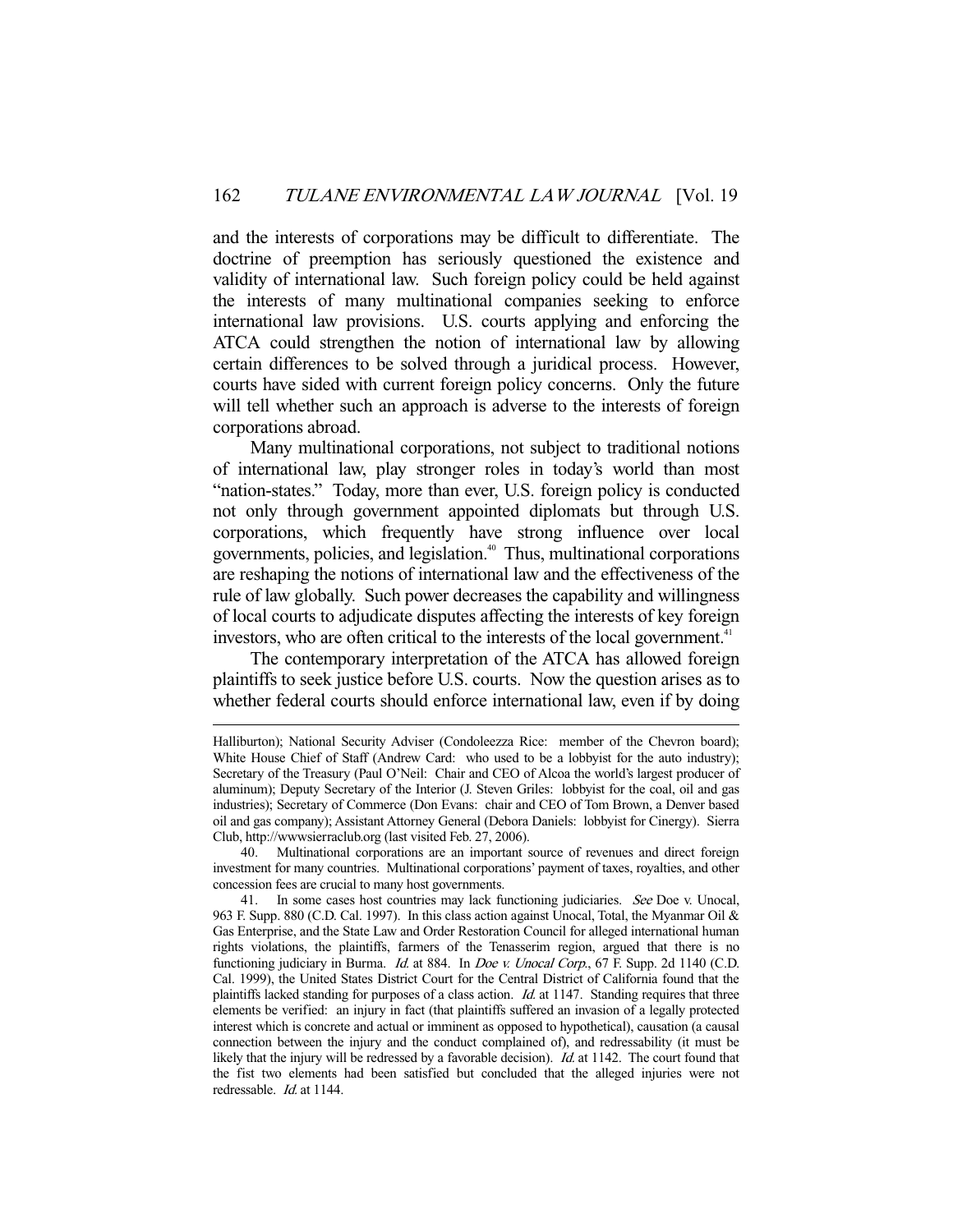so they may affect the interests of U.S. corporations, and/or embarrass the U.S. government. May multinational corporations engaged in the oil and gas business abroad shield themselves from U.S.-based litigation under the ATCA? What are the foreign policy effects of a decision by the Supreme Court of the United States that limits the remedies available to foreign plaintiffs through the ATCA? Should the Supreme Court provide guidance to federal courts as to whether or not actions by nonstate actors qualify as violations to the law of nations, or should such guidance be provided by the Executive or Congress? These are just some of the issues that ATCA claims may raise.

 During the first years after the formation of the Republic, the way aliens were treated, including their right to access federal courts, was considered essential, not only because the young nation introduced itself as the land of opportunity and equality, but also because this access was conceived as an instrument to ensure international support and avoid international disputes and crisis. Those same arguments remain valid and will determine not only the future of the Republic but the rules under which limited natural resources will be allocated in a world of scarcity.

## I. THE ATCA: ITS BASIC ELEMENTS AND EARLY DEVELOPMENTS

 The Alien Tort Claims Act states, "The district courts shall have original jurisdiction of any civil action by an alien for a tort only committed in violation of the law of nations or a treaty of the United States."<sup>42</sup> The ATCA is a 1789 provision by the First Congress that confers a forum in federal courts to foreign plaintiffs for torts committed abroad.<sup>43</sup>

 In recent years federal court decisions applying the ATCA have grown exponentially.44 The statute remained dormant for a long time following its enactment in 1789.<sup>45</sup> The intent of the 1789 legislature is a matter of conjecture, because its legislative history was not recorded.<sup>46</sup> Some suggest that the ATCA, now codified at 28 U.S.C. § 1350, "was

 <sup>42.</sup> Alien Tort Claims Act, 28 U.S.C. § 1350 (2000).

 <sup>43.</sup> Id.

 <sup>44.</sup> Between 1789 and 1980, U.S. courts reviewed only two cases in which jurisdiction under the ATCA was invoked. After 1980, ATCA cases number over 100.

 <sup>45.</sup> See Judiciary Act of September 24, 1789, ch. 20, § 9(b), 1 Stat. 73, 77 (1789) (codified as 28 U.S.C. § 1350).

 <sup>46.</sup> See Tel-Oren v. Libyan Arab Republic, 726 F.2d 774, 782 (D.C. Cir. 1984)("There is evidence . . . that the intent of this section was to assure aliens access to federal courts to vindicate any incident which, if mishandled by a state court, might blossom into an international crisis.").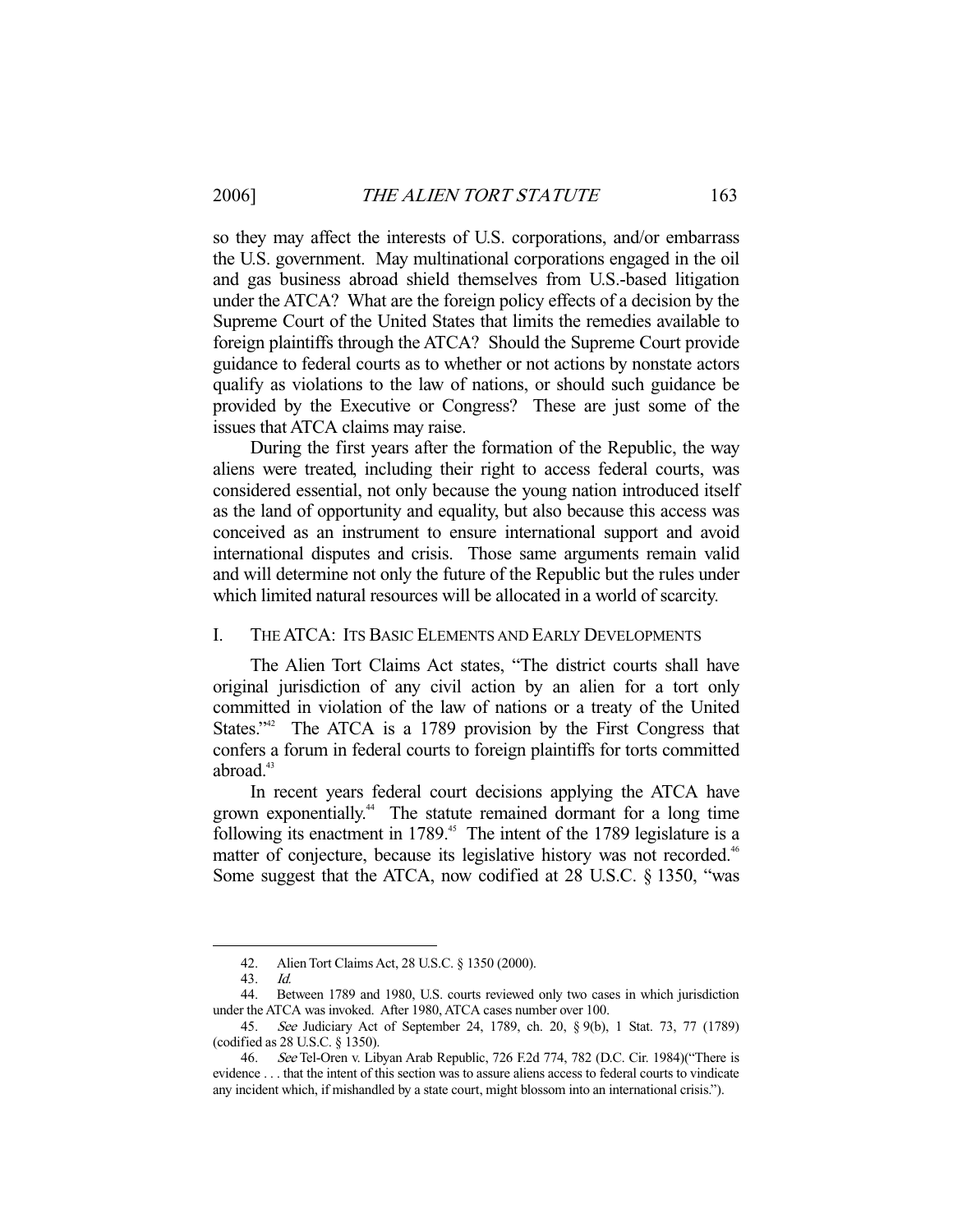part of the federalist effort to ensure that federal, rather than state courts, would handle cases involving foreigners and foreign affairs."<sup>47</sup>

 The first formulation of what came to be known as the alien tort statute was the following:

And be it further enacted, [t]hat the district courts shall have ... cognizance, concurrent with the courts of the several States, or the circuit courts, as the case may be, of all causes where an alien sues for a tort only in violation of the law of nations or a treaty of the United States.<sup>48</sup>

 The act codified under 28 U.S.C. § 1350 requires the following three elements:<sup>49</sup>

- (1) a claim by an alien,
- (2) a claim based in tort, and
- (3) a tort in violation of a treaty of the United States or the law of nations $50$

 Some recall that the statute's purpose "was to ensure the young state's full membership in the international community by guaranteeing that foreign ambassadors or ships protected by international law would have a cause of action in federal court for violations of their rights under international law."<sup>51</sup>

 The history of ATCA claims may be divided into pre and post-1980 periods, when the *Filartiga* ruling was issued.<sup>52</sup> Filartiga transformed the interpretation of the old statute into an effective instrument for the protection of human rights. Most likely, the Supreme Court decision in Sosa v. Alvarez Machain will affect the history of the claims that may be brought under the act.<sup>53</sup>

Paradoxically, the first recorded ATCA decision, *Bolchos v. Darrell*, upheld the sale of slaves.<sup>54</sup> A second case, *Adra v. Clift*, decided in 1961,

<sup>47.</sup> Laura Wishik, Recent Development: Separation of Powers and Adjudication of Human Rights Claims Under the Alien Tort Claims Act, 60 WASH. L. REV. 697, 699 (1985).

 <sup>48.</sup> First Judiciary Act, § 9, 1 Stat. 73, 76-77 (1789).

<sup>49.</sup> These three elements are also mentioned by several court decisions. See Filartiga v. Pena Irala, 630 F.2d 876, 880 (2d Cir. 1980); Tel-Oren, 726 F.2d at 777; Doe v. Unocal, 395 F.3d 932, 944 (9th Cir. 2002).

 <sup>50.</sup> Recent court decisions require that the tort violate "well established, universally recognized norms or international law." Presbyterian Church of Sudan v. Talisman, 244 F. Supp. 2d 289, 304 (S.D.N.Y. 2003).

<sup>51.</sup> Gregory Tzeutschler, Corporate Violator: The Alien Tort Liability of Transnational Corporations for Human Rights Abuses Abroad, 30 COLUM. HUM.RTS. L.REV. 359, 365 (1999).

<sup>52.</sup> Compare Filartiga v. Pena-Irala, 577 F. Supp. 860 (D.C.N.Y. 1984), with Filartiga v. Pena-Irala, 630 F.2d 876 (2d Cir. 1980).

 <sup>53.</sup> See Sosa v. Alvarez Machain, 542 U.S. 92 (2004).

<sup>54.</sup> Bolchos v. Darrell, 3 F. Cas. 810 (D.C.S.C. 1795) (No. 1607). *Bolchos* involved a claim brought by captain Bolchos, who had captured a Spanish vessel transporting slaves, against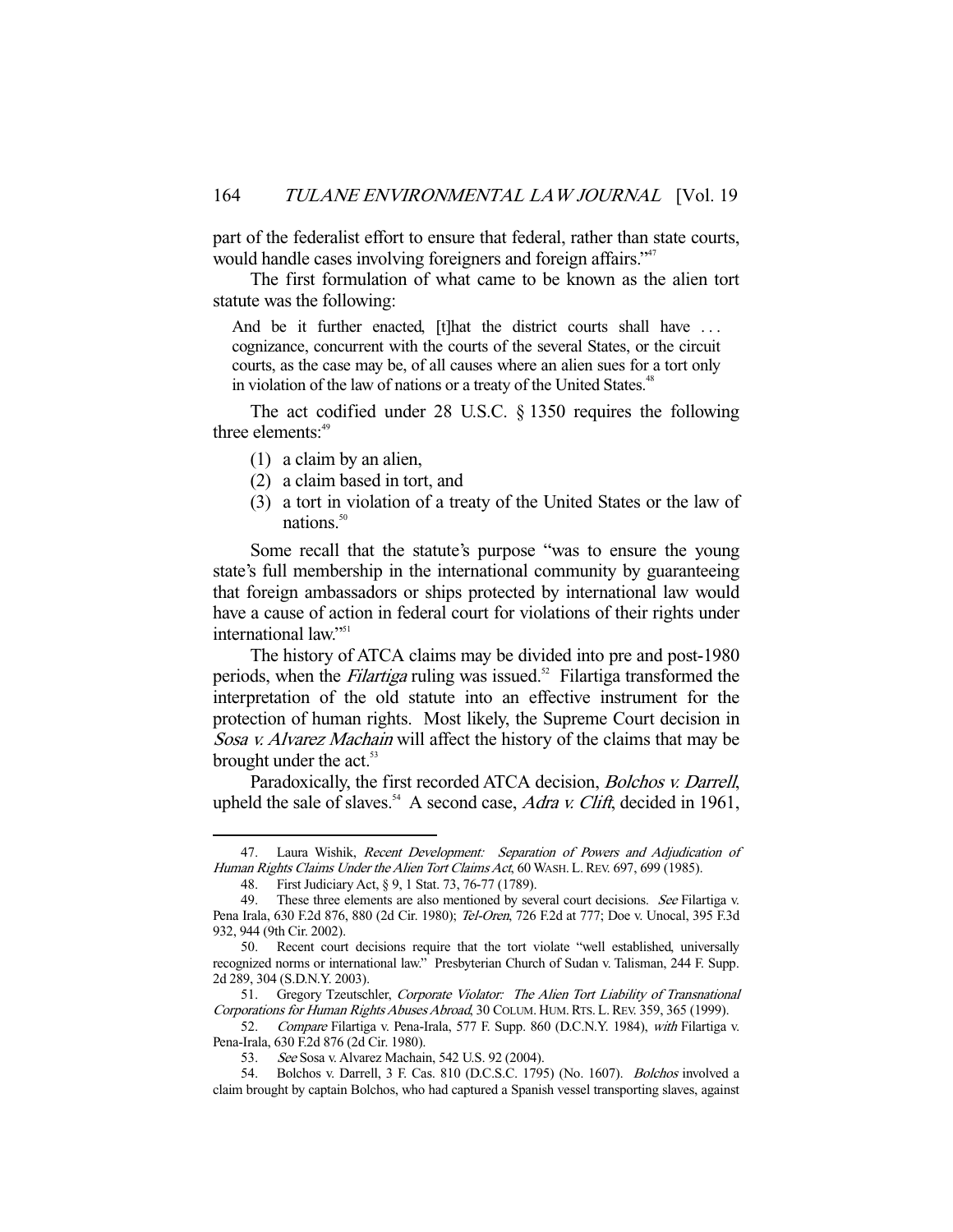involved the custody of a Lebanese minor girl born to a Sunnite Muslim couple.55 The United States Court for the District of Maryland found that the mother defendant's refusal to deliver her daughter to the father plaintiff's custody, concealing her daughter's name and nationality, amounted to the tort of unlawful taking or withholding of a minor child.<sup>56</sup>

 Although factually distant from current alien tort claim act disputes, the *Adra* decision is particularly relevant for the following reasons:

- (1) It confirmed that a private party is accountable under the law of nations,<sup>57</sup>
- (2) It included both public and private international law under the notion of the "law of nations," and
- (3) It suggested that declining jurisdiction, when clearly granted by the statute, would hinder foreign relations.<sup>58</sup>

For the district court:

The commission of particular acts, regardless of the character of the actors, may be so detrimental to the welfare of the international society that its international law may either clothe a State with the privilege of punishing the offender, or impose upon it the obligation to endeavor to do so. The offender may be a private individual; and when he is subjected to the imposition of a penalty, he comes into close contact with the law of nations. Whenever he commits acts on account of which a country not his own may not unlawfully proceed to punish him even though they are consummated beyond the limits of its territory and have no connection

Edward Darrel, agent for Savage, invoked the application of a treaty with France. Id. The plaintiff claimed rights over the slaves who had been seized and sold by Darrel pursuant to the terms of a mortgage. Id. The South Carolina District Court confirmed its jurisdiction primarily on grounds of admiralty, although it also invoked the provisions of the ATCA. Id. The court ruled in favor of Captain Bolchos by applying a treaty with France, pursuant to which the property of friends found on board an enemy vessel shall be forfeited. Id. at 810-11.

 <sup>55.</sup> Adra v. Clift, 195 F. Supp. 857, 859 (D.C. Md. 1961). Plaintiff did not seek damages but requested custody of his daughter. Id. at 862. Ultimately, the court denied such relief by giving great weight to the girl's desire to remain with her mother.  $Id$  at 867. Thus, despite the court's conclusion that the conduct was tortious and in violation of the law of nations, the plaintiff was denied a remedy. Id.

 <sup>56.</sup> Id. at 862.

 <sup>57.</sup> This notion was particularly novel in 1961, at a time when international law was the exclusive domain of sovereign nation states. The court concluded that defendant's conduct was in violation of the law of nations, because, despite being a Lebanese citizen, she was admitted to the United States under an Iraqi passport. Adra, 195 F. Supp. at 865. The law of nations was triggered because the case involved passports, different nationalities and entry into the United States. Id.

<sup>58.</sup> See id. at 864-65. The court did not agree with the defendant's argument that private international law and the law of nations were two mutually exclusive branches, and citing Hilton v. Guyot, 159 U.S. 113 (1895), considered that there is some intertwining between the two. Id. at 864.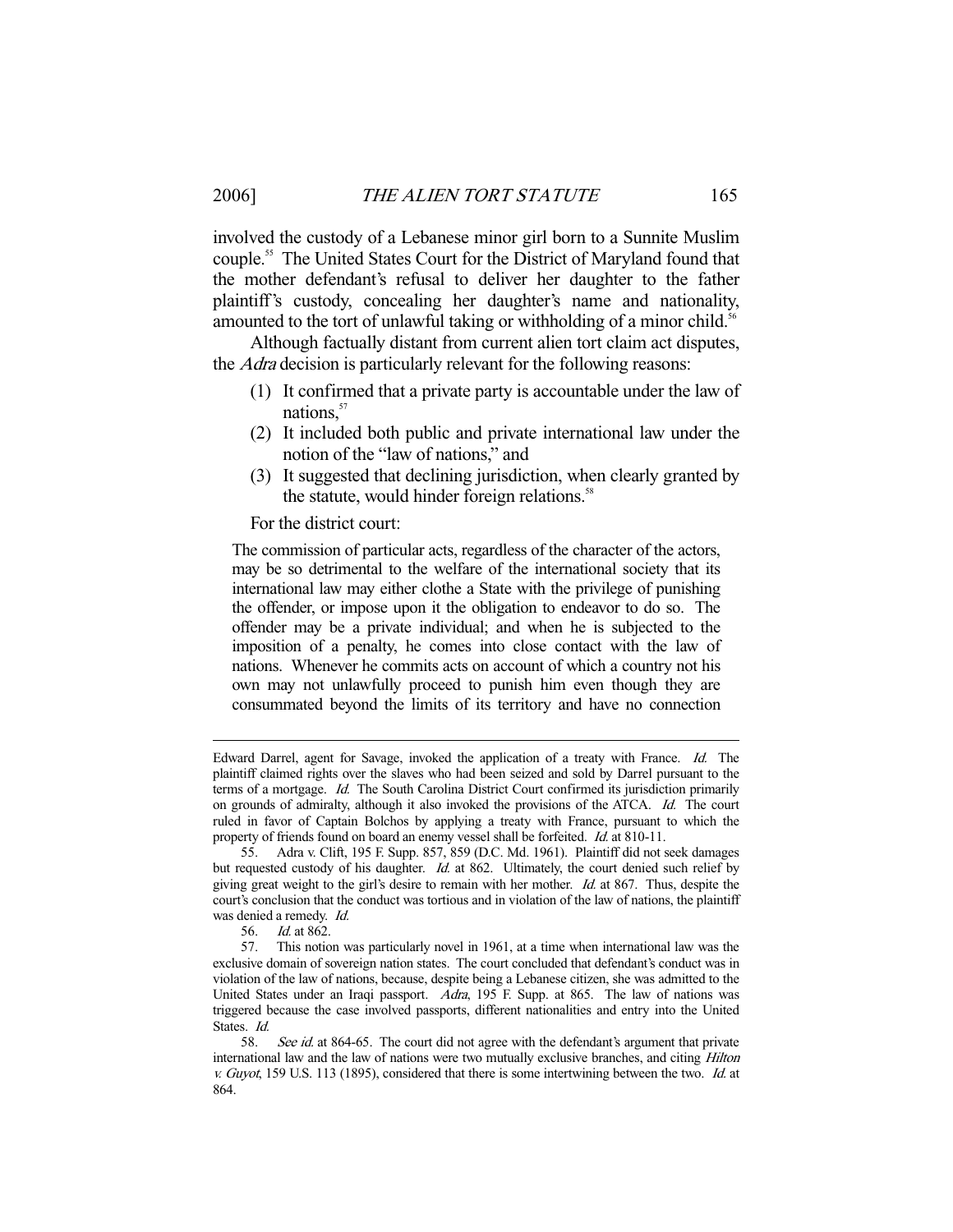therewith, or whenever he commits acts which the territorial sovereign of the place where they are committed is under an obligation to endeavor to prevent or penalize, he feels the direct consequence of what the law permits an offender sovereign to do, or enjoins a law-respecting sovereign to do. In both situations, it is not unscientific to declare that he is guilty of conduct which the law of nations itself brands as internationally illegal. For it is by virtue of that law that such sovereign acquires the right to punish and is also burdened with the duty to prevent and prosecute.<sup>59</sup>

 In deciding this case, the court considered that the plaintiff was a Lebanese citizen, and that Lebanon was a nation friendly to the United States.<sup>60</sup> The court confirmed jurisdiction, fully aware of the importance and impact on foreign relations.<sup>61</sup>

Another early decision, O'Reilly de Camara v. Brooke, is particularly interesting when compared with the current U.S. occupation of Iraq.<sup>62</sup> *Brooke* referred to the deprivation of the rights of a Spanish citizen in Cuba during U.S. occupation.<sup>63</sup> The Supreme Court dismissed the complaint considering that "all acts of the United States in Cuba during its military occupancy thereof are ratified and validated, and all lawful rights acquired thereunder shall be maintained and protected."<sup>64</sup> The Court concluded that when the Executive, Congress, and the treaty making power have joined in adopting an act, a court may not declare that a tort exists.<sup>65</sup> According to the Court, the plaintiff's property did not survive when Spain lost its sovereignty.<sup>66</sup>

#### II. THE REVIVAL OF THE ATCA WITH FILARTIGA

It was not until 1980 that *Filartiga v. Pena-Irala* revived the 1789 ATCA statute.<sup>67</sup> Filartiga involved a claim filed by two aliens, Paraguayan citizens, against another Paraguayan for wrongful death.<sup>68</sup>

<sup>59.</sup> *Id.*<br>60. *Id.* 

 <sup>60.</sup> Id.

 <sup>61.</sup> Id. The decision "cautions federal courts to give great weight to [foreign policy] such considerations and not to decline jurisdiction given by an Act of Congress unless required to do so by dominant considerations." *Id.* at 865.

 <sup>62.</sup> See O'Reilly de Camara v. Brooke, 209 U.S. 45 (1908).

<sup>63.</sup> *Id.* at 48-49.

<sup>64.</sup> *Id.* at 50.<br>68. *Id.* at 52.

 $Id.$  at 52.

 <sup>66.</sup> Id. at 53.

 <sup>67.</sup> See Filartiga v. Pena-Irala, 577 F. Supp. 860 (E.D.N.Y. 1984); Filartiga v. Pena-Irala, 630 F.2d 876 (2d Cir. 1980). Filartiga has been considered the paradigm case in which the victims of violations of international law sued foreign officials responsible for the violations for actions under color of governmental authority. See Tzeutschler, supra note 51, at 366.

 <sup>68.</sup> Filartiga, 630 F.3d at 888. Joel Filartiga and his daughter Dolly Filartiga were Paraguayan immigrants in the United States and were allegedly political opponents of Alfredo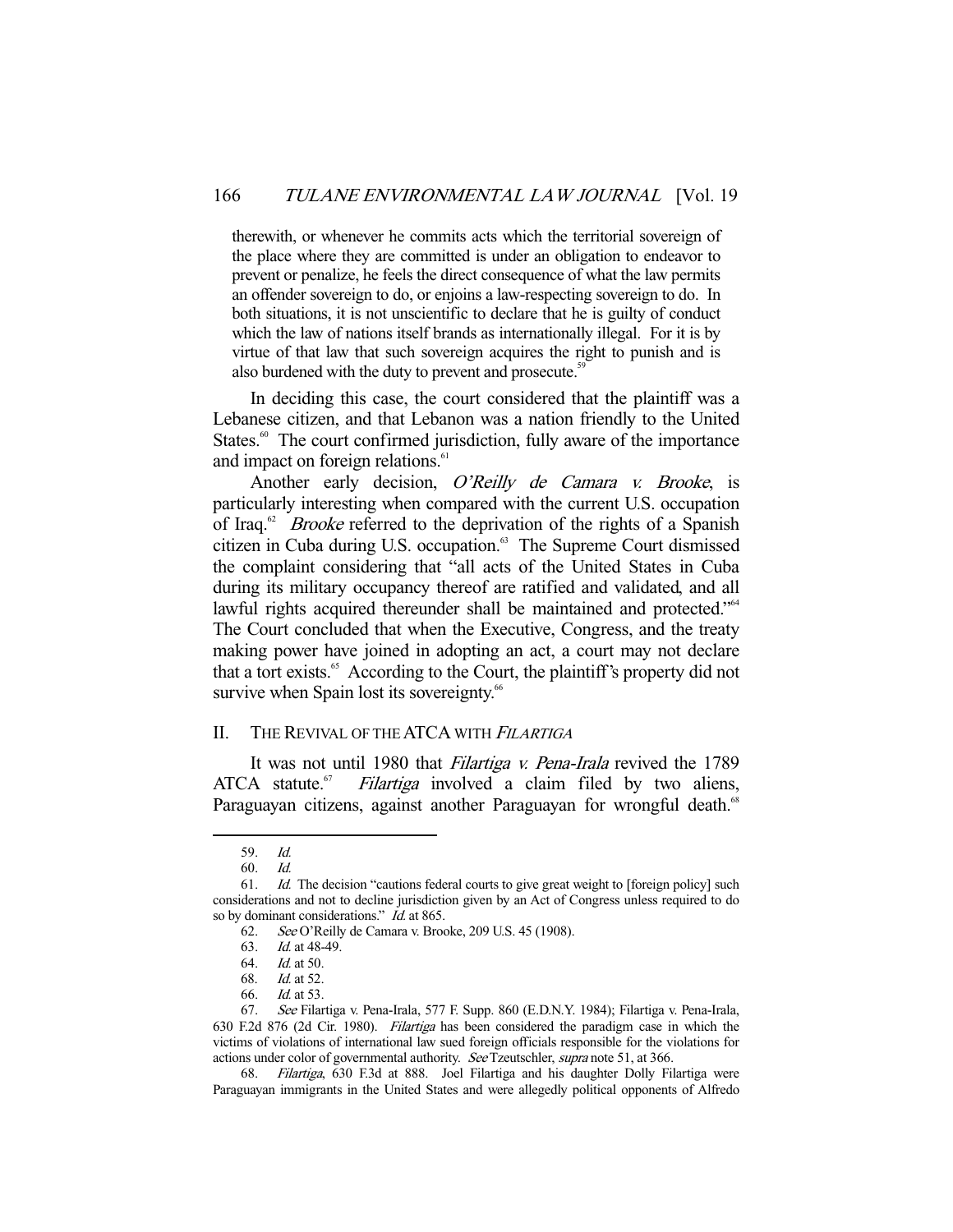The claim alleged that Filartiga's son and brother were tortured and killed by the Paraguayan police.<sup>69</sup> Plaintiffs invoked the ATCA to sustain the court's jurisdiction.<sup>70</sup> The United States District Court for the Eastern District of New York dismissed the complaint for lack of jurisdiction, narrowly construing the law of nations and limiting its applicability regarding a state's treatment of its own citizens.<sup>71</sup> The United States Court of Appeals for the Second Circuit reversed the dismissal for lack of jurisdiction, ruling that torture is universally condemned in several international agreements and that an act of torture is against the law of nations which includes "established norms of international law of human rights."72 In determining the concept of the law of nations and the sources of international law, the Second Circuit cited articles 38 and 59 of the Statute of the International Court of Justice and The Paquete Habana.<sup>73</sup> In determining "the law of nations" the Filartiga court reviewed the following:

- (1) international conventions,
- (2) international custom as evidence of a general practice accepted by law,
- (3) general principles of law recognized by civilized nations, and
- (4) judicial decisions and teachings of the most qualified publicists.<sup>74</sup>

 The Filartiga court decided that international law must not be interpreted as understood in 1789, but "as it has evolved and exists among the nations of the world today."<sup>75</sup> The Second Circuit confirmed that international law is part of the federal common law and referred to the U.N. Charter, the OAS Charter, the Universal Declaration of Human Rights, the Declaration on the Protection of all persons from being subjected to torture, the American Convention on Human Rights, the European Convention for the Protection of Human Rights and Fundamental Freedoms, and the International Covenant on Civil and

-

Id. (citing The Paquete Habana, 175 U.S. 677 (1900)). 74. Id.

Strossner's government. Id. The defendant was Americo Norberto Pena-Irala, the Inspector General of Police in Asunción, Paraguay. Id.

 <sup>69.</sup> Id.

 <sup>70.</sup> Id.

<sup>71.</sup> *Id.* at 880.

<sup>72.</sup> *Id.*<br>73. *Id.* 

 <sup>75.</sup> Id. at 881.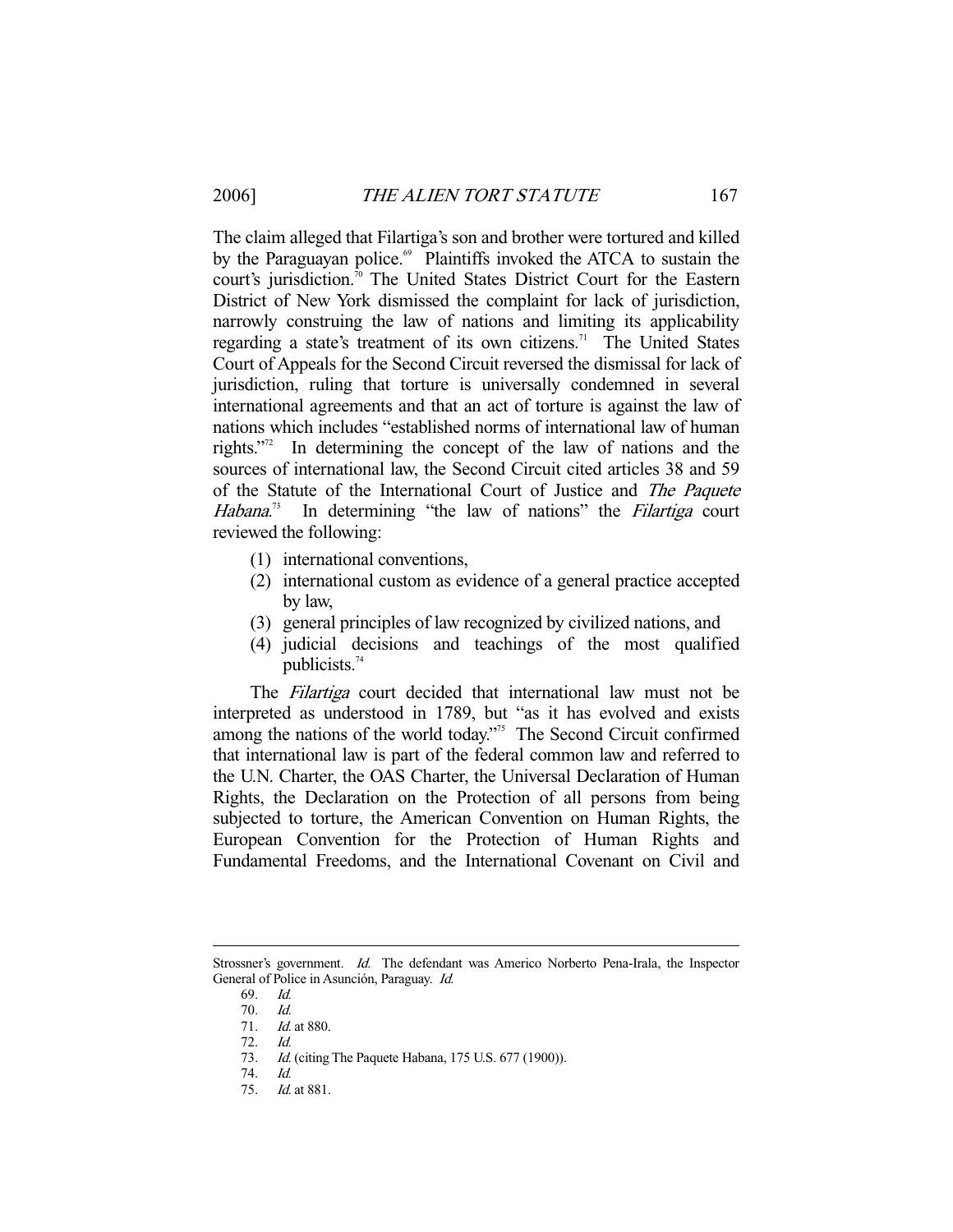Political Rights as binding principles of international law.<sup>76</sup> In condemning torture the court concluded that official torture is prohibited by the law of nations. $\frac{7}{7}$ 

 The Filartiga court concluded that the ATCA provides a basis for federal jurisdiction, but does not grant new rights to aliens.<sup>78</sup> By accepting jurisdiction in a case involving a foreign plaintiff and a foreign defendant for a tort committed abroad, the court acted as a court of universal jurisdiction.<sup>79</sup>

 Once the jurisdiction of the federal courts was confirmed, the district court on remand reviewed the issues of the act of state doctrine,<sup>80</sup> *forum non conveniens*,<sup>81</sup> and the nature of actions under the ATCA.<sup>82</sup> To

Id. at 883 (quoting 34 U.N. ESCOR, Supp. (No. 8) 15, U.N. Doc. E/cn.4/1/610 (1962) (memorandum of Office of Legal Affairs, U.N. Secretariat)).

 77. The Abu Ghraib prison scandal for mistreatment of Iraqi inmates by U.S. soldiers justifies including another excerpt from the court's decision: "Although torture was once a routine concomitant of criminal interrogations in many nations, during the modern and hopefully more enlightened era it has been universally renounced." Id. at 884. The court reached this conclusion after reviewing the usage of nations, judicial opinions and the work of jurists as sources of customary international law. *Id.* at 883.

78. Id. at 887.

-

79. See id. at 890. In the court's own words: "[o]ur holding today, giving effect to a jurisdictional provision enacted by our First Congress, is a small but important step in fulfillment of the ageless dream to free all people from brutal violence." Id. This view is opposed to Justice Brennan's reading of Banco Nacional de Cuba v. Sabbatino, 376 U.S. 398 (1964):

All that *Sabbatino* says is that a domestic court is not an appropriate forum wherein to apply a rule of customary international law unless that rule is supported by a consensus at least wide enough to embrace the parties to the dispute. Such judicial self-restraint may not be appropriate if the forum is an international tribunal entrusted with the competence by both sides, but the situation is different for a domestic court.

First Nat'l City Bank v. Banco Nacional de Cuba, 406 U.S. 759, 792 (1972).

 80. In refusing to decline jurisdiction in deference to the act of state doctrine, the court noted that if the Paraguayan government had felt that a U.S. court judgment would be offensive, it could have advised the court but had not done so. Filartiga, 577 F. Supp. at 862. The court also noted that the condemnation of torture had reached a great degree of consensus in the international community giving no reason to suppose that Paraguay could be offended. Id. The court also found that Paraguay had not ratified Pena's acts and that they were not, therefore, acts of state. Id.

81. The court denied dismissal on *forum non conveniens* grounds, despite the fact that the plaintiffs and defendant were Paraguayan, the tort took place in Paraguay and evidence was found there, and Paraguayan law was applicable. Id. The plaintiffs filed evidence indicative that resort to the courts in Paraguay would be futile and Pena submitted no evidence to the contrary. Id.

 <sup>76.</sup> Id. at 885 (citing G.A. Res. 217 (III)(A) (Dec. 10, 1948); G.A. Res. 4352, 1975; G.A. Res. 2200 (XXI)(A), U.N. Doc A/6316 (Dec. 1966)). The following excerpt from the court's ruling in Filartiga is worth quoting in full:

These U.N. declarations are significant because they specify with great precision the obligations of member nations under the Charter. . . . Moreover, a U.N. Declaration is, according to one authoritative definition, "a formal and solemn instrument, suitable for rare occasions when principles of great and lasting importance are being enunciated."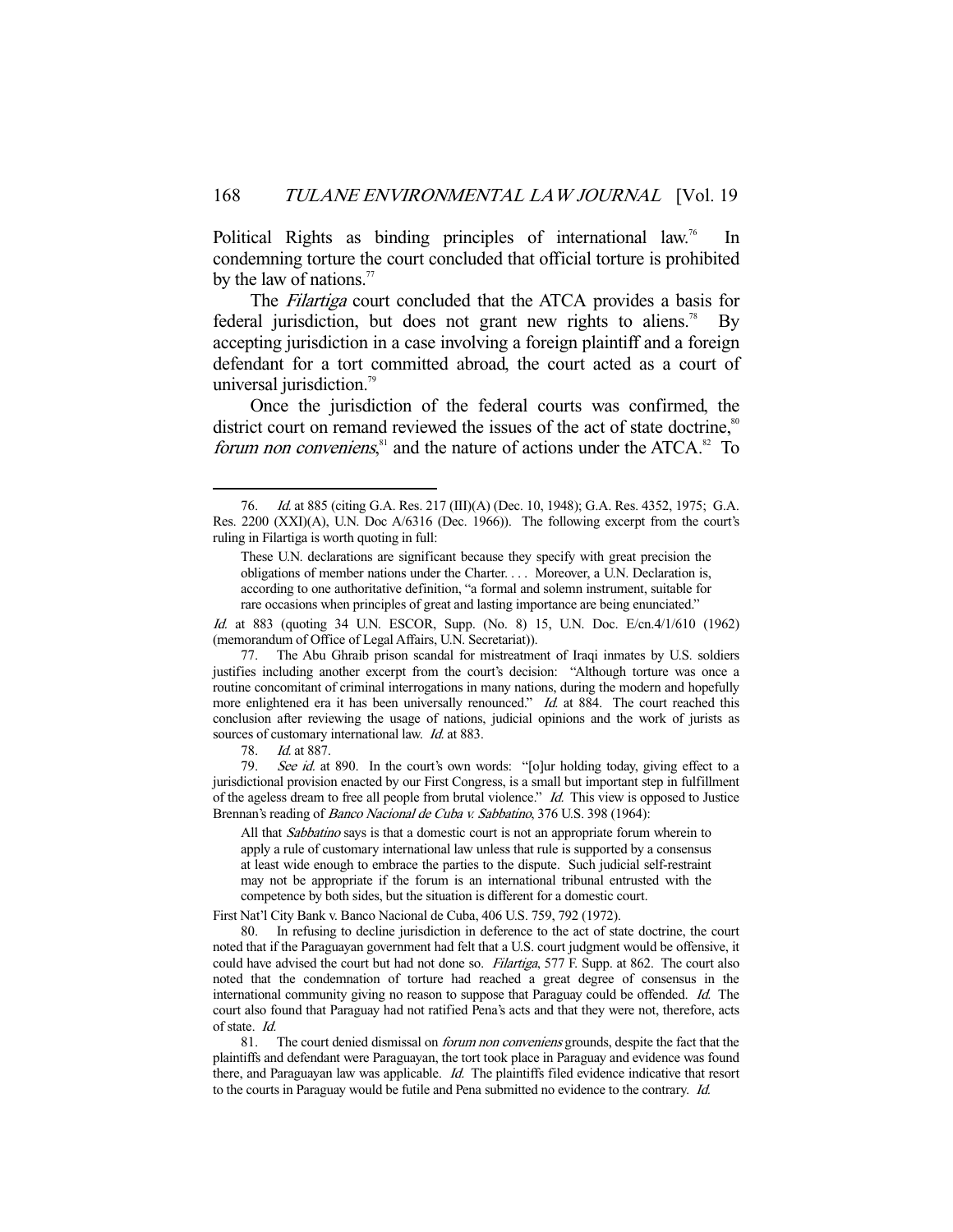vindicate the principle that torture is punishable as an international crime, the court imposed punitive damages, although it was questionable whether similar damages may have been recovered under the law of Paraguay.<sup>83</sup>

 The jurisdiction of federal courts to adjudicate torts committed abroad by foreigners against foreigners was confirmed by the United States Court of Appeals for the Ninth Circuit in In re Estate of Marcos Human Rights Litigation.<sup>84</sup> The Marcos court specifically reviewed whether the adjudication of a tort committed by a foreigner against another foreigner abroad would exceed the territorial jurisdictional limits of U.S. courts and was therefore unsupported by Article III of the United States Constitution.<sup>85</sup> The court concluded that the alien tort statute imposes no limitations based on the citizenship of the defendant or the locus of the injury.<sup>86</sup> The court sustained jurisdiction, considering the *jus* cogens nature of torture as a violation of international law.<sup>87</sup> In so doing, the *Marcos* court concluded that  $\S$  1350 is a jurisdictional statute and provides a federal forum for "transitory torts."<sup>88</sup>

## III. TEL-OREN V. LIBYAN ARAB REPUBLIC: THE EXCLUSION OF NONSTATE ACTORS

In Tel-Oren v. Libyan Arab Republic, the personal representatives of twenty-nine persons who died in an attack between Tel Aviv and Haifa by

<sup>82.</sup> Id. The court reviewed whether the requirement that the tort be in violation of international law was relevant only for obtaining jurisdiction, or whether in adjudicating the dispute the court would be required to apply international law. Id. The court concluded that international law would provide the substantive principles of law, as opposed to the law of the state where the wrong took place. Id. The court concluded that  $\S$  1350 gives the court the power to develop federal remedies. Id.

 <sup>83.</sup> The district court entered a total judgment in favor of the Filartigas in the amount of \$10,385,364, to be divided \$5,175,000 for Dolly and \$5,210,364 for Joel. Id. at 867.

<sup>84.</sup> In re Estate of Marcos Human Rights Litig., 978 F.2d 493, 503 (9th Cir. 1992). This case involved a suit by Agapita Trajano, a Philippine citizen who filed a wrongful death claim against President Ferdinand Marcos and his daughter, Imee Marcos-Manotoc, for the kidnapping, torture and death of Trajano's son Archimedes. Id. at 495. The claim averred that Marcos controlled the police and military intelligence who tortured and murdered Trajano. Id. at 495-96.

<sup>85.</sup> Id. at 501-03 (concluding that Congress had power under the "Arising Under" Clause of Article III of the Constitution to enact the Alien Tort Statute, and that exercising jurisdiction over Trajano's claims against Marcos-Manotoc "comports with Article III").

 <sup>86.</sup> Id. at 500.

 <sup>87.</sup> Id.

 <sup>88.</sup> Id. at 503. Transitory tort actions are defined as "tort actions which follow the tortfeasor wherever he goes." Id. The Ninth Circuit agreed with the district court's analysis that the alien tort statute provides a basis for jurisdiction, but not a substantive cause of action—which must be provided by a treaty or international law. *Id.* This case was decided before Congress passed the Torture Victim Protection Act (TVPA), and its applicability to this case was not reviewed by the Court. See id.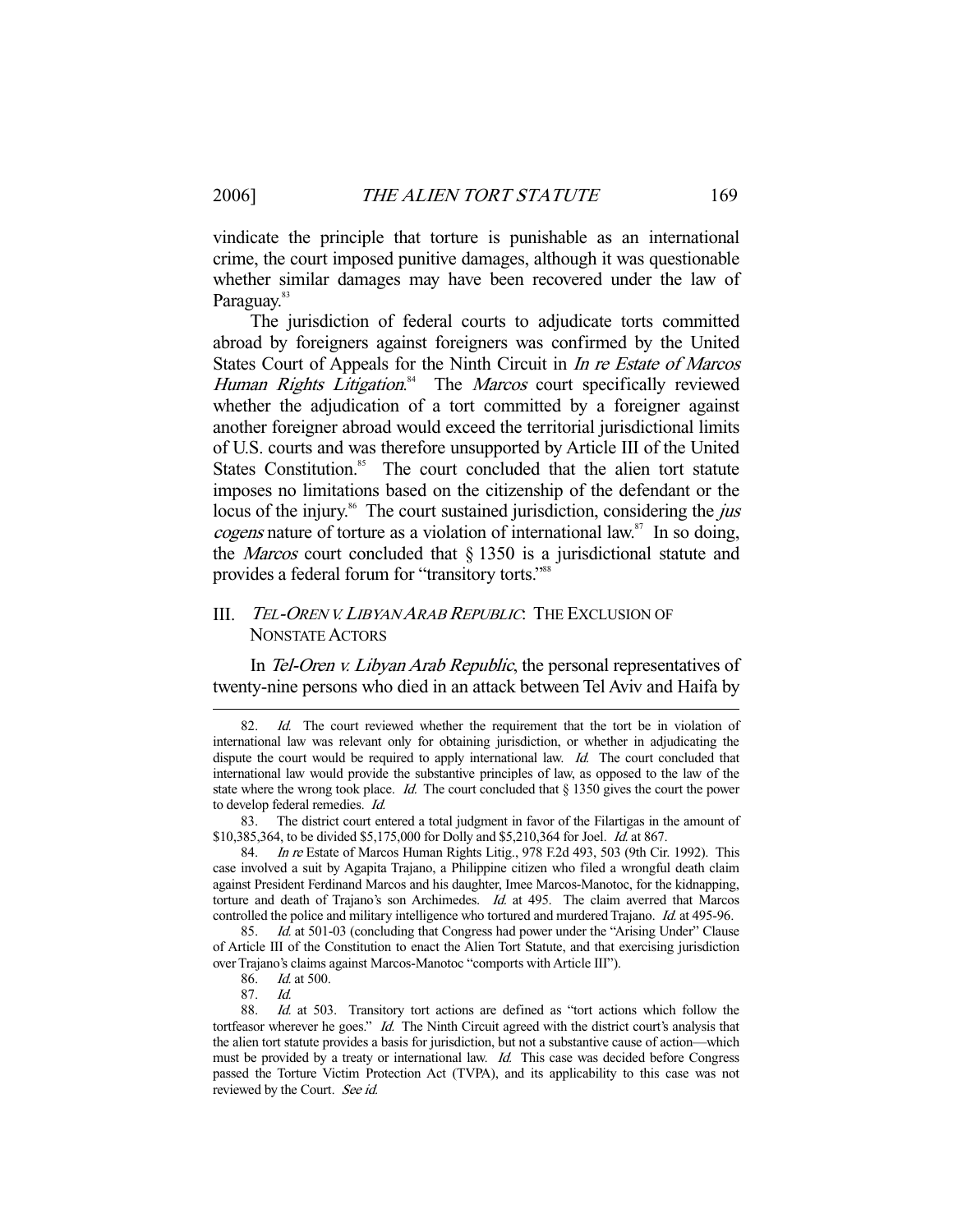members of the Palestine Liberation Organization (PLO) filed tort-based claims against the PLO and the Republic of Libya among others.<sup>89</sup> The United States District Court for the District of Columbia dismissed the complaint for lack of subject-matter jurisdiction<sup>90</sup> under the ATCA, finding that the plaintiffs raised no valid cause of action, and accepted the defendant's argument that the statute of limitations had expired.<sup>91</sup> The district court also recognized that the plaintiffs had no private rights of action and therefore the judiciary should not become involved in foreign affairs and international relations, "traditionally an area where courts have chosen to stay their hands absent some fundamental constitutional violation."92 The court characterized the ATCA as simply a door to federal jurisdiction, that does not necessarily provide a cause of action to plaintiffs.93 In dismissing the complaint for lack of subject matter jurisdiction, the district court concluded that federal courts are not substitutes for international tribunals, and therefore should not adjudicate claims arising under international law when no private right of action has been provided.<sup>94</sup>

The D.C. Circuit affirmed the district court's ruling in a *per curiam* opinion, but recognized that this is an area of law that "cries out for

 <sup>89.</sup> Tel-Oren v. Libyan Arab Republic, 517 F. Supp. 542 (D.D.C. 1981). According to the description by the United States Court of Appeals for the District of Columbia, passengers of a civilian bus, most of them Israeli citizens were taken hostage, tortured, and murdered. Tel-Oren v. Libyan Arab Republic, 767 F.2d 774, 776 (D.C. Cir. 1984) (per curiam). The bus was blown up with grenades by the terrorists who were trained and financed by the PLO. Id. at 799. The named defendants were the Libyan Arab Republic (Libya), the Palestine Liberation Organization (PLO), the Palestine Information Office (PIO), the National Association of Arab Americans (NAAA), the Palestine Congress of North America (PCNA). Id. The PLO and Libya never became parties to the proceedings. See id.

 <sup>90.</sup> The plaintiffs argued for federal jurisdiction on four bases: federal question doctrine (28 U.S.C. § 1331 (2000)), alien tort statute (28 U.S.C. § 1350), diversity of citizenship (28 U.S. § 1332), and foreign sovereign immunities act of 1976 (28 U.S.C. § 1330). Tel-Oren, 517 F. Supp. at 545. The district court dismissed the complaint because the plaintiffs were unable to identify a valid cause of action arising under the Constitution, laws or treaties of the United States. Id. The district court followed Foster v. Neilson, 27 U.S. 253 (1829), which established that a treaty must establish a private right of action for an individual to base a claim thereon. Id. at 546.

 <sup>91.</sup> Id. at 551. The National Association of Arab Americans raised the statute of limitations issue, which was granted by the court. *Id.* at 550. The complaint included counts for alleged assault, battery, false imprisonment, intentional infliction of emotional distress and/or intentional infliction of cruel, inhuman and degrading treatment. Id. The Association argued that under D.C. law the torts of assault, battery and false imprisonment are barred by a one year statute of limitations. Id. The district court accepted this argument and considered that the charges under other names were not different from the basic allegations, and were thus barred by the one year statute of limitations. Id.

 <sup>92.</sup> Id. at 548.

<sup>93.</sup> *Id.* at 549.<br>94. *Id.* at 550.

*Id.* at 550.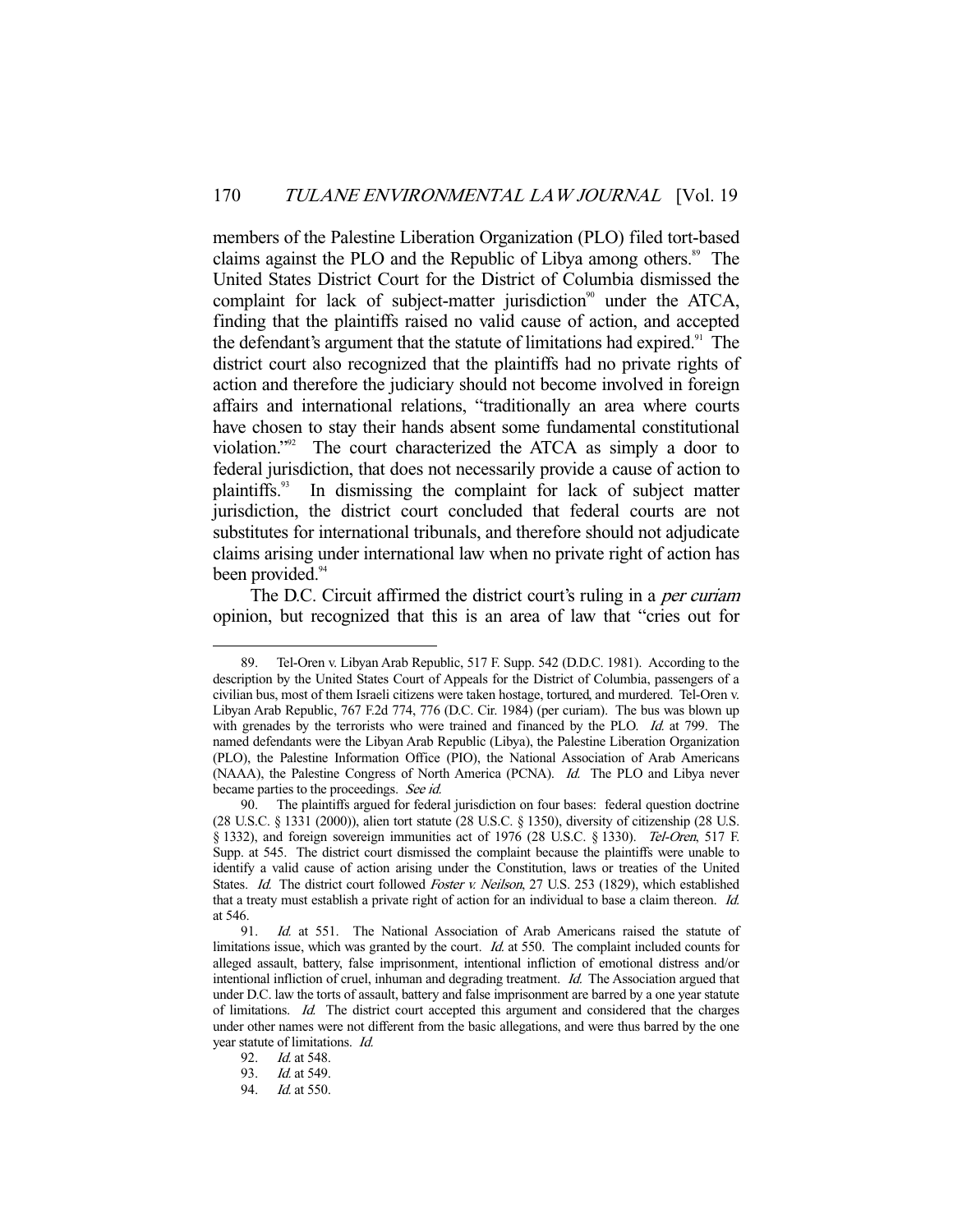clarification by the Supreme Court."95 The D.C. Circuit concluded that the law of nations does not impose the same obligations on nonstate actors.<sup>96</sup> The concurring opinion by Judge Edwards noted that plaintiffs did not require a specific right to sue under the law of nations to establish jurisdiction under 28 U.S.C. § 1350, and that such rights are determined by each country's domestic laws. $\frac{97}{7}$  Judge Edwards distinguished a claim brought as a tort in violation of a treaty from one brought as a violation of the law of nations.<sup>98</sup> He concluded that whenever international law confers a right to an alien, enforcement before federal courts may be sought.<sup>99</sup> In his view, torts in violation of the law of nations act as *hostis* humani generis could only be comparable to acts of piracy and slave trading, enemies of mankind which may be brought to justice anywhere.100 Judge Edwards concluded that persons are subject to civil liability if they commit an offense warranting universal jurisdiction, and that current notions of international law should determine what is considered a violation of the law of nations instead of 1789 definitions.<sup>101</sup> Under Edwards' interpretation, Congress intended questions that could affect foreign relations to be cognizable by federal courts, the statute's intent was to avoid or mitigate international conflict, and a plaintiff is not required to identify and plead a right to sue granted under international law.<sup>102</sup> Judge Edwards, however, was not prepared to extend § 1350 and the application of the law of nations to private or nonstate actors.<sup>103</sup> He limited Filartiga, as a precedent, to torture committed under the color of state law and for this reason confirmed the dismissal of the complaint for lack of subject matter jurisdiction.<sup>104</sup>

<sup>95.</sup> Tel-Oren, 767 F.2d at 775. The D.C. Circuit concluded that jurisdiction over Libya was barred by the FSIA, which preserves immunity only if the injury or death occurs in the United States. Id. The United States Supreme Court clarified this gray area in 2004. See Sosa v. Alvarez Machain, 542 U.S. 92 (2004).

 <sup>96.</sup> Tel-Oren, 767 F.2d at 776.

<sup>97.</sup> *Id.* at 777-78 (Edwards, J., concurring).

<sup>98.</sup> *Id.* at 778.<br>99. *Id.* at 780. Id. at 780.

 <sup>100.</sup> Id. at 781.

<sup>101.</sup> Id. at 777. Judge Edwards, citing the Restatement (Third) of Foreign Relations Law (Revised) section 702, stated that the following are included as violations of international law: state practiced, encouraged or condoned (1) genocide; (2) slavery or slave trade; (3) the murder or causing the disappearance of individuals; (4) torture or other cruel, inhuman or degrading treatment or punishment; (5) prolonged arbitrary detention; (6) systematic racial discrimination; and (7) consistent patterns of gross violations of internationally recognized human rights. Id.

 <sup>102.</sup> Id. at 788-90.

 <sup>103.</sup> Id. at 776.

 <sup>104.</sup> Id.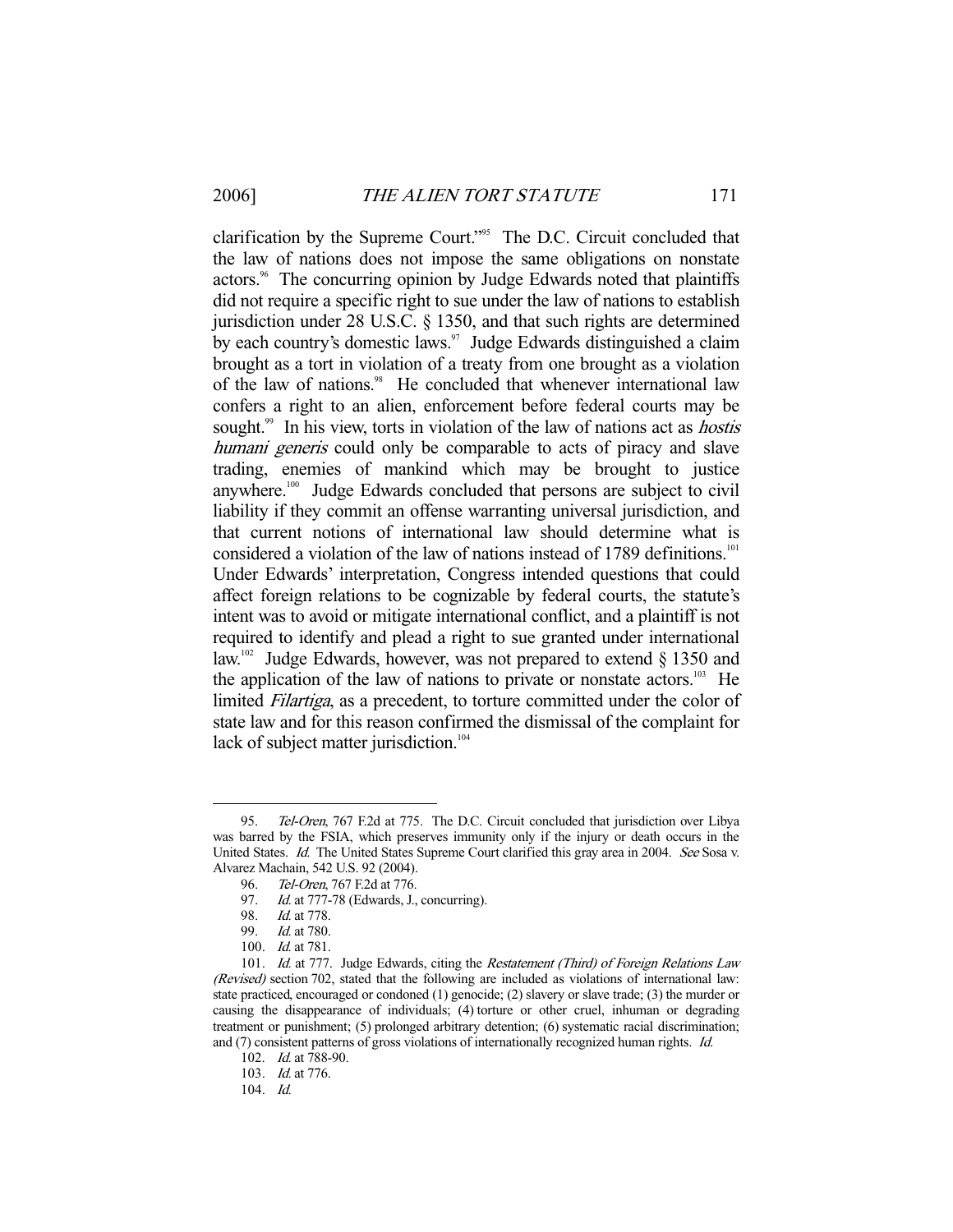In a concurring opinion, Judge Bork agreed that the plaintiffs had failed to state a claim or cause of action that would support jurisdiction, because neither the law of nations nor a treaty of the United States provide such cause of action.<sup>105</sup> Judge Bork raised separation of powers issues and noted that control of foreign affairs belongs exclusively to the political branches of government.<sup>106</sup> In his opinion,  $\S$  1350 does not grant a cause of action and is limited to affording federal jurisdiction.<sup>107</sup> Besides, he added, dismissal was justified on grounds of the political question doctrine.<sup>108</sup> Judge Bork's understanding of international law excludes nonstate actors and limits it to obligations involving states and state agents.<sup>109</sup> In his opinion, the case raised so many politically sensitive issues that it "is not the sort that is appropriate for federal court adjudication."110 It is Judge Bork's understanding that courts should not construe the wording of the ATCA, because doing so would be legislating and therefore would raise constitutional issues.<sup>111</sup>

 Judge Robb concurred with the court's decision to dismiss the plaintiffs' complaint but his justification for doing so was based entirely on political question grounds that rendered the dispute nonjusticiable because it involved foreign affairs, an area that is restricted to the executive and legislative branches.<sup>112</sup>

 <sup>105.</sup> Id. at 799 (Bork, J., concurring).

 <sup>106.</sup> Id.

<sup>107.</sup> Id. at 805. Bork's political question doctrine approach is also used as a justification for the lack of a private cause of action. Id. According to this interpretation, international law grants no private causes of action because doing so would interfere with foreign relations. See id. In Bork's opinion, Section 1350 is solely a jurisdiction-granting statute. Id.

<sup>108.</sup> Id. Bork's opinion is not conclusive as to whether a violation of international law is required solely to grant jurisdiction or also in determining whether the plaintiffs have a cause of action. See id. In a footnote he mentions the potential "applicable laws" to a  $\S$  1350 claim: international law, the federal common law of torts, or the tort law of the applicable jurisdiction under choice of law principles. Id.

 <sup>109.</sup> Id. at 813. Judge Bork noted that in 1789 there was no notion of "international human rights" nor were any private party rights recognized under international law. Id.

 <sup>110.</sup> Id. at 808. Judge Bork considered the risk of potentially flooding U.S. courts with so many claims by victims of violations of the nonaggression principle or of the Hague Conventions, if the court concluded that several human rights treaties to which the United States afforded a private cause of action. Id. at 810 (stating that such "lawsuits might be far beyond the capacity of any legal system to resolve").

<sup>111.</sup> *Id.* at 815.

<sup>112.</sup> Id. at 823 (Robb, J., concurring). An analysis of the Tel-Oren decision may be found in Wishik, supra note 47.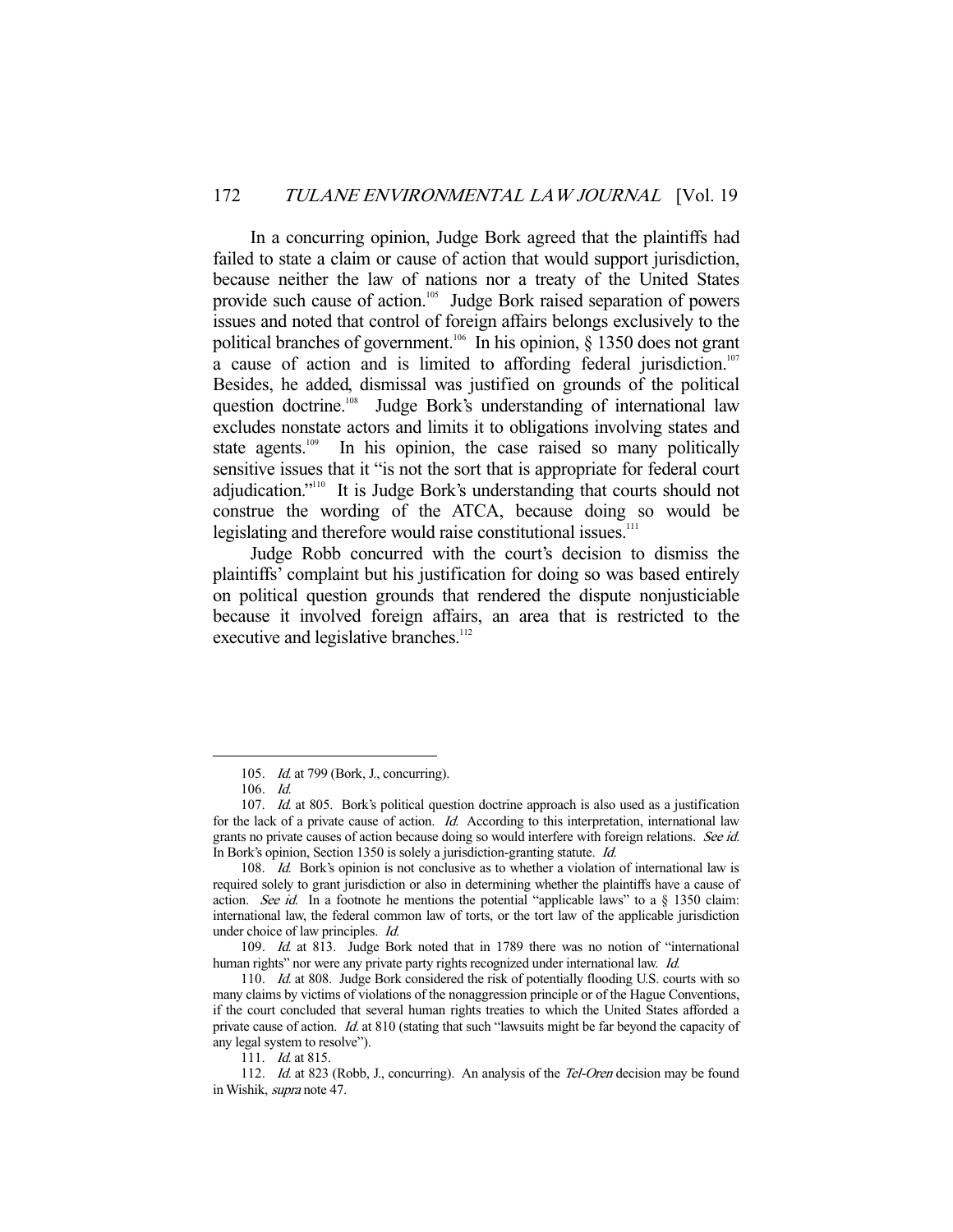#### IV. CONGRESS ACTS: THE TORTURE VICTIM PROTECTION ACT

 A direct consequence of Filartiga was Congress's approval in 1991 of the Torture Victim Protection Act (TVPA).113 For a federal court to exercise jurisdiction, the TVPA requires that local remedies be exhausted wherever the tort was committed, and provides a ten year statute of limitations.<sup>114</sup> Thus, the TVPA specifically establishes a cause of action for wrongful death and torture.<sup>115</sup>

When the bill was proposed the legislative intent<sup>116</sup> was clear:

- (1) To carry out U.S. obligations under the United Nations Charter and other international human rights agreements,<sup>117</sup>
- (2) To establish a civil action that would entitle recovery of damages for extrajudicial killing and torture,
- (3) To clarify and expand human rights law and make U.S. domestic law more effective in protecting basic human rights,
- (4) To provide a cause of action to U.S. citizens victims of torture, $118$
- (5) To deny torturers a safe haven in the United States, and<sup>119</sup>

Section 1. Short title. This Act may be cited as the 'Torture Victim Protection Act of 1991.

Sec. 2. Establishment of civil action

- (a) Liability. An individual who, under actual or apparent authority, or color of law, of any foreign nation—
	- (1) subjects an individual to torture shall, in a civil action, be liable for damages to that individual; or
	- (2) subjects an individual to extrajudicial killing shall, in a civil action, be liable for damages to the individual's legal representative, or to any person who may be a claimant in an action for wrongful death.
- (b) Exhaustion of remedies. A court shall decline to hear a claim under this section if the claimant has not exhausted adequate and available remedies in the place in which the conduct giving rise to the claim occurred.
- (c) Statute of limitations. No action shall be maintained under this section unless it is commenced within 10 years after the cause of action arose.
- 114. Id.

-

115. Id. According to the United States House of Representatives the purpose of the TVPA was to "codify Filartiga, to alleviate separation of powers concerns and to expend the remedy to include U.S. citizens." Wiwa v. Royal Dutch Petroleum, 226 F.3d 88, 105 (2d Cir. 2000).

116. See 102 Cong. Rec. H11244 (daily ed. Nov. 25, 1991).

117. See 102 Cong. Rec., H.R.2092 (1991).

 118. 102 Cong. Rec. E1444 (daily ed. Apr. 14, 1991), available at http://thomas.loc.gov (last visited Feb. 27, 2006).

 119. 102 Cong. Rec. S2667 (daily ed. Mar. 3, 1992), available at http://thomas.loc.gov (last visited Feb. 27, 2006). Several recent affairs, including Guantanamo Bay, Cuba, the Baghram Airbase and the Abu Ghraib prison, raise the issue of double standards when condemning torture and degrading treatment. Harold Hongju Koh, Symposium on the United Nations High Commissioner for Human Rights: The First Ten Years of the Office, and the Next, 35 COLUM.

 <sup>113.</sup> See Torture Victim Protection Act of 1991, Pub. L. No. 102-256, § 106, 73 Stat. 1, 2 (1992):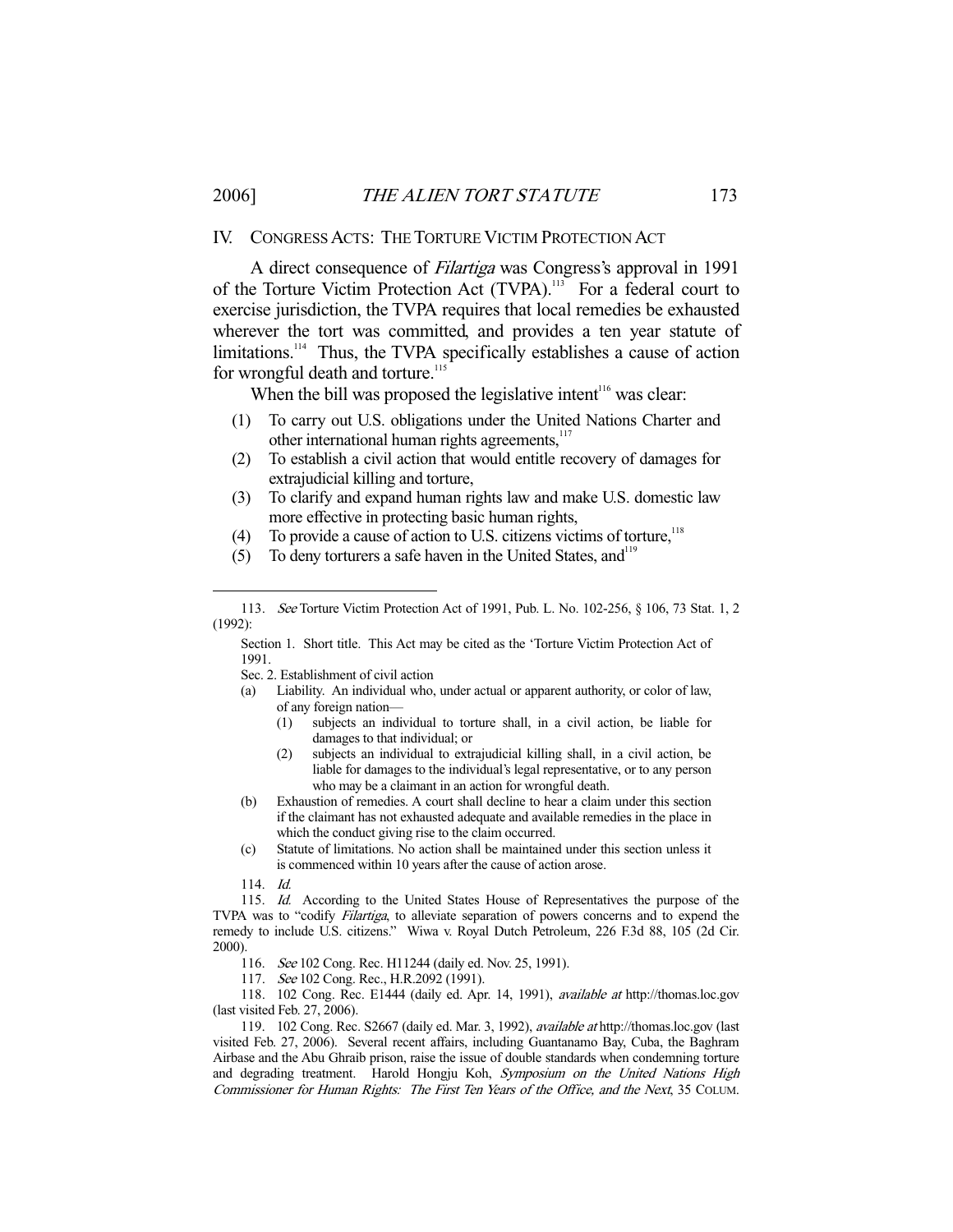(6) To establish a ten year statute of limitations.<sup>120</sup>

 Congressional intent also described the requirements under the act as follows:

- (1) The torturer must have acted under the actual or apparent authority of its government.<sup>121</sup>
- (2) The torturer must be subject to the personal jurisdiction of U.S. courts.
- (3) The victim must have exhausted all local remedies.<sup>122</sup>

-

 In 1997, the United States District Court for the Eastern District of Louisiana held that the TVPA did not apply to corporations.<sup>123</sup> In 2003 the United States District Court for the Southern District of Florida did not follow this interpretation and held instead that the definition of "individual" under the TVPA is synonymous with the term "person," thus extending the TVPA to corporations.<sup>124</sup>

 There was some discussion as to whether the TVPA had preempted the alien tort statute. Several courts interpreting the TVPA concluded that it does not preempt torture and summary judgment claims under the ATCA, and simply provides an additional basis to assert said claims.<sup>125</sup>

HUM. RTS. L. REV. 493, 501 (2003). These events are of grave concern, as they are examples in which torture may have been an approved state policy. See id.

 <sup>120.</sup> Some courts have concluded that the ten-year TVPA statute of limitations applies to alien tort statute claims as well. See In re World War II Era Japanese Forced Labor Litig., 164 F. Supp. 2d 1160, 1180 (N.D. Cal. 2001); Iwanowa v. Ford Motor Co., 67 F. Supp. 2d 424, 462 (D.N.J. 1999); Cabiri v. Assasie-Gyimah, 921 F. Supp. 1189, 1195-96 (S.D.N.Y. 1996).

 <sup>121.</sup> This is the "state action" requirement, where the violation must have been perpetrated under actual or apparent authority, or color of law of any foreign nation. Wiwa v. Royal Dutch Petroleum Co. 2002 U.S. Dist LEXIS 3293, \*38-40 (S.D.N.Y. Feb. 28, 2002). A "joint action" test applies to determine whether private actors are considered state actors, more specifically whether a substantial degree of cooperative action between the corporate defendants and the government. See id.

<sup>122.</sup> See 102d Cong. Rec. E1444 (daily ed. Apr. 24, 1991) (remarks by Hon. Gus Yatron). In a TVPA claim the burden of proof that local remedies have been exhausted lies with the defendant. Wiwa, 2002 U.S. Dist. LEXIS 3293, at \*55-56. However, the exhaustion of local remedies should only take place if such remedies are "adequate and available." Sinaltrain v. Coca Cola Co., 256 F. Supp. 2d 1345, 1351 (S.D. Fla. 2003).

 <sup>123.</sup> Beanal v. Freeport-McMoRan, Inc., 969 F. Supp. 362, 382 (E.D. La. 1997).

 <sup>124.</sup> Sinaltrain, 256 F. Supp. 2d at 1358-59. In extending the interpretation of the TVPA to include violations by corporations the court noted that Congress did not excluded corporations from liability under the act, and courts have held corporations liable for violations of international law. Id. at 1358.

 <sup>125.</sup> See Wiwa, 2002 U.S. Dist. LEXIS 3293, at \*11; Beanal, 969 F. Supp. at 380-81; Hilao v. Estate of Marcos, 103 F.3d 767 (9th Cir. 1996); Doe v. Islamic Salvation Front, 993 F. Supp. 3, 7 (D.D.C. 1998); Xuncax v. Gramajo, 886 F. Supp. 162, 179 (D. Mass. 1995).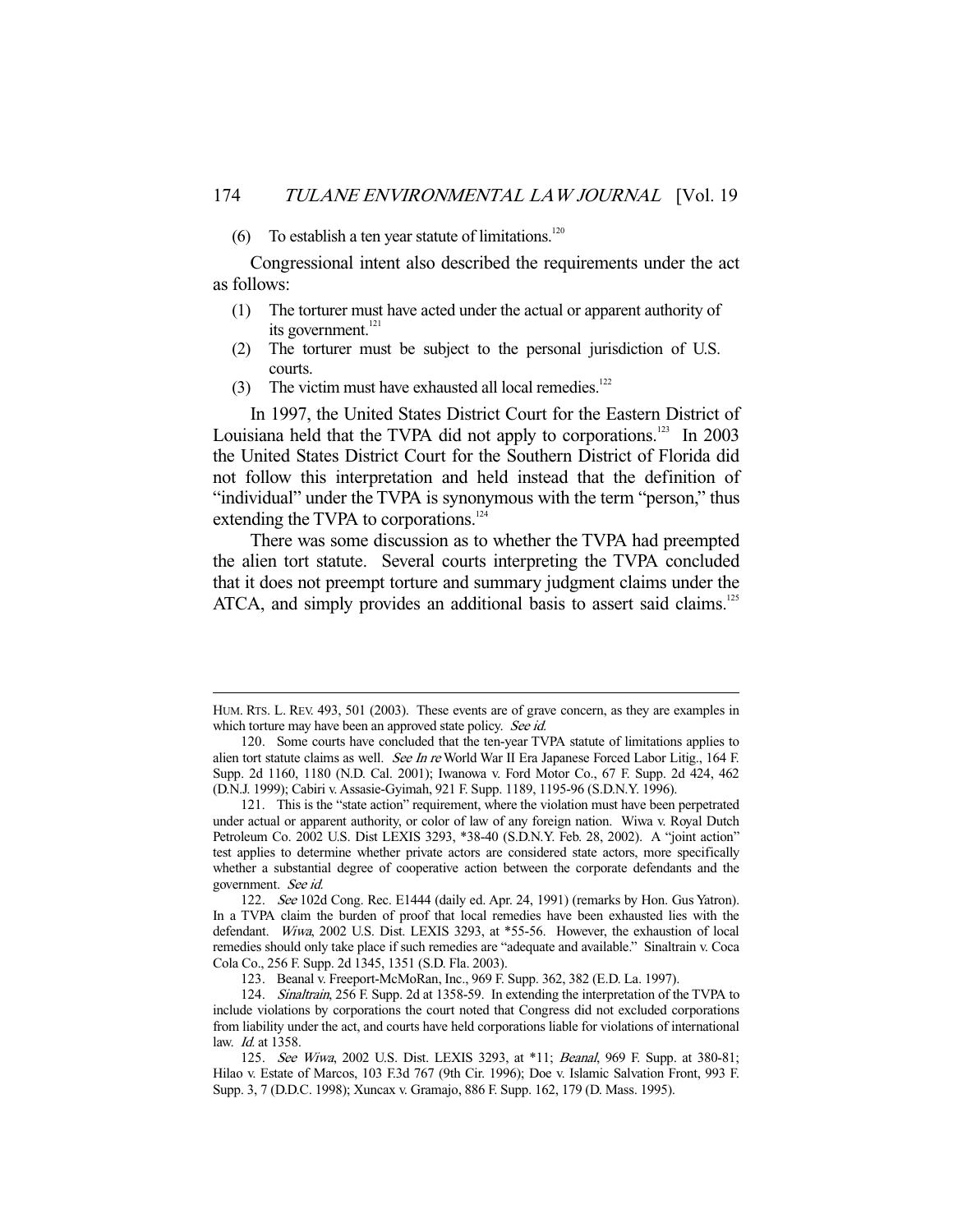Following the 2004 Supreme Court *Sosa* decision, some courts have concluded that the TVPA preempts alien tort based claims.<sup>126</sup>

## V. KADIC V. KARADZIC: NONSTATE ACTORS MAY VIOLATE THE LAW OF **NATIONS**

 This case also involves litigation between foreign citizens for torts committed abroad.<sup>127</sup> Croat and Muslim citizens of Bosnia filed claims for genocide, rape, forced prostitution, torture and summary execution, and wrongful death by the Bosnian-Serb military forces.<sup>128</sup> Karadzic was sued in his capacity as President of the Bosnian-Serb Republic, however, he was not entitled to sovereign immunity since the Executive did not recognize him as a head of state.<sup>129</sup> The plaintiff's bases for jurisdiction were the ACTA, the Torture Victim Protection Act, and the federal question doctrine.<sup>130</sup>

 The district court granted the defendant's motion to dismiss for lack of subject matter jurisdiction.<sup>131</sup> Following the precedent in Tel-Oren  $\nu$ . Libyan Arab Republic, the court declined to extend jurisdiction under the alien tort statute to nonstate actors.<sup>132</sup> Under this interpretation, private parties could simply not breach the law of nations.<sup>133</sup>

Id. (citing 28 U.S.C. § 517 (1994)).

 <sup>126.</sup> Enahoro v. Abubakar, 408 F.3d 877, 884-85 (7th Cir. 2005). But see Aldana v. Del Monte Fresh Produce, N.A. Inc., 416 F.3d 1242 (11th Cir. 2005).

 <sup>127.</sup> Kadic v. Karadzic, 70 F.3d 232, 236 (2d Cir. 1995).

 <sup>128.</sup> Id. at 236-37. Two actions were filed. Doe v. Karadzic, 866 F. Supp. 734, 735 (S.D.N.Y. 1994). One was a class action seeking redress on behalf of all women and men who had been victims of the Bosnian-Serb military through abuses known as "ethnic cleansing." Id. at 736. However, for immunity purposes the United States recognized neither the Bosnian Serb nation nor Karadzic as an official head of state. Id. at 737-38. Under U.S. law, the issue of whether an individual is a head of state, and therefore entitled to immunity, is not a question of fact, but an issue to be solved exclusively by the Executive branch pursuant to the wording of 28 U.S.C. § 517 (1994), which provides:

Interests of United States in pending suits. The Solicitor General, or any officer of the Department of Justice, may be sent by the Attorney General to any State or district in the United States to attend to the interests of the United States in a suit pending in a court of the United States, or in a court of a State, or to attend to any other interest of the United States.

 <sup>129.</sup> Kadic, 70 F.3d at 236-37. Karadzic was served during one of his visits to the United Nations in New York. Id. at 246.

<sup>130.</sup> *Id.* at 237.

 <sup>131.</sup> Doe, 866 F. Supp. at 743.

 <sup>132.</sup> Id. at 740.

<sup>133.</sup> Id. The court also denied jurisdiction under the TVPA, since the Act only protects against "official torture," or torture committed under the color of state law. Id. at 741. Because Karadzic was not recognized as a foreign official, a claim under TVPA could not be sustained. Id. at 742.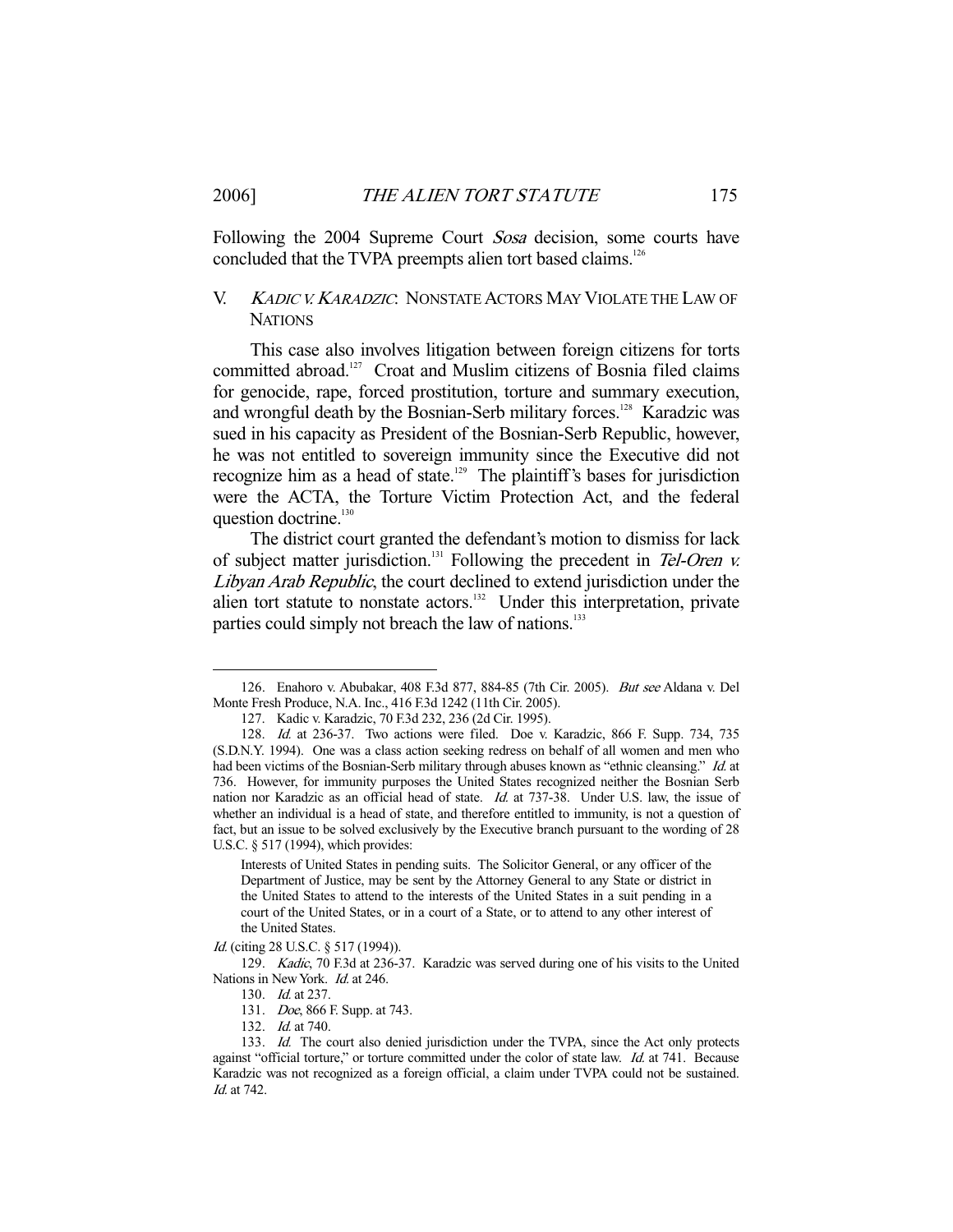The Second Circuit reversed the district court's decision by concluding that individuals could be held accountable for law of nations violations.<sup>134</sup> *Kadic v. Karadzic* expands the ATCA scope significantly by allowing claims against corporations, nonstate actors, for international law violations. $135$ 

#### VI. CORPORATIONS ARE ACCOUNTABLE FOR INTERNATIONAL LAW **VIOLATIONS**

 In Doe v. Unocal Corp., fifteen Burmese villagers filed an action against Unocal Corporation, Union Oil Company of California and two Unocal executives alleging human rights violations committed by the Burmese military in assisting Unocal's operations to exploit gas in Burma (now known as Myanmar).<sup>136</sup> Unocal purchased a percentage of Total's interests, rights, and obligations under a production sharing contract with the Myanmar Oil and Gas Enterprise, in which Total was the operator.<sup>137</sup> The company found gas and required a pipeline.<sup>138</sup> The plaintiffs averred that they were forced by the military to relocate and work during the construction of the pipeline.<sup>139</sup> Plaintiffs filed claims under the alien tort statute, the Racketeer Influenced and Corrupt Organizations Act (RICO), and the federal question statute.<sup>140</sup> The

-

138. Id. at 1296. The pipeline had to go through a region where people in opposition to the military government prevailed. *Id.* at 1297.

139. Id. at 1298. In 1995, a Unocal consultant wrote:

My conclusion is that egregious human rights violations have occurred, and are occurring now, in southern Burma. The most common are forced relocation . . . forced labor to work on infrastructure projects supporting the pipeline; and imprisonment and/or execution by the army of those opposing such actions. Unocal, by seeming to have accepted SLORC's version of events, appears at best naive and at worst a willing partner in the situation.

Id. at 1299-1300.

<sup>134.</sup> See Kadic, 70 F.3d at 239. The Second Circuit cited the Restatement (Third) of Foreign Relations Law (1986), pursuant to which "[i]ndividuals may be held liable for offenses against international law, such as piracy, war crimes and genocide," as "offenses of universal concern." *Id.* at 240.

 <sup>135.</sup> See id.

 <sup>136. 110</sup> F. Supp. 2d 1294, 1295 (C.D. Cal. 2000).

 <sup>137.</sup> Id. at 1297. Unocal conducted exploratory work in Burma in the late 1980s, and in 1991 started negotiations with the government to obtain a production license. *Id.* at 1296-97. In 1992, Control Risk Group advised Unocal of the risks of doing business in Burma as follows: "Throughout Burma the government habitually makes use of forced labour to construct roads. . . . There are credible reports of military attacks on civilians. In such circumstances Unocal and its partners will have little freedom of manoeuvre." Id. at 1297. The Myanmar Oil and Gas Enterprise was obligated to provide security, protection and rights of way under the contract. Id.

<sup>140.</sup> See id. at 1303. The RICO claims were dismissed because the district court did not find that substantial facts occurred in the United States and did not consider whether the statute applied extraterritorially. Id. at 1311. The court dismissed the federal question claim by applying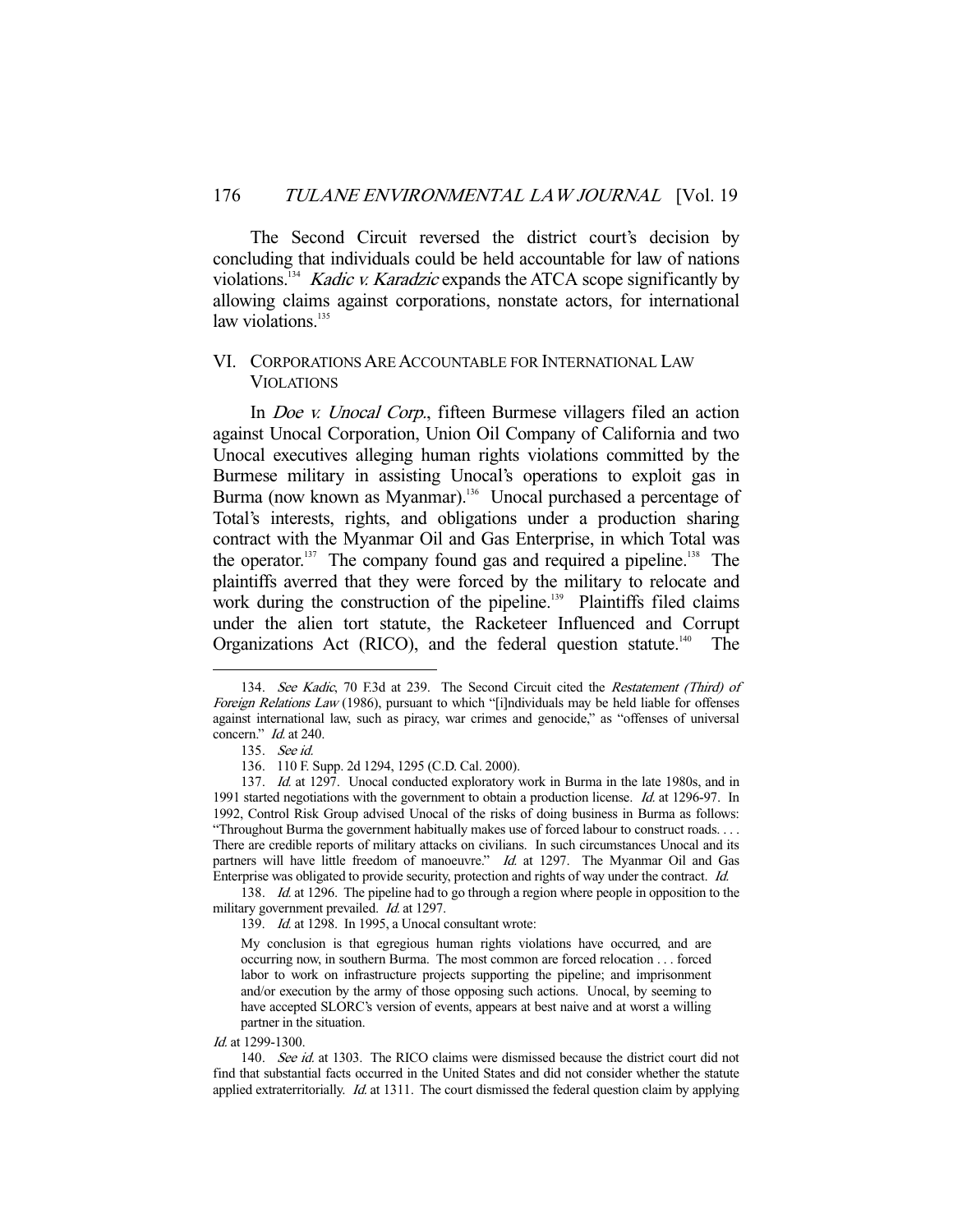United States District Court for the Central District of California granted the defendants' motion for summary judgment.<sup>141</sup> The court found that the plaintiffs failed to satisfy the third element of all alien tort statute claims, i.e., a tort in violation of the law of nations.<sup>142</sup> In its analysis, the court concluded that the alien tort statute provides not only subject matter jurisdiction, but also a cause of action.<sup>143</sup>

The district court followed *Filartiga's* precedent, requiring a current interpretation of the law of nations as opposed to a 1789 construction thereof.144 Furthermore, the court indicated that a violation of international law required the violation of a "norm that is specific, universal and obligatory."<sup>145</sup> The court concluded that the plaintiffs did not present evidence that Unocal participated or influenced the military's unlawful conduct, controlled said conduct, or sought to employ forced labor.<sup>146</sup> Therefore, its claim that Unocal acted under color of law failed.<sup>147</sup> Although the district court concluded that Unocal knew that the government was using forced labor, and the joint venture benefited from it, this was not enough to establish liability under international law, which required active participation in the unlawful conduct.<sup>148</sup>

 The Ninth Circuit reversed the district court's decision, holding that the alien tort statute not only confers jurisdiction before federal courts, but also grants a cause of action "as long as plaintiffs allege a violation of a 'specific, universal and obligatory international norm as part of [their] ATCA claim."<sup>149</sup> The Ninth Circuit also ruled that a ten-year statute of

the same rationale for its dismissal of the alien tort statute claim. *Id.* at 1311. Thus, according to the district court, whenever an A.T.C.A claim is dismissed, dismissal of political question based claims should also follow. Id.

 <sup>141.</sup> Id. at 1312.

<sup>142.</sup> *Id.* at 1306-07.

<sup>143.</sup> Id. at 1303. In granting Unocal's summary judgment, the district court concluded that there was no evidence that Unocal compelled the Myanmar military to commit the alleged tortious acts, and that no facts suggested that Unocal sought to employ forced or slave labor. Id.

<sup>144.</sup> *Id.* at 1304. As opposed to a 1789 interpretation of the law of nations, a contemporary construction of the law of nations substantially increases the number and scope of torts covered under § 1350. The Sosa decision's references to the 1789 statute were made to limit the scope to certain actions that under strict standards are deemed universally condemned. See Sosa v. Alvarez Machain, 542 U.S. 92 (2004).

 <sup>145.</sup> Unocal, 110 F. Supp 2d at 1304. The district court distinguished between a violation of a jus cogens provision (a binding provision due to its fundamental value) and a violation of a customary international law provision (which in order to be binding requires the specific consent of the State). Id. It accepted that torture, murder, genocide and slavery constitute jus cogens violations. Id.

<sup>146.</sup> *Id.* at 1306.

<sup>147.</sup> *Id.* at 1306-07, 1310.

<sup>148.</sup> *Id.* at 1310.

 <sup>149.</sup> Doe I v. Unocal Corp., 395 F.3d 932, 944 (9th Cir. 2002).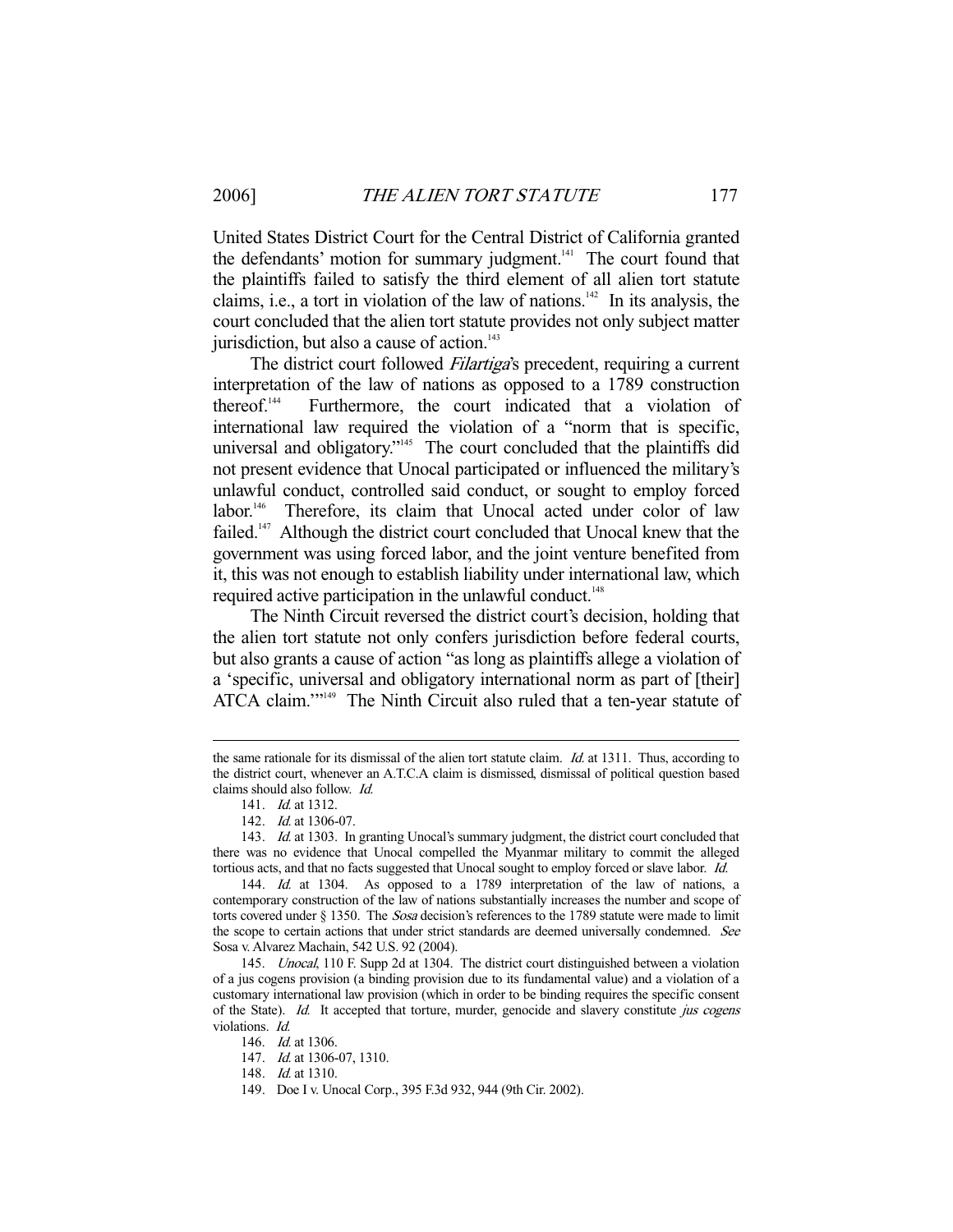limitations applies to alien tort statute claims.<sup>150</sup> According to the Ninth Circuit, the torts of torture, murder, slavery, and forced labor are jus cogens violations and, therefore, violations of the law of nations.<sup>151</sup> The court further concluded that although some torts, like torture, require color of law or state action, others like forced labor (as a modern variety of slavery) do not, and therefore, individual liability is possible.152

 Several U.S. courts have recognized a federal forum in which common law remedies may be applied for violations of customary international law.153 Further, federal courts have recognized that an association has standing as a plaintiff to file claims under the alien tort statute.<sup>154</sup> The United States District Court for the Northern District of Alabama recognized that the rights to associate and organize are part of customary international law and as such may support valid claims under the alien tort act statute.<sup>155</sup> These courts have noted that certain conducts amount to violations of international law, regardless of whether they are committed by states or private parties.<sup>156</sup>

-

A treaty is void if, at the time of its conclusion, it conflicts with a peremptory norm of general international law. For the purposes of the present Convention, a peremptory norm of general international law is a norm accepted and recognized by the international community as a norm from which no derogation is permitted, and which can be modified only by a subsequent norm of general international law having the same character.

Vienna Convention on the Law of Treaties, art. 53, May 23, 1969, 1155 U.N.T.S. 344. Torture, murder, genocide, and slavery are *jus cogens* violations. See Siderman de Blake v. Republic of Argentina, 965 F.2d 699, 715 (9th Cir. 1992); United States v. Matta-Ballesteros, 71 F.3d 754, 764 n.5 (9th Cir. 1996).

152. John Doe I, 395 F.3d at 946.

155. Estate of Rodriguez, 256 F. Supp. 2d at 1264.

 156. Id. at 1260. Such conduct includes slave trade, piracy, slavery and forced labor, aircraft hijacking, genocide, and war crimes. Id.

 <sup>150.</sup> Id.

<sup>151.</sup> See id. at 945. The notion of jus cogens was established by article 53 the 1969 Vienna Convention on the Law of Treaties:

 <sup>153.</sup> See, e.g., Abebe-Jira v. Negewo, 72 F.3d 844, 848 (11th Cir. 1996); Estate of Winston Cabello v. Fernandez-Larios, 157 F. Supp. 2d 1345 (S.D. Fla. 2001); Estate of Rodriguez v. Drummond, 256 F. Supp. 2d 1250 (N.D. Ala. 2003); United States v. Smith, 18 U.S. 153, 160-61 (1820) (5 Wheat) (concluding that "the law of nations may be ascertained by consulting the works of jurists, writing professedly on public law; or by the general usage and practice of nations; or by judicial decisions recognizing and enforcing that law"); Aquamar S.A. v. Del Monte Fresh Produce, N.A., 179 F.3d 1279, 1295 (11th Cir. 1999) (describing the process of ascertaining customary international law as "look[ing] to a number of sources including international conventions, international customs, treatises and judicial decisions rendered in this and other countries").

 <sup>154.</sup> Estate of Rodriguez v. Drummond, 256 F. Supp. 2d 1250, 1259 (N.D. Ala. 2003) (finding that in order to establish standing the association must demonstrate: an injury in fact, causation, and redressability) (citing Jane Doe I v. Islamic Salvation Front, 993 F. Supp 3, 10 (D.D.C. 1998)).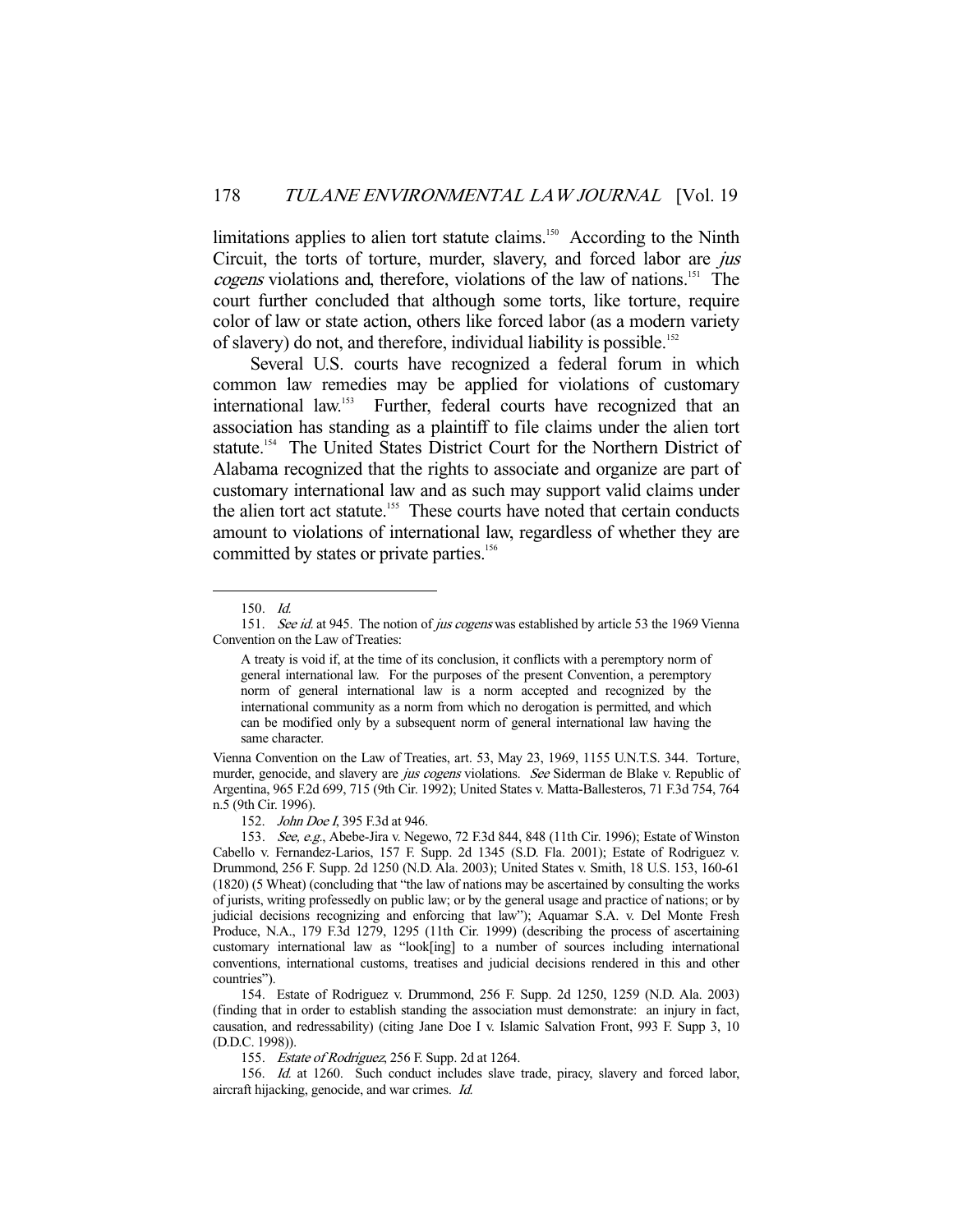#### VII. THE SUPREME COURT'S CHANCE: ARGENTINE REPUBLIC V. AMERADA HESS SHIPPING CORP.

 In 1989, the Supreme Court reviewed the ATCA, deciding a case filed by two Liberian corporations against the Republic of Argentina for alleged damages to their vessel by the Argentine military during the Malvinas war in 1982.<sup>157</sup> However, at that time the Court did not address the merits of the ATCA claims and dismissed the complaint on foreign sovereign immunity grounds.<sup>158</sup> The Supreme Court confirmed that the Foreign Sovereign Immunities Act (FSIA) is the sole basis for jurisdiction against foreign sovereigns and must be applied in every action in which a foreign sovereign is a defendant.159 The Court ultimately concluded that the Argentine Republic is immune under the Act $160$ 

 Thus, the FSIA preempts the ATCA and therefore limits suits in which foreign sovereigns or their agencies or dependents are entitled to immunity. When a multinational corporation and a national oil company are joined as defendants, the plaintiff must first establish that one of the exceptions to immunity under the FSIA applies.

#### VIII. THE ALIEN TORT STATUTE AS AN ENVIRONMENT PROTECTION TOOL

 A third generation of alien tort statute cases consists of litigation for environmental degradation against multinational companies doing business overseas.

#### A. Jota v. Texaco

 Two class actions were filed by members of indigenous tribes in Ecuador against Texaco for environmental damages and personal injuries allegedly caused by the company's operations.<sup>161</sup> Specifically, the two claims alleged that Texaco dumped large quantities of toxic products into local rivers during the drilling process.<sup>162</sup> Texaco moved to dismiss on

 <sup>157.</sup> Argentine Republic v. Amerada Hess Shipping Corp., 488 U.S. 428, 431-32 (1989).

<sup>158.</sup> *Id.* at 443.

 <sup>159.</sup> Id. (citing 28 U.S.C. §§ 1602-1611 (1988)).

 <sup>160.</sup> Id. at 434-35. The decision recalls the distinction between the initial "absolute immunity" doctrine under which foreign sovereigns were always granted immunity, and the most recent doctrine of restrictive sovereign immunity which excludes immunity for commercial acts. See id. at 434.

 <sup>161.</sup> Aguinda v. Texaco, Inc., 945 F. Supp. 625 (S.D.N.Y. 1996) (involving plaintiffs from the Oriente region in Ecuador); Jota v. Texaco, Inc., 157 F.3d 53, 155-56 (2d Cir. 1998) (involving twenty-three indigenous residents of the region in Perú which adjoins Oriente).

 <sup>162.</sup> Jota, 157 F.3d at 156. The complaint also alleged damages caused by crude oil leaking during Texaco's construction of the Trans-Ecuadoran pipeline. Id.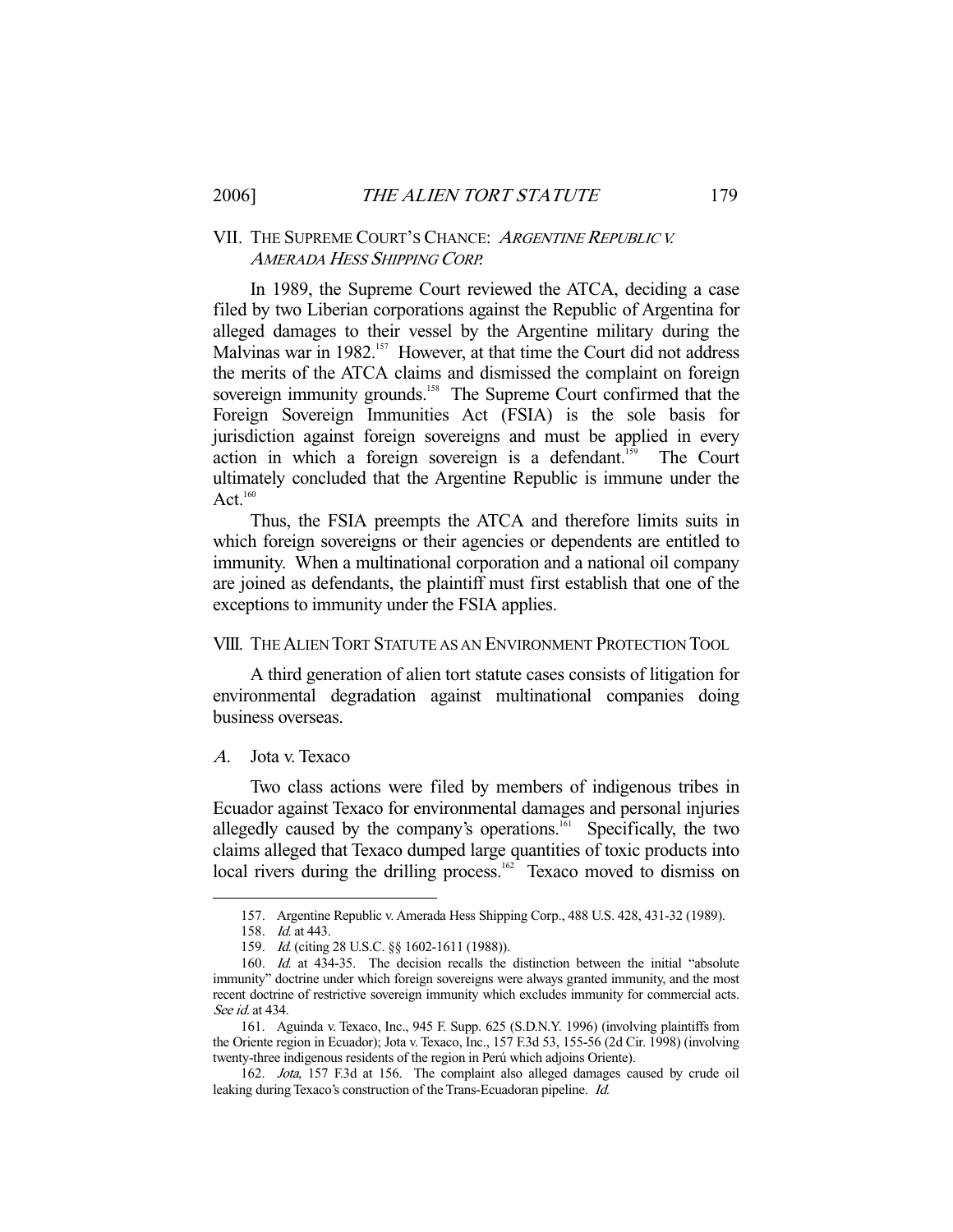grounds of forum non conveniens, failure to join the Republic of Ecuador, and international comity.<sup>163</sup> The Republic of Ecuador filed an amicus brief arguing for the Ecuadorian courts to settle the dispute because the country's interest in formulating its own environmental policies was at stake.<sup>164</sup> The district court granted the defendant's motion to dismiss.<sup>165</sup> In *Jota*, Ecuador's attorney general filed a motion stating that adjudication by a U.S. court did not "damage the sovereignty of the Republic of Ecuador, instead it looks to protect the interests of the indigenous citizens of the Ecuadorian Amazon who were seriously affected by the environmental contamination attributed to the defendant company."166 Ultimately, the district court dismissed this complaint as well. $167$ 

 The Second Circuit reversed, finding that the district court abused its discretion by dismissing all portions of the plaintiffs' complaint because, vis-à-vis some claims, relief could be provided without participation by the Republic of Ecuador.<sup>168</sup>

 On remand, the district court dismissed the complaint on forum non conveniens grounds by applying the Gilbert test for public-private interest factors.169 In doing so, the court also dismissed the ATCA claim, concluding that a claim "that the consortium's oil extraction activities violated environmental norms of customary international law lacks any meaningful precedential support and appears extremely unlikely to survive a motion to dismiss."<sup>170</sup> The Second Circuit found that no act taken by Texaco in the United States had material bearing on the pollution-creating activities.171 The court pointed out that

<sup>163.</sup> Id. A Texaco subsidiary operated an oil and gas concession in Ecuador. Id. However, PetroEcuador, the national oil and gas company became the exclusive owner of all interests by 1992. Id.

<sup>164.</sup> *Id.* at 157.

<sup>165.</sup> Id. at 155. Remand was ordered since the district court had failed to obtain a Texaco commitment to submit to the jurisdiction of Ecuadoran courts when reviewing forum non conveniens arguments. Id.

<sup>166.</sup> See id. at 158. This intervention raised the issue of waiving sovereign immunity. See id. The Attorney General in a second communication was clear about not waiving sovereign immunity. Id. Thus, Ecuador presented two opposing positions in this case. See id. at 162. The Ambassador was opposed to U.S.-based litigation, but the Attorney General wanted to assist the plaintiffs in their claims against Texaco, and therefore favored U.S.-based adjudication. See id. at 162-63.

 <sup>167.</sup> Id. at 158.

 <sup>168.</sup> Id. at 162.

 <sup>169.</sup> Id. at 159 (citing Gulf Oil Corp. v. Gilbert, 330 U.S. 501, 506-07 (1947)).

 <sup>170.</sup> Aguinda v. Texaco, 142 F. Supp. 2d 534, 552 (S.D.N.Y. 2001).

<sup>171.</sup> *Id.* at 553.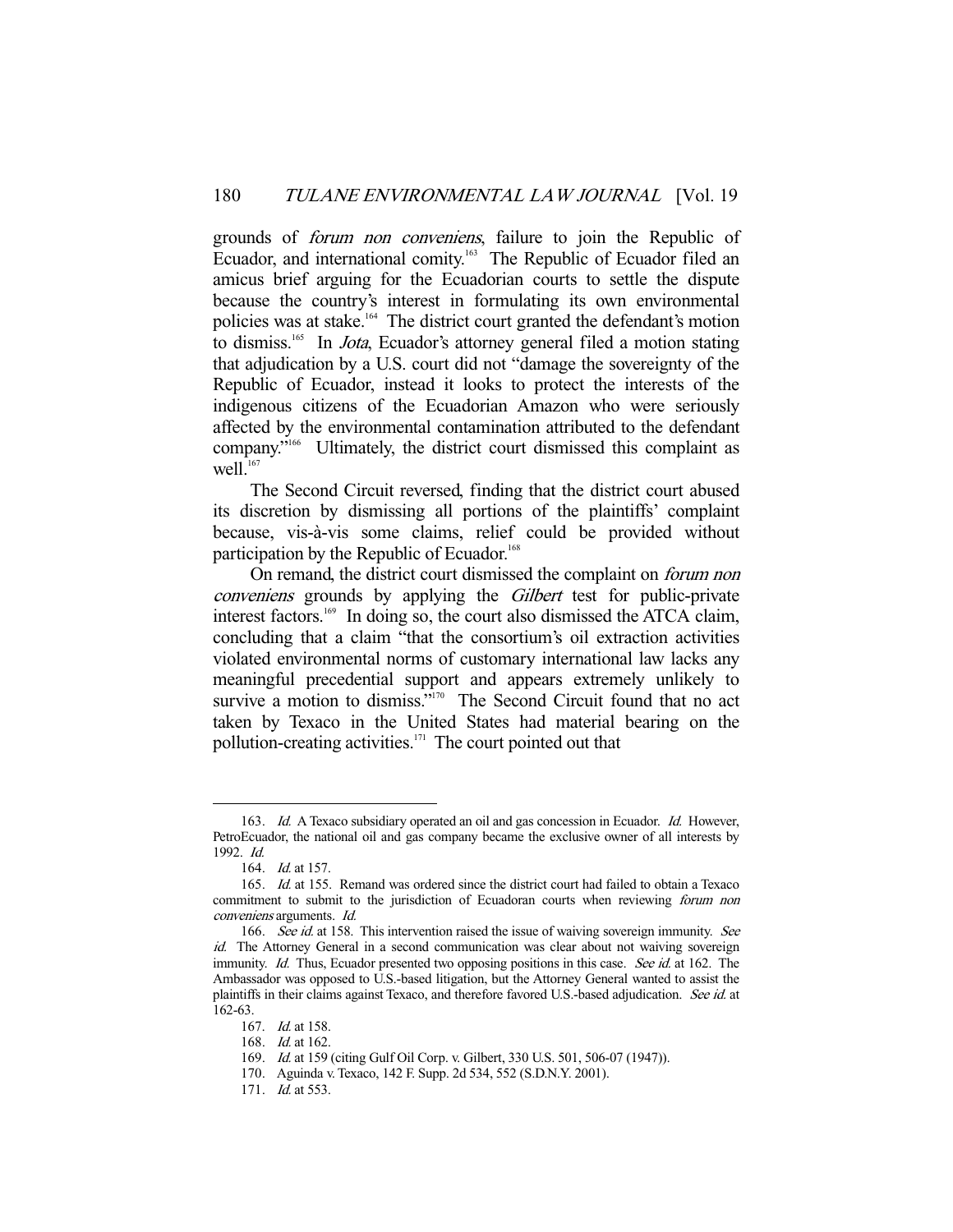[T]he actions in question occurred overwhelmingly in Ecuador, where courts are fully capable of interpreting alleged violations of international law. The United States therefore has no special public interest, under the ATCA or otherwise, in providing a forum for plaintiffs pursuing an international law action against a United States entity that plaintiffs can adequately pursue in the place where the violation actually occurred. $172$ 

The court concluded that an ATCA claim does not alter the standard forum non conveniens analysis, which applies in an "undiminished fashion."<sup>173</sup>

B. Beanal v. Freeport-McMoran, Inc.

 This complaint was filed by an Indonesian resident against Freeport McMoran Inc., the operator of an open-pit copper and coal mine in Indonesia, with claims for environmental degradation, human rights violations, and cultural genocide.<sup>174</sup> The district court dismissed plaintiff's complaint for failure to state a claim upon which relief can be granted.175 The district court's opinion outlined existing ATCA precedents and reached the conclusion that § 1350 provides a private right of action so that a private party may be held liable for international law violations.<sup>176</sup> The court concluded that the plaintiff met the first two ATCA elements; he was an alien and pleaded tortious conduct.<sup>177</sup> The court focused its analysis on whether the conduct was in violation of the law of nations.<sup>178</sup> In the district court's view, for a tort to qualify under § 1350, "the alleged violation must be definable, obligatory (rather than hortatory), and universally condemned."<sup>179</sup> The court followed the

 <sup>172.</sup> Id.

<sup>173.</sup> *Id.* at 553-54.

 <sup>174.</sup> Beanal v. Freeport-McMoran, Inc., 197 F.3d 161, 163 (5th Cir. 1999). Plaintiff Tom Beanal is a member of an indigenous tribe in Tamika, Iran Jaya, Indonesia, where the Grasberg gold and copper mine is located. Id. The environmental torts alleged by the plaintiff included allegations for "destruction, pollution, alteration, and contamination of natural waterways, . . . surface and ground water sources; deforestation; destruction and alteration of physical surroundings" and failure to protect one of the last great natural rain forests in the world. Beanal v. Freeport-McMoRan, Inc., 969 F. Supp. 362, 369 (E.D. La. 1997). Human rights violations alleged by plaintiff included: "arbitrary arrest and detention, ... torture, ... surveillance, ... destruction of property, . . . and severe physical pain and suffering." *Id.* 

<sup>175.</sup> Beanal, 969 F. Supp. at 365. Defendant's motion to dismiss for failure to state a claim was based on the following arguments: "the alien tort statute does not provide a private right of action; . . . Freeport is not a state actor; . . . the TVPA supersedes the ATCA for claims of torture and extrajudicial killings, . . . [and] the TVPA does not apply to corporations." Id. at 366-67.

 <sup>176.</sup> Id. at 370.

<sup>177.</sup> *Id.* at 367. 178. Id. at 370.

 <sup>179.</sup> Id.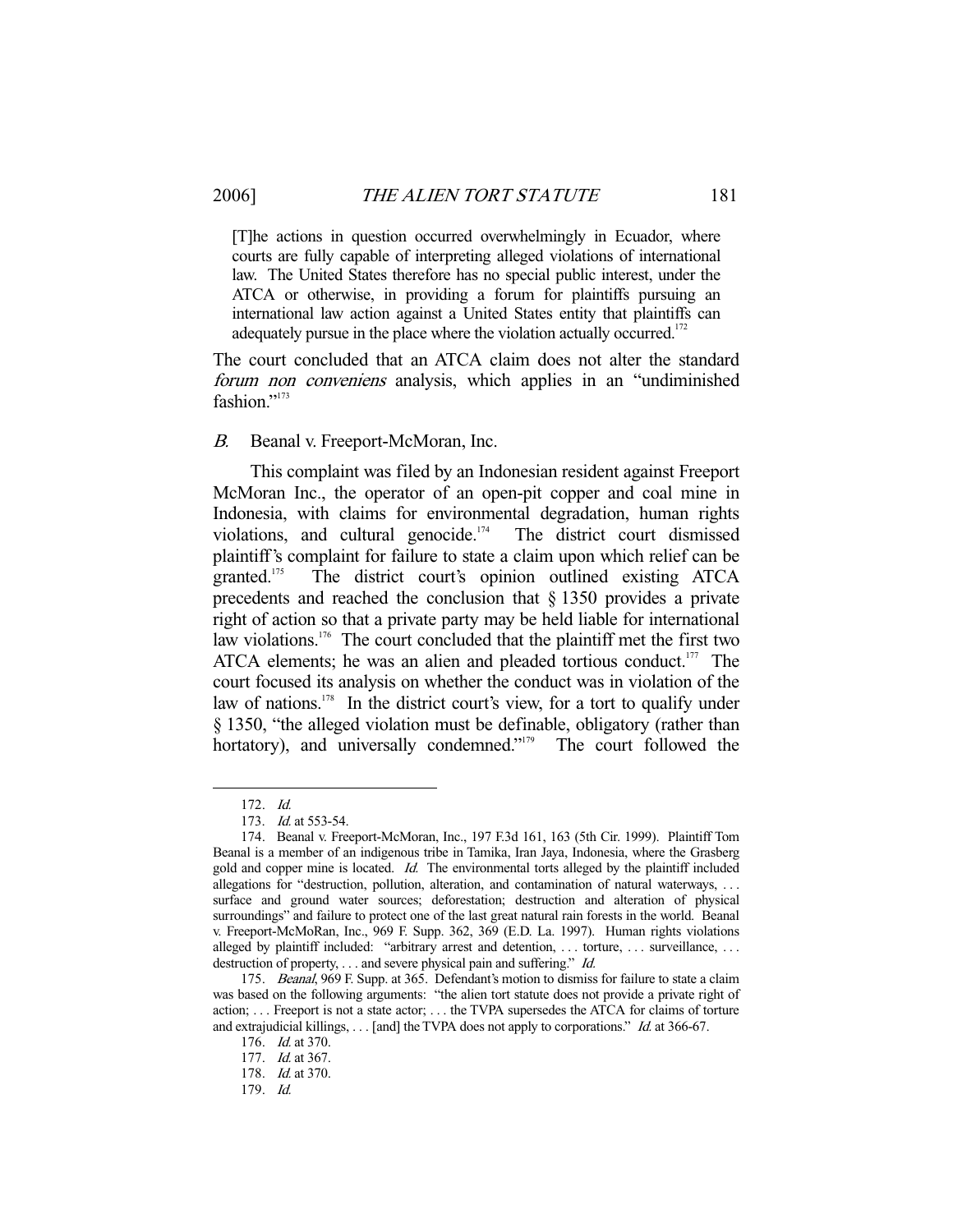Filartiga decision, accepting that international law must be interpreted not as it existed in 1789, but considering its dynamic nature and current evolution.<sup>180</sup> The district court established three elements which must be present to determine whether a tort is in violation of the law of nations:

- (1) [That] no state condones the act in question and there is a recognizable "universal" consensus of prohibition against it;
- (2) [That] there are sufficient criteria to determine whether a given action amounts to the prohibited act and thus violates the norm; [and]
- (3) [That] the prohibition against it is nonderogable and therefore binding at all times upon all actors.<sup>181</sup>

The district court also followed the *Kadic* decision concluding that "[c]ertain conduct violates the law of nations whether committed by a state or private actor . . . such as piracy, hijacking, genocide, war crimes, and certain acts of terrorism," and may be punished by any state under the notion of a universal jurisdiction.<sup>182</sup>

 The court also noted that other types of conduct, nongenocide human rights abuses, are only actionable if committed by a state actor, such as slavery or slave trade; murder or causing the disappearance of individuals; torture or other cruel, inhuman, or degrading treatment or punishment; prolonged arbitrary detention; systematic racial discrimination; or a consistent pattern of gross violation of internationally recognized human rights.<sup>183</sup> In addition, the court determined that the ATCA was neither repealed nor limited by the TVPA<sup>184</sup>

 Then the district court analyzed whether § 1350 applies to international environmental torts, which the court answered affirmatively.<sup>185</sup> Notwithstanding the above, the district court concluded that the plaintiff failed to articulate an international law violation.<sup>186</sup> The

 <sup>180.</sup> See id.

 <sup>181.</sup> Id.

<sup>182.</sup> Id. The district court concluded that genocide is clearly an international tort. Id.

<sup>183.</sup> Id. The court also determined that official torture is an international tort as well. Id. It must be noted that state conduct is required, an element that is satisfied if the defendant acts in concert with the foreign state. Id.

<sup>184.</sup> Id. at 380. The court followed Kadic, stating that "[t]he scope of the Alien Tort Statute remains undiminished by enactment of the Torture Victim Protection Act." Id. This means that the TVPA is not the sole source for a cause of action for torture and extrajudicial killing. See id. Further, it also means that the scope of ATCA claims includes other international law torts. See id. The court concluded, however, that the term "individual" under the TVPA does not apply to corporations but only to individuals and that therefore Beanal failed to state a TVPA claim against Freeport. Id. at 382.

 <sup>185.</sup> Id. at 383.

<sup>186.</sup> Id. Beanal based his allegations on three international environmental law principles: the "polluter pays" principle, the precautionary principle, and the proximity principle. Id. The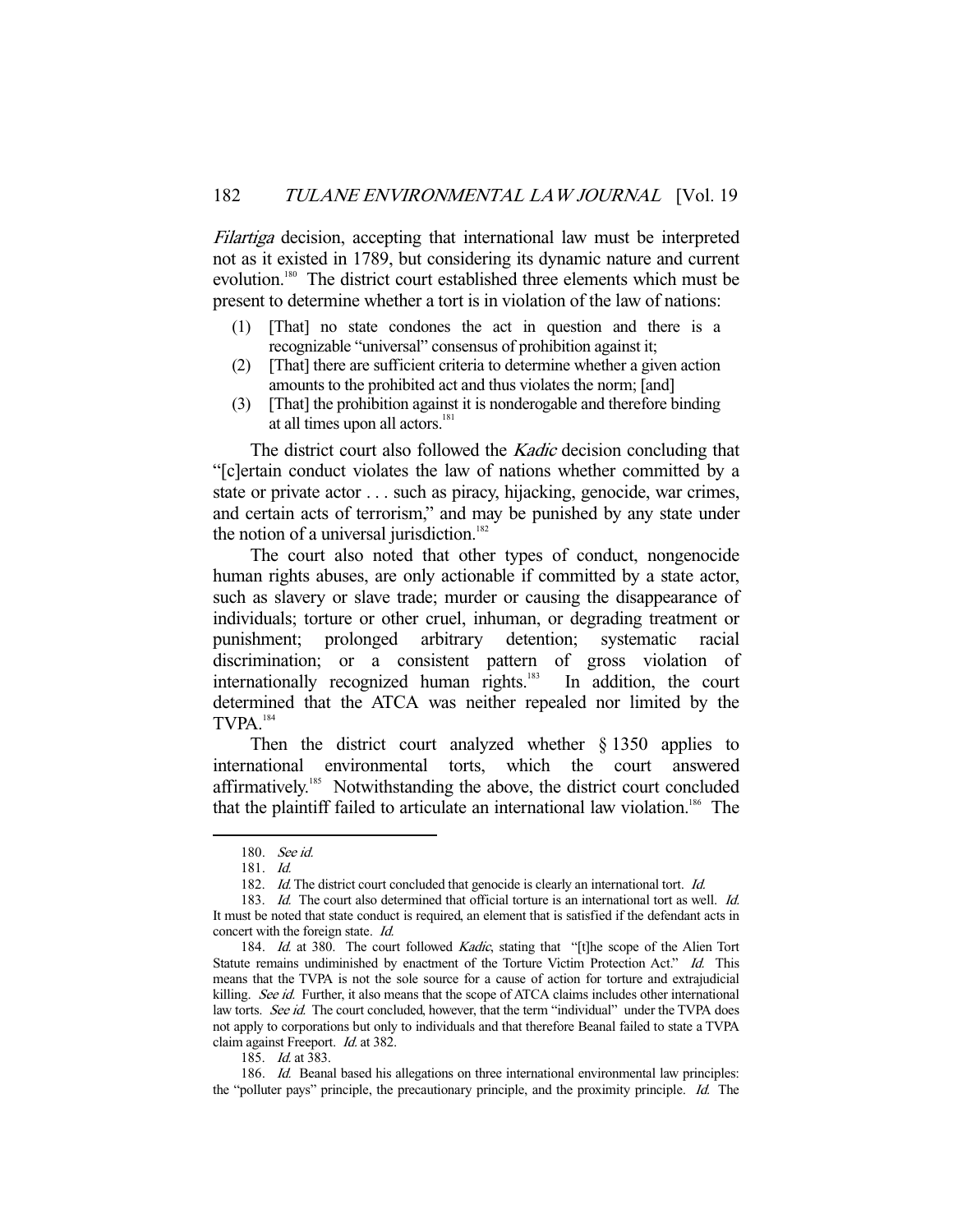court considered that international environmental protection principles in the Stockholm and Rio Declarations apply to states and not to nonstate corporations.187 According to the district court, a "nonstate corporation could be bound to such principles by treaty, but not as a matter of international customary law."188

 On appeal, the United States Court of Appeals for the Fifth Circuit affirmed the district court's dismissal of the Beanal complaint.<sup>189</sup> When reviewing the environmental tort based claim, the court noted that the plaintiff referred only to "a general sense of environmental responsibility" and to "abstract rights and liberties devoid of articulate or discernable standards" that failed to identify practices that amounted to international environmental torts.<sup>190</sup> The Fifth Circuit cautioned against federal court adjudication of environmental claims under international law "to insure that environmental policies [in] the United States do not displace environmental policies of other governments"<sup>191</sup>

C. Flores v. Southern Peru Copper Corp.

In Flores v. Southern Peru Copper Corp., the Second Circuit reviewed whether environmental damages caused by a U.S. corporation doing business abroad were actionable under the ATCA.<sup>192</sup> The Second Circuit affirmed the district court's dismissal of the claim upon finding that the plaintiffs failed to state a violation of customary international  $law.<sup>193</sup>$ 

 The plaintiffs' claims for violations of their rights to life and health distinguished this case from previous ones in which strict international environmental tort violations were pleaded.<sup>194</sup> However, the district court dismissed the complaint and held that plaintiffs failed to state an ATCA claim because they did not plead a violation of a "cognizable principle of

-

193. Id. at 171.

court concluded that none rises to the level of an international tort due to a lack of universal consensus by the international community. Id.

 <sup>187.</sup> Id. at 384.

 <sup>188.</sup> Id.

 <sup>189.</sup> Beanal v. Freeport-McMoran, Inc., 197 F.3d 161, 169 (5th Cir. 1999).

 <sup>190.</sup> Id. at 167.

<sup>191.</sup> Id. The Fifth Circuit noted that this case dealt with environmental abuses occurring within one state and not affecting neighboring countries to confirm its deference for the foreign nation's sovereignty. Id.

 <sup>192.</sup> Flores v. S. Peru Copper Corp., 343 F.3d 140, 143 (2d Cir. 2003).

<sup>194.</sup> See id. at 143. The plaintiffs, residents of Ilo, Perú, alleged that the U.S.-based Southern Peru Copper Corporation polluted the air through its copper mining activities, which in turn caused severe lung diseases. Id. They claimed violations to their customary international law rights to life, health, and sustainable development. Id. A claim for a violation to their right to a sustainable development was subsequently dropped. See id. at 144.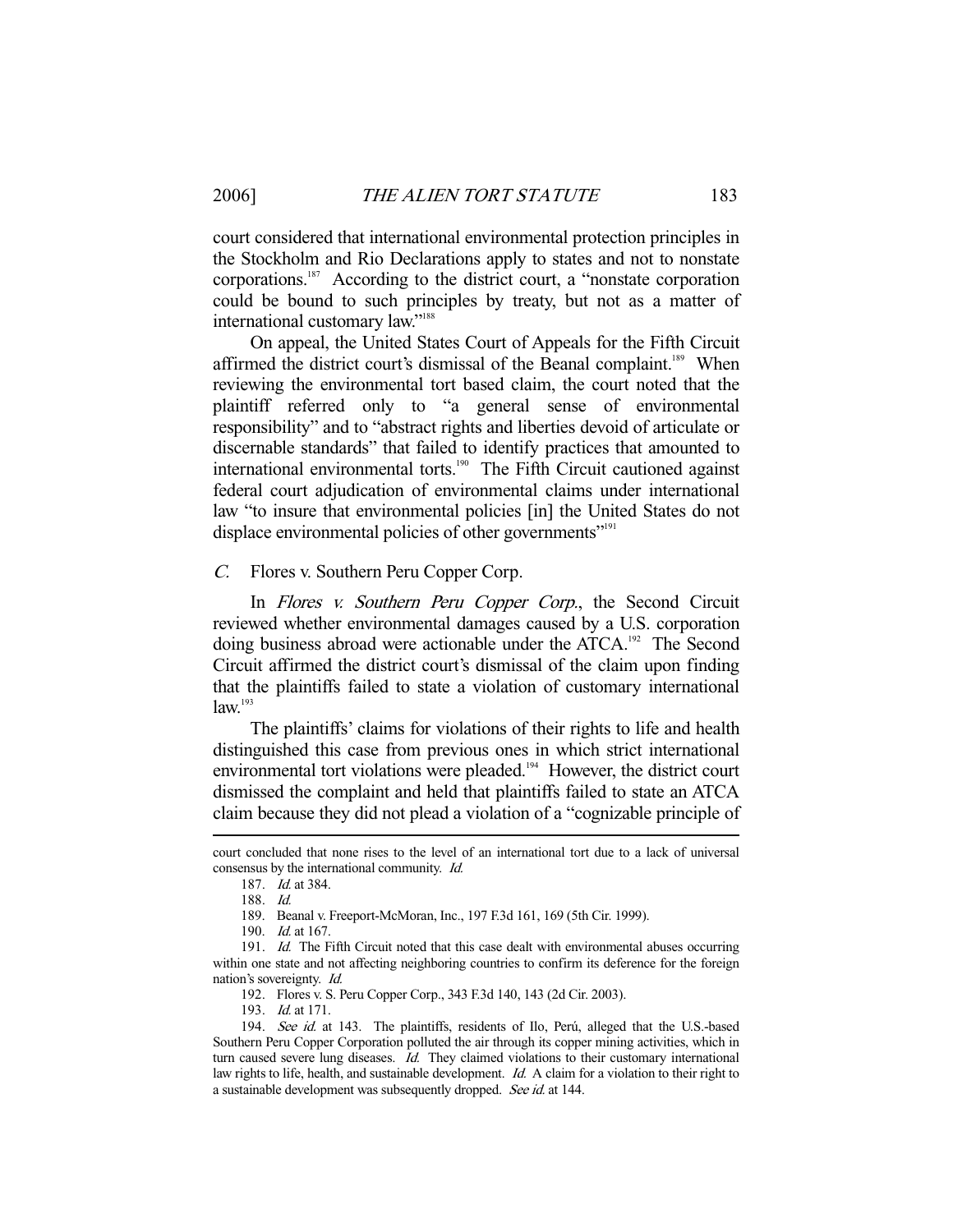customary international law."195 The court reviewed the "works of jurists, writing professedly on public law ... the general usage and practice of nations ... [and] judicial decisions recognizing and enforcing [international] law [to determine] . . . whether [a customary international rule is] well established and universally recognized."196 The court then rejected the Stockholm Declaration on the Human Environment and the Rio Declaration on Environment and Development as evidence of a customary international law.197 The plaintiffs failed to show that the agreements have universal acceptance and the court rejected the notion that environmental torts can violate customary international law.198 The district court stated that international agreements regarding the environment only state a "general sense of environmental responsibility" without identifying specific torts.<sup>199</sup> Notwithstanding the plaintiffs' claims for violations of their rights to life and health, the district court concluded that "plaintiffs have not demonstrated that high levels of environmental pollution . . . violate any well established rules of customary international law."200 For the district court, it was critical that plaintiffs had failed to identify prohibited conduct.<sup>201</sup>

 The Second Circuit concluded that the ATCA "creates a cause of action for violations of specific, universal and obligatory international human right standards."<sup>202</sup> The court ruled that courts must proceed with "extraordinary care and restraint" in determining what offenses violate the law of nations, and that a principle is only incorporated into customary international law if States abide by it out of a legal sense of obligation.203 The court also concluded that customary international law was concerned only with wrongs of "mutual concern" (in which all nations are interested and not just one state) expressed through international agreements.<sup>204</sup>

 To determine customary international law, the court reviewed primarily "formal lawmaking and official actions of States and only secondarily . . . the works of scholars as evidence of the established

- 202. See Flores, 343 F.3d at 151.
- 203. *Id.* at 154.

 <sup>195.</sup> Id. at 145.

 <sup>196.</sup> Id.

 <sup>197.</sup> Id. at 146-47.

 <sup>198.</sup> Id. at 145-47.

<sup>199.</sup> *Id.* at 147.

 <sup>200.</sup> Flores v. S. Peru Copper Corp., 253 F. Supp. 2d 510, 519 (S.D.N.Y. 2002).

<sup>201.</sup> Id. The court also stated that even if a proper ATCA had been stated the complaint would still be dismissed on forum non conveniens grounds. Id. at 544.

 <sup>204.</sup> Id. at 155. The fact that a nation's municipal law prohibits certain conduct is not sufficient to raise it to the level of a violation of customary international law. *Id.*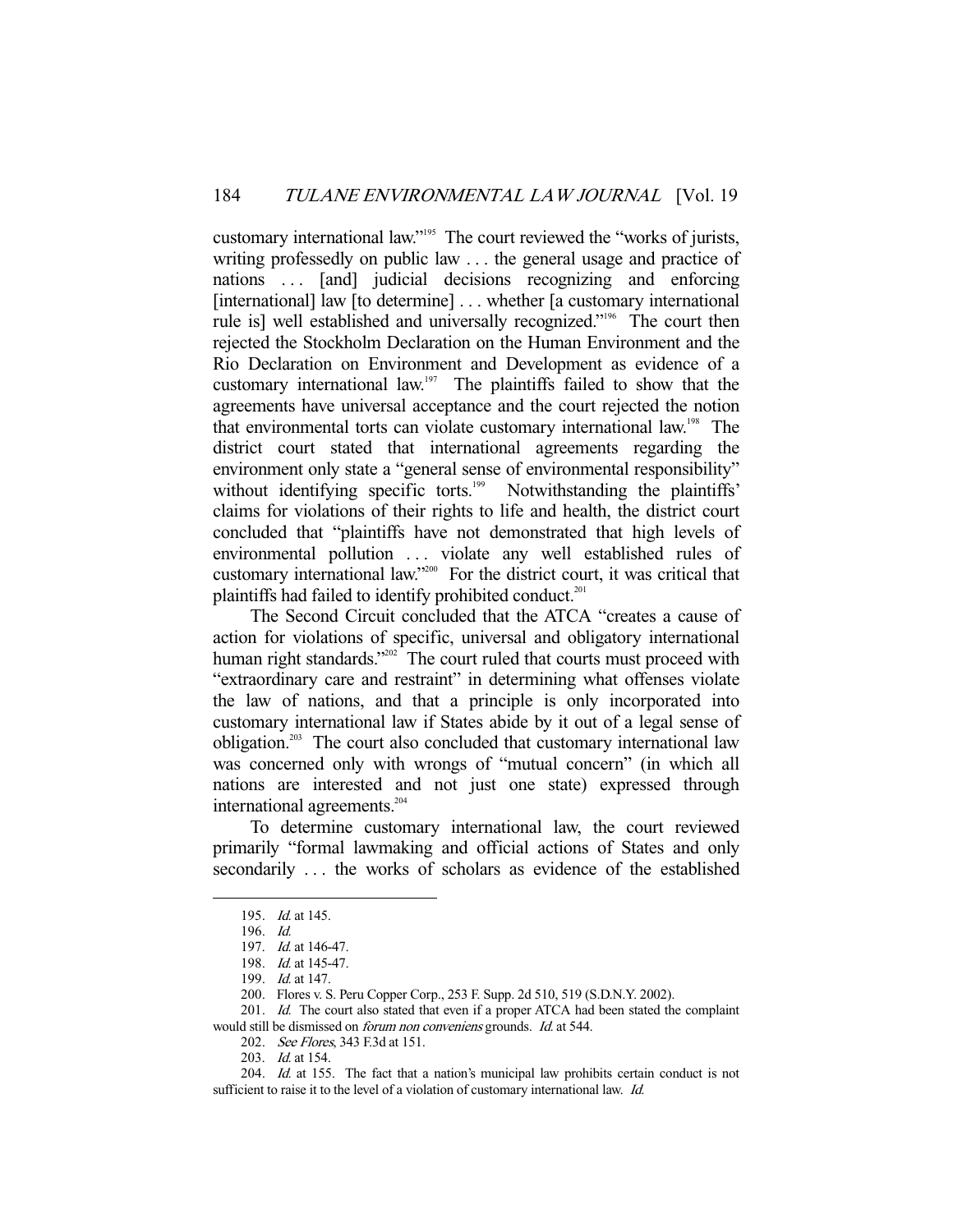practice of States."205 The court concluded that customary international law could not be established by citing abstract rights and liberties, stating that "where the customs and practices of States demonstrate that they do not universally follow a particular practice out of a sense of legal obligation and mutual concern, that practice cannot give rise to a rule of customary international law."206 The court held that "the asserted 'right to life' and 'right to health' are insufficiently definite to constitute rules of customary international law."207 The court considered multinational declarations of principle to be "mere general statements of policy . . . unlikely to give rise to  $\dots$  obligations in any strict sense.<sup> $2208$ </sup> The court noted the district court's reference to Principle 2 of the Rio Declaration as specific opposition to the notion of a violation of customary international law, since the sovereign controls the level of environmental exploitation within its own borders.<sup>209</sup> The court concluded that the plaintiffs failed to submit evidence sufficient to establish that intranational pollution violates customary international law.210

#### D. Presbyterian Church of Sudan v. Talisman

 This class action was filed by residents of Sudan against Sudan and Talisman.211 The plaintiffs claimed that Talisman, the operator of the

 <sup>205.</sup> Id. at 156 (citing United States v. Yousef, 327 F.3d 56, 103 (2d Cir. 2003)). In analyzing article 38 of the Statute of the International Court of Justice the court distinguished between "primary evidence" of customary international law sources, such as conventions, and international custom and the general principles of law recognized by the civilized nations; and "secondary sources" including judicial decisions and the works of publicists. Id. at 157.

 <sup>206.</sup> Id. at 158. The court rejected the plaintiffs' "shockingly egregious standard" to distinguish torts in violation of international customary law. Id. It did so because, according to the court, "[it] would displace the agreement of nations as a source of customary international law and substitute for it the consciences and sensibilities of individual judges." Id.

<sup>207.</sup> *Id.* at 160.

<sup>208.</sup> Id. at 168. The court concluded that the multinational declarations cited by the plaintiffs were not reliable evidence of customary international law because the failed to create enforceable obligations. Id.

 <sup>209.</sup> Id. at 169.

<sup>210.</sup> *Id.* at 172.

 <sup>211.</sup> Presbyterian Church of Sudan v. Talisman, 244 F. Supp 2d. 289, 296 (S.D.N.Y. 2003). The members of the class, including members of the Presbyterian Church of Sudan, are the residents in an area within fifty miles of the oil concession operated by Talisman. Id. at 302. "Plaintiffs alleged that Talisman was complicit with Sudan in 'sanitizing' areas surrounding the oil concessions." Id. at 325. The plaintiffs amended complaint states:

Defendants have collaborated in a joint strategy to deploy military forces in a brutal ethnic cleansing campaign against a civilian population based on their ethnicity and/or religion for the purpose of enhancing Defendant's ability to explore and extract oil from areas of southern Sudan by creating a *cordon sanitaire* surrounding the oil concessions located there.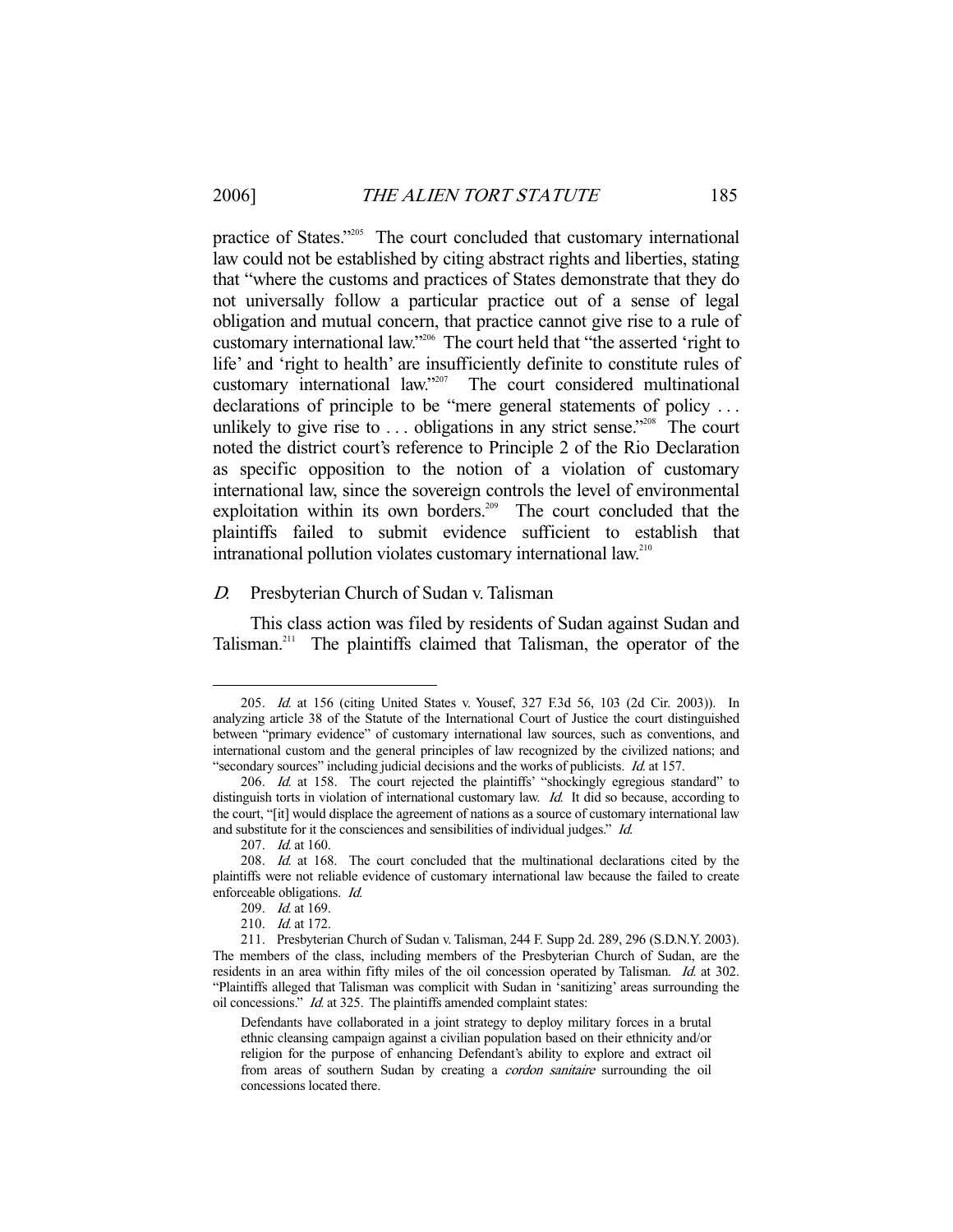Greater Nile Petroleum Operating Company, worked with the Sudanese government to insure security of its oil and gas operations, which committed gross human rights violations including genocide, war crimes, torture, and enslavement.<sup>212</sup> The complaint alleged Talisman's knowledge of the ethnical cleansing and military activities in its oil field areas, and accused Talisman of supplying equipment to the government for use against religious minorities.<sup>213</sup>

 Talisman moved to dismiss on grounds of lack of jurisdiction, forum non conveniens, and the act of state doctrine, among others.<sup>214</sup> Talisman also argued that corporations are incapable of violating international law.<sup>215</sup> The district court rejected this argument, citing binding Second Circuit precedent to the contrary, including Amerada Hess Shipping Corp. v. Argentine Republic, Kadic v. Karadzic, Jota v. Texaco, Wiwa v. Royal Dutch Petroleum Co. and Aguinda v. Texaco,  $Inc<sup>216</sup>$  In those cases, the courts concluded that an individual could be held liable for gross human right violations regardless of whether he was acting under color of law.217 The district court noted that while the Second Circuit dismissed the complaints in some of the above-mentioned cases, it did so for reasons other than lack of subject matter jurisdiction.<sup>218</sup> The Second Circuit had accepted the idea that an individual or corporation may be held liable for international law violations, and concluded that it had jurisdiction under the alien tort statute because under international law, corporate liability follows allegations of *jus* cogens violations.<sup>219</sup>

Id. at 327. The amended complaint also alleged that "Talisman pays Sudan to 'protect' oil concession areas, knowing that 'such protection' includes ethnic cleansing or genocide." Id.

 <sup>212.</sup> Id. at 300, 305. The Greater Nile Petroleum Operating Company is a joint venture between Talisman, China National Petroleum, Petronas Carigali Nile Ltd. of Malaysia, and Sudapet of Sudan. Id. at 300. The claims also included ethnic cleansing and displacement of the non-Muslim Sudanese population from areas in which Talisman operated. *Id.* at 300, 305.

 <sup>213.</sup> Id. at 300-01.

<sup>214.</sup> *Id.* at 303.

<sup>215.</sup> *Id.* at 308.

 <sup>216.</sup> Id. (citing Amerada Hess Shipping Corp. v. Argentine Republic, 830 F.2d 421 (2d Cir. 1987); Kadic v. Karadzic, 70 F.3d 232 (2d Cir. 1995); Jota v. Texaco, 157 F.3d 153 (2d Cir. 1988); Wiwa v. Royal Dutch Petroleum Co., 226 F.3d 88 (2d Cir. 2000); Aguinda v. Texaco, Inc., 303 F.3d 470 (2d Cir. 2002)).

<sup>217.</sup> See id. at 311.

 <sup>218.</sup> Id.

<sup>219.</sup> Id. at 319. The district court did not review the issue of whether it had jurisdiction under 28 U.S.C. § 1331 or the federal question doctrine (whether international law is incorporated into U.S. law), since it concluded that it had jurisdiction under the ATCA. Id.

The court recalled that under U.S. law, corporations may be held criminally liable under the Racketeer Influenced and Corrupt Organizations Act (RICO), coercion of political activity, and witness tampering. Id. at 316-18 (citing 18 U.S.C. §§ 1512, 1610, 1961). In addition, the court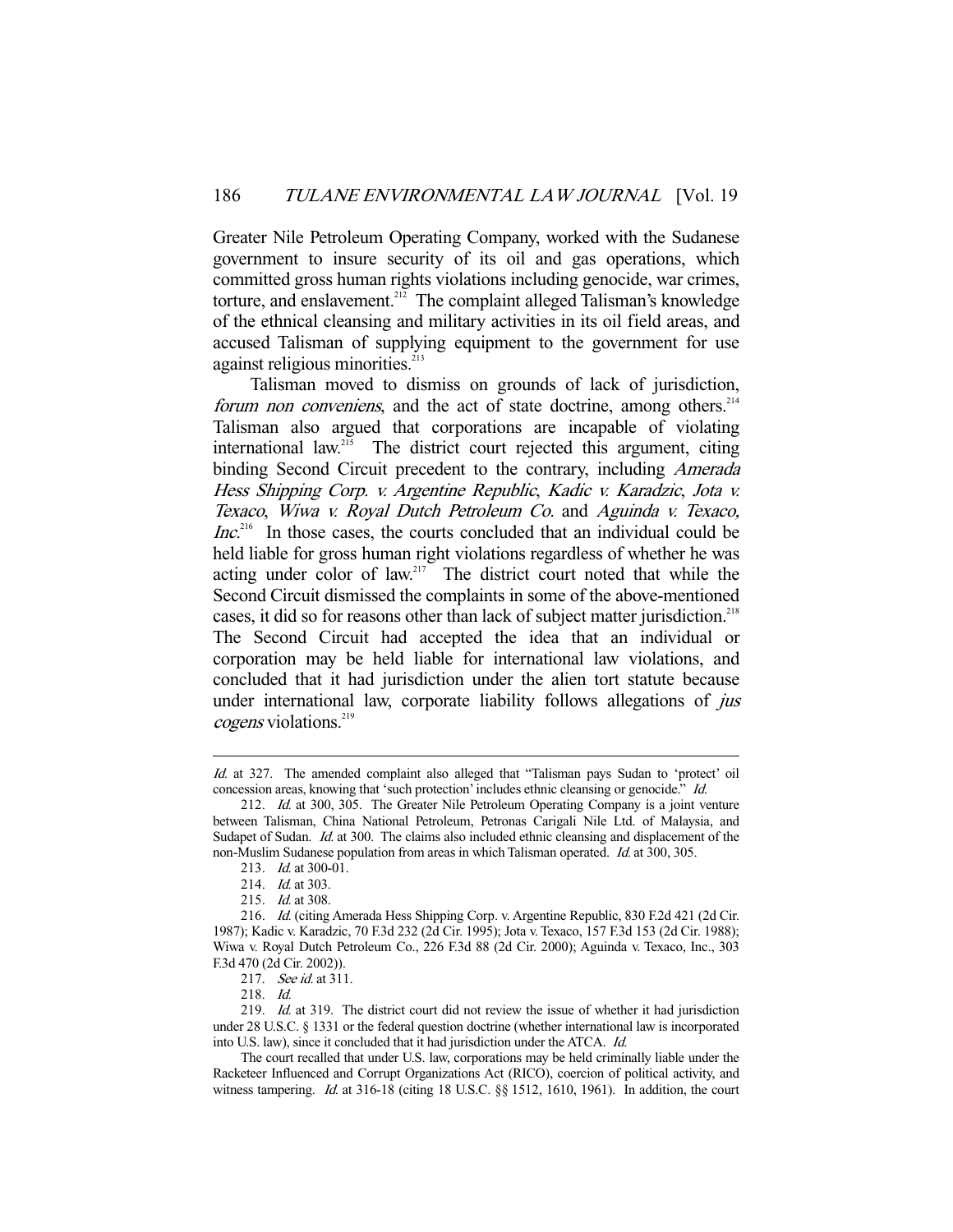The court concluded that it must look to international law to determine whether the plaintiffs alleged a violation of the law of nations.220 In addition, the court concluded that a private party may be held liable for war crimes and genocide under the ATCA, and that state action is unnecessary. $221$ 

 Although Talisman is a Canadian company, arguably exempt from U.S. jurisdiction, the district court concluded that it had personal jurisdiction over Talisman.<sup>222</sup> Talisman sought to have the complaint dismissed to either Canada or Sudan on forum non conveniens grounds.223 The court rejected those arguments and followed Second Circuit precedent, not requiring victims of human rights abuses to file suit in the country where such abuses occurred.<sup> $224$ </sup> What is most significant about the court's decision is its recognition of a policy interest in providing a federal forum for the adjudication of claims which violate the law of nations.<sup>225</sup> In other words, the court accepted the notion of a universal jurisdiction to adjudicate *jus cogens* violations.<sup>226</sup> The extent of such universal jurisdiction, however, is limited, because (according to the

also referred to international treaties that established duties for corporations, such as the Convention Concerning the Application of the Principles of the Right To Organize and Bargain Collectively (dated July 1, 1949), which established the corporation's duty not to interfere in the ability of employees to form unions. Id.

 <sup>220.</sup> Id. at 320.

<sup>221.</sup> Id. at 328. In its analysis of whether Talisman acted under color of law, the court applied the "joint test" under which a private actor is considered a state actor if it is a willful participant in a joint action with the State or a State agent. Id.

<sup>222.</sup> Id. The court found that Talisman was a Canadian company with stock traded at the New York Stock Exchange, and which had two U.S. subsidiaries, Fortuna and Rigel, that conducted business in New York and acted as Talisman agents. *Id.* at 331. The court reinforced its previous conclusion that "[o]nce a corporation is found to be doing business in the forum, jurisdiction lies with respect to any cause of action, related or unrelated to the New York contacts." Id. The court also reviewed the necessary elements to determine whether an ATCA plaintiff has standing: (1) that the plaintiff must allege a personal injury, (2) that such injury must be fairly traceable to the defendant's unlawful conduct, and (3) that the injury is likely to be redressed by the relief requested. Id.

 <sup>223.</sup> Id. at 324-28. In addition to forum non conveniens arguments, Talisman raised international comity, act of state, and political question doctrine arguments which were denied by the court. Id.

<sup>224.</sup> Id. at 337. The court concluded that Sudan was not an adequate alternate forum. Id. In so doing, it recalled that Sudan was classified as a state sponsor of terrorism, and recognized the Second Circuit's precedent of denying *forum non conveniens* motions whenever the foreign forum conditions confirmed that the plaintiffs were "highly unlikely to obtain basic justice therein." Id. The court then confirmed "the interests of the United States in furnishing a forum to litigate claims of violations of the international standards of the law of human rights." Id. at 338.

<sup>225.</sup> Id. at 340 ("Because of the nature of the alleged acts, the United States has a substantial interest in affording alleged victims of atrocities a method to vindicate their rights."). 226. Id.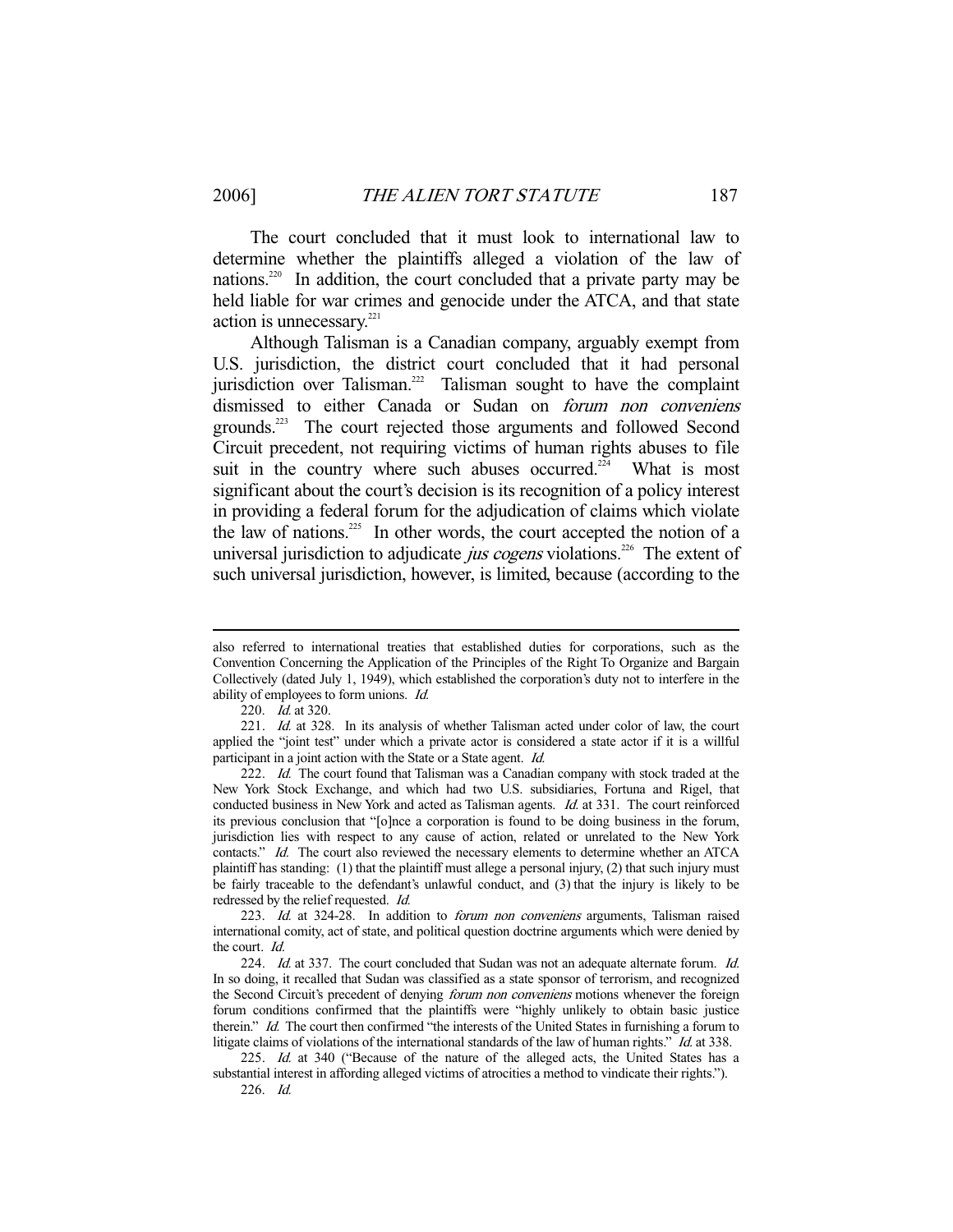court), "it is well established that environmental damage, without more, generally does not violate international law."227

 The District Court for the Southern District of New York reviewed this matter on Talisman's motion for judgment on the pleadings, following the Supreme Court decision in Sosa v. Alvarez Machain.<sup>228</sup> Talisman argued that after Sosa, claims against corporations for violations of international law are unsupported under the alien tort statute.<sup>229</sup> Talisman also argued that secondary liability under international law is not sufficiently defined in international law to support an alien tort statute claim.<sup>230</sup> The court concluded that corporations may be held liable under international law for violations of jus cogens norms.<sup>231</sup> In this sense, *Talisman* confirms that alien tort statute claims may be brought against private actors.<sup>232</sup> Further, the court concluded that secondary liability is supported by customary international law.<sup>233</sup>

 The Second Circuit cited Bano v. Union Carbide Corp. as support for confirming corporate liability.<sup>234</sup> The *Bano* court refused to dismiss claims for property damage which occurred due to exposure to contaminated water, allegedly contaminated by chemicals released from a Bhopal factory which was operated by a Union Carbide subsidiary.<sup>235</sup> In admitting these claims, the *Bano* court concluded that under certain circumstances a U.S. court may grant injunctive relief to correct environmental problems in foreign countries.<sup>236</sup> This decision once more

 <sup>227.</sup> Id.

 <sup>228.</sup> Id. at 323 (citing Sosa v. Alvarez Machain, 542 U.S. 92 (2004)).

 <sup>229.</sup> Id.

<sup>230.</sup> Id. at 315. Secondary liability involves conspiracy and aiding and abetting. Id. at 321. The court understood aiding and abetting as "knowing practical assistance or encouragement which has substantial effect on the perpetration of the crime." *Id.* at 323.

<sup>231.</sup> *Id.* at 337.

 <sup>232.</sup> Id.

 <sup>233.</sup> Id. at 336-41. In reaching this conclusion the court noted that U.N. Security Council resolutions are binding on all U.N. members, that the international criminal tribunals of Yugoslavia and Rwanda confirm liability for violations of international humanitarian law obligations and, in so doing, confirm the status of customary international law provisions. Id. The court invoked the Yugoslavia and Rwanda International Tribunals, the Nuremberg Trials, and even the Rome Statute of the International Criminal Court, despite the U.S. lack of ratification thereof, to conclude that customary international law is formed, that there is no disagreement regarding its core principles and that such core principles may be determined by consulting international law sources. Id. at 340.

 <sup>234.</sup> Id. at 335 (citing Bano v Union Carbide Corp., 361 F.3d 696 (2d Cir. 2004)).

<sup>235.</sup> Bano, 361 F.3d at 716.

 <sup>236.</sup> Id. (citing Jota v. Texaco, Inc., 157 F.3d 153, 155 (2d Cir. 1998)). Acknowledging that the court can refuse injunctive relief when it interferes with a foreign sovereign's interest, the Bano court concluded that site remediation would be viable if the Indian government intervened in the U.S. action. See id. at 716-17. The district court denied the injunctive relief, reasoning that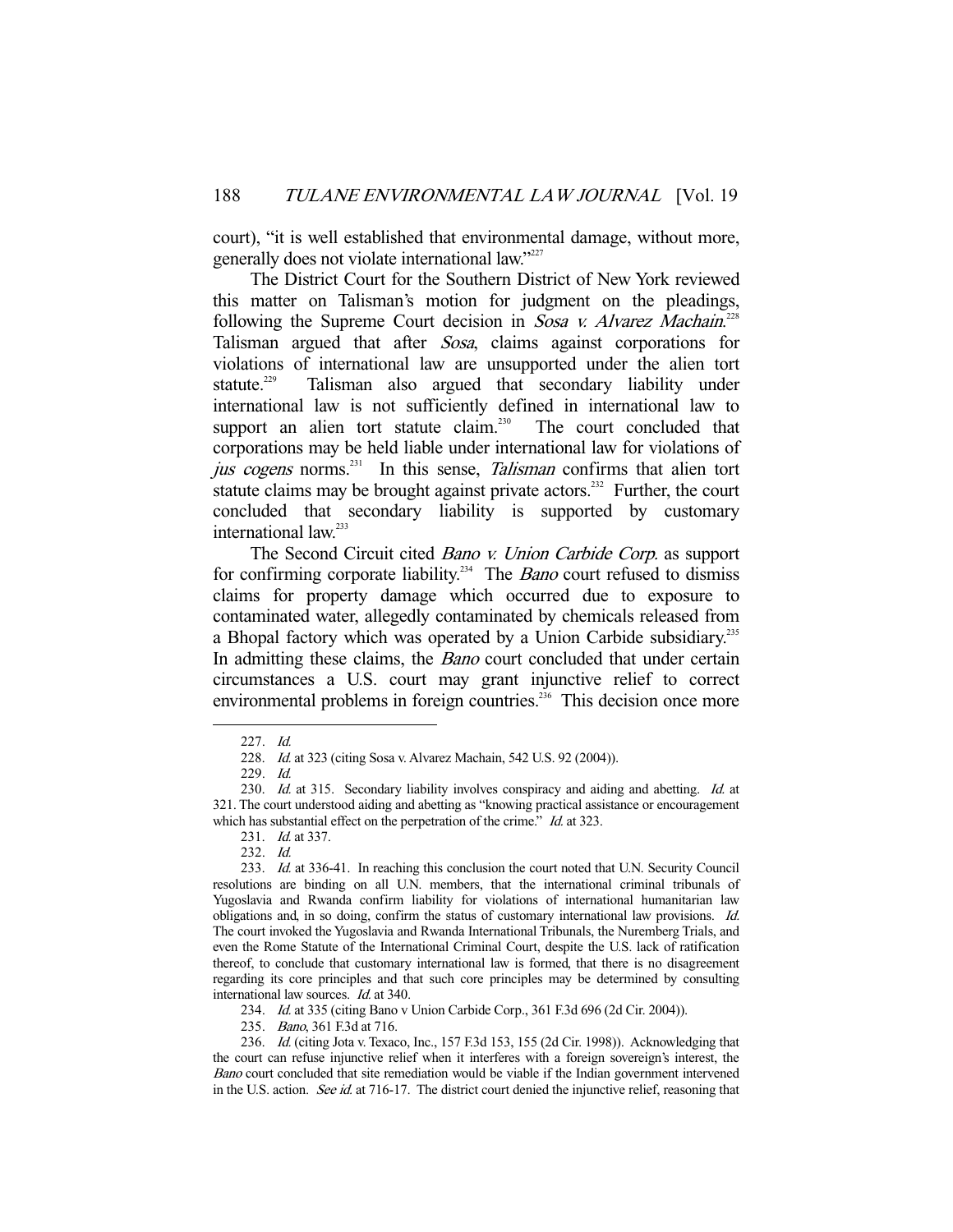opens the door for U.S. courts to become courts of universal jurisdiction to correct environmental wrongs, as long as the actions do not raise sovereign immunity issues.

#### E. Wiwa v. Royal Dutch Petroleum Co.

 This case involved a complaint by three Nigerian citizens against Royal Dutch Petroleum Company, Shell Transport and Trading Company, and Brian Anderson.<sup>237</sup> These two companies jointly own and operate the Royal Dutch/Shell group with a subsidiary in Nigeria for exploring and producing oil in that country.<sup>238</sup> The complaint alleged wrongful death, summary execution, crimes against humanity, false imprisonment, torture, and arbitrary detention performed by the Nigerian police and military, which Shell orchestrated, instigated, and planned.<sup>239</sup> The plaintiffs argued that Royal Dutch/Shell provided weapons, money and ammunition to the Nigerian military and bribed witnesses to provide false testimony against them.<sup>240</sup> The plaintiffs also argued that Shell Nigeria recruited the Nigerian police and military to suppress the Movement for the Survival of the Ogoni People.<sup>241</sup>

 The district court granted the defendants' motion to dismiss on forum non conveniens grounds.<sup>242</sup> The Second Circuit remanded the decision because it found that after the passage of the Torture Victim Prevention Act, there is a "distinct U.S. policy interest in insuring that claims arising out of human rights abuses are adjudicated according to the standards of international law."<sup>243</sup> Thus, dismissal of alien tort statute

the court should not direct a foreign country in how to conduct its environmental policies, and that the court lacked enough control over a remediation process. Id. at 708.

 <sup>237.</sup> Wiwa v. Royal Dutch Petroleum Co., 226 F.3d 88 (2d Cir. 2000); Wiwa v. Royal Dutch Petroleum Co., No. 96 Civ. 8386(KMW), 2002 U.S. Dist. LEXIS 3293 (Feb. 22, 2002). Ken Saro-Wiwa was a British citizen and leader of the Movement for the Survival of the Ogoni People formed to oppose the appropriation of the Ogoni land without compensation and the damages to their environment and economy. Wiwa, 226 F.3d at 92. Ken Saro-Wiwa was hanged after being convicted of murder by a special tribunal. Id. Plaintiffs argued that Shell bribed witnesses and conspired with Nigerian authorities to orchestrate the trial. Id. at 92-93. Mr. Anderson was Royal Dutch Shell's country chairman for Nigeria. Wiwa, 2002 U.S. Dist. LEXIS 3293, at \*4.

 <sup>238.</sup> Wiwa, 2002 U.S. Dist. LEXIS 3293, at \*3-4.

 <sup>239.</sup> Id.

<sup>240.</sup> *Id.* at \*5.

 <sup>241.</sup> See id.

 <sup>242.</sup> Wiwa, 226 F.3d at 94. The district court found that the courts of England were an adequate alternative forum and, that the balance of forum non conveniens factors justified dismissal. Wiwa, 2002 U.S. Dist. LEXIS 3293, at \*98.

 <sup>243.</sup> Wiwa, 226 F.3d at 104.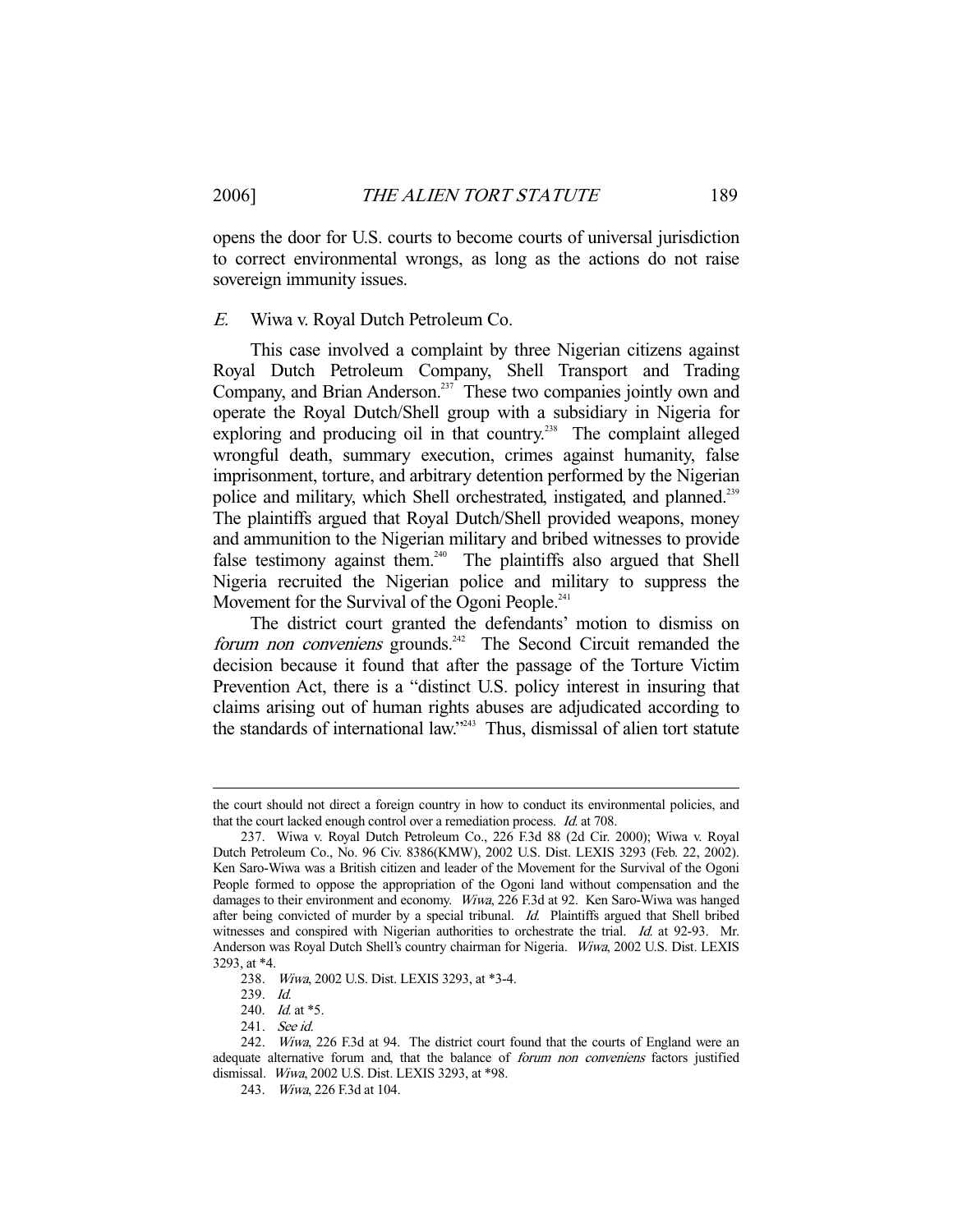cases under the doctrine of forum non conveniens is disfavored, at least for the torts of torture and wrongful death.<sup>244</sup>

 On remand, the district court denied the motion to dismiss and concluded that an alien tort statute claim requires a violation of an international norm that is "specific, universal and obligatory."245 The district court then stated that "[i]t is well established that torture, summary execution... arbitrary detention [and cruel, inhuman and degrading treatment] 'constitute fully recognized violations of international law'."<sup>246</sup> The court denied the defendants' arguments for dismissal under the act of state doctrine as well as under forum non conveniens.<sup>247</sup> The court applied the "effects" test to sustain the RICO claims.248 The court asserted subject matter jurisdiction because "much of the defendants' oil is shipped to the United States and [the] defendants had the 'intention to gain significant competitive advantage' in the United States through their racketeering activities."<sup>249</sup>

 Thus, Wiwa confirms that oil and gas companies, operating abroad and selling to the U.S. market, are liable for claims under the alien tort statute.

## IX. SOME OF THE DEFENSES AGAINST ALIEN TORT STATUTE CLAIMS

 There are multiple defenses in opposition to ATCA claims. They include, among others, forum non conveniens, the political question doctrine, sovereign immunity, and act of state doctrine issues.<sup>250</sup> Only some of these are addressed below.

<sup>244.</sup> See id. at 105. The Second Circuit added: "If in cases of torture in violation of international law our courts exercise their jurisdiction conferred by the 1789 Act only for as long as it takes to dismiss a case for forum non conveniens, we will have done little to enforce the standards of the law of nations." Id. at 106.

 <sup>245.</sup> Wiwa, 2002 U.S. Dist. LEXIS 3293, at \*15. "Actionable violations of international law 'are characterized by universal consensus in the international community as to their binding status and content." Id. (citing Forti v. Suarez-Mason, 672 F. Supp. 1531, 1540 (N.D. Cal. 1987)). 246. *Id.* at \*17.

<sup>247.</sup> Id. at \*91-100. In denying the act of state doctrine, the court found that a new government and democracy had replaced the Nigerian government responsible for the alleged torts and the new government was investigating the abuses. Id. The court did not interfere with Nigerian-American relations because the new government would most likely repudiate the acts in question. Id. at \*93. The district court determined that the U.S. court's interests in adjudicating a claim by a foreign U.S. resident equaled the interest of an English court in adjudicating a dispute involving a British citizen. Id. at \*97.

<sup>248.</sup> Id. at \*72 ("To state a claim under [18 U.S.C.] § 1962(c) a plaintiff must demonstrate: '(1) conduct (2) of an enterprise (3) through a pattern (4) of racketeering activity.'").

 <sup>249.</sup> Id. at \*70.

<sup>250.</sup> Marbury v. Madison is often cited as the source of the "political question doctrine." In that landmark decision the Supreme Court stated: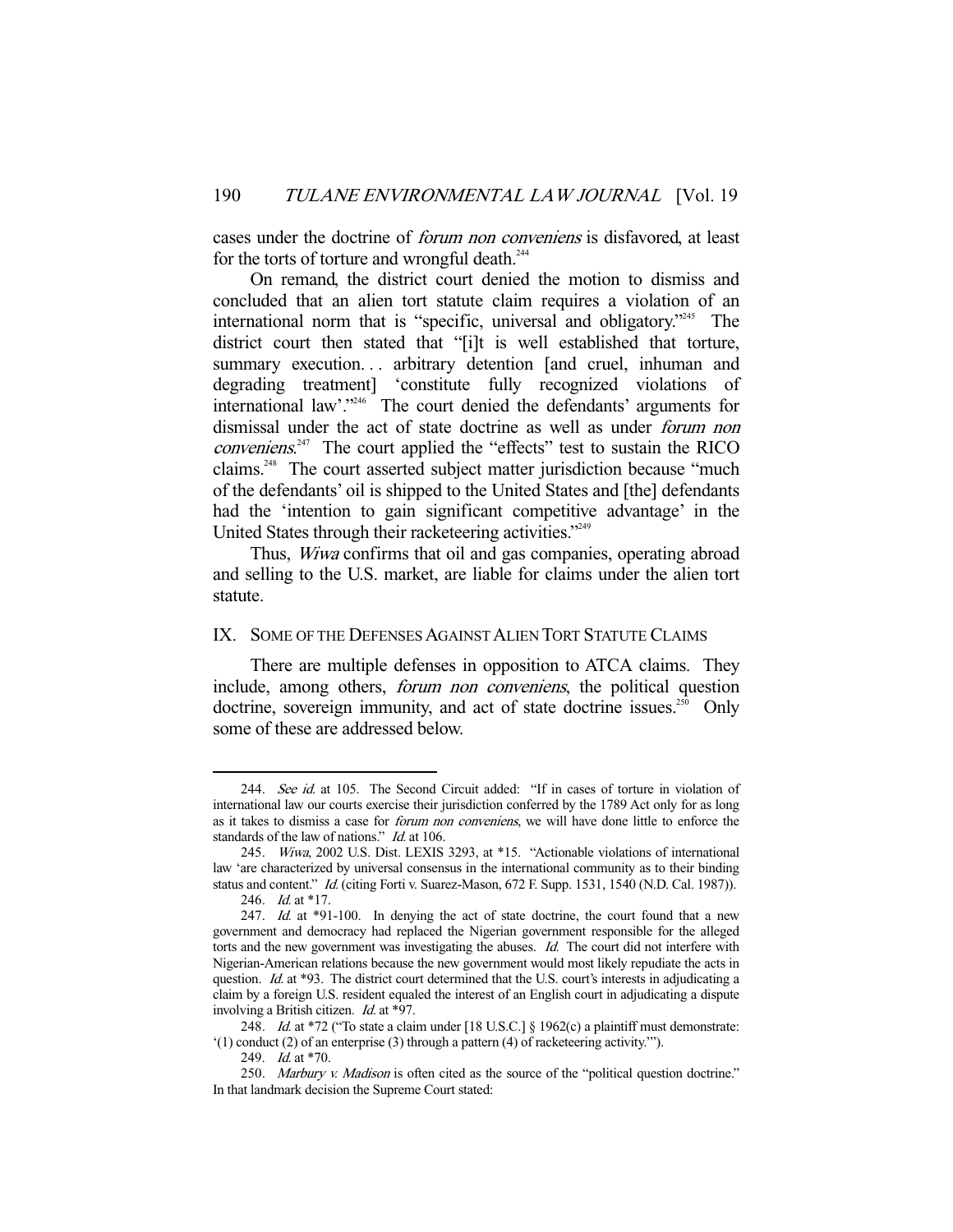#### A. The Act of State Doctrine

-

 The Act of State doctrine has been known in England since 1674 and landmark decisions on this issue include Underhill v. Hernandez<sup>51</sup> and *Banco Nacional de Cuba v. Sabbatino*.<sup>252</sup> It is a judicially created doctrine which has been described as follows:

Every sovereign State is bound to respect the independence of every other sovereign State, and the courts of one country will not sit in judgment on the acts of the government of another done within its own territory. Redress of grievances by reason of such acts must be obtained through the means open to be availed of by sovereign powers as between themselves.<sup>253</sup>

In Sabbatino, the court summarized the "traditional formulation" of the doctrine as follows: it "precludes the courts of this country from

Marbury v. Madison, 5 U.S. (1 Cranch) 137 (1803). The court narrowed the formulation of the political question doctrine in Baker v. Carr, 369 U.S. 186 (1962). Under the political question doctrine, certain issues are "nonjusticeable" because they impinge on the Executive and Legislative discretion in handling foreign affairs. See Baker, 369 U.S. at 212. Alperin v. Vatican Bank provides a recent analysis of the political question doctrine. 410 F.3d 532 (9th Cir. 2005).

251. 168 U.S. 250 (1897). *Underhill* involved the United States' recognition of the 1892 revolutionary government in Venezuela. *Id.* at 253. Underhill, a U.S. citizen, brought a claim for damages against Hernandez, a military Venezuelan revolutionary who refused to issue Underhill a passport and confined him to his own house. *Id.* at 251. The court declined to review military acts carried out by Hernandez under military operations in Venezuela in support of the revolutionary party in Venezuela. Id. at 253-54. The Supreme Court confirmed the Circuit court's decision that the acts of defendant Hernandez were the acts of the government of Venezuela, and could not be the subject of adjudication by the courts of another country. Id. at 254.

Underhill has been followed by Oetjen v. Central Lether Co., 246 U.S. 297 (1918), and American Banana Co. v. United Fruit Co., 213 U.S. 347 (1909). In Oetjen, the Court based its decision on three basic principles of law: (1) That under the Constitution of the United States, the political branches of government, the Executive and the Legislative, conduct foreign relations, and that their political decisions are not subject to judicial scrutiny; (2) That determining who is the sovereign de jure or de facto of a territory is not a judicial question, but a political question to be decided by the Executive and Legislative branches of government; and (3) When a government that originates in a revolution is recognized as the de jure government, such recognition is retroactive in effect and validates all actions since the commencement of such government. Oetjen, 246 U.S. at 311. The Supreme Court confirmed the principle that the conduct of one independent government cannot be successfully questioned in the courts of another. Id. In doing so, the Court ratified the principles of comity and peaceful relations between nations. See id.

252. See Banco Nacional de Cuba v. Sabbatino, 376 U.S. 398 (1964) (holding that the judicial branch will not examine the validity of a taking by a foreign sovereign within its own territory, notwithstanding that taking being against customary international law).

253. Underhill, 168 U.S. at 252.

By the Constitution of the United States, the President is invested with certain important political powers, in the exercise of which he is to use his own discretion, and is accountable only to his country in his political character, and to his own conscience .... The subjects are political .... [B]eing entrusted to the executive, the decision of the executive is conclusive . . . . Questions, in their nature political, or which are by the constitution and laws, submitted to the executive, can never be made in this court.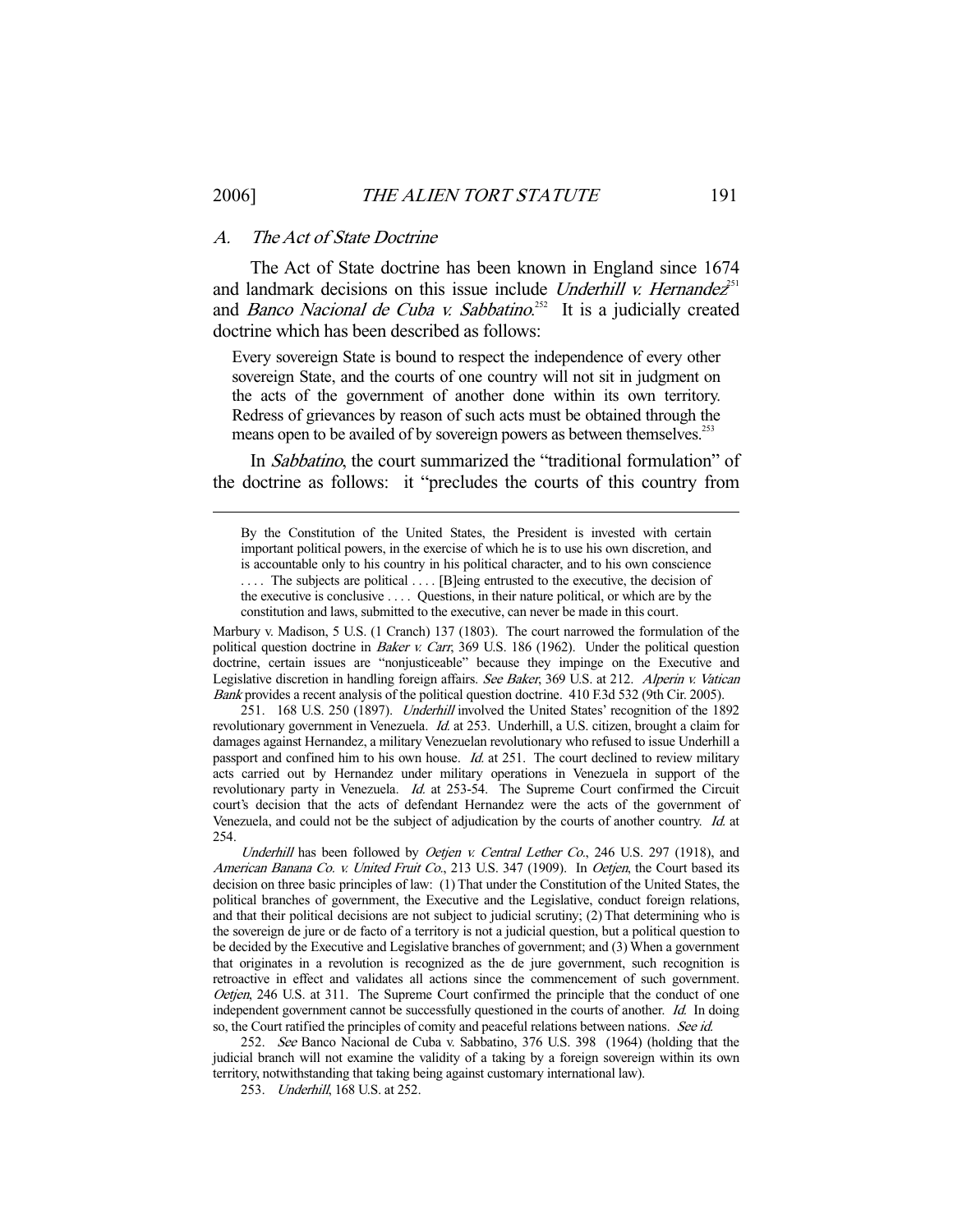inquiring into the validity of the public acts a recognized foreign sovereign power committed within its own territory."254

 The doctrine is rooted in the recognition of the sovereignty and independence of nation-states within their borders.<sup>255</sup> In reviewing the applicability of the doctrine, courts must balance the role of the judiciary with the executive and legislative branches. Thus, it is a doctrine of judicial restraint recognizing that the adjudication of a dispute may interfere with the conduct of foreign relations by the political branches.

 The act of state doctrine applies only to valid acts of a sovereign nation, so the defense has been denied in human rights cases.<sup>256</sup>

#### B. The Bernstein Exception

 One exception to judicial restraint imposed by the act of state doctrine is the "Bernstein exception," pursuant to which U.S. courts will exercise jurisdiction and pass judgment on an act of state, if so instructed by the Executive.<sup>257</sup> Thus, if the Executive branch so advises, the act of state doctrine does not apply.

 In Bernstein v. N.V. Nederlandsche-Amerikaansche, Etc., the Second Circuit considered a press release issued by the State Department, which addressed the issue of U.S. jurisdiction over suits regarding property involved in Nazi-forced transfers.<sup>258</sup> Jack B. Tate authored the State Department press release, which became known as the "Tate letter."<sup>259</sup> In the press release, the Department of State confirmed its opposition to the acts of confiscatory dispossession by Germany and relieved U.S. courts from any restraint upon the exercise of their jurisdiction, so that those courts could pass upon the validity of the acts of Nazi officials.<sup>260</sup>

<sup>254.</sup> Sabbatino, 376 U.S. at 401.

<sup>255.</sup> See id. at 415. The Sabbatino decision cited Chief Justice Marshall as follows: "one nation must recognize the act of the sovereign power of another, so long as it has jurisdiction under international law, even if it is improper according to the internal law of the latter state." Id.

 <sup>256.</sup> See Beth Stephens, Upsetting Checks and Balances: The Bush Administration's Efforts to Limit Human Rights Litigation, 17 HARV. HUM. RTS. J. 169, 200 (2004).

<sup>257.</sup> See discussion *infra* notes 260-261 and accompanying text.

 <sup>258.</sup> Bernstein v. N.V. Nederlandsche-Amerikaansche, Etc., 210 F.2d 375, 375-76 (2d Cir. 1954).

 <sup>259.</sup> Id.

<sup>260.</sup> Id. at 376. The decision quoted the Tate letter as follows:

The policy of the Executive, with respect to claims asserted in the United States for the restitution of identifiable property (or compensation in lieu thereof) lost through force, coercion, or duress as a result of Nazi persecution in Germany, is to relieve American courts from any restraint upon the exercise of their jurisdiction to pass upon the validity of the acts of Nazi officials.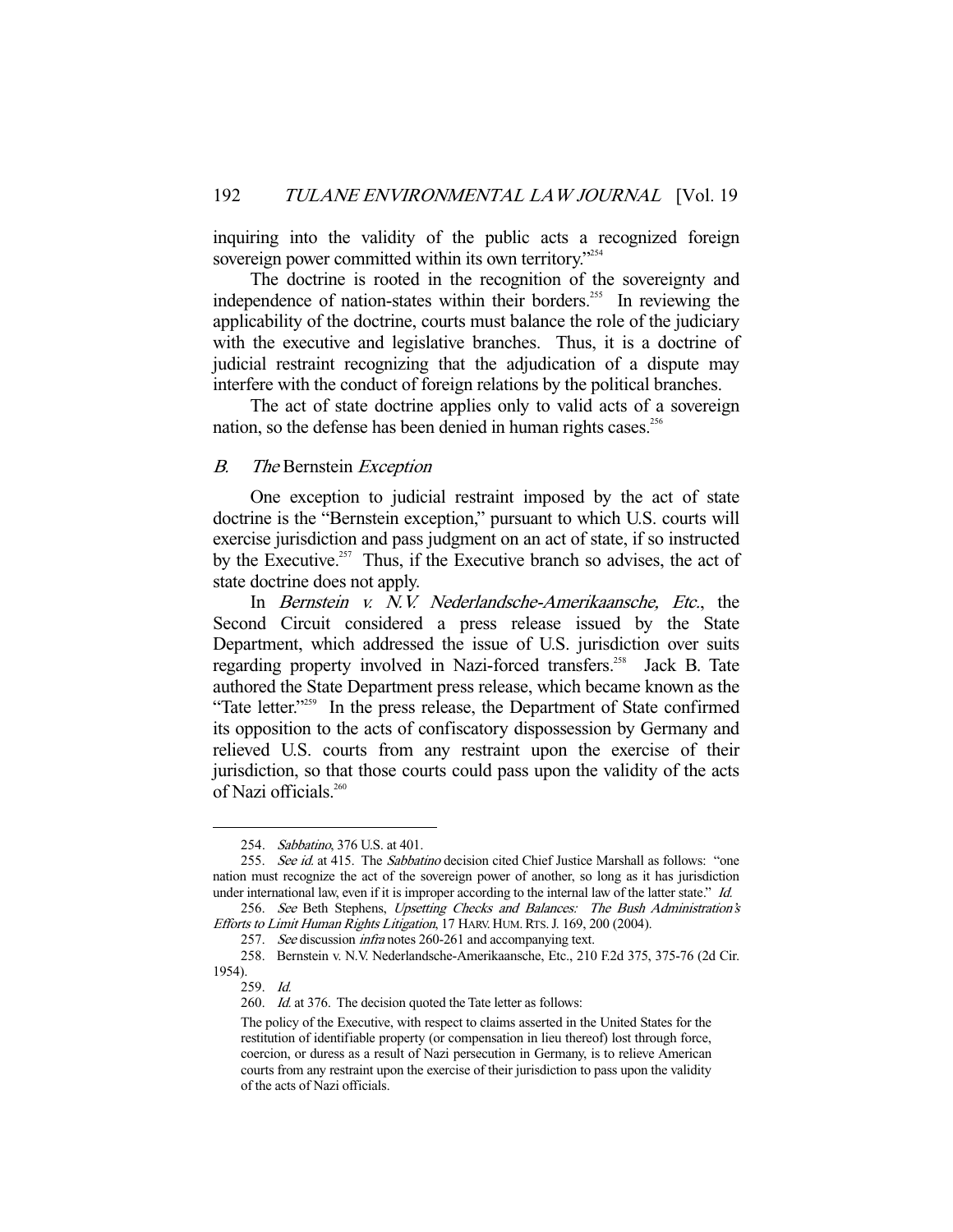The Bernstein exception was confirmed by the Supreme Court in First National City Bank v. Banco Nacional de Cuba as follows: "where the Executive Branch, charged as it is with primary responsibility for the conduct of foreign affairs, expressly represents to the Court that [the] application of the act of state doctrine would not advance the interests of American foreign policy, that doctrine should not be applied by the courts."<sup>261</sup>

#### C. The Hickenlooper Amendment

 Congress further limited the Act of State doctrine in 1976 by enacting the so-called Hickenlooper Amendment:

(2) Notwithstanding any other provision of law, no court in the United States shall decline on the ground of the federal act of state doctrine to make a determination on the merits giving effect to the principles of international law in a case in which a claim of title or other right to property is asserted by any party including a foreign state (or a party claiming through such state) based upon (or traced through) a confiscation or other taking after January 1, 1959, by an act of that state in violation of the principles of international law, including the principles of compensation and the other standards set out in this subsection: Provided, That this subparagraph shall not be applicable (1) in any case in which an act of a foreign state is not contrary to international law or with respect to a claim of title or other right to property acquired pursuant to an irrevocable letter of credit of not more than 180 days duration issued in good faith prior to the time of the confiscation or other taking, or (2) in any case with respect to which the President determines that application of the act of state doctrine is required in that particular case by the foreign policy interests of the United States and a suggestion to this effect is filed on his behalf in that case with the court. $262$ 

#### -Id.

 <sup>261.</sup> First Nat'l City Bank v. Banco Nacional de Cuba, 406 U.S. 759, 768 (1972). Justice Brennan's dissent, joined by Justices Stewart, Marshall and Blackmun, opposed the Bernstein exception, arguing that a decision by the Executive which required the court to adjudicate a dispute otherwise dismissed under the act of state doctrine, would require the courts to reach a decision despite the possible absence of a consensus regarding the applicable international law rules and create the risk of upsetting foreign relations. See id. at 778 (Brennan, J., dissenting). According to the Brennan's dissent, the Executive's request should not be blindly followed by the courts, because of the risk that the courts could become politicized and supplant the job of the Executive branch. Id. at 790.

 <sup>262. 22</sup> U.S.C. § 2370(e)(2) (2000).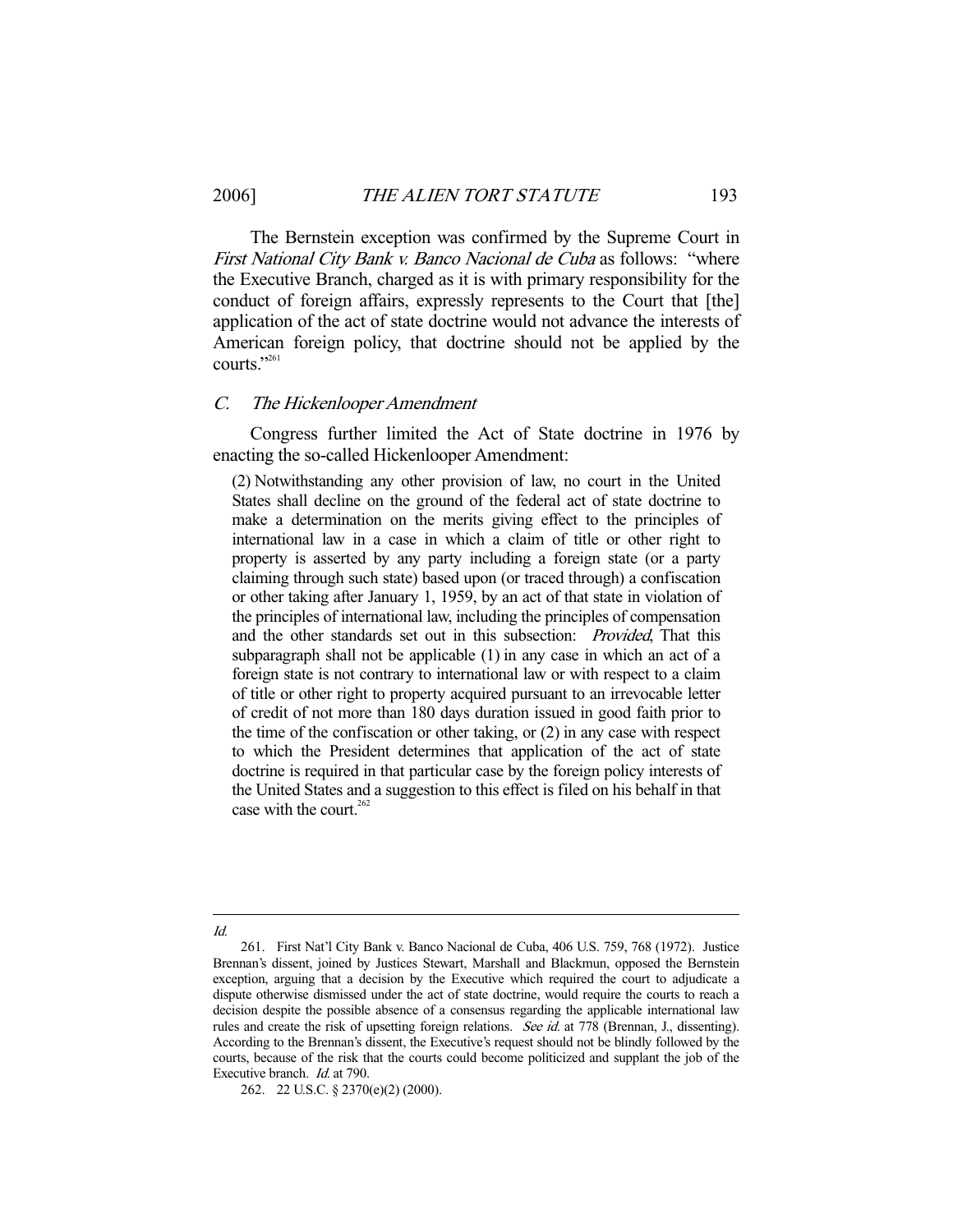#### D. Foreign Sovereign Immunity

 While federal courts ordinarily have jurisdiction over civil actions against foreign states, these states are immune from this jurisdiction unless their activity falls under any one of the exceptions provided by the statute. $263$ 

 Whenever a State or a State agency or instrumentality is involved in alien tort statute related litigation, foreign sovereign immunity may be raised.<sup>264</sup> Under 28 U.S.C. § 1330, foreign sovereigns are immune from the jurisdiction of U.S. courts.<sup>265</sup> Thus, if a state or an agency or instrumentality thereof is involved, the exclusive basis to determine jurisdiction is the Foreign Sovereign Immunities Act.

As the court stated in Argentine Republic v. Amerada Hess Shipping Corp.:

We think that the text and structure of the FSIA demonstrate Congress' intention that the FSIA be the sole basis for obtaining jurisdiction over a foreign state in our courts. Sections 1604 and 1330(a) work in tandem: § 1604 bars federal and state courts from exercising jurisdiction when a foreign state *is* entitled to immunity, and  $\S$  1330(a) confers jurisdiction on district courts to hear suits brought by United States citizens and by aliens when a foreign state is *not* entitled to immunity.<sup>266</sup>

 The statute establishes the basic premise that foreign states are immune from the jurisdiction of U.S. courts. Following the distinction between acts *iure imperium* and acts *iure gestonis*, Congress concluded that immunity is not absolute and states are not immune when they engage in commercial activities.<sup>267</sup>

Id.

 <sup>263. 28</sup> U.S.C. § 1330 (2000).

The district courts shall have original jurisdiction without regard to amount in controversy of any nonjury civil action against a foreign state as defined in section 1603(a) of this title as to any claim for relief in personam with respect to which the foreign state is not entitled to immunity either under sections 1605-1607 of this title or under any applicable international agreement.

 <sup>264.</sup> See id.

 <sup>265.</sup> Id.

 <sup>266.</sup> Argentine Republic v. Amerada Hess Shipping Corp., 488 U.S. 428, 434 (1989) (emphasis added).

 <sup>267. 28</sup> U.S.C. § 1602.

The Congress finds that the determination by United States courts of the claims of foreign states to immunity from the jurisdiction of such courts would serve the interests of justice and would protect the rights of both foreign states and litigants in United States courts. Under international law, states are not immune from the jurisdiction of foreign courts insofar as their commercial activities are concerned, and their commercial property may be levied upon for the satisfaction of judgments rendered against them in connection with their commercial activities. Claims of foreign states to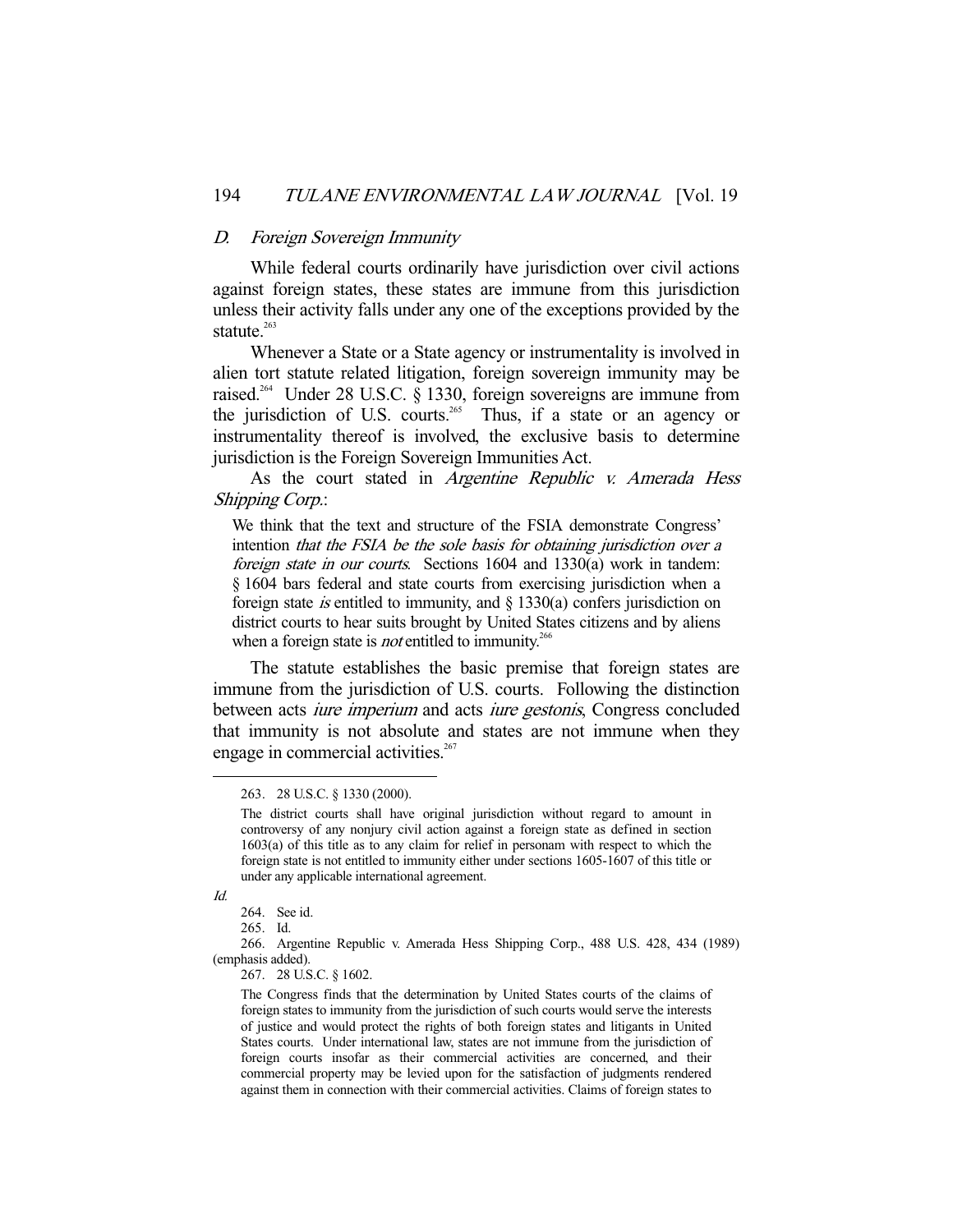Most circuit courts have extended immunity to individuals acting under the official capacity of the state.<sup>268</sup> Circuit courts agree that no immunity is granted for acts that violate jus cogens.<sup>269</sup>

## X. ARE U.S. COURTS REQUIRED TO INTERPRET AND APPLY INTERNATIONAL LAW OR THE LAW OF NATIONS?

 Since The Paquete Habana, U.S. courts have viewed international law as part of the law they must apply.<sup>270</sup> Hilton v. Guyot confirmed that international law is part of U.S. law.<sup>271</sup> Thus, understanding the notion of the law of nations and its contents is critical when litigating ATCA cases. Below we provide a basic definition of international law and its scope.

 The law of nations has been traditionally defined as "the body of rules and principles of action which are binding upon civilized states and in their relations with one another."<sup>272</sup>

International law is defined in section 101 of the Restatement (Third) of Foreign Relations Law as follows: "International law, as used in this Restatement, consists of rules and principles of general application dealing with the conduct of states and of international organizations and with their relations inter se, as well as with some of their relations with persons, whether natural or juridical."<sup>273</sup> This means that under the present notion international law is not limited to the relationships between nation-states and/or with international organizations, but also includes relationships with private parties.

 The Fifth Circuit defined the law of nations as follows: "The standards by which nations regulate their dealings with one another *inter* 

immunity should henceforth be decided by courts of the United States and of the States in conformity with the principles set forth in this chapter.

Id.

 <sup>268.</sup> See Velasco v. Indonesia, 370 F.3d 392, 398 (4th Cir. 2004); Park v. Shin, 313 F.3d 1138, 1144 (9th Cir. 2002); Keller v. Cent. Bank of Nig., 277 F.3d 811, 815 (6th Cir. 2002); Byrd v. Corporación Forestal y Industrial de Olancho S.A., 182 F.3d 380, 388 (5th Cir. 1999); El-Fadl v. Cent. Bank of Jordan, 75 F.3d 668, 671 (D.C. Cir. 1996); Chuidian v. Philippine Nat'l Bank, 912 F.2d 1095, 1103 (9th Cir. 1990).

 <sup>269.</sup> See Trajano v. Marcos, 978 F.2d 493, 499 (9th Cir. 1992).

<sup>270.</sup> See The Paquete Habana, 175 U.S. 677 (1900).

 <sup>271.</sup> Hilton v. Guyot, 159 U.S. 113, 141 (1895).

 <sup>272.</sup> See Tel-Oren v. Lybian Arab Republic, 726 F.2d 774, 792 (D.C. Cir. 1984) (citing J. BRIERLY, THE LAW OF NATIONS 287 (6th ed. 1963)).

 <sup>273.</sup> RESTATEMENT (THIRD) OF FOREIGN RELATIONS LAW, § 101 (1987). The difference between this definition and the previous one must be noted. Previously the Restatement defined International Law as "those rules of law, applicable to a state or international organization that cannot be modified unilaterally by it."  $Id. \S$  1. General practice of states is established by diplomatic acts, diplomatic instructions, official statements of policy, government acts and omissions, as long as they are "general and consistent." Id.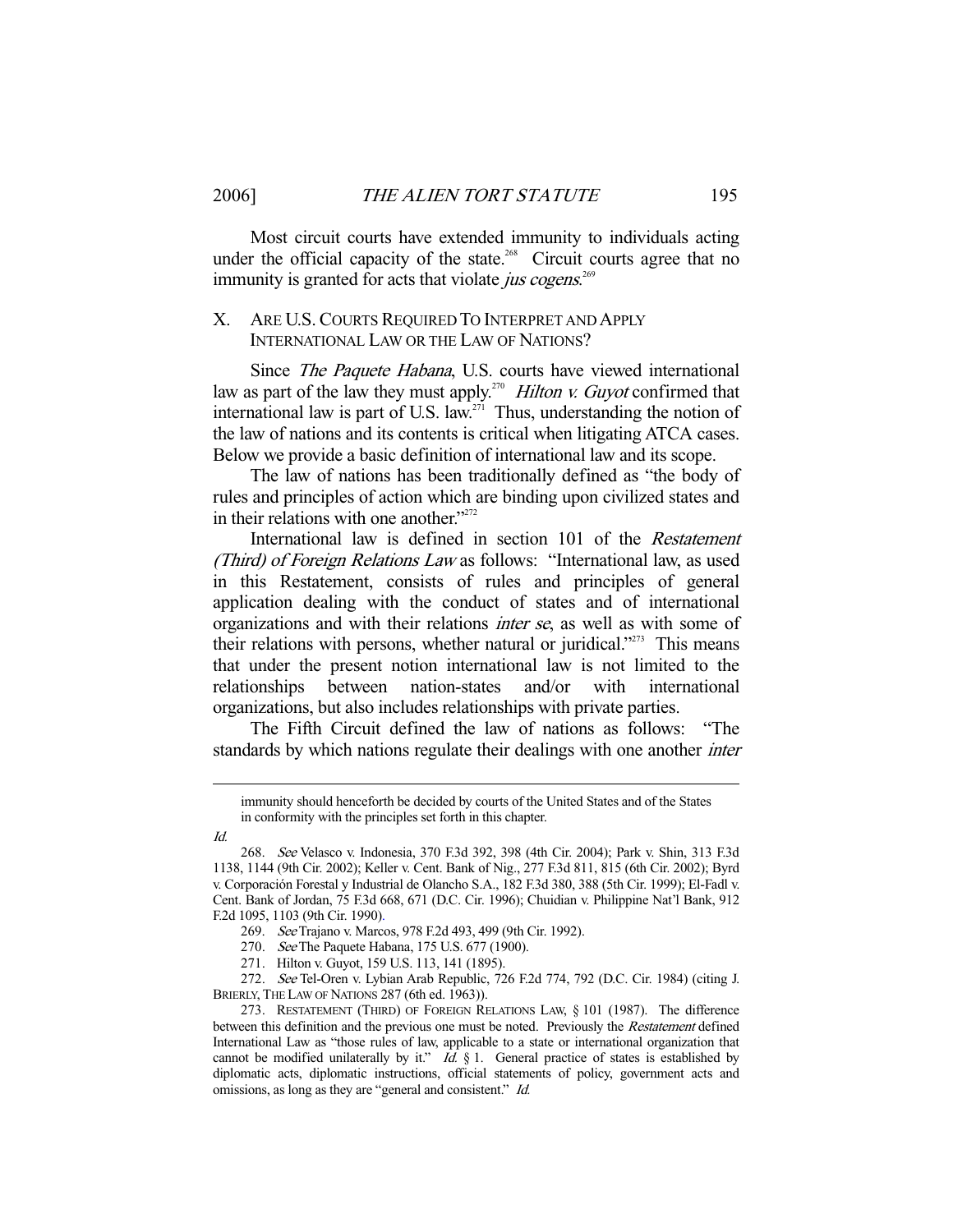se constitute the 'law of nations.' These standards include the rules of conduct which govern the affairs of this nation, acting in its national capacity, in relationships with ... other nation[s]."<sup>274</sup> Section 102 of the Restatement (Third) of Foreign Relations Law defines a "rule of international law" as "one that has been accepted . . . by the international community of states."<sup>275</sup>

 As early as 1963, the United States District Court for the Eastern District of Pennsylvania in Lopes v. Reederei Richard Schroder defined a violation of the law of nations to include not only states but also individuals as follows: "a violation by one or more individuals of those standards, rules or custom (a) affecting the relationship between states or between an individual and a foreign state, and (b) used by those states for their common good and/or in dealings *inter se*."<sup>276</sup>

 The Restatement (Third) of Foreign Relations Law follows the provision under article 38 of the statutes of the International Court of Justice and names the sources of international law as follows: $277$ 

- (1) the general practice of states or customary international law,
- (2) international agreements,

-

(3) the general principles of law common to the major legal systems of the world. $278$ 

that code of public instruction which defines the rights and prescribes the duties of nations in their intercourse with each other, . . . founded on the principle that different nations ought to do each other as much good in peace and as little harm in war as possible without injury to their true interest.

Id. (citing 1 KENT, COMMENTARIES 1 (1st ed. 1826)). And in defining its contents included:

[T]he rights and duties of countries, while at peace and while at war, the rights of belligerents, of neutrals, neutral trade, truces, passports, and, in the last lecture, entitled 'Of Offenses Against the Law of Nations,' listed four offenses under this heading: violation of passports, violation of ambassadors, piracy, and slave trade.

Id. (citing 1 KENT supra note 276). Lopes involved a civil claim by a foreign longshoreman plaintiff against an alien vessel owner under the alien tort statute. Id. at 293. The district court dismissed the claim and found that damages awarded under the doctrine of the unseaworthiness of a vessel do not arise from the law of nations but from U.S. law. Id. at 296-97. The court then dismissed the action after concluding that negligence and unseaworthiness are not torts in violation of the law of nations. Id. at 297.

 277. It must be noted that judicial decisions and teachings of the most qualified publicists, a source of international law according to the Statute of the International Court of Justice, is not included as a source of international law under the Restatement. Instead, the Restatement refers to judgments, both by international judicial and arbitral tribunals and national courts and opinions of scholars as evidence of whether a rule has become international law. See RESTATEMENT (THIRD) OF FOREIGN RELATIONS LAW § 103.

 <sup>274.</sup> Cohen v. Hartman, 634 F.2d 318, 319 (5th Cir. 1981); Carmichael v. United Techs. Corp., 835 F.2d 109, 113 (5th Cir. 1988).

 <sup>275.</sup> RESTATEMENT (THIRD) OF FOREIGN RELATIONS LAW § 102.

 <sup>276.</sup> Lopes v. Reederei Richard Schroder, 225 F. Supp. 292, 297 (E.D. Pa. 1963). The court cited Kent's definition of Law of Nations as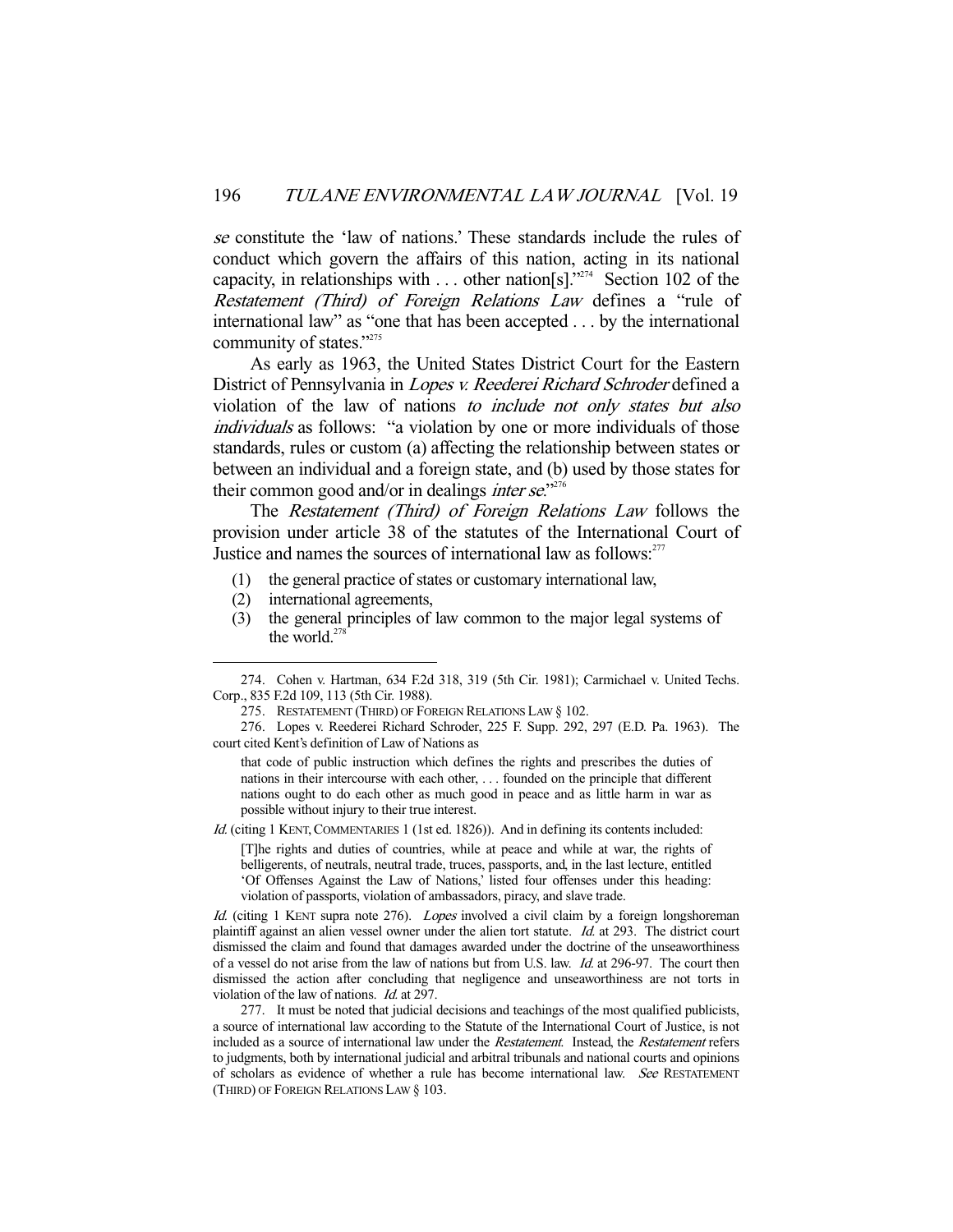The Supreme Court addressed the issue of the notion of the "law of nations" in *The Paquete Habana* as follows:

Where there is no treaty, and no controlling executive or legislative act or judicial decision, resort must be had to the customs and usages of civilized nations; and as evidence of these, to the works of jurists and commentators, who by years of labor, research and experience, have made themselves peculiarly well acquainted with the subjects of which they treat. Such works are resorted to by judicial tribunals, not for the speculations of their authors concerning what the law ought to be, but for trustworthy evidence of what the law really is.<sup>279</sup>

The *Restatement (Third) of Foreign Relations Law* indicates that a state has obligations under international law to respect human rights beyond those imposed by the State's consent.<sup>280</sup> Pursuant to section 701:

A state is obligated to respect the human rights of persons subject to its jurisdiction (a) that it has undertaken to respect by international agreement;(b) that states generally are bound to respect as a matter of customary international law. . . and (c) that it is required to respect under general principles of law common to the major legal systems of the world. $^{28}$ 

 Section 702 provides a list of conducts considered violative of international law if encouraged or condoned by a state.<sup>282</sup> The list includes genocide, slavery or slave trade, murder or causing the disappearance of individuals, torture or other inhumane, or degrading treatment or punishment, prolonged arbitrary detention, systematic racial discrimination, or a consistent patter of gross violations of internationally recognized human rights.<sup>283</sup> Article 5 of the statute of the International Criminal Court provides that the Court's jurisdiction is limited to the crimes of genocide, crimes against humanity, war crimes and the crime of aggression.<sup>284</sup>

<sup>278.</sup> Id. The Restatement refers to general principles common to the major legal systems as a supplementary rule of international law only to be applied "where appropriate." Id. Section 102 of the Restatement refers to customary international law as resulting from a general and consistent practice of states followed by the states from a sense of legal obligation. Id. § 102.

 <sup>279.</sup> The Paquete Habana, 175 U.S. 677, 700 (1900).

 <sup>280.</sup> RESTATEMENT (THIRD) OF FOREIGN RELATIONS LAW § 701.

 <sup>281.</sup> Id.

 <sup>282.</sup> Id. § 702.

 <sup>283.</sup> Id.

<sup>284.</sup> *Id.* art. 5. Pursuant to article 7 of the Rome Statute, crimes against humanity include murder, extermination, enslavement, deportation or forcible transfer of population, imprisonment or other severe deprivation of physical liberty in violation of fundamental rules of international law, torture, rape, sexual slavery, enforced prostitution, forced pregnancy, enforced sterilization, or any other form of sexual violence of comparable gravity, persecution against any identifiable group or collectivity on political, racial, ethnic, cultural, religious, gender or other grounds;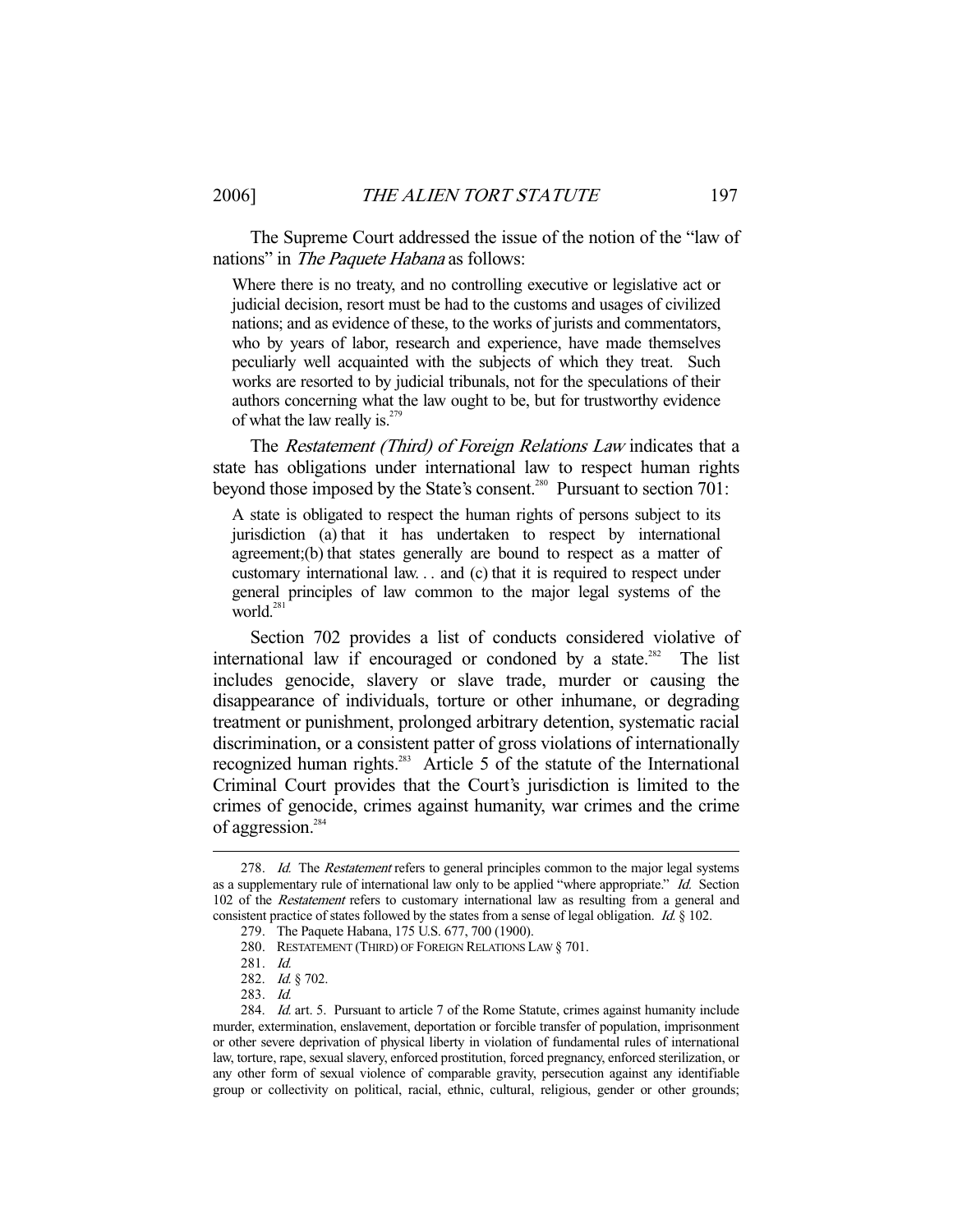The *Restatement (Third) of Foreign Relations Law* also refers to the available remedies for a human rights violation.<sup>285</sup> Those remedies include remedies available to the state<sup>286</sup> and to an individual victim.<sup>287</sup>

 The increasing number of disputes between corporations and nation states, evidenced by many arbitration proceedings, confirm that

-

287. Id. § 906. Pursuant to the Restatement, individual victim's remedies should be provided by the specific international agreement. See id. The Restatement refers to three options available to an individual: file an action before an international tribunal, bring a claim before the state at such state's own courts, or bring a claim in his own home state or a third state. Id.

A private person, whether natural or juridical, injured by a violation of an international obligation by a state, may bring a claim against that state or assert that violation as a defense (a) in a competent international forum when the state has consented to the jurisdiction of that forum with respect to such private claims; (b) in a court or other tribunal of that state pursuant to its law; or (c) in a court or other tribunal of the injured person's state of nationality or of a third state, pursuant to the law of such state, subject to limitations under international law.

Id. Individuals may not submit a dispute for adjudication by the International Court of Justice, whose jurisdiction is limited to controversies between states. Id. Under the International Criminal Court Statute, a case may be submitted to the Court either by a State party, the Security Council or the Prosecutor, but the case is only admissible if an investigation is not being conducted by the State with jurisdiction over it. See Rome Statute of the International Criminal Court, art. 7, U.N. Doc. A/CONF.183/9 (July 17, 1998), available at http://www.un.org/law/icc/ statute/romefra.htm. Individuals are granted the right to file complaints against States before international investigative commissions under article 44 the American Convention on Human Rights and under article 25 the European Convention for the Protection of Human Rights and Freedoms. American Convention on Human Rights, art. 44 (Nov. 22, 1969), available at http://www.oas.org/juridico/english/Treaties/b-32.htm; European Convention for the Protection of Human Rights and Freedoms, art. 25 (Nov. 4, 1950), available at http://www.hri.org/docs/ ECHR50.html.

enforced disappearance of persons, crime of apartheid and other inhumane acts of a similar character intentionally causing great suffering or serious injury to body or to mental or physical health. Rome Statute of the International Criminal Court, art. 7, U.N. Doc. A/CONF.183/9 (July 17, 1998), available at http://www.un.org/law/icc/statute/romefra.htm.

 <sup>285.</sup> RESTATEMENT (THIRD) OF FOREIGN RELATIONS LAW § 703.

<sup>286.</sup> Id. A state could protest against the violation of international law obligations through diplomatic channels by demanding that the offending state terminate the violation and make reparations. Id. § 902. Under international law, a state that has violated a legal obligation to another state is required to terminate the violation and, ordinarily, make reparation, including in appropriate circumstances restitution or compensation for loss or injury. Id. § 901. A second alternative is to appeal to a means of dispute resolution such as conciliation, mediation, arbitration (any of which require the agreement of both parties to accept submission of their dispute to such means of dispute resolution) or adjudication (a dispute could be submitted to the International Court of Justice if the parties to the dispute have specifically consented to the jurisdiction of the court). Id. §§ 903, 904. Through these means a state could seek redress for violations of obligations provided under international agreements or under customary international law. Id. An additional alternative is self help, which has to be proportionate to the violation and may include cooling of communications or limitations of trade. Id.  $\frac{\delta}{\delta}$  905 cmt. a.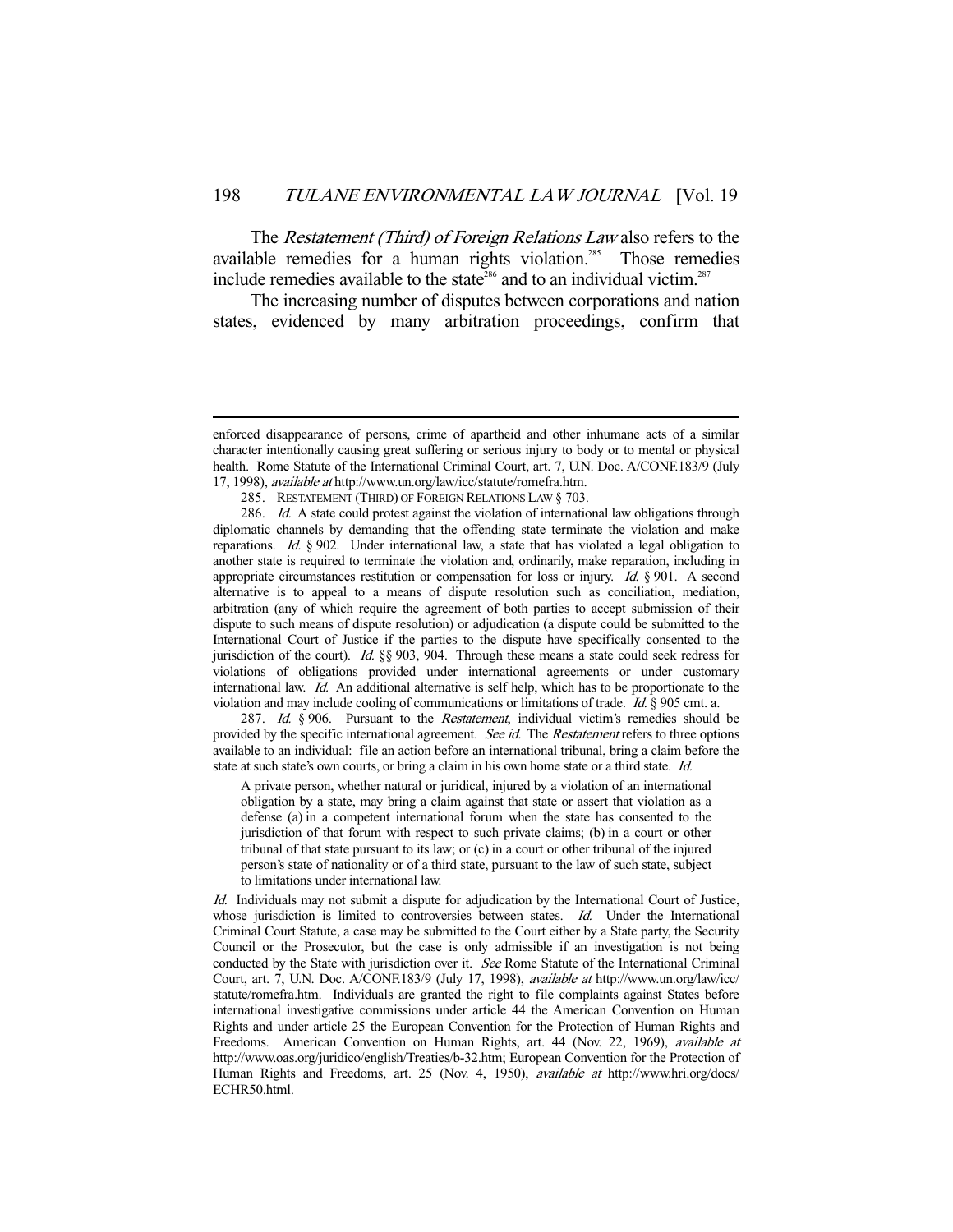corporations are a major player in contemporary international relations at the same level of many, if not all, nation states.<sup>288</sup>

 Courts have concluded that not all international law principles automatically become part of federal common law, but "only those that achieve the status of customary international law . . . result[ing] from a general and consistent practice of states followed by them from a sense of legal obligation [or are included in international treaties]."289

#### XI. INTERNATIONAL ENVIRONMENTAL LAW

 Multinational corporations should be aware of the growing body of international environmental principles and law to determine whether they are exposing themselves to potential ATCA litigation in the United States when they are investing abroad. Below we outline the basic international environmental related instruments to analyze whether any provisions qualify as customary international law and assess whether a claim for an international environmental tort could be stated validly.

#### A. The Stockholm Declaration

 Between June 5 and 16, 1972, the United Nations Conference on the Human Environment met at Stockholm.<sup>290</sup> The Conference concluded with the so called "Stockholm Declaration," which reached several conclusions.<sup>291</sup>

 The Declaration stated that the protection of the environment is a major issue that affects the well being of people throughout the world and economic development.<sup>292</sup> The Declaration described the defense and protection of the environment as an "imperative goal for mankind" along with peace and economic and social development.<sup>293</sup> Environmental problems are viewed as a global problem that affects the "common international realm."294

<sup>288.</sup> See, e.g., Topco v. Libya, 17 I.L.M. 1 (1977); Libyan-Am. Oil Co. (Liamco) v. Gov't of the Libyan Arab Republic, 20 I.L.M. 1 (1981); Saudi Arabia v. Aramco, 27 I.L.R. 117 (1958); British Petroleum, Inc. v. Libya, 53 I.L.R. 297 (1979); Kuwait v. Aminoil, 21 I.L.M. 976 (1982); Mobil Oil, Inc. v. Iran, 16 Iran-U.S. Cl. Trib. Rep. 3 (1987); Agip v. Congo, 21 I.L.M. 726 (1982).

 <sup>289.</sup> John Doe I v. Unocal Corp., 345 F.3d 932, 969 (9th Cir. 2002).

 <sup>290.</sup> The United Nations General Assembly called the Conference pursuant to Resolution 2850 (XXVI) dated December 20, 1971, during its 2026th Session.

 <sup>291.</sup> Declaration of the United Nations Conference on the Human Environment, U.N. Doc. A/conf.48/14/Rev.1 (June 16, 1972), available at http://www.unep.org/Documents.multilingual/ Default.asp?DocumentID=97&ArticleID=1503 (last visited Feb. 28, 2006).

<sup>292.</sup>  $Id. \P$  2.

<sup>293.</sup>  $Id. \P 6$ .

<sup>294.</sup>  $Id. \P$ 7.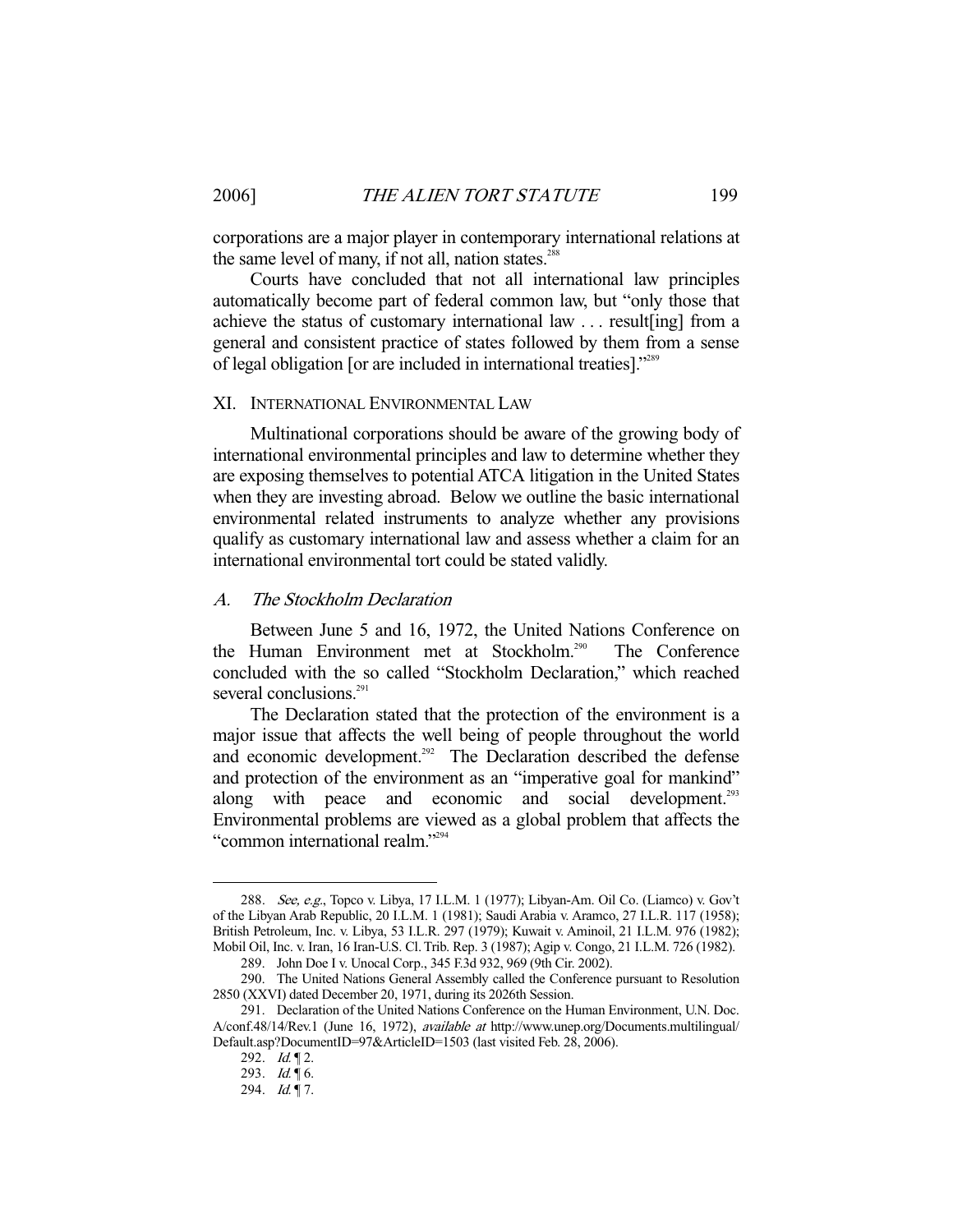Environmental protection may be viewed as a Governmental duty. Protection of the human environment is conceived as a "duty of all governments," requiring the "actions of all nations and international organizations."295

 Underdevelopment is a cause of environmental problems. The Declaration proposed to close the gap between developed and underdeveloped countries and to use international cooperation as an instrument to raise resources for developing countries.<sup>296</sup>

 Corporate accountability is taken into account. The Declaration acknowledges that individuals, "enterprises, institutions, communities, and governments" are responsible for the environment. $297$ 

 The Declaration concluded with twenty-six principles on the importance of environmental protection. Principle  $21<sup>298</sup>$  confirmed the State's sovereign right to exploit its national resources, while Principle 22 encouraged State cooperation regarding liability for environmental damage. $299$ 

 Several important developments followed including the creation of the United Nations Environment Program.<sup>300</sup> In December of 1972 the U.N. General Assembly designated June 5 as "World Environment Day" and established the governing council of the United Nations Environment Program.<sup>301</sup> In so doing, the U.N. General Assembly confirmed that the

Id. princ. 21.

-

 300. See G.A. Res. 2997 (XXVII) (Dec. 15, 1972) (referring to the "urgent need for a permanent institutional arrangement within the U.N. system for the protection and improvement of the environment").

301. Id.  $\S$  I(1). The General Assembly called Governments and U.N. organizations to undertake activities reaffirming their concern for the environment. Id. There is no reference at all to corporations. See id. This resolution confirmed the international nature of environmental problems and the three pillars under which cooperation in this field should develop: (1) Each state's sovereign rights, (2) The U.N. Charter, and (3) Principles of international law. Id. § I(2). The UNEP governing counsel is composed of fifty-eight members elected by the General Assembly. Id. § II. The UNEP also has an Environment Secretariat headed by the Executive

 <sup>295.</sup> Id. ¶¶ 2, 7.

<sup>296.</sup>  $Id. \P\P$  4, 7.

<sup>297.</sup> Id. ¶ 7.

 <sup>298.</sup> Principle 21:

States have, in accordance with the Charter of the United Nations and the principles of international law, the sovereign right to exploit their own resources pursuant to their own environmental policies, and the responsibility to ensure that activities within their jurisdiction or control do not cause damage to the environment of other States or of areas beyond the limits of national jurisdiction.

 <sup>299.</sup> Principle 22: "States shall cooperate to develop further the international law regarding the ability and compensation for the victims of pollution and other environmental damage caused by activities within the jurisdiction or control of such States to areas beyond their jurisdiction." *Id.* princ. 22.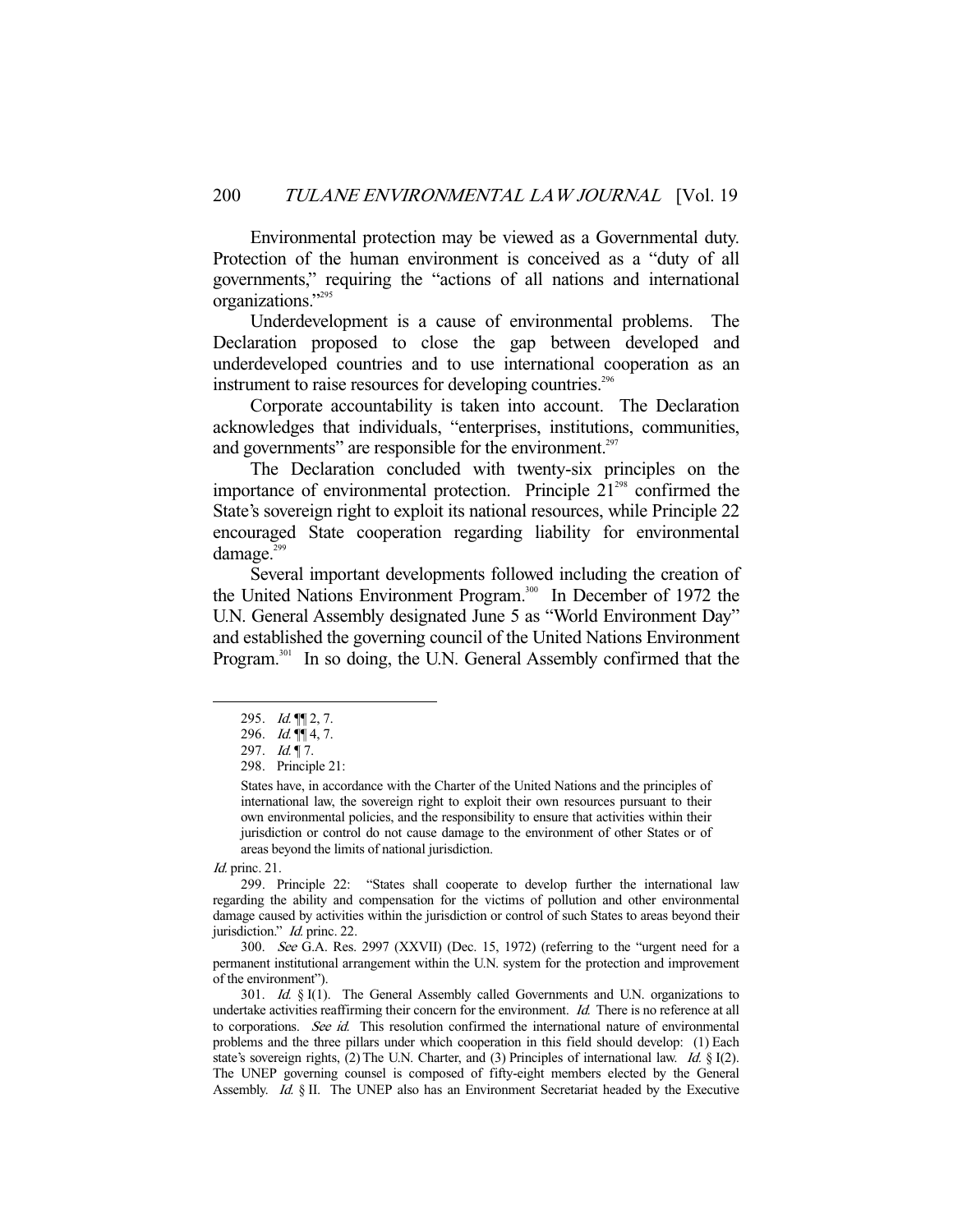primary responsibility for environmental protection rested with Governments, and that environmental protection was to be dealt with at national and regional levels.<sup>302</sup> The United Nations Environment The United Nations Environment Program, the principal U.N. body that deals with environmental protection, pursuant to its own mandate, may not involve itself in "conflict identification, prevention or resolution."303

#### B. U.N. Framework Convention on Climate Change (UNFCCC)

 The Convention acknowledges concerns about climate change resulting from human activities.<sup>304</sup> Its objective is to stabilize greenhouse gas concentrations in the atmosphere, at nondangerous levels, in order to facilitate a sustainable economic development.<sup>305</sup> The Convention refers to sustainable development as a right. $306$  It may be seen as a further development of two other international agreements: the Vienna Convention for the Protection of the Ozone Layer $307$  and the 1987 Montreal Protocol.<sup>308</sup>

The parties to the UNFCCC agreed to the following commitments:

- (1) To develop national inventories of anthropogenic emissions,
- (2) To implement national and regional programs to mitigate climate change,
- (3) To promote greenhouse gas emission control and reduction,
- (4) To use impact assessments to minimize adverse effects of projects,
- (5) To promote scientific research on climate change, and

Director, also elected by the General Assembly and an Environment Fund to finance environmental activities. Id.

-

303. G.A. Res. 53/242, ¶ 10 (Aug. 10, 1999).

 304. United Nations Framework Convention on Climate Change (UNFCCC), New York, N.Y., May 9, 1992,  $\P$ 1, *available at* http://unfccc.int/resource/docs/convkp/conveng.pdf (last visited Feb. 12, 2006). The Convention was adopted at the United Nations headquarters in New York on May 9, 1992, and opened for signature at the Rio Conference on Environment and Development. *Id.* The Convention entered into force on March 21, 1994. *Id.* It has been ratified by 189 countries, including the United States (which was a signatory in June 1992, and ratified the Convention on March 21, 1994), Japan, Russia, and the European countries. Id. It was also approved by the European Economic Community as an international organization. Id.

306. Id. art. 3.

 307. The Convention for the Protection of the Ozone Layer was signed in Vienna on March 22, 1985. See United Nations Environment Programme, http://ozone.unep.org/Treaties\_ and\_Ratification/index.asp (last visited Feb. 28, 2006). It called for State parties thereto to adopt the necessary legislation to control human activities under their jurisdiction that have adverse effects over the ozone layer. Id.

308. United Nations Environment Programme, 1987 MONTREAL PROTOCOL, available at http://ozone.unep.org/Treaties\_and\_Ratification/2B\_montreal\_protocol.asp (last visited Feb. 28, 2006).

 <sup>302.</sup> Id.

 <sup>305.</sup> Id. art. 2.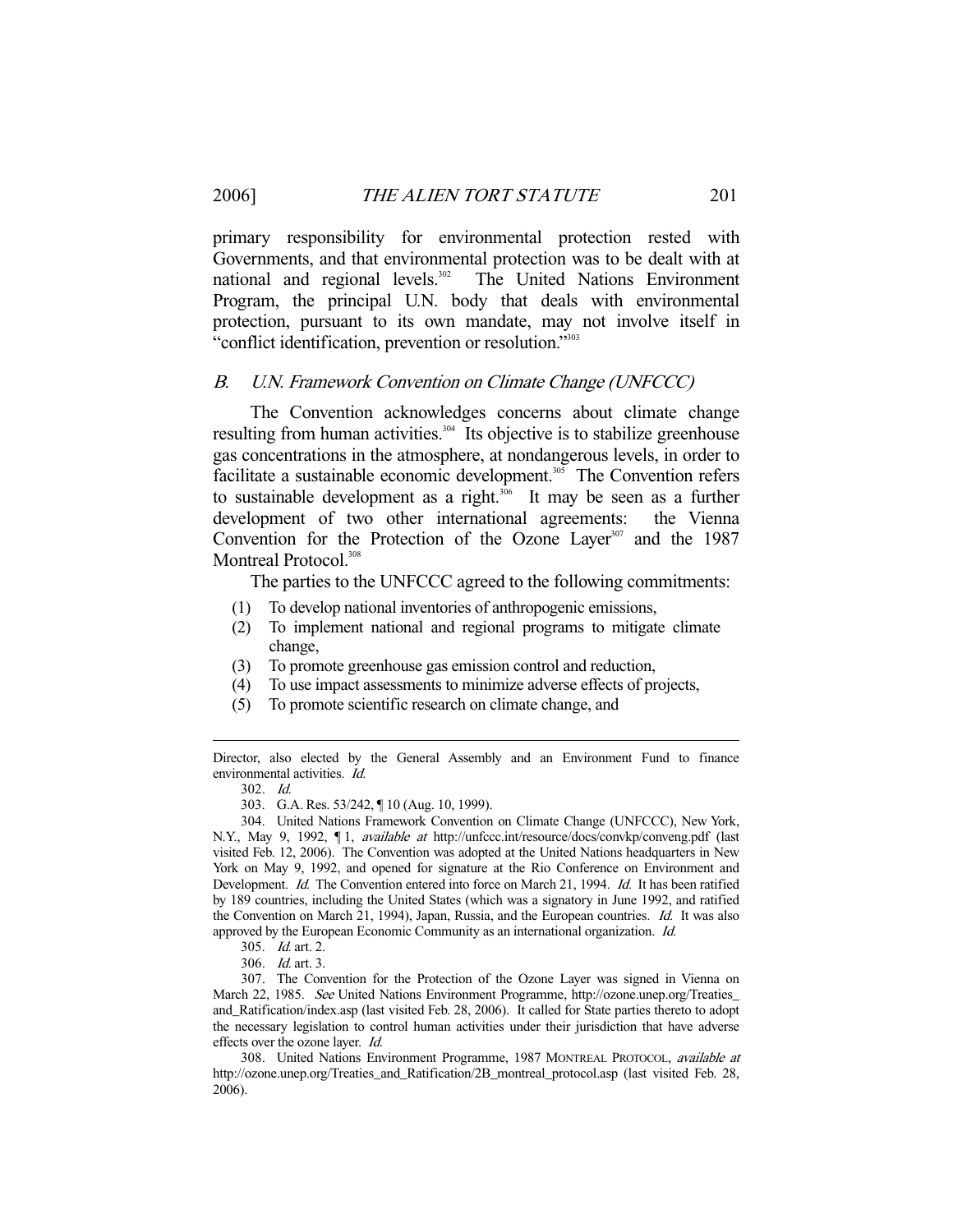## (6) To provide information about its emissions. $309$

 The Convention establishes two groups of countries: those under Annex I, which include the developed and industrialized countries; and those under Annex X, which include developing countries.<sup>310</sup> Developed countries agreed to limit the anthropogenic emissions of greenhouse gases with the objective of returning to 1990 emission levels.<sup>31</sup>

#### C. The Rio Declaration

 The United Nations Conference on Environment and Development, also known as the Earth Summit, met at Rio de Janeiro from June 3 to 14, 1992, following the Stockholm Declaration and the 1987 report by the World Commission on Environment and Development.<sup>312</sup> The Conference concluded with the so called "Rio Declaration" affirming twenty-seven Principles on sustainable development and environmental protection.<sup>313</sup>

 The Rio Declaration confirmed the sovereign right to exploit natural resources.<sup>314</sup> Like the Stockholm Declaration, the Rio Declaration is considered "soft-law," or nonbinding provisions. The enforcement of the sustainable development principles was left to national legislation.<sup>315</sup> The Declaration calls for States to "enact effective legislation," and "national law" to provide compensation for environmental damages."316

Three basic premises were also laid down in  $R$ io.<sup>317</sup> First, the convention recognized the necessity of environmental impact assessments and Principle 17 recommends that environmental impact studies be performed whenever an activity may cause a "significant

-

 313. REPORT OF THE UNITED NATIONS CONFERENCE ON ENVIRONMENT AND DEVELOPMENT, U.N. G.A. A/CONF.151/26/Rev.1 (Vol. I) (May 1993).

 314. Id. princ. 2. Principle 2 copied verbatim the contents of Principle 2 under the Stockholm Declaration. See id.

315. Id. princ. 11.

 <sup>309.</sup> UNFCCC arts. 4.1(a)-(g), 12.1(a).

 <sup>310.</sup> Id. at 32-33.

 <sup>311.</sup> Id. art. 4.1(a).

 <sup>312.</sup> REPORT OF THE UNITED NATIONS CONFERENCE ON ENVIRONMENT AND DEVELOPMENT, U.N. G.A. A/CONF.151/26/Rev.1 (Vol. I) (May 1993). This was known as the Brundlandt Commission. Id. The Brundlandt Commission established in its report "Our Common Future" the notion of "sustainable development" as a central principle of the United Nations, governments and private institutions, as follows: "meeting the needs of the present without compromising the ability of future generations to meet their own needs." See G.A. Res. 42/187 (Dec. 11, 1987).

 <sup>316.</sup> Id. princs. 11, 13. Principle 13 also directs States to "cooperate in an expeditious and more determined manner to develop further international law regarding liability and compensation for adverse effects of environmental damage caused by activities within their jurisdiction or control to areas beyond their jurisdiction." Id. princ. 13.

 <sup>317.</sup> Id.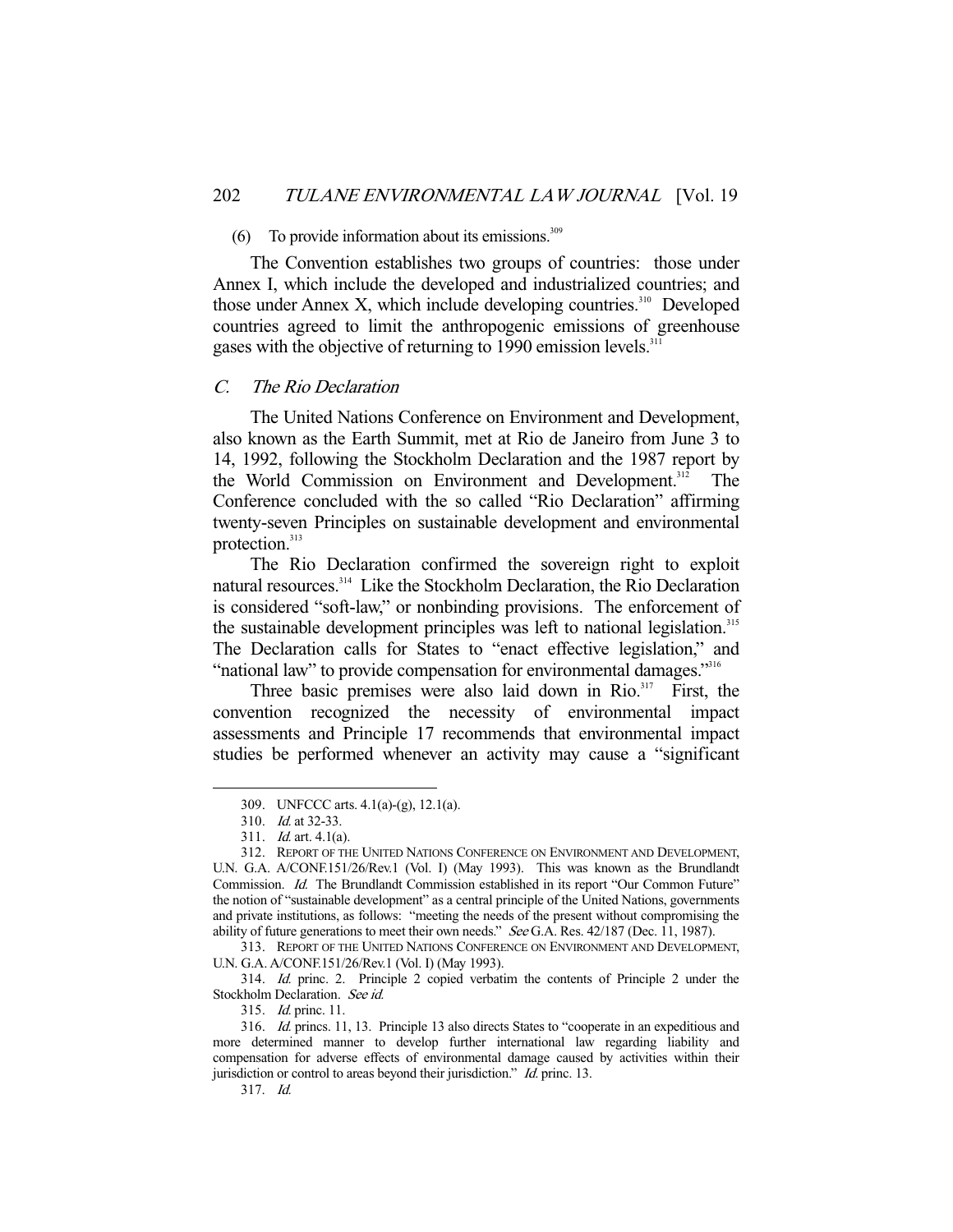adverse impact on the environment."<sup>318</sup> Also important is the "polluter pays" principle which dictates that the polluter should bear the cost of pollution.<sup>319</sup> Finally, Rio recognized that "peace, development and environmental protection are interdependent and indivisible."<sup>320</sup>

#### D. Agenda 21

 One of the conference's accomplishments was the proclamation of Agenda 21, which was adopted by more than  $178$  governments.<sup>321</sup> Agenda 21 identified several basic world problems: "perpetuation of disparities between and within nations, worsening poverty, hunger, ill health, illiteracy and continuing deterioration of the ecosystems" and called for a "global partnership for sustainable development."<sup>322</sup> The document portrays itself as the outcome of "global consensus and political commitment at the highest level on development and environment cooperation."<sup>323</sup> Although the Agenda identifies nine major groups as having key roles in sustainable development, the Agenda is still primarily addressed to governments.<sup>324</sup> Involvement of business and industries is provided on an aspirational basis, and their contribution to a healthier environment is proposed as "voluntary" and based on "promoting and implementing self-regulations and greater responsibilities in ensuring their activities have minimal impacts on human health and the environment."<sup>325</sup> "Business and industry, including transnational corporations, and their representative organizations should be full participants in the implementation and evaluation of activities related to Agenda 21."326

 The corporate role is contemplated in two main programs: cleaner production and responsible entrepreneurship.<sup>327</sup> Both programs are based

 <sup>318.</sup> Id. princ. 17.

 <sup>319.</sup> Id. princ. 16.

 <sup>320.</sup> Id. princ. 25.

 <sup>321.</sup> See Agenda 21, available at http://www.un.org/esa/sustdev/documents/agenda21 (last visited Feb. 28, 2006).

 <sup>322.</sup> Id. pmbl. ¶ 1.1.

<sup>323.</sup>  $Id. \P 1.3$ .

 <sup>324.</sup> Id. § III, arts. 23-32, pmbl., ¶ 1.3. The nine major groups identified by Agenda 21 are: women, children and youth, indigenous peoples, nongovernmental organizations (NGOs), local authorities, workers and trade unions, business and industry, scientific and technological community, and farmers. Id. § III, arts. 23-32.

 <sup>325.</sup> Id. art. 30.3.

 <sup>326.</sup> Id. art. 30.1.

 <sup>327.</sup> Agenda 21 falls short of establishing any binding obligations and transnational corporations are encouraged to increase resource use efficiency, reduce waste discharges, internalize environmental costs into accounting and pricing mechanisms, report on their environmental records, implement codes of conduct and best environmental practices and include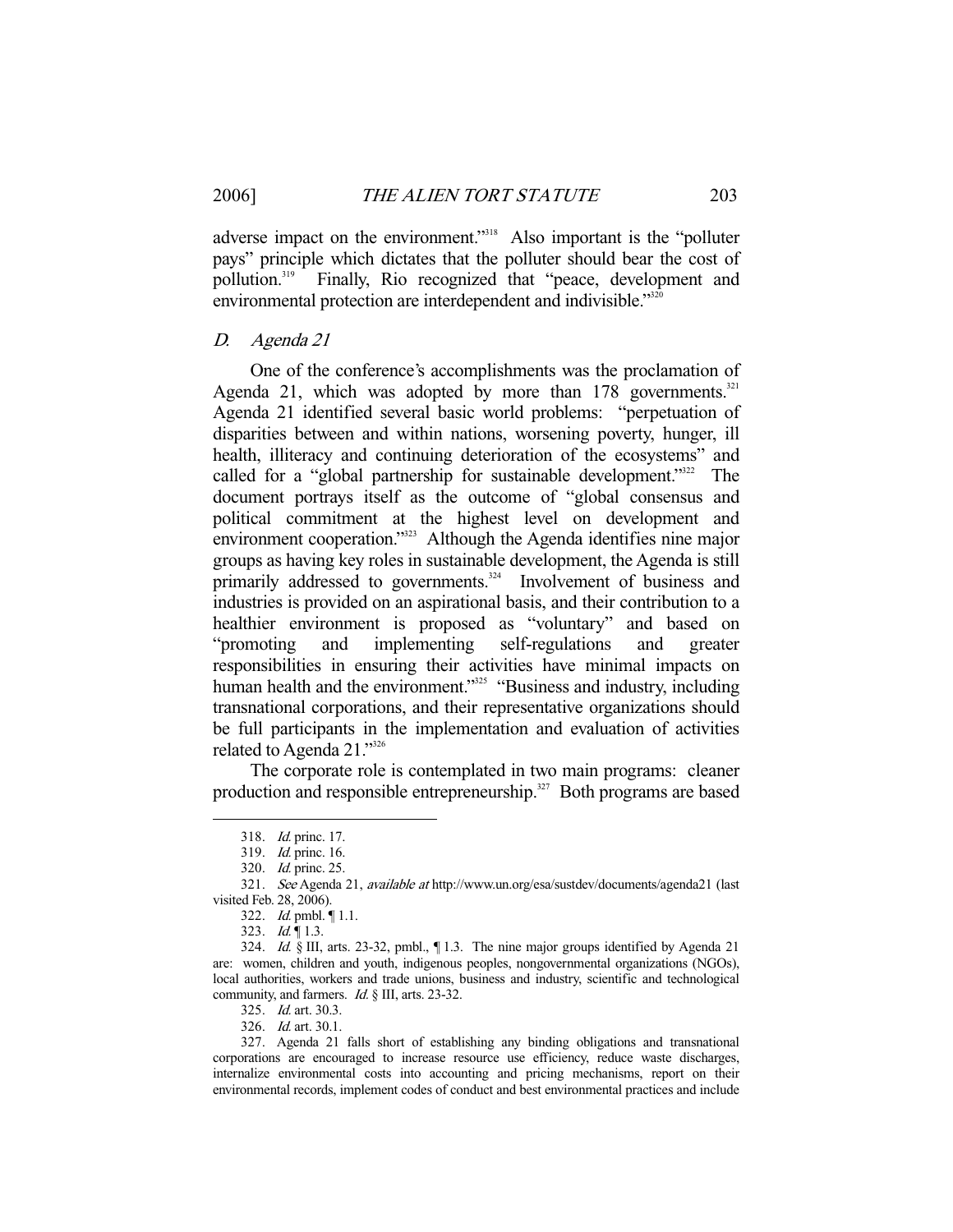on cooperation and good citizenship instead of obligation. Ultimately, enforcement is expected from individual countries through local legislation to be drafted "in consultation with business and industry."<sup>328</sup> Agenda 21 realizes that international law is not up to speed with the proposed goals and objectives and promotes "the gradual development of universally and multilaterally negotiated agreements or instruments, international standards for the protection of the environment that take into account the different situations and capabilities of countries."329 The lack of binding provisions of international law was acknowledged several years later at the Nairobi conference in 1997.<sup>330</sup>

 Five years after the U.N. Conference on Environment and Development, the U.N. General Assembly held a special session to review the progress accomplished, confirm the commitment to sustainable development, and accelerate the implementation of Agenda 21.331 The General Assembly noted that "[h]undreds of small and large businesses have made 'green business' a new operating mode,"<sup>332</sup> although the General Assembly concluded that five years after Rio "the state of the global environment has continued to deteriorate.<sup>3333</sup> Addressing the issue of legal implementation of the Rio Declaration, the General Assembly acknowledged that "much remains to be done to embody the Rio principles more firmly in law and practice."<sup>334</sup> Again the G.A. confirmed that achieving the economic, social, and environmental objectives under Agenda 21 is primarily the responsibility of national

cleaner production policies in their operations and investments. Agenda 21, art. 30.5-30.12, available at http://www.un.org/esa/sustdev/documents/agenda21.

Companies are invited to encourage the concept of stewardship in the management and use of natural resources, adopt worldwide policies on sustainable development, increase research in environmentally sound technologies, increase self regulation. Id. art. 30.17-30-29.

 <sup>328.</sup> Id. art. 30.8.

 <sup>329.</sup> Id. art. 39.3(d).

 <sup>330.</sup> Nairobi Declaration of the United Nations Environment Programme, Governing Council, UN GAOR, 52d Sess., U.N. Doc. A/52/25 (1997). The Nairobi Declaration emphasized the need to develop international environmental law with agreed international norms and policies. Id.

 <sup>331.</sup> See G.A. Res S-19/2 (Sept. 19, 1997).

 <sup>332.</sup> Id. ¶ 12.

<sup>333.</sup>  $Id. \P$ 9.

 <sup>334.</sup> Id. ¶ 14. The Resolution mentioned the entry into force of the following conventions as an achievement since Rio: the U.N. Framework Convention on Climate Change, the Convention on Biological diversity, the U.N. Convention to combat desertification, and the U.N. Law of the Sea Convention. Id.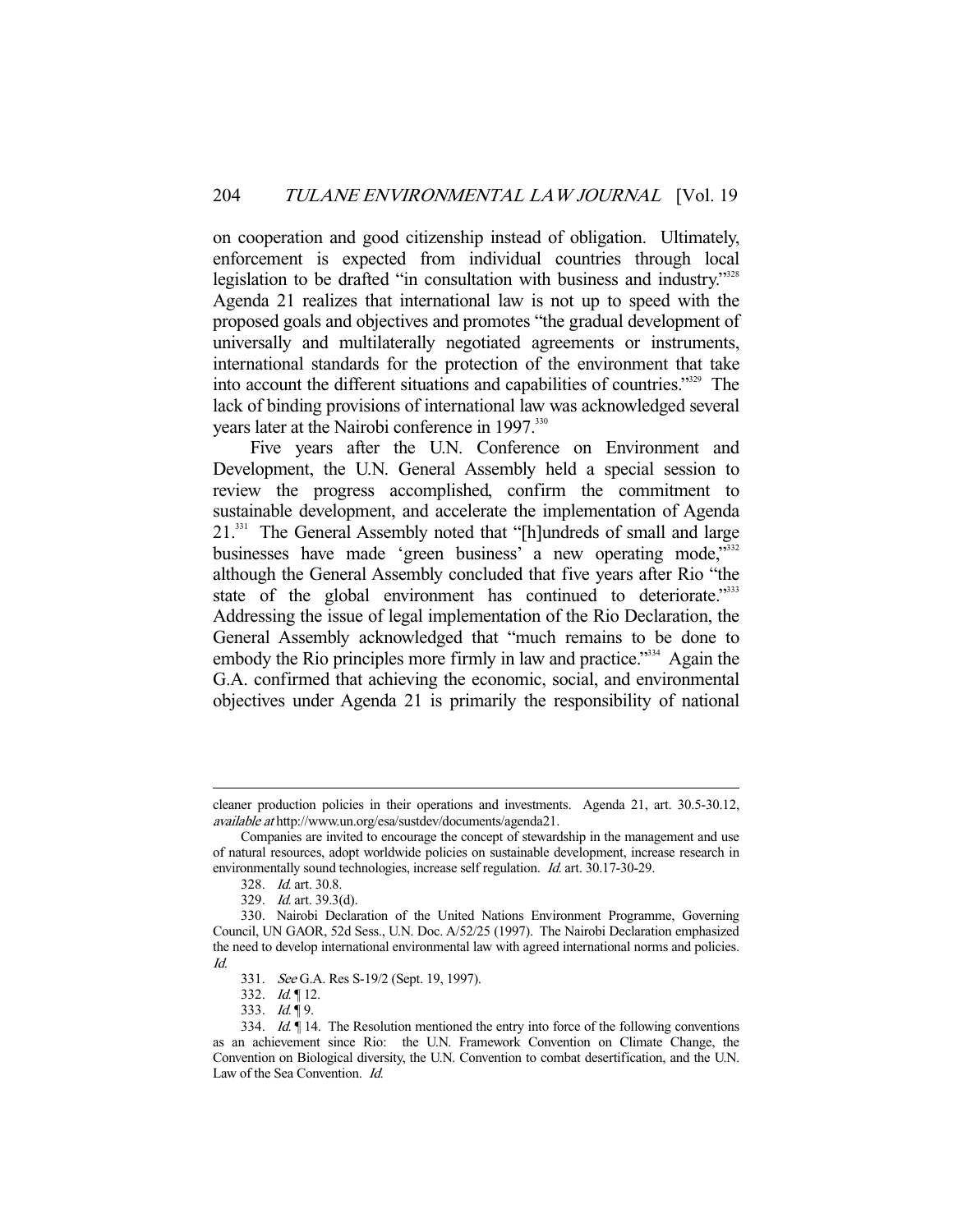governments.<sup>335</sup> Once more, no international binding obligation was provided for business compliance with environmental regulations.<sup>336</sup>

#### E. The Kyoto Protocol

 The Kyoto Protocol was signed on December 11, 1997 but only entered into effect on February 16, 2005.<sup>337</sup> On July 28, 2005, Eritrea deposited its instrument of accession, raising the number of ratifications to 153.<sup>338</sup> The parties to the Protocol agree to reduce their greenhouse gas emissions through individually binding targets.<sup>339</sup> Five years after the Rio Conference, the President of the United States stated before the U.N. General Assembly that greenhouse gases were at their highest levels in 200,000 years.<sup>340</sup> The United States was a signatory to the Protocol, and

-

 338. See UNFCCC, Press, available at: http://www.unfccc.int/press/items/2794.php (last visited Feb. 28, 2006).

 339. Article 3 of the Protocol provides that the parties agree to reduce their greenhouse gases emissions by at least 5% below their 1990 levels during the "commitment period," i.e., between 2008 and 2012. Kyoto Protocol, art. 3.

There are two main reasons why it has been hard for societies to tackle climate change. First, carbon dioxide has a very long life span: it exists for hundreds of years in the atmosphere, making this a multigenerational issue. Second, reducing carbon dioxide in the atmosphere can be done only on a truly global basis, since emissions mix throughout the atmosphere much quicker than individual processes can limit their impact.

Browne, supra note 337, at 21.

 Annex A to the Protocol includes the following as greenhouse gases: carbon dioxide, methane, nitrous oxide, hydrofluorocarbons, perfluorocarbons, and sulphur hexafluoride. Kyoto Protocol, annex A.

 340. President Bill Clinton at the U.N. General Assembly Special Session (June 26, 1997), U.N. Press Release GA 9271 ENV/DEV/437, June 26, 1997.

The science is clear and compelling. We humans are changing the global climate. Concentrations of greenhouse gases in the atmosphere are at their highest level in more than 200,000 years and climbing sharply. If the trend is not changed, scientists expect the seas to rise two feet or more in the next century. In America, that means 9,000

<sup>335.</sup> Id. 122.

<sup>336.</sup> Id.  $\mathbb{Z}[28(1)]$  ("*Encouraging* business and industry to develop and apply environmentally sound technology that should aim not only at increasing competitiveness but also at reducing negative environmental impacts." (emphasis added)).

 <sup>337.</sup> Kyoto Protocol to the United Nations Framework Convention on Climate Change, Kyoto, Japan, Dec. 11, 1997, art 25, available at http://www.unfccc.int. Pursuant to article 25, the Protocol entered into effect when at least parties representing 55% of the total carbon dioxide emissions for 1990 have ratified it. Id. Some believed that the Protocol may never enter into effect. See John Browne, Beyond Kyoto, 38 FOREIGN AFF. 4, 20 n.4 (July/Aug. 2004). "Despite nearly a decade of effort, it may not even enter into force as a binding instrument. Canada, Japan and the European Union—the most enthusiastic advocates of the Kyoto process are not on track to meet their commitments." Id. The protocol entered into effect ninety days after Russia's ratification on November 5, 2004. UNFCCC Homepage, available at http://www.unfccc. int/2860.php. As of July 27, 2005, 152 states and regional economic integration organizations, representing a total of 61.6% of carbon dioxide emissions had ratified the convention. Id.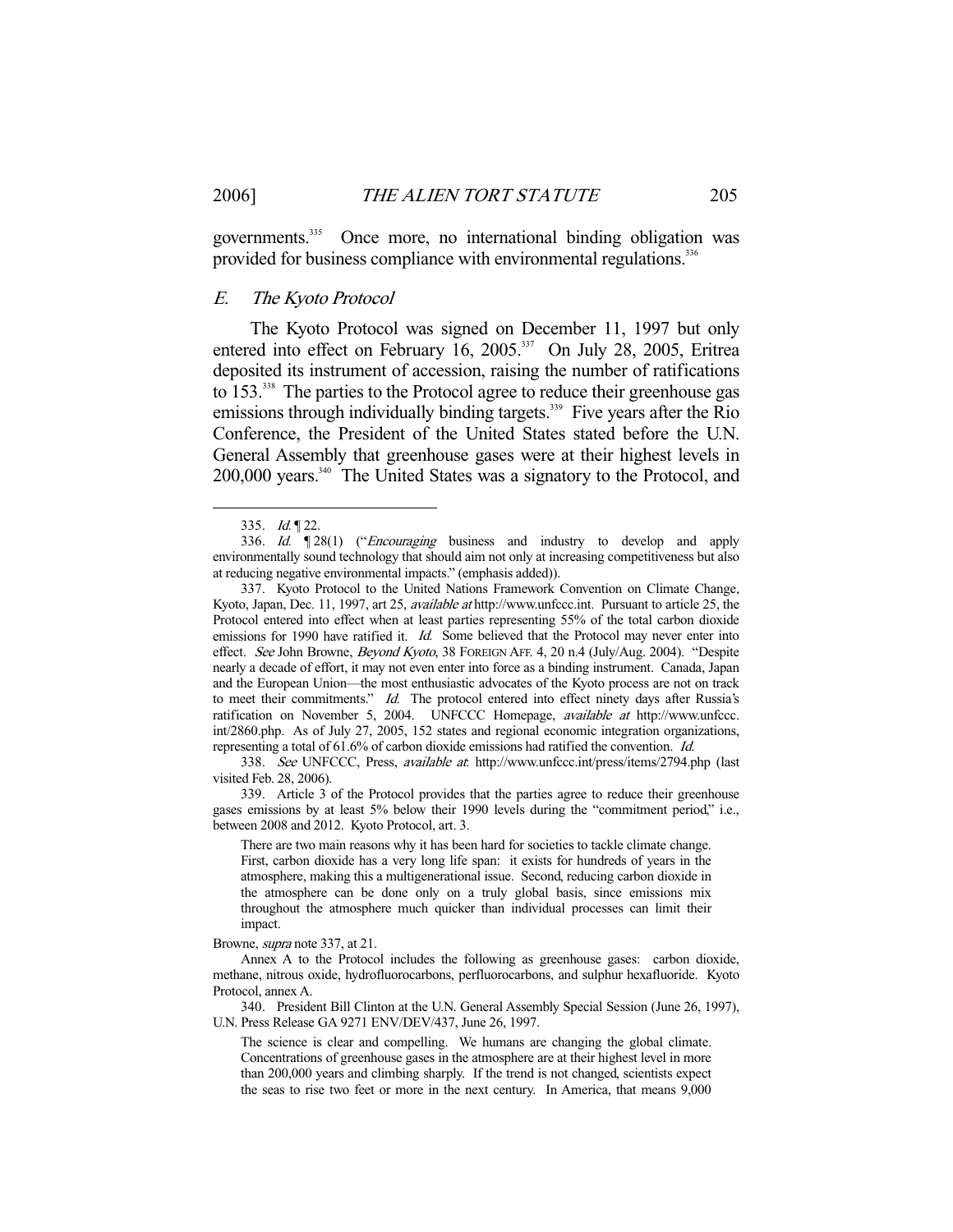President Clinton was committed to the goals of sustainable development:

"We must unleash more of the creative power of our people to meet the challenge of climate change." Already, we are working with our auto industry to produce cars by early in the next century that are three times as fuel-efficient as today's models. The sun's energy can reduce our reliance on fossil fuels. We will work with businesses and communities to install solar panels on 1 million roofs around our nation by 2010. We must strengthen our stewardship of the environment so that when this generation passes, it will be a rich and abundant earth that abides, and the coming generation will inherit a world as full and as good as the one we have known.<sup>341</sup>

 By March 2001, after the election of President George W. Bush, the U.S. presidential support changed dramatically.<sup>342</sup> On July 28, 2005, United States Deputy Secretary of State Robert Zoellick announced the "Asia-Pacific Partnership on Clean Development," which "represent[ed] over half of the world's economy, population, energy use [and] green house emissions."<sup>343</sup>

Id.

341. Id.

 342. See Letter from President Bush to Senators Hagel, Helms, Craig & Roberts, dated March 13, 2001, available at http://www.whitehouse.gov/news/releases/2001/03/22040314.html.

square miles of Florida, Louisiana and other coastal areas will be flooded. In Asia, 17 per cent of Bangladesh, where 6 million people live, will be lost, while island chains such as the Maldives will disappear from the map. Climate changes will also disrupt agriculture, cause droughts and floods, and the spread of infectious diseases. No nation can escape this danger or evade its responsibility to confront it. We must all do our part—industrial nations that emit the largest quantities of greenhouse gases, and developing nations whose emissions are growing rapidly. Here in the United States, we must do better. With 4 per cent of the world's population, we produce 20 per cent of its greenhouse gases. We must create new technologies and develop new strategies. In order to do our part, we must first convince the American people and the Congress that the climate change problem is real and imminent.

As you know, I oppose the Kyoto Protocol because it exempts 80 percent of the world, including major population centers such as China and India, from compliance, and would cause serious harm to the U.S. economy. The Senate's vote, 95-0, shows that there is a clear consensus that the Kyoto Protocol is an unfair and ineffective means of addressing global climate change concerns.

Id.

 <sup>343.</sup> U.S. DEP'T OF STATE, ANNOUNCING THE ASIA-PACIFIC PARTNERSHIP ON CLEAN DEVELOPMENT, http://www.state.gov/s/d/rem/50326.htm (last visited Feb. 28, 2006). The members of the partnership are Australia, China, India, Japan and the Republic of Korea. Id. The agreement focuses on energy security, on flexible mechanism to address climate change, and on the participation of developing countries that under Kyoto have no emission control obligations. Id. Although Zoellick conceives the partnership as a complement and not an alternative to Kyoto, many view it as another U.S. attempt to undermine it. See Fiona Harvey & Caroline Daniel, U.S. Unveils Asia Allies in Accord on Climate, FIN.TIMES, July 28, 2005, at 1.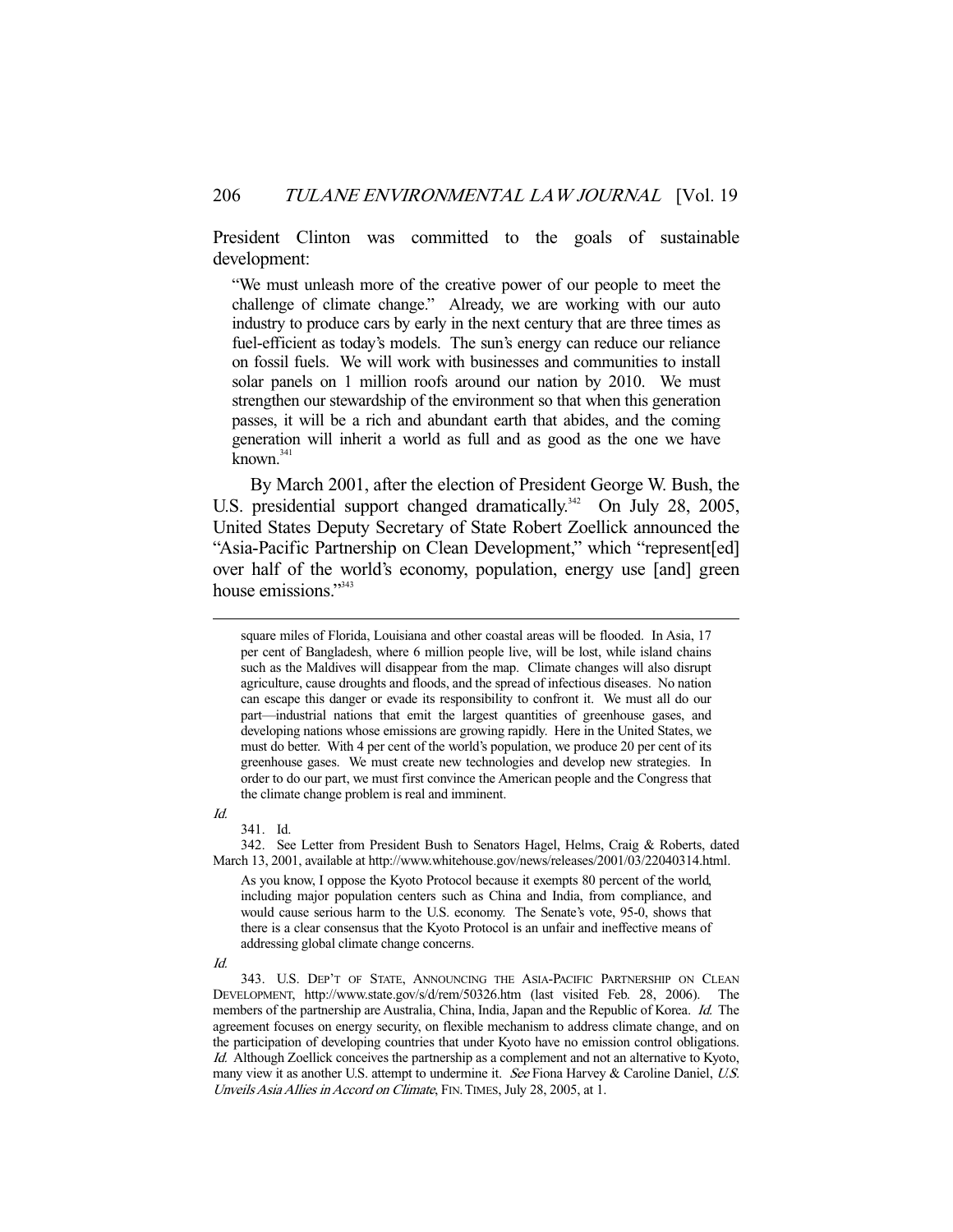#### F. World Summit on Sustainable Development

 Between August 26 and September 4, 2002, Johannesburg hosted the World Summit on Sustainable development.<sup>344</sup> In addition to governments, the key players identified in Agenda 21 were present, including business and industry, indigenous peoples, NGOs, farmers, children, women, workers and trade unions. $345$  The summit concluded with a declaration, whereby delegates of the nations in attendance committed to sustainable development once more.<sup>346</sup>

 Principle 27 specifically refers to a corporate duty as follows: "We agree that in pursuit of its legitimate activities the private sector, including both large and small companies, has a duty to contribute to the evolution of equitable and sustainable communities and societies."<sup>347</sup>

#### G. Growing Global Concern for Corporate Accountability

 The global consensus on sustainable development and some of the problems caused by globalization contribute to the pressure for international corporate accountability mechanisms. Until now, the approach has been primarily voluntary and through the adoption of the so-called codes of corporate conduct.

 On January 31, 1999, United Nations Secretary General Kofi Annan invited corporations to join the "Global Compact," an international initiative to bring governments, corporations, civil society, labor and U.N. agencies together in support of nine basic principles.<sup>34</sup> The nine principles emerge from three basic international declarations: The Universal Declaration of Human Rights, the International Labor Organization Declaration on Fundamental Principles and Rights at work, and the Rio Declaration on Environment and Development.<sup>349</sup>

 The nine principles are classified under Human Rights (two), Labor (four) and Environmental Standards (three), as follows:

1. Human Rights Principle 1. Businesses should support and respect the protection of internationally proclaimed human rights; and

-

349. Id.

<sup>344.</sup> World Summit on Sustainable Development Homepage, *available at* http://www.johannesburgsummit.org (last visited Feb. 28, 2006).

 <sup>345.</sup> Id.

 <sup>346.</sup> REPORT OF THE WORLD SUMMIT ON SUSTAINABLE DEVELOPMENT, Johannesburg, South Africa, Aug. 26–Sept. 4, 2002, U.N. Doc. A/CONF.199/20.

 <sup>347.</sup> Id. princ. 27.

 <sup>348.</sup> Secretary General Proposes Global Compact on Human Rights, Labour, Environment, in Address to World Economic Forum in Davos (Feb. 1, 1999), U.N. Press Release SG/SM/6881, available at http://www.un.org/News/Press/docs/1999/1990201.sgsm6881.html.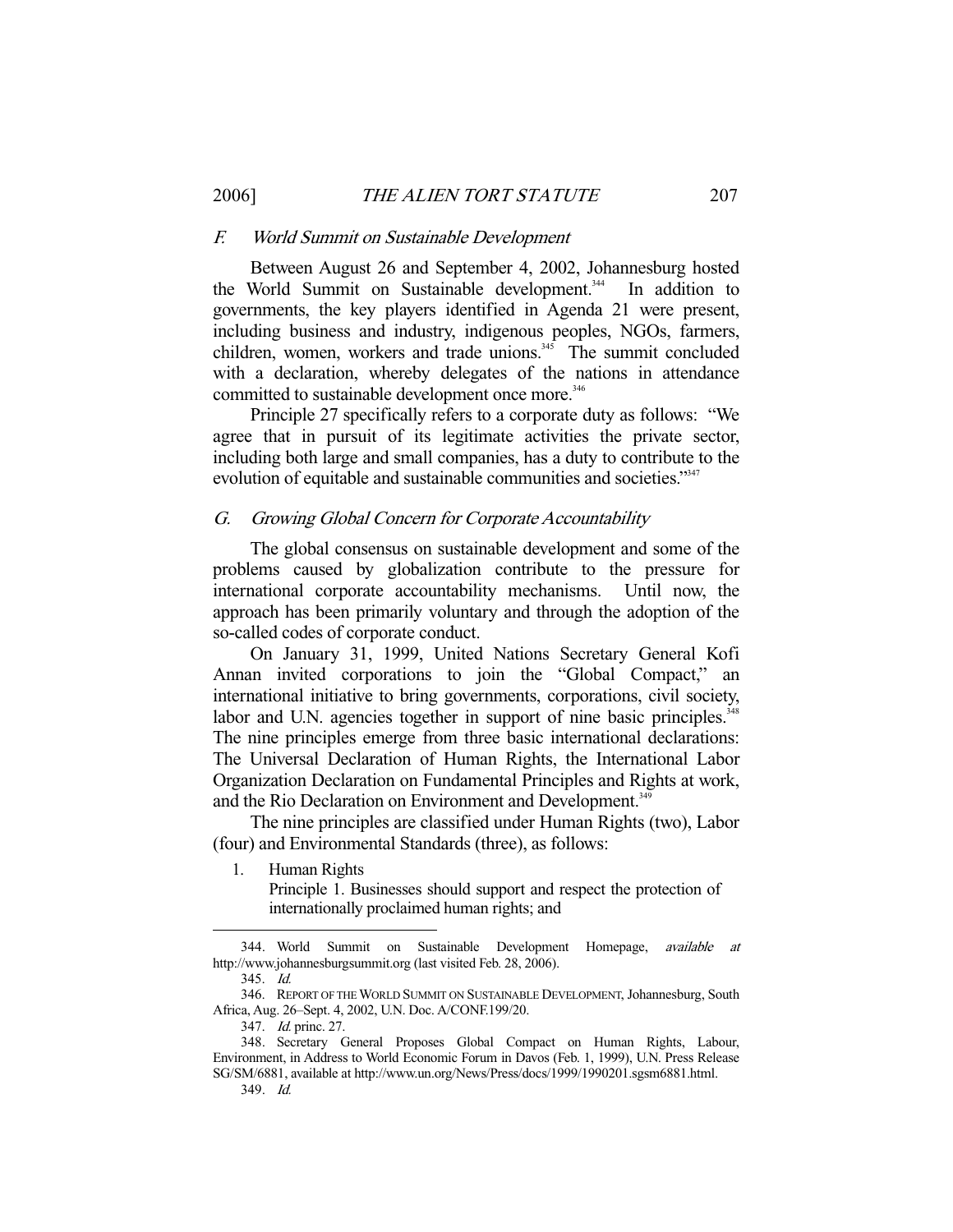Principle 2. make sure that they are not complicit in human rights abuses.

2. Labor Principle 3. Businesses should uphold the freedom of association and the effective recognition of the right to collective bargaining Principle 4. the elimination of all forms of forced and compulsory labour; Principle 5: the effective abolition of child labour; and Principle 6: the elimination of discrimination in respect of employment and occupation. 3. Environment Principle 7: Businesses should support a precautionary approach to environmental challenges; Principle 8: undertake initiatives to promote greater environmental responsibility; and Principle 9: encourage the development and diffusion of environmentally friendly technologies.<sup>350</sup>

These core principles have been accepted by many companies.<sup>351</sup> Many principles are "soft law," which is not binding upon corporate actors. However, the trend is to establish self-regulation through codes of conduct, guidelines and voluntary standards.<sup>352</sup>

The Universal Declaration of Human Rights Preamble provides:

Therefore THE GENERAL ASSEMBLY proclaims THIS UNIVERSAL DECLARATION OF HUMAN RIGHTS as a common standard of achievement for all peoples and all nations, to the end that every individual and every organ of society, keeping this Declaration constantly in mind, shall strive by teaching and education to promote respect for these rights and freedoms and by progressive measures, national and international, to secure their universal and effective recognition and observance, both among the peoples of Member States themselves and among the peoples of territories under their jurisdiction.<sup>353</sup>

 <sup>350.</sup> Id.

 <sup>351.</sup> See United Nations Global Compact Homepage, available at http://www.unglobal compact.org (last visited Feb. 28, 2006). Companies interested in the Responsible Corporate Citizenship initiative may submit a letter to the U.N. Secretary General. Id. The companies that have done so are listed as participants to the Global Compact. Id. As of June 15, 2004, 1658 companies were listed as participants. Id.

 <sup>352.</sup> See INT'L COUNCIL ON HUMAN RIGHTS POL'Y, BEYOND VOLUNTARISM: HUMAN RIGHTS AND THE DEVELOPING INTERNATIONAL LEGAL OBLIGATIONS OF COMPANIES (2002), available at http://www.ichrp.org/paper\_files/107\_p\_01.pdf.

 <sup>353.</sup> Universal Declaration of Human Rights, Pmbl., G.A. Res. 217A (III), U.N. GAOR, 3d Sess., 1st plen. mtg, U.N. Doc A/810 (Dec. 12, 1948), available at www.un.org/ Overview/rights.html (emphasis added).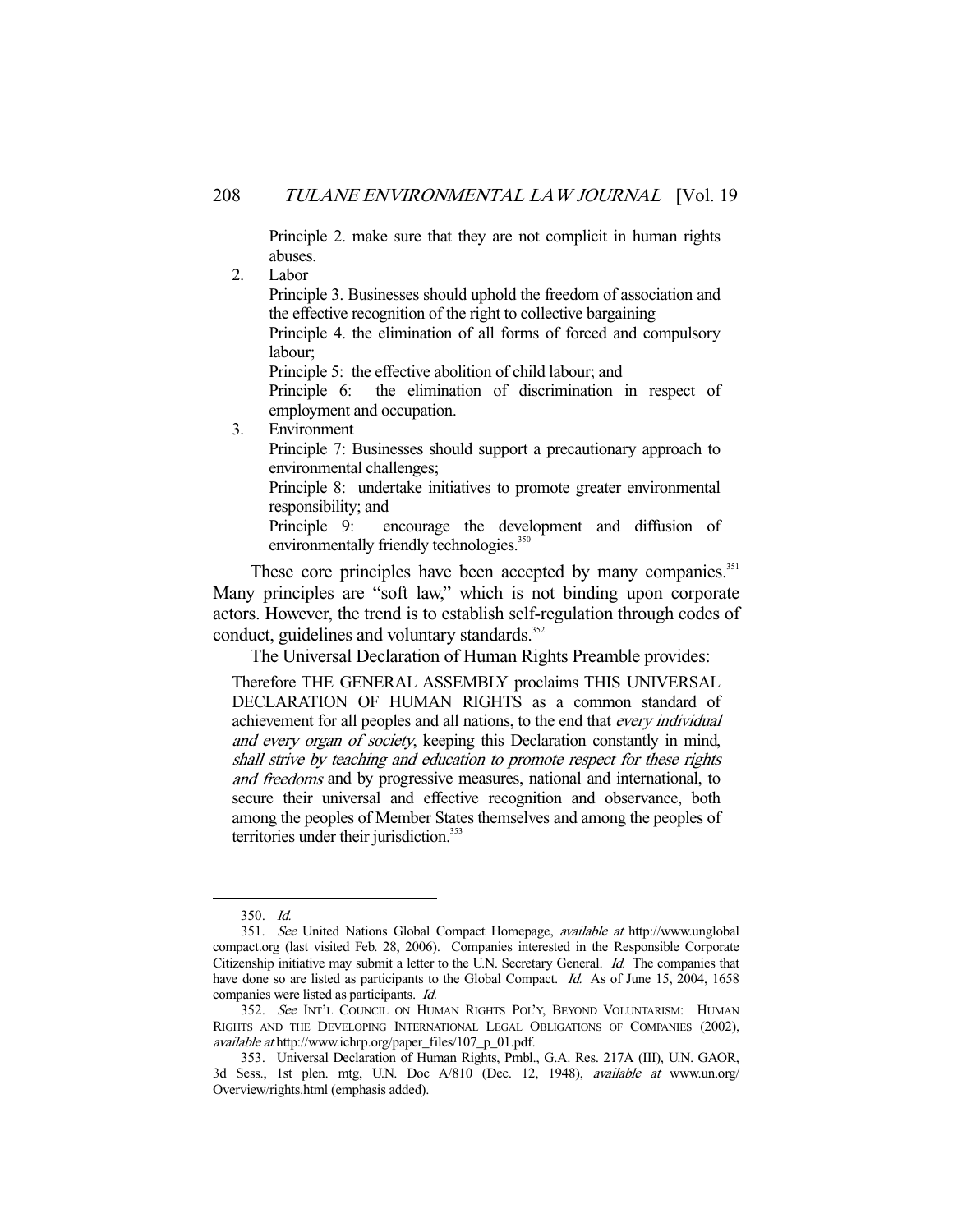International law scholars have interpreted the words "every individual and every organ" to include corporations and companies.<sup>354</sup> This preamble has been referred to as the "principal statement of a company's internationally-recogni[z]ed responsibility to promote and protect human rights."<sup>355</sup>

 Article 30 of the Universal Declaration of Human Rights provides: "Nothing in this Declaration may be interpreted as implying for any State, group or person any right to engage in any activity or to perform any act aimed at the destruction of any of the rights and freedoms set forth herein."<sup>356</sup>

 Corporations doing business on a global scale frequently try to internationalize or denationalize their agreements. By doing so, they seek to be bound by international law or general principles of law, as opposed to the law of the country where they are doing business. Stabilization, arbitration and applicable law provisions are some of the tools used by multinational corporations to internationalize their agreements.<sup>357</sup> It is inconsistent for corporations, requesting the It is inconsistent for corporations, requesting the internationalization of their agreements, to deny the applicability of international law when it governs their conduct.

 The body of law that has developed from the international arbitral awards involving multinational corporations and nation states has been compared to the law merchant or "lex mercatoria"<sup>3588</sup> under the name of "lex petrolea."359 The notion of a lex petrolea was advanced by Kuwait in the *Kuwait v. Aminoil* arbitral award as follows:

 <sup>354.</sup> See INT'L COUNCIL ON HUMAN RIGHTS POL'Y, supra note 352, at 58.

 <sup>355.</sup> Id. at 59-60. Some will argue that in addition to the Declaration not being a binding treaty, the preamble is not legally binding either.

 <sup>356.</sup> Universal Declaration, supra note 353, art. 30.

 <sup>357.</sup> An example of a stabilization clause is cited in the arbitral award between the Government of the State of Kuwait v. The American Independent Oil Company (Aminoil) dated May 24, 1982, as follows:

Article 17 of the 1948 concession agreement provided as follows: "The Shaikh shall not by general or special legislation or by administrative measures or by any other act whatever annul this Agreement except as provided in Article 11. No alteration shall be made in the terms of this Agreement by either the Shaikh or the Company except in the event of the Shaikh and the Company jointly agreeing that it is desirable in the interest of both parties to make certain alterations, deletions or additions to this Agreement."

See INT'L COUNCIL FOR COMMERCIAL ARBITRATION, YEARBOOK COMMERCIAL ARBITRATION Vol. IX 81 (Pieter Sanders ed., 1984).

<sup>358.</sup> Lex mercatoria or ancient law merchant. See GERARD MALYNES, CONSUETUDO VEL LEX MERCATORIA (1981).

 <sup>359.</sup> See generally International Arbitration of Petroleum Disputes: The Development of a Lex Petrolea, 23 YB COM. ARB. 1131 (1998).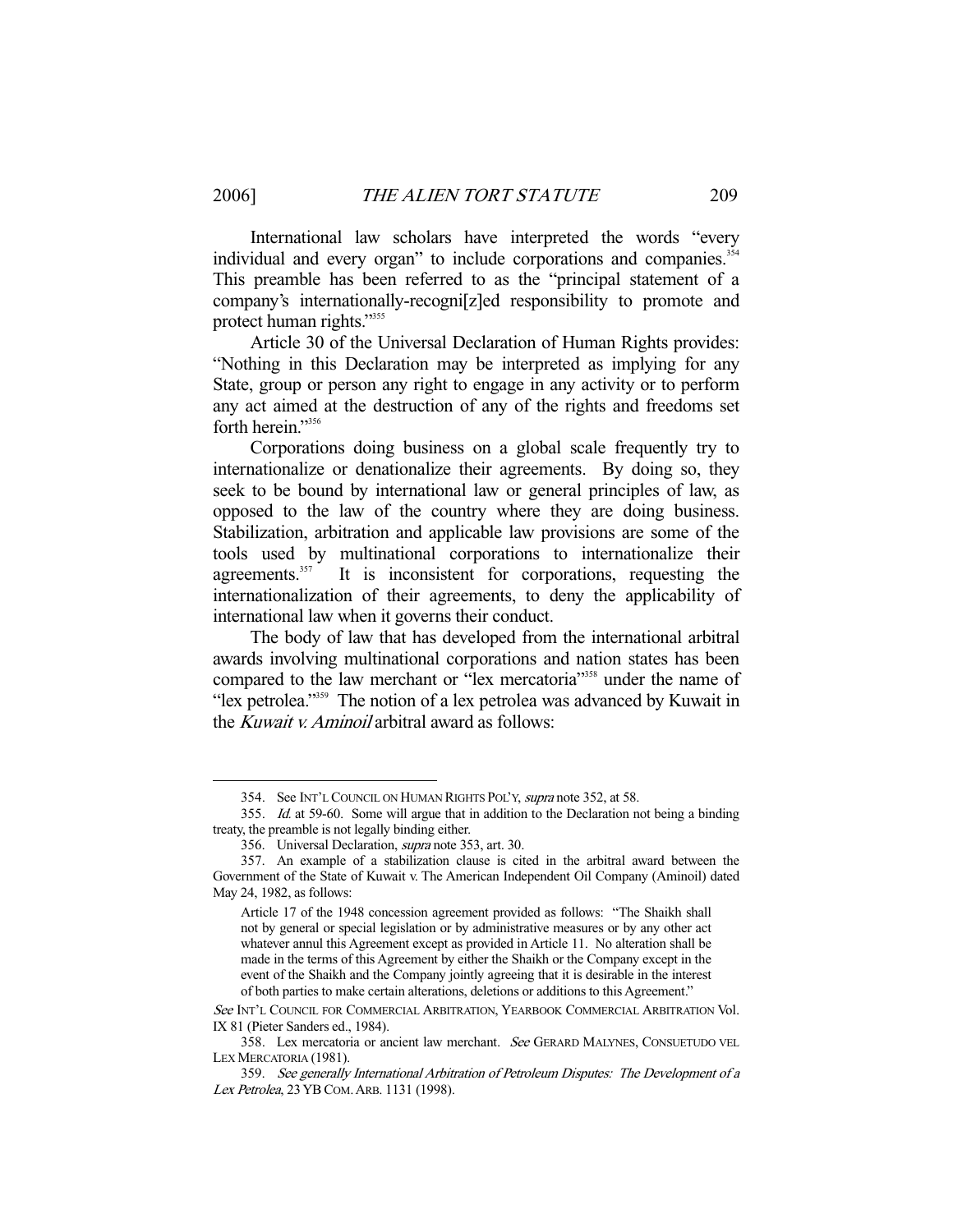On behalf of the Government, it was maintained that the only compensation Aminoil was entitled to claim must be determined by precedents resulting from a series of transnational negotiations and agreements about compensation. These precedents, so it was said, had instituted a particular rule, of an international and customary character, specific to the oil industry. Attention was called to the fact that a number of nationalizations of oil concessions had occurred in the Middle East, and elsewhere in the world, in the years 1971-77. However, the solutions adopted in the case of these precedents were not identical but had certain common features: the compensation granted was very incomplete and had reference only to the "net book value" of the redeemable assets. These precedents, it was claimed, had generated a customary rule valid for the oil industry—a lex petrolea that was in some sort a particular branch of a general universal lex mercatoria. That was why Kuwait, in the course of the 1977 discussions, had offered no more than the net book value of the redeemable assets as compensation for the expropriation.<sup>360</sup>

#### H. Sosa v. Alvarez-Machain

 The Supreme Court once more reviewed the alien tort statute in a case involving the wrongful arrest of a Mexican physician, Humberto Alvarez-Machain, who was captured, at the request of DEA agents, in Mexico and by Mexican nationals, including José Francisco Sosa.<sup>361</sup> In a previous decision, the Supreme Court held that Alvarez's forcible seizure in Mexico did not affect the jurisdiction of a federal court, and Alvarez-Machain was ultimately acquitted.<sup>362</sup> Then, Alvaez-Machain filed a civil action against Sosa under the ATCA, and against the United States and four DEA agents under the Federal Tort Claim Act.<sup>363</sup> The district court dismissed the action against the Government and awarded damages to Alvarez on his ATCA claim.<sup>364</sup> The Ninth Circuit affirmed the judgment holding that the ATCA confers federal jurisdiction and provides a cause of action for a violation of the law of nations.<sup>365</sup> The Ninth Circuit enforced the international prohibition against arbitrary arrest and detention, and considered that the tort committed against Alvarez was

<sup>360.</sup> See INT'L COUNCIL FOR COMMERCIAL ARBITRATION, supra note 357, at 87 (emphasis added). The arbitration panel denied the existence of a lex petrolea arguing that the precedents do not constitute an expression of the *opinio juris* and that the companies negotiated at this time during great pressure such dealings being apposite for generating general rules of law. Id. at 87-88.

 <sup>361.</sup> Sosa v. Alvarez Machain, 542 U.S. 692, 697 (2004).

 <sup>362.</sup> United States v. Alvarez-Machain, 504 U.S. 655 (1992).

 <sup>363.</sup> Sosa, 542 U.S. at 692 (citing 28 U.S.C. § 1346(b)(1) (2000)).

 <sup>364.</sup> Id. at 699.

 <sup>365.</sup> Id.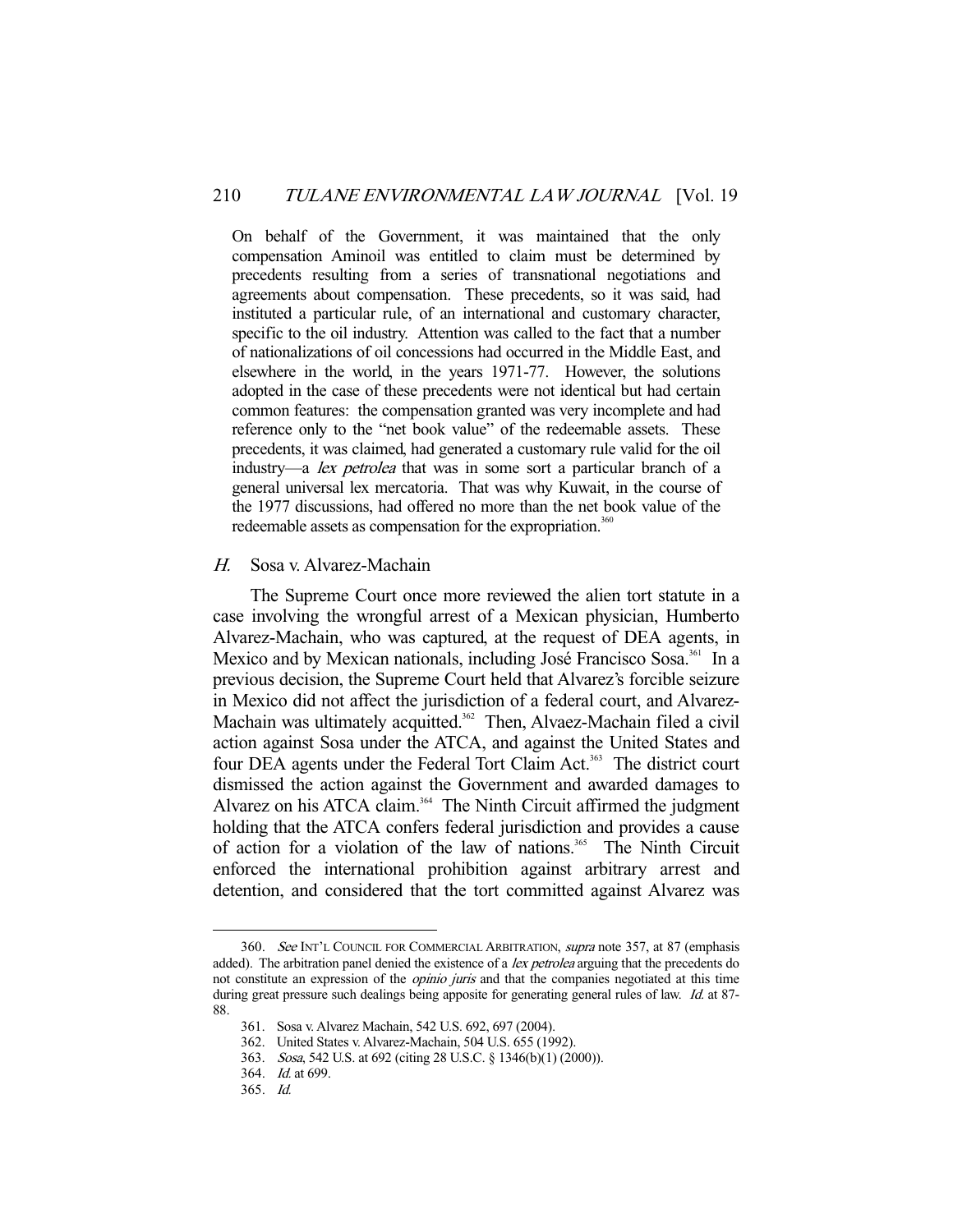one in violation of the law of nations.<sup>366</sup> The Supreme Court reversed the Ninth Circuit, limiting the scope of the alien tort statute by holding that it does not confer a cause of action, but only provides jurisdiction.<sup>367</sup>

 Under this decision, the future of claims under the alien tort statute is unclear. The Court tried to infer from history Congress's intent in enacting the ATCA, and concluded that the intent was to grant jurisdiction for a "relatively modest set of actions alleging violations of the law of nations. Uppermost in the legislative mind appears to have been offenses against ambassadors ...; violations of safe conduct ...; and individual actions arising out of prize captures and piracy ...."<sup>368</sup> Further, the Court's decision likely substantially limits actions against nonstate actors.<sup>369</sup>

The Court's decision concluded that

[A]lthough the ATS is a jurisdictional statute creating no new causes of action, the reasonable inference from the historical materials is that the statute was intended to have practical effect the moment it became law. The jurisdictional grant is best read as having been enacted on the understanding that the common law would provide a cause of action for the modest number of international law violations with a potential for personal liability at the time. $370$ 

 In determining what causes of action are to be brought before a federal court, the following passage from the Court's decision is instructive: "we think courts should require any claim based on the present-day law of nations to rest on a norm of international character accepted by the civilized world and defined with a specificity comparable to the features of the 18th-century paradigms we have recognized."371 The Court called for judicial caution when considering individual claims under the ATCA and concluded that establishing a cause of action was a matter best suited for Congress instead of the courts.372

 <sup>366.</sup> Id.

 <sup>367.</sup> Id. at 724.

 <sup>368.</sup> Id. at 720 (internal citations omitted).

<sup>369.</sup> See id. A passage of the decision states: "offenses against this law of nations are principally incident to whole states or nations," and not individuals seeking relief in court." Id. at 714 (internal citations omitted).

<sup>370.</sup> *Id.* at 724.

<sup>371.</sup> *Id.* at 725.

 <sup>372.</sup> Id. at 725-27. This decision raises interesting questions about the judiciary's role and whether courts are limited to interpreting the law or may create law. This has been one of the essential differences between common law and civil law systems. In Sosa, the Supreme Court behaved as a civil law court. What would be the purpose of granting jurisdiction if the Court would lack the power to adjudicate the dispute from a substantive point of view as well? Under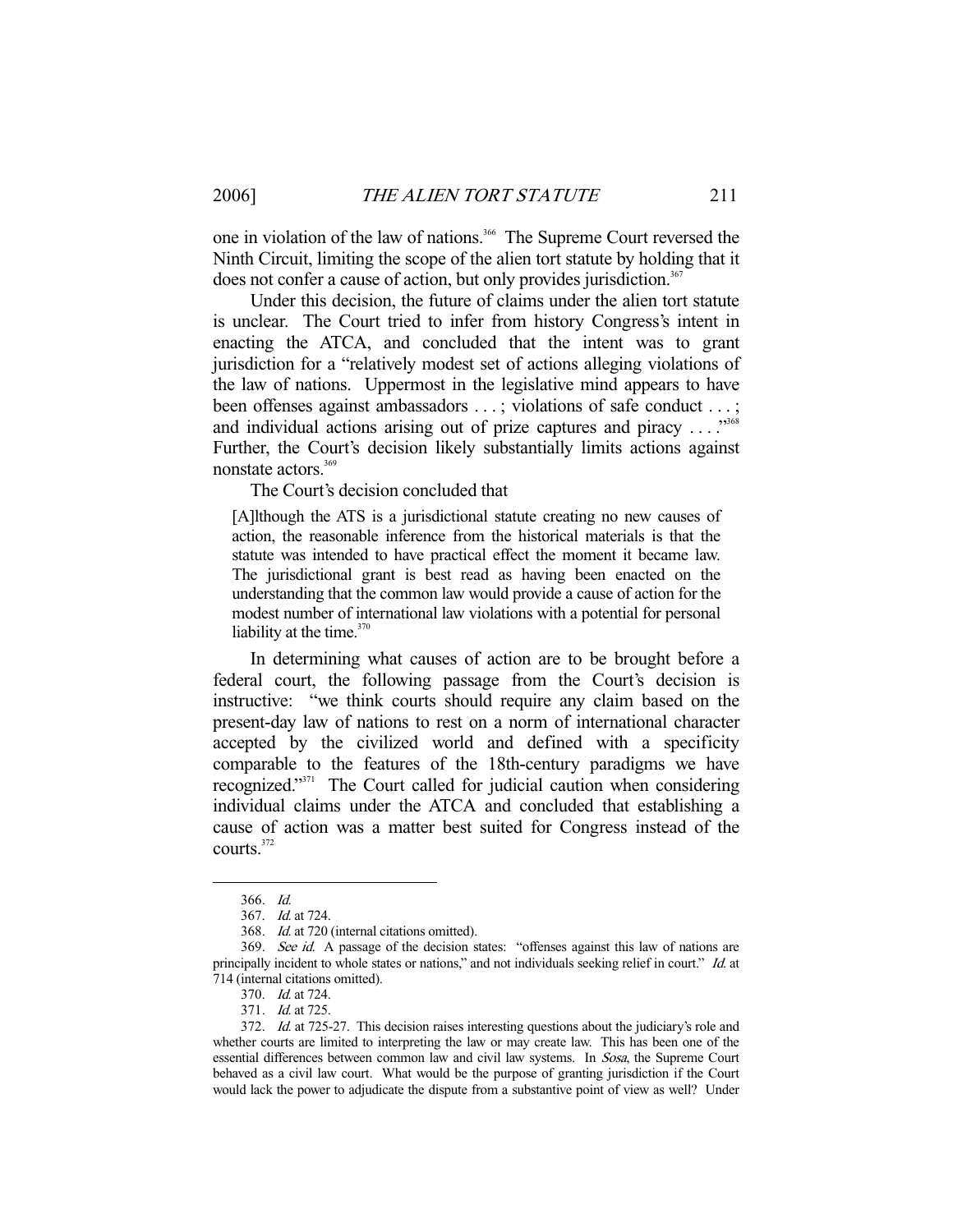According to the Court the test for actionable claims under the ATCA is a "high bar" to be dealt by the courts with "great caution" due to the potential foreign relations implications.<sup>373</sup> In support of the Court's argument for restraint, the Court noted that there is no legislative mandate to define "new and debatable violations of the laws of nations."374

Sosa did not eliminate completely the possibility of filing claims under the alien tort statute. In the Court's own words, "the door is still ajar subject to vigilant doorkeeping, and thus open to a narrow class of international norms today."375

 The Supreme Court confirmed that international law is part of U.S. law.<sup>376</sup> However, with this decision the Court may have acknowledged the weak nature of the law of nations and its poor chances of being enforced. From a jurisdictional and international law perspective, the Court confirmed the Executive's disregard for international law.<sup>377</sup>

 U.S. federal courts were the judicial forum where the rule of law could have been upheld. However, as the Supreme Court acknowledged, the effects over foreign relations were considerable. In deciding this case, the Supreme Court has adopted President Bush's perception of international law as an instrument of foreign policy. Thus, international law may come in handy whenever the specific interests of the United States may require, but only then. At such time, the current interpretation of the alien tort statute would allow the courts to adjudicate a case that may not be politically sensible.

## I. The Alien Tort Statute After Sosa

 Several courts have applied the alien tort statute after the Supreme Court's Sosa decision.<sup>378</sup> In doing so, the outcome has not been

Sosa, the Court promotes actions without meaningful content that would be dismissed on formal technicalities by courts with jurisdiction.

 <sup>373.</sup> Id. at 727-28.

<sup>374.</sup> *Id.* at 728. The Court added that the Senate has expressly declined to give the federal courts the task to interpret and apply international human rights law when it ratified the International Covenant on Civil and Political Rights and declared that its provisions were not self executing. Id.

 <sup>375.</sup> Id. at 729.

 <sup>376.</sup> See id.

<sup>377.</sup> See id. In the Executive's case, such disregard was evident through the doctrine of pre-emption, the "war" against Iraq and the Abu Graib prison events.

<sup>378.</sup> The First Circuit cited Sosa in the dissenting opinion of a case filed by a U.S. citizen resident in Puerto Rico claiming its right to vote in the U.S. presidential election. Igartua-De la Rosa v. United States, 386 F.3d 313, 317 (1st Cir. 2004) (Torruella, J., dissenting). The majority confirmed precedents and denied the right to vote to a U.S. citizen residing in Puerto Rico. Id. at 313-14. The dissent cited Sosa when recalling that the Universal Declaration on Human Rights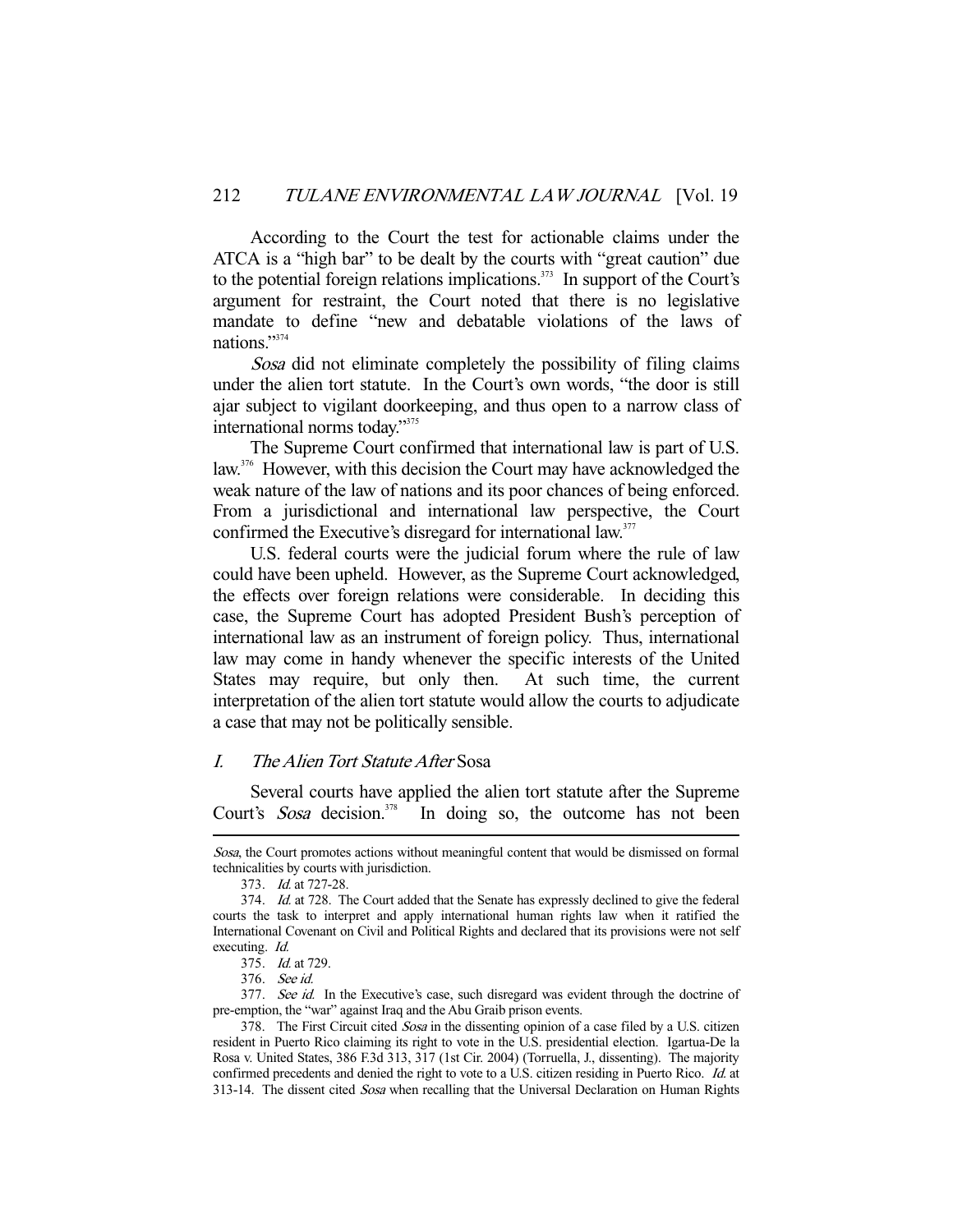consistent and the circuit court's call for clarification by the Supreme Court still remains valid. Sosa's message of substantially restricting the available causes of action under the statute seems to be the prevailing trend.379 Most courts view the statute as a mere jurisdictional instrument, disfavoring the creation of new causes of action and the expansion of federal court jurisdiction.<sup>380</sup> Several decisions restricting clear causes of action for *jus cogens* violations are of concern.<sup>381</sup> One decision limits alien tort statute based claims even further by requiring the exhaustion of local remedies, which is not found in the statute's actual language.<sup>382</sup>

In *Mohammad v. Bin Tarraf*, the Second Circuit, citing Sosa, confirmed jurisdiction to review alien tort statute claims in a case for alleged torture regardless of any close connection with the United States.<sup>383</sup> This case involved a Canadian plaintiff and several defendants, none of whom were U.S. residents, and was based on acts which occurred entirely in the United Arab Emirates.<sup>384</sup> The case reaffirmed the doctrine of U.S. courts acting as courts of universal jurisdiction, in some cases.<sup>385</sup>

In *Lacey v. Calabrese*, a case involving a burglary conviction, the plaintiff invoked the Universal Declaration of Human Rights and alleged violations of his civil rights, including, among others, the right to a speedy trial.<sup>386</sup> The United States District Court for the Eastern District of New York cited Sosa to conclude that the Universal Declaration of Human Rights is not binding. $387$ 

 In Vietnam Ass'n for Victims of Agent Orange/Dioxin v Dow Chemical, Vietnamese citizens and a Vietnamese organization sued U.S. based corporations for manufacturing and supplying herbicides such as agent orange to the governments of the United States and South Vietnam, and thus committing violations of U.S. law and international law.<sup>388</sup> Claims were brought under the alien tort statute, the TVPA, and the war

does not of its own force impose obligations of international law. Id. at 317. The court noted that provisions of the International Covenant on Civil and Political Rights can be implemented via the alien tort statute. Id. at 319.

 <sup>379.</sup> See discussion supra notes 144, 372.

 <sup>380.</sup> See discussion notes 144, 372.

 <sup>381.</sup> See discussion supra notes 143, 372.

 <sup>382.</sup> See Enahoro v. Abubakar, 408 F.3d 877 (7th Cir. 2005).

 <sup>383.</sup> Mohammad v. Bin Tarraf, 114 Fed. Appx. 417, 419 (2d Cir. 2004).

 <sup>384.</sup> Id. at 418.

 <sup>385.</sup> Id.

 <sup>386.</sup> Lacey v. Calabrese, 2005 U.S. Dist. LEXIS 10006, at \*1-2 (E.D.N.Y. May 17, 2005).

 <sup>387.</sup> Id. at \*9-10.

 <sup>388.</sup> Vietnam Ass'n for Victims of Agent Orange/Dioxin v Dow Chem.,373 F. Supp. 2d 7,

<sup>15-16 (</sup>E.D.N.Y. 2005).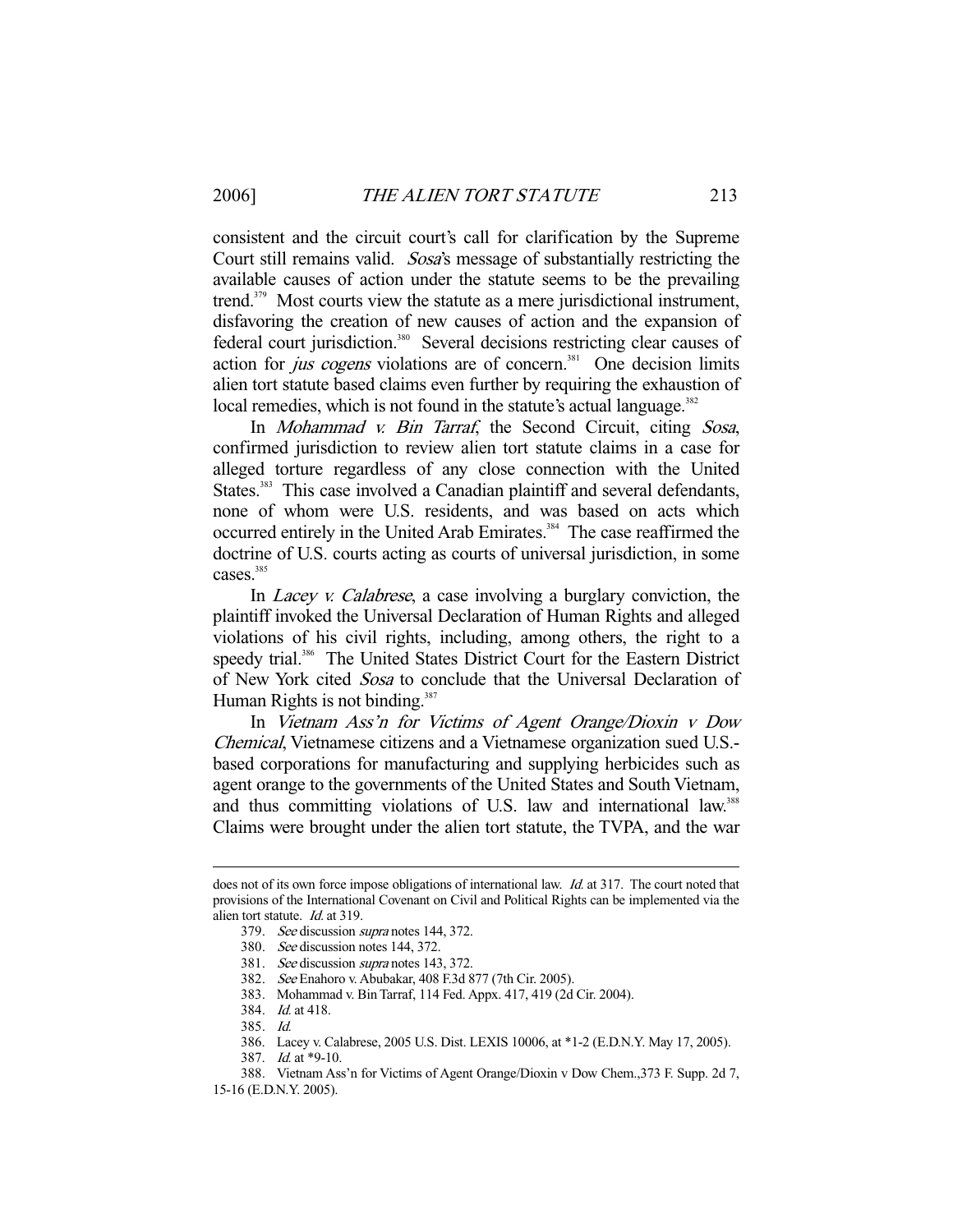crime act.389 The Executive branch requested that the court dismiss the complaint on political question grounds because the case would require the court to pass judgment on the Executive's decisions regarding war tactics, and for failure to state a claim under the alien tort statute, because at that time the use of herbicides in war was not unlawful.<sup>390</sup> In addition, the Executive argued that its decision preempted any customary international law provision, that the Executive's interpretation of international law should be controlling, and that the government contractor defense applied.<sup>391</sup> The district court concluded that in adjudicating international human rights claims against domestic corporations, U.S. courts act as "quasi international tribunals."392

 Several important conclusions may be derived from the Agent Orange Product Liability litigation:

- (1) After Sosa, courts are required to proceed with caution regarding alien tort statute based claims, and therefore such claims must be viewed skeptically.<sup>393</sup>
- (2) In reviewing alien tort statute based claims courts must assess the practical consequences of making the cause of action available in federal courts.<sup>394</sup>
- (3) In recognizing causes of action under the alien tort statute, courts should be cautious not to intrude on foreign affairs issues, which are generally the province of Executive and Legislative discretion.<sup>395</sup>

<sup>389.</sup> Id. at 35 (citing 18 U.S.C. § 2441 (2000)).

 <sup>390.</sup> Id. at 43-44.

 <sup>391.</sup> Id.

 <sup>392.</sup> Id. at 17.

International law allows states to exercise universal jurisdiction over certain acts which threaten the international community as a whole and which are criminal in all countries, such as war crimes .... International law is internalized by our courts as law of the United States. In deciding the scope and nature of . . . international law, this court applies Rule 44.1 of the Federal Rules of Civil Procedure which governs the determination of foreign law.

Id. at 17-18 (internal citations omitted).

 <sup>393.</sup> Id. at 47.

 <sup>394.</sup> Id. In this Agent Orange Product Litigation, the federal court considered the practical consequences of recognizing a cause of action that challenged the President's war powers as Commander in Chief, and the fact that they would undermine the Executive's conduct of foreign relations with Vietnam pursuant to which the United States never agreed to provide reparations to the Vietnamese for the use of chemical herbicides during the war. Id. at 46-49. The court considered that war reparations were a matter of government to government negotiations, of diplomacy, as opposed to a result to be achieved through a civil action before a court of law. Id. at 48-49. Claims for war reparations belong to states, not to individuals. *Id.* at 49.

 <sup>395.</sup> Id. at 46.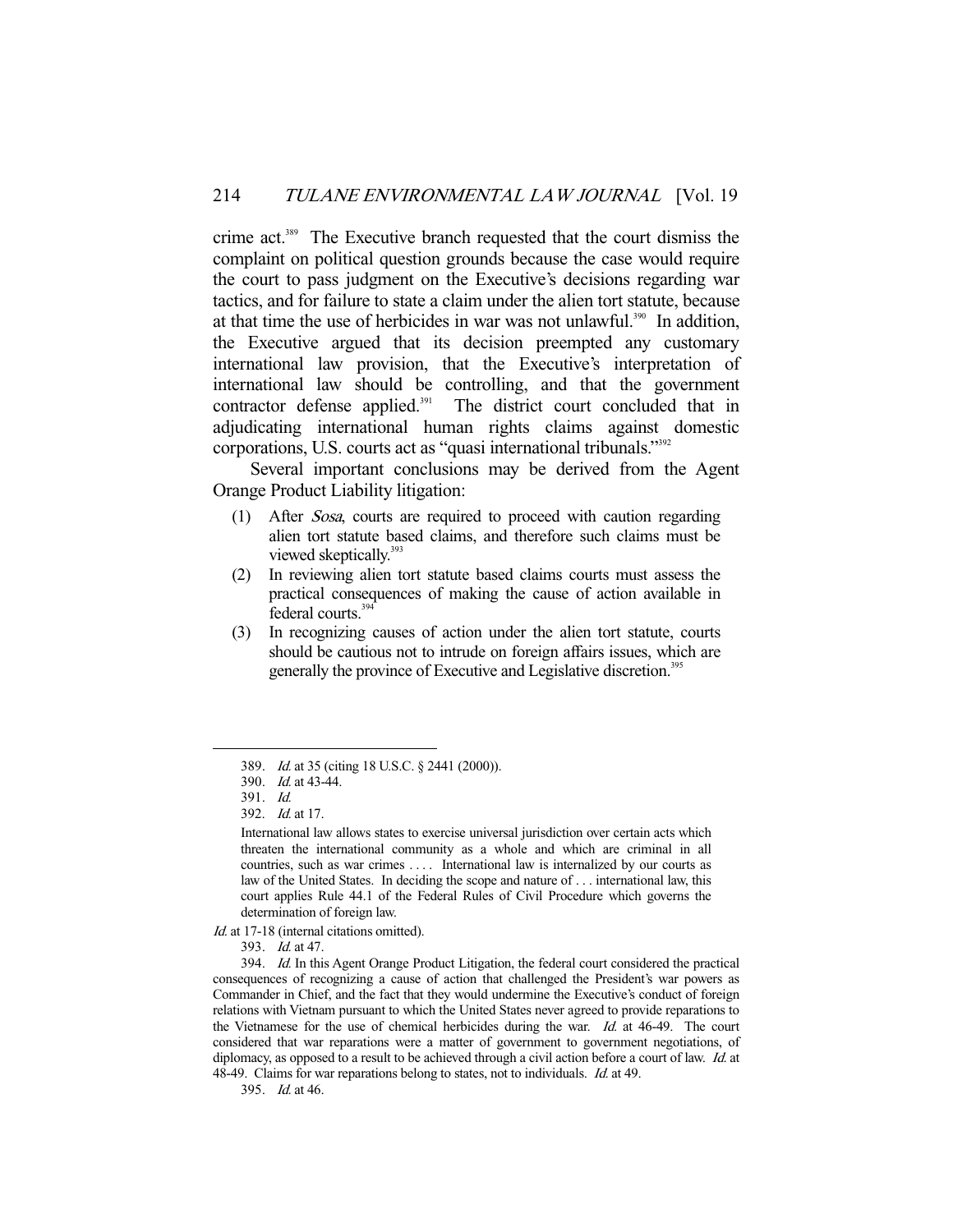- (4) The alien tort statute provides a cause of action against corporations for international law violations. Potential corporate liability includes liability for "aiding and abetting."<sup>396</sup>
- (5) In alien tort statute claims for war crimes and crimes against humanity, the general rule under customary international law is that no statute of limitation applies.<sup>397</sup>
- (6) In deciding alien tort claims cases U.S. courts apply international law which is part of U.S. law. $398$
- (7) The fact that an alien tort claims is related with foreign relations does not per se render the issue nonjusticiable.<sup>399</sup> According to the court, interpretation of treaties and customary international law may allow the court to conclude that the executive acted in violation of international law.<sup>400</sup>

The court considered the practical consequences of potentially opening the federal courthouse to "all of the Nation's past and future enemies."<sup>401</sup> The court confirmed corporate liability for violation of international law provisions.402 The court dismissed the complaints on the merits, since the use of herbicides was not proscribed by international law in 1975.<sup>403</sup>

<sup>396.</sup> Id. at 52-59. The court concluded that the aiding and abetting liability for violations of international law could be traced back to the origins of the statute. Id. at 52-54 (citing Breach of Neutrality 1, Op. Att'y Gen. 57, 59, (1795); Talbot v. Janson, 3 U.S. (3 Dall.) 133, 156 (1795)). In reaching this conclusion, the court followed the jurisprudence of the Yugoslavia and Rwanda International Criminal Tribunals. Id. at 137. The court specifically reviewed the argument that corporations cannot be liable under international law, based on the traditional principle pursuant to which international law imposes obligations on states, its principal subjects, and not on private actors. Id. at 54-59. The court recalled how international tribunals when finding criminal liability of private actors have only convicted individuals, not corporations. Id. It noted also however, that no corporation was a named defendant in such criminal proceedings, that no international provision establishes immunity for corporations for international law violations and that in today's world civil liability of corporations for these violations makes sense. Id. In citing Sosa and all the alien tort statute precedents, the court concluded that corporations could be held liable for international law violations. Id.

 <sup>397.</sup> Id. at 59-64.

 <sup>398.</sup> Id. at 64-68. "'Treaties are the law of the land. Cases arising under treaties are justiciable.' What international law is and how it applies present questions of the meaning of substantive law, and the interpretation of these questions is a task entrusted to the courts." Id. at 75 (quoting Louis Henkin, Lexical Priority or "Political Question:" A Response, 101 HARV. L. REV. 524, 531 (1987)).

The court read Sosa as adopting a federal choice of law rule for causes of action applying international law. Id. at 83. The court also refers to article 38 of the Statute of the International Court of Justice as a guide to identify the sources of international law. Id. at 131-32.

 <sup>399.</sup> Id.

 <sup>400.</sup> Id. at 79.

 <sup>401.</sup> Id. at 48.

 <sup>402.</sup> Id. at 54-59.

 <sup>403.</sup> Id. at 81-82.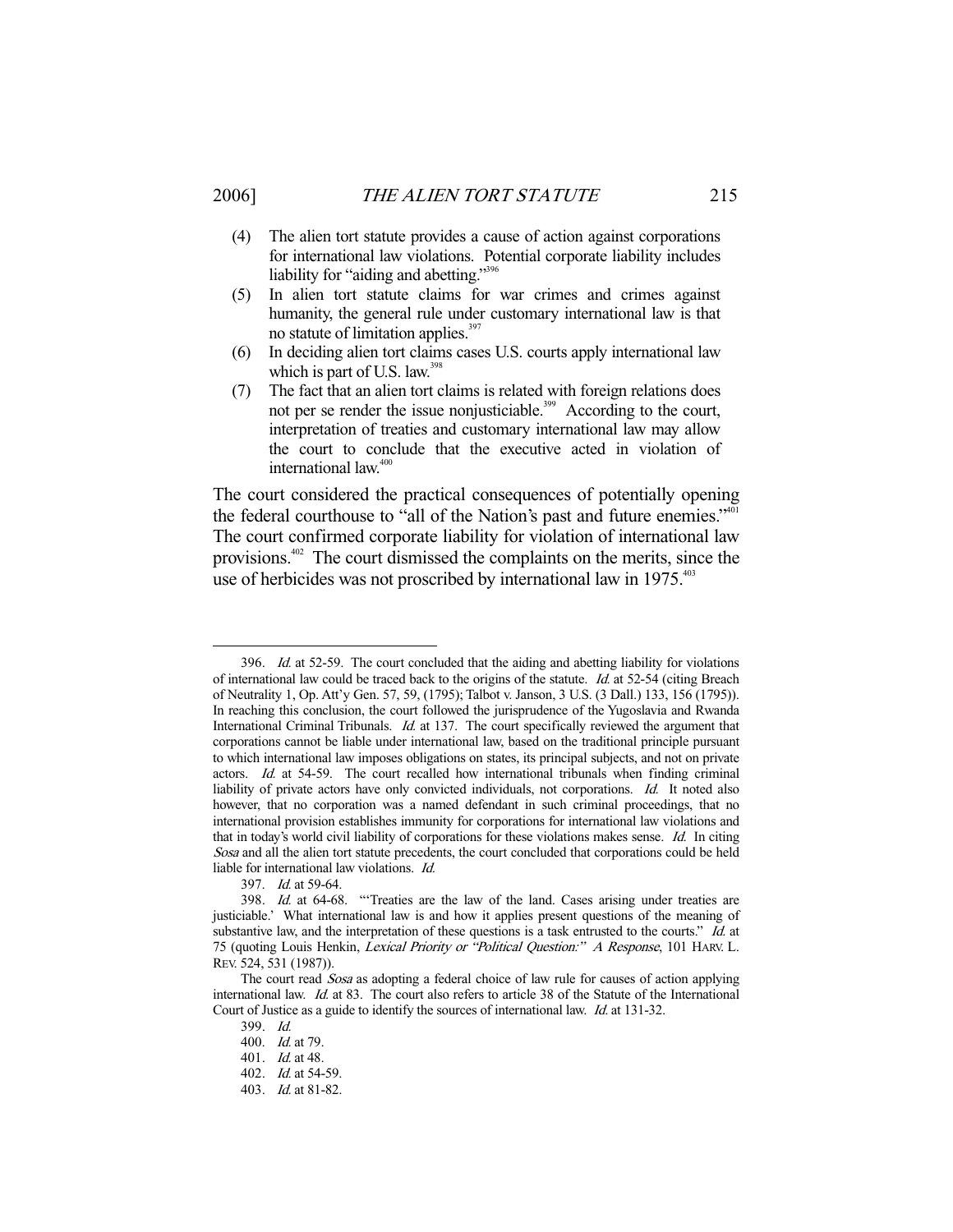In several decisions courts have been mindful of their "duty of vigilant doorkeeping"404 as mandated by the Supreme Court in Sosa and have construed customary international law narrowly.

In *Arndt v. UBS AG*<sup>405</sup> a German citizen filed an action against a Swiss bank for seizure of assets under the Trade with the Enemy Act.<sup>406</sup> The plaintiff sought jurisdiction under the alien tort statute. $407$  The court concluded that it lacked jurisdiction, interpreted the statute consistently with *Sosa* pursuant to which courts in applying the ATCA could not create causes of action, and that required a reference to a specifically violated international law provision.<sup>408</sup> Plaintiff's complaint for fraud and conversion failed to identify any violation of international law.<sup>409</sup> The court, interpreting the TVPA, concluded that a corporation cannot be sued under the  $TVPA.<sup>410</sup>$ 

In *In re South African Apartheid Litigation*, claims were filed with seven federal courts by several groups of South African individuals against multinational companies doing business in South Africa during the Apartheid regime.<sup>411</sup> The court interpreted the alien tort statute narrowly by determining that the defendant corporations did not act under color of law, and that the plaintiffs failed to claim any joint action by defendants.<sup>412</sup> The district court followed Sosa's language about preventing innovative interpretations, and did not follow Presbyterian Church, considering it inapplicable to the civil context.<sup>413</sup> Addressing the issue of whether there was a claim against corporations for doing business during the Apartheid regime in South Africa, the court concluded that "there is no private liability under the treaties of the United States."414 The court also noted that the Apartheid regime and not

 <sup>404.</sup> Sosa v. Alvarez-Machain, 542 U.S. 692, 729 (2004).

 <sup>405.</sup> Arndt v. UBS AG, 342 F. Supp. 2d 132, 134-36 (E.D.N.Y. 2004).

 <sup>406.</sup> See id.

 <sup>407.</sup> Id. at 137.

 <sup>408.</sup> See id. at 138-41.

 <sup>409.</sup> Id. at 141.

<sup>410.</sup> Id. The court also noted that since the U.S. government approved a settlement of the same claims involved, the political question precluded judicial review and warranted dismissal. Id.

 <sup>411.</sup> In re S. African Apartheid Litig., 346 F. Supp. 2d 538, 542 (S.D.N.Y. 2004). The claim, with estimated damages exceeding \$400,000,000,000 was filed on behalf of "all persons who lived in South Africa between 1948 and 2002 and suffered damages as a result of apartheid." Id. at 545.

 <sup>412.</sup> Id. at 548.

 <sup>413.</sup> Id. at 550.

 <sup>414.</sup> Id. at 552.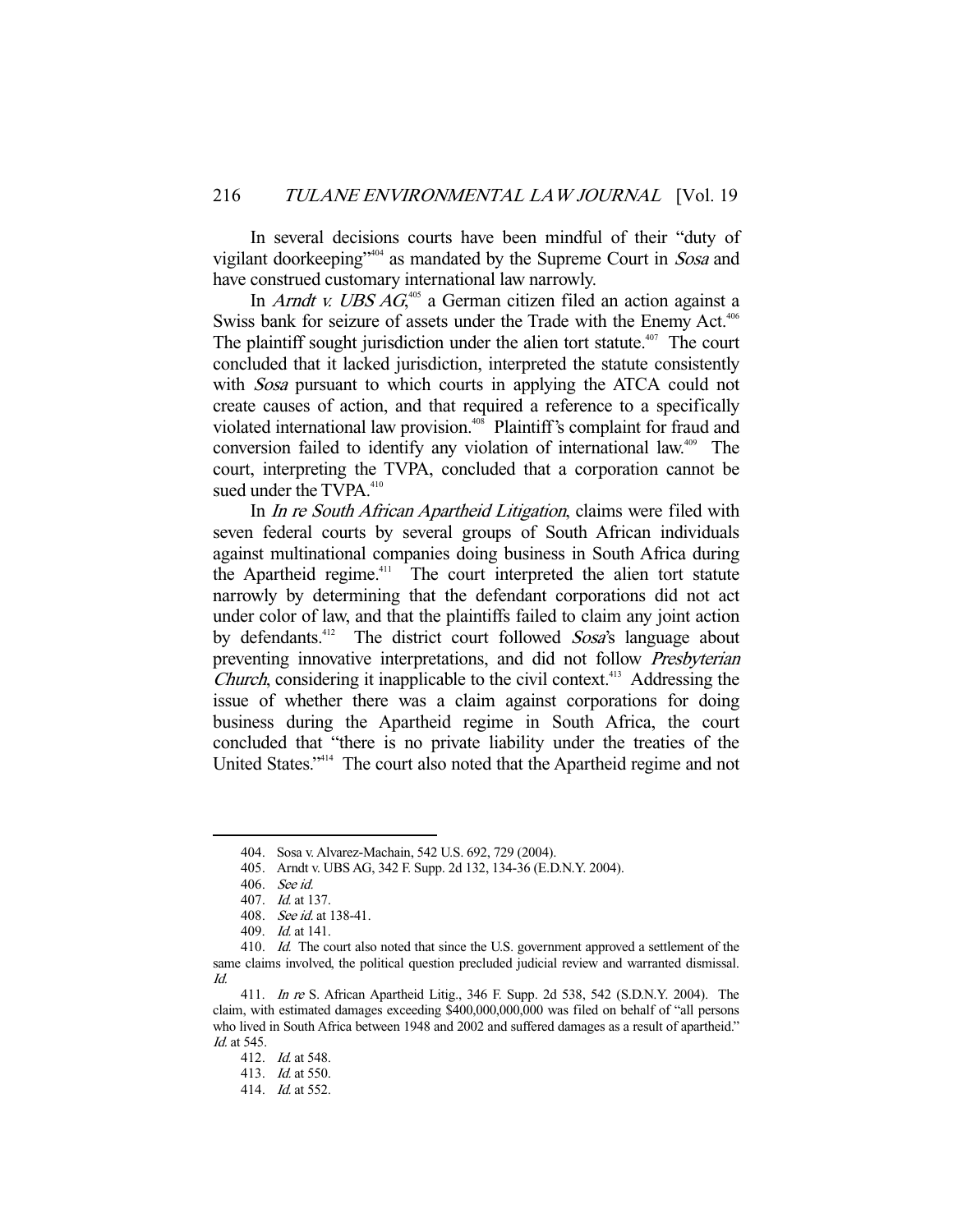the defendants engaged in the wrongful conduct.<sup>415</sup> The court concluded that the most important international instruments are merely goals that create no legal obligations.<sup>416</sup> In denying the claim the court also considered the South African government's position that allowing the action to proceed would preempt its ability to handle its domestic matters and discourage investment in the country.<sup>417</sup> The court also deferred to the U.S. government's position which opposed the litigation as undermining its policy to encourage change in developing countries via economic investment.<sup>418</sup> The court's conclusion opposed to expanding the ATCA is worth citing in full:

In a world where many countries may fall considerably short of ideal economic, political, and social conditions, this Court must be extremely cautious in permitting suits here based upon a corporation's doing business in countries with less than stellar human rights records, especially since the consequences of such an approach could have significant, if not disastrous, effects on international commerce. Moreover, to infer such causes of action under the ATCA would expand precipitously the jurisdiction of the federal courts and would not be consistent with the "extraordinary care and restraint" that this Court must exercise in recognizing new violations of customary international law.<sup>419</sup>

In Weiss v. American Jewish Committee, the court dismissed a claim filed in Poland, by two descendants of Jews murdered during the Holocaust, against the American Jewish Committee for funding the construction of a trench through the Belzec death camp.<sup>420</sup> The claim, based on the Protocol of the 1949 Geneva Conventions<sup> $421$ </sup> and the International Covenant on Civil and Political Rights,<sup>422</sup> alleged emotional

<sup>415.</sup> Id. In reaching this conclusion the Court concluded that the neither the Apartheid Convention, the U.N. Charter, Universal Declaration of Human Rights, nor General Assembly Resolutions create binding international law. *Id.* at 551-52. According to the court, "The UN Charter and the Declaration speak in broad aspirational language that does not meet the specificity required under the ATCA." *Id.* at 552.

 <sup>416.</sup> Id. at 553.

 <sup>417.</sup> Id.

 <sup>418.</sup> Id.

 <sup>419.</sup> Id. at 554.

 <sup>420.</sup> Weiss v. Am. Jewish Comm., 335 F. Supp. 2d 469, 470 (S.D.N.Y. 2004).

 <sup>421.</sup> Article 34 of the Protocol provides that "the remains of those who died as a result of hostilities shall be respected, and the grave sites respected, maintained, and marked." Id. at 476.

<sup>422.</sup> Id. The court also reviewed ICCPR the provisions of article 17 against arbitrary or unlawful interference with a person's privacy or family; article 23 pursuant to which "the family is the natural and fundamental group unit of society and is entitled to protection by society and the State," and article 27 under which persons belonging to ethnic, religious, or linguistic minorities "shall not be denied the right . . . to enjoy their own culture, to profess and practice their own religion, or to use their own language, and concluded that none is sufficiently definite to give rise to a rule of customary international law." Id. at 476-77.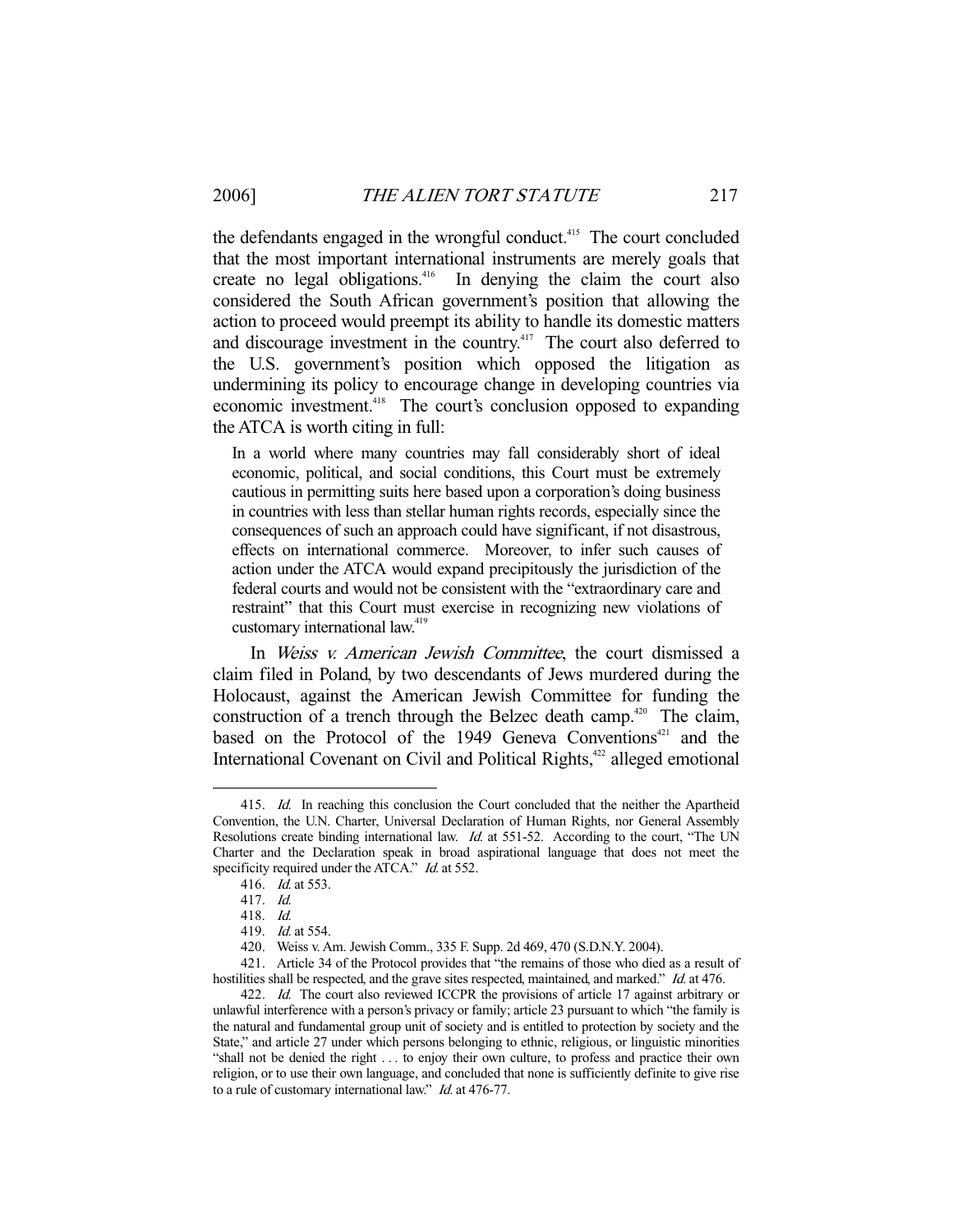distress and a tort in violation of international law, for the displacement of plaintiff brother's remains by the digging of the trench.<sup>423</sup> The court considered that although both instruments constitute evidence of customary international law the plaintiffs had failed to show that an "overwhelming majority of States have ratified the Protocol and the ICCPR."424 The court concluded that it could not "find in the pronouncements of Protocol I and the ICCPR any specific, binding legal obligations with definite content and acceptance among civilized nations that would prohibit the digging of the Trench."<sup>425</sup>

In Jama v. United States INS, a claim was filed by several undocumented aliens detained at an Immigration and Naturalization Service facility in New Jersey (while the decision of their asylum status was pending) against the corporation that managed the facility, its officers, individual guards and the  $INS<sub>426</sub>$  Plaintiffs alleged that they were tortured, beaten, harassed, and mistreated by the facility's guards.<sup>427</sup> The court sustained jurisdiction against the corporation and its officers.<sup>428</sup> In 1998, while reviewing a motion to dismiss for lack of subject matter jurisdiction, the court concluded that "it is evident that the totality of the treatment to which plaintiffs were subjected violated customary international law."429 The court recalled that U.S. courts have recognized that customary international law provides the right to be free from cruel, inhuman or degrading treatment.<sup>430</sup> In 2004, after reviewing the claims against the individual facility guards the court concluded that the rigorous Sosa requirements were not met and granted summary judgment in their favor.<sup>431</sup> The court sustained claims against the corporation and its officers and stated that it is a violation of customary

-

428. Id. at 348.

 <sup>423.</sup> Id. at 476.

 <sup>424.</sup> Id.

 <sup>425.</sup> Id.

 <sup>426.</sup> Jama v. United States INS, 343 F. Supp. 2d 338 (D.C.N.J. 2004). Claims against the INS were dismissed applying the basic doctrine pursuant to which absent specific waiver, the United States and its agencies are immune from suit and courts lack jurisdiction over them. *Id.* at 373. The U.S. sovereign immunity is removed when the government is sued in tort under the Federal Tort Claims Act. See Sosa v. Alvarez-Machain, 542 U.S. 692 (2004); Smith v. United States, 507 U.S. 197 (1993). The statutory waiver of immunity is provided under 28 U.S.C. § 1346(b) (2000).

<sup>427.</sup> Jama, 343 F. Supp. 2d at 346. Plaintiffs' alien tort statute claim was supported on the provisions of the Universal Declaration of Human Rights, the International Covenant on Civil and Political Rights and the Convention Against Torture and Other Cruel, Inhuman or Degrading Treatment. *Id.* at 360.

 <sup>429.</sup> Jama v. United States INS, 22 F. Supp. 2d 353, 363 (1998).

 <sup>430.</sup> Id. at 363.

 <sup>431.</sup> Jama, 343 F. Supp. 2d at 360-61.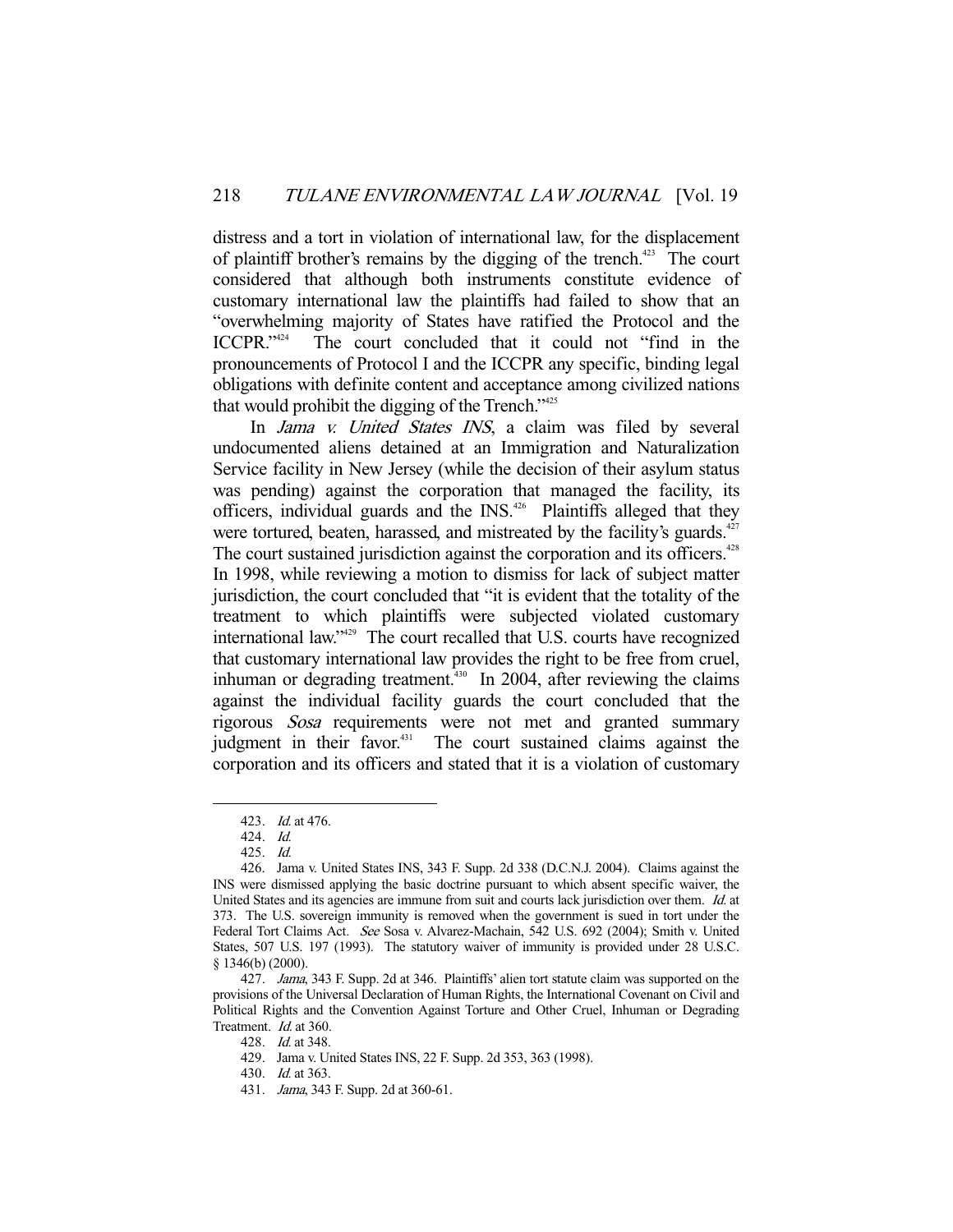international law to mistreat individuals who have committed no crime and are waiting for a decision on their asylum status.<sup>432</sup> In addition, the court concluded that the ten-year TVPA statute of limitations was applicable to the alien tort statute based claims after Sosa.<sup>433</sup>

 In Enahoro v. Abubakar, seven Nigerian citizens sued a Nigerian general, who acted as head of state, for acts committed in Nigeria.434 The complaint included claims for torture, arbitrary detention, cruel, inhuman and degrading treatment, false imprisonment, assault and battery, intentional infliction of emotional distress, and wrongful death.<sup>435</sup> The court, citing *Sosa*, considered that the alien tort statute is a mere jurisdictional provision which established no new causes of action.<sup>436</sup> Interpreting Sosa, the United States Court of Appeals for the Seventh Circuit concluded that the TVPA preempts alien tort statute claims based on torture and extrajudicial killing.<sup>437</sup> In addition, the court concluded that exhausting local remedies is required for alien tort statute-based claims.438 The most noteworthy aspect of the decision is the court's ruling that the foreign sovereign immunities act does not apply to individuals, which distanced the Seventh Circuit from most other circuit courts.<sup>439</sup>

 In Aldana v. Del Monte Fresh Produce, N.A., Inc., the United States Court of Appeals for the Eleventh Circuit dismissed a complaint filed by seven Guatemalan citizens, U.S. residents, against Del Monte, a Delaware corporation, for claims related to the hiring of a private security

Id. at 366.

 <sup>432.</sup> Id. at 361.

 <sup>433.</sup> Id. at 363-66.

Public policy suggests that "borrowing" the TVPA's 10 year statute of limitations period is still the correct way to go. Consequently, while Sosa does serve to limit the breadth of the claims eligible under the ATCA, that narrow reading does not influence the application of the TVPA 10 year statute of limitations.

 <sup>434.</sup> Enahoro v. Abubakar, 408 F.3d 877, 878-79 (7th Cir. 2005).

 <sup>435.</sup> Id. at 879.

 <sup>436.</sup> Id. at 883.

<sup>437.</sup> Id. at 884-85. According to the Seventh Circuit the TVPA occupies the field of alien tort statute claims for torture and extrajudicial killings and both may not coexist. Id. Judge Cudahy notes in his dissent that there is nothing in Sosa to suggest that. Id. at 889 (Cudahy, J., dissenting).

<sup>438.</sup> Id. The dissent agrees with the majority conclusion considering that exhausting local remedies, although not mandated by Sosa, is required by both international law for all international law based claims, and by the TVPA, so that American plaintiffs suing under the TVPA, required to exhaust local remedies, would not be treated differently than foreigners suing under the alien tort statute, who were not subject to that requirement. Id. at 879 (Cudahy, J., dissenting).

 <sup>439.</sup> Id. at 892-93 (citing Ye v. Zemin, 383 F.3d 620 (7th Cir. 2004)).